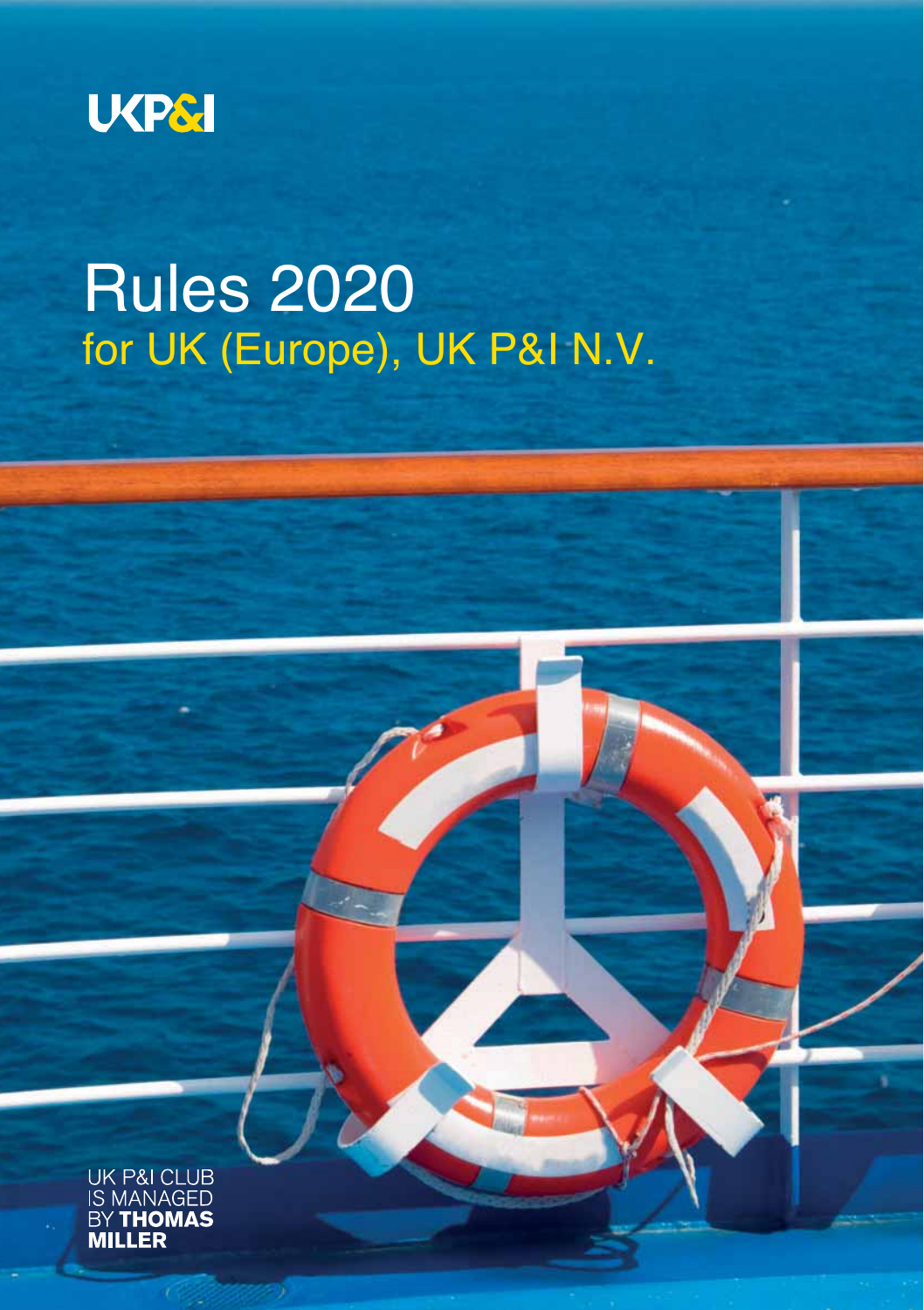# **The United Kingdom Mutual Steam Ship Assurance Association (Europe) Limited**

#### **Chairman**

N.G. Inglessis **Alberta Shipmanagement Ltd., Athens** 

### **Deputy Chairmen**

P.A. Wogan GasLog Ltd, London

R. Chen Wan Hai Lines Ltd, Taipei<br>N.H. Schües Chennes Reederei F. Laeisz GmbH, Reederei F. Laeisz GmbH, Hamburg

#### **Directors**

R.C. Gillett Hamilton, Bermuda Y. Higurashi Nippon Yusen Kaisha, Tokyo N.H.H. Smith Stowmarket, UK N. De Silva Chief Financial Officer, Thomas Miller P&I (Europe) Ltd A.J. Taylor Chief Executive Officer, Thomas Miller P&I (Europe) Ltd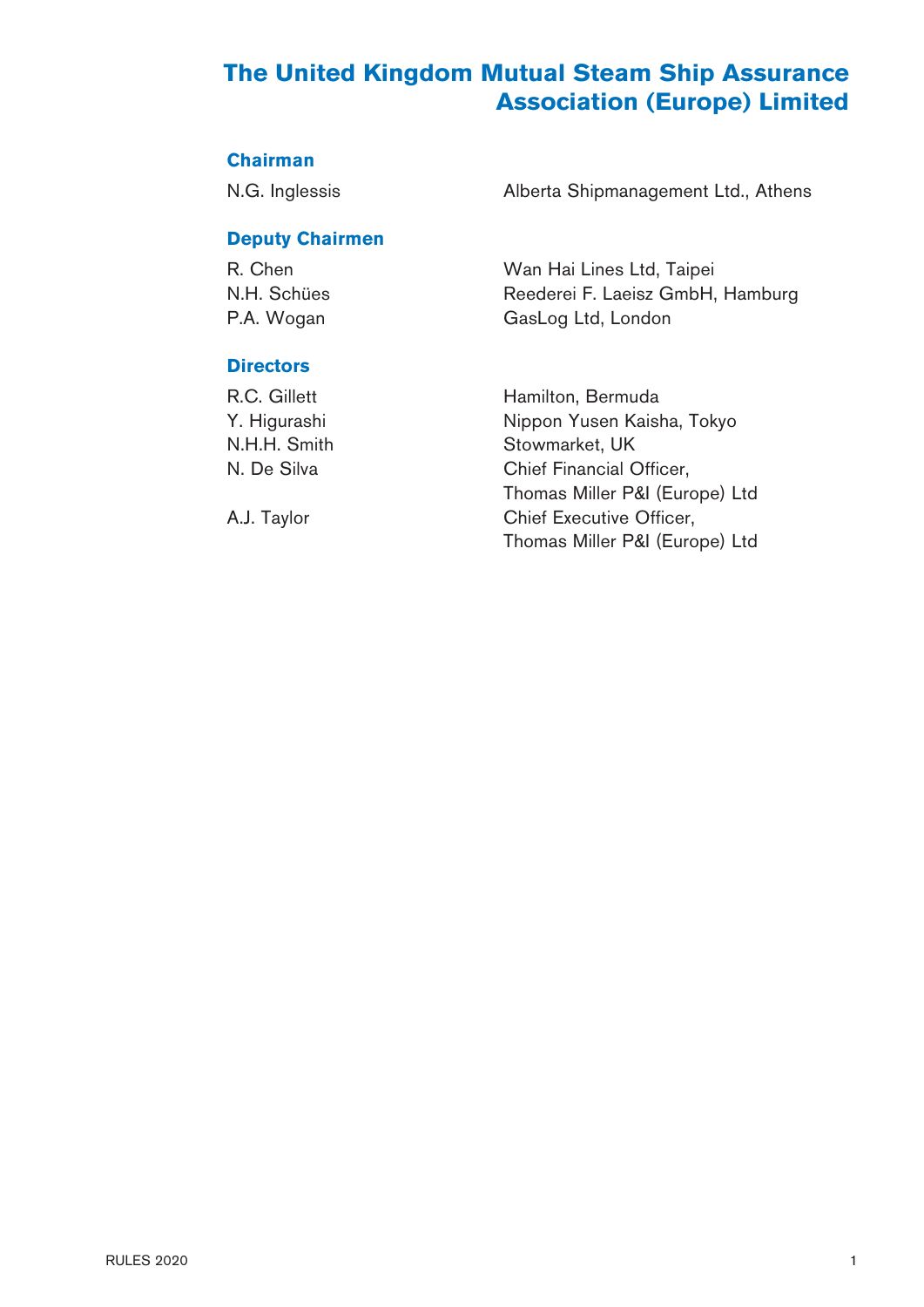# **Members' Committee**

# **Chairman**

N.G. Inglessis Alberta Shipmanagement Ltd., Athens

### **Deputy Chairmen**

| R. Chen     | Wan Hai Lines Ltd., Taipei       |
|-------------|----------------------------------|
| N.H. Schües | Reederei F. Laeisz GmbH, Hamburg |
| P.A. Wogan  | GasLog Ltd, London               |

# **Directors**

| A. Ali Shehab      | Kuwait Oil Tanker Co SAK, Kuwait                             |
|--------------------|--------------------------------------------------------------|
| E. N. Ambrosov     | OAO Sovcomflot, Moscow                                       |
| P. Bagh            | Oldendorff Carriers GmbH & Co. KG, Lübeck                    |
| H. Boudia          | Hyproc Shipping Company SPA, Oran                            |
| A. Chao            | Foremost Group, New York                                     |
| A. Frangou         | Navios Maritime Holdings Inc, Piraeus                        |
| A. M. Gibson       | Royal Caribbean Cruises Ltd, Miami                           |
| I. Güngen          | Güngen Maritime & Trading A/S, Ankara                        |
| A. Hadjipateras    | Dorian LPG, Athens                                           |
| N. A. Hadjiyiannis | Hellenic Tankers Co Ltd, Athens                              |
| P. Hajioannou      | Safe Bulkers Inc., Cyprus                                    |
| G. Henderson       | Shell International Trading and Shipping Company Ltd, London |
| Y. Higurashi       | Nippon Yusen Kaisha., Tokyo                                  |
| E. Louis-Dreyfus   | Louis Dreyfus Armateurs S.A.S., Paris                        |
| S. Messina         | Gruppo Messina S.p.A, Genoa                                  |
| N. Mukae           | Kumiai Senpaku Co., Ltd, Tokyo                               |
| M. Nomikos         | AM Nomikos Transworld SA, Athens                             |
| D. Ofer            | Zodiac Maritime Limited, London                              |
| M. H. Ross         | Chevron Shipping LLC, San Ramon                              |
| U. Schawohl        | Hapag Lloyd AG, Hamburg                                      |
| N. Smedegaard      | DFDS A/S, Copenhagen                                         |
| Sun Jiakang        | China COSCO Shipping Corporation Limited, Shanghai           |
| K. Takayama        | JX Ocean Co., Ltd, Yokohama                                  |
| J. M. Valkier      | Anthony Veder Group, N.V, Rotterdam                          |
| S. N. Vlassopoulos | Ionic Shipping (Management) Inc, Athens                      |
| M. R. Wade         | Grindrod Shipping Pte. Ltd, Singapore                        |
| Y. C.Yee           | MISC Berhad, Kuala Lumpur                                    |
| Wang Yongxin       | China Merchants Energy Shipping Co., Ltd, Hong Kong          |
| R. Zein            | Naftomar Shipping & Trading Co., Athens                      |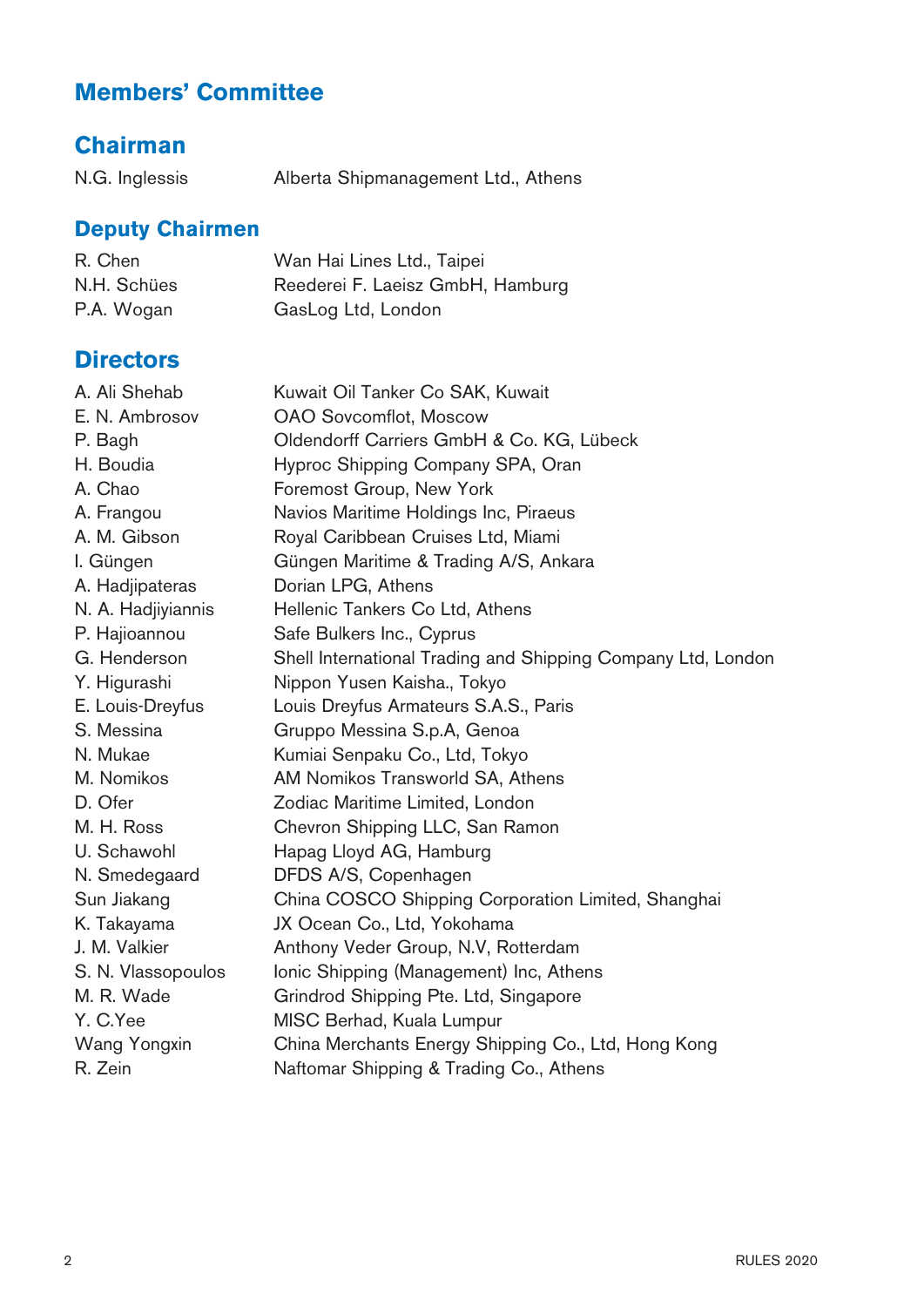# **The Rules**

# **Table of Contents**

|  | page |
|--|------|

| The Rules | Rule 1. Introductory                                                   | $\overline{7}$<br>8 |
|-----------|------------------------------------------------------------------------|---------------------|
|           |                                                                        |                     |
|           | Rule 2. Risks Covered                                                  | 10                  |
|           | Section 1. Liability to persons other than seamen                      | 10                  |
|           | Section 2. Injury and death of seamen                                  | 12                  |
|           | Section 3. Illness and death of seamen                                 | 12                  |
|           | Section 4. Repatriation and substitute expenses                        | 12                  |
|           | Section 5. Loss of and damage to the effects of seamen and others      | 13                  |
|           | Section 6. Shipwreck unemployment indemnity                            | 14                  |
|           | Section 7. Diversion expenses                                          | 14                  |
|           | Section 8. Stowaways and refugees                                      | 14                  |
|           | Section 9. Life salvage                                                | 14                  |
|           | Section 10. Collision with other ships                                 | 14                  |
|           | Section 11. Loss or damage to property                                 | 16                  |
|           | Section 12. Pollution risks                                            | 16                  |
|           | Section 13. Liability arising out of towage of or by an entered ship   | 18                  |
|           | Section 14. Liability arising under certain indemnities and contracts  | 20                  |
|           | Section 15. Wreck liabilities                                          | 20                  |
|           | Section 16. Quarantine expenses                                        | 21                  |
|           | Section 17. Cargo liabilities                                          | 22                  |
|           | Section 18. Property on the entered ship                               | 25                  |
|           | Section 19. Unrecoverable general average contributions                | 25                  |
|           | Section 20. Ship's proportion of general average                       | 26                  |
|           | Section 21. Special compensation to salvors                            | 26                  |
|           | Section 22. Fines                                                      | 26                  |
|           | Section 23. Enquiry expenses                                           | 28                  |
|           | Section 24. Expenses incidental to the operation of ships              | 28                  |
|           | Section 25. Sue and labour and legal costs                             | 28                  |
|           | Section 26. Expenses incurred by direction of the Association          | 29                  |
|           | Appendix A to Rule 2. Association's liability for oil pollution claims | 29                  |
|           | Appendix B to Rule 2. Deductibles                                      | 30                  |
|           | Rule 3. Special Cover                                                  | 31                  |
|           |                                                                        |                     |
|           | Rule 4. Special Cover for Charterers, Specialist Operations, Passenger |                     |
|           | Ships, and TT Risks                                                    | 32                  |
|           | Section 1. Offshore and Specialist operations                          | 32                  |
|           | Section 2. Passenger ships                                             | 32                  |
|           | Section 3. TT Risks                                                    | 33                  |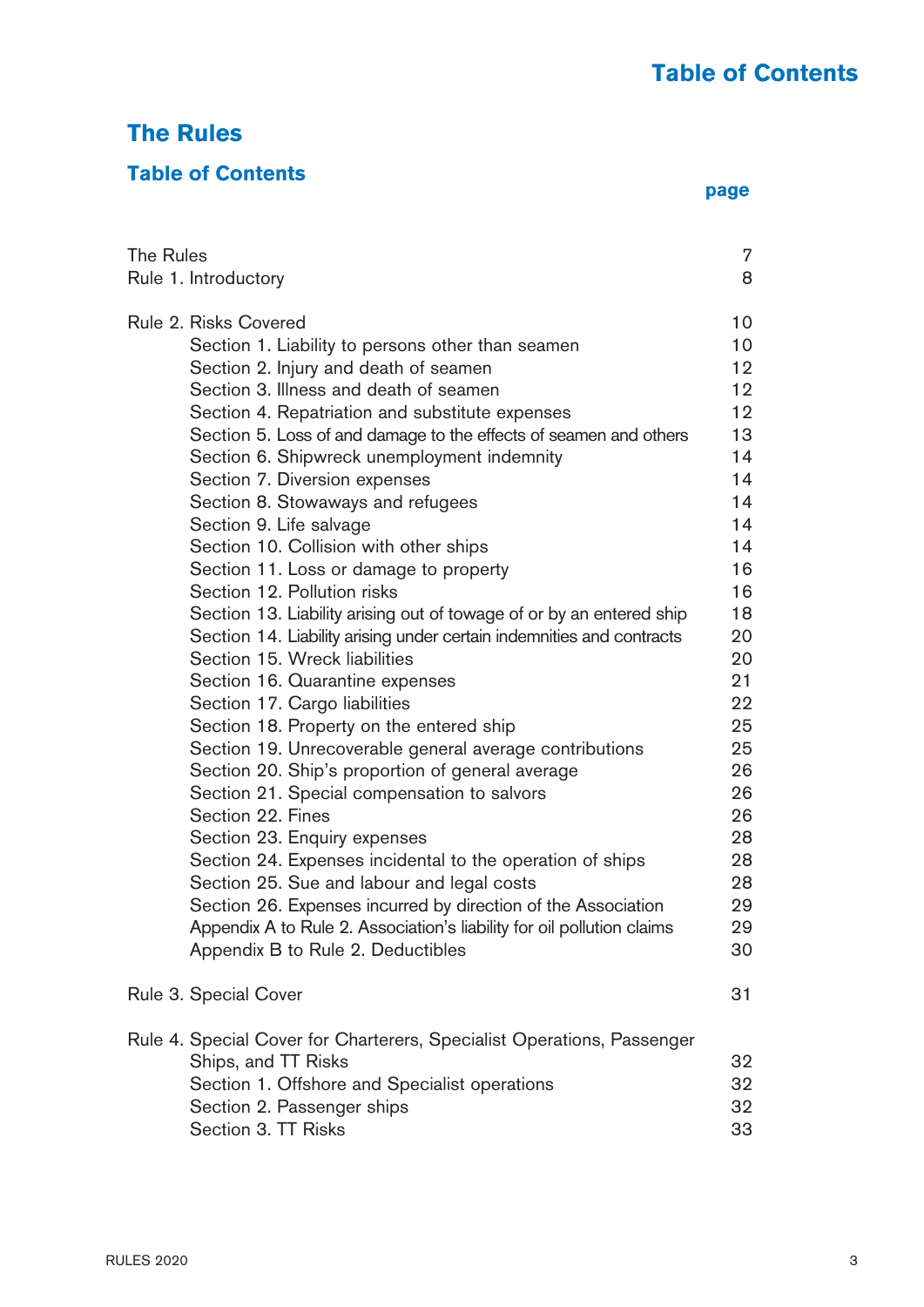# **Table of Contents**

| Rule 5. |          | Conditions, Exceptions and Limitations                                                                                        | 34       |
|---------|----------|-------------------------------------------------------------------------------------------------------------------------------|----------|
|         | А.       | Payment first by the Owner                                                                                                    | 34       |
|         | В.       | Limitation of the Association's liability                                                                                     | 34       |
|         |          | C. Set-off                                                                                                                    | 36       |
|         |          | D. Exclusion of sums insurable under hull policies                                                                            | 36       |
|         |          | E. Exclusion of war risks                                                                                                     | 37       |
|         | F.       | Exclusion of nuclear risks                                                                                                    | 38<br>38 |
|         | Н.       | G. Exclusion of damage to entered ship, loss of hire, etc.<br>Exclusion of certain liabilities, costs and expenses of salvage |          |
|         |          | ships, drilling ships, dredgers and others                                                                                    | 39       |
|         | I.       | Double insurance                                                                                                              | 41       |
|         | J.       | Contraband, blockade running, unlawful trade, imprudent or                                                                    |          |
|         |          | hazardous operations                                                                                                          | 41       |
|         | K.       | Classification and statutory requirements                                                                                     | 42       |
|         | L.       | Marine Insurance Act 1906 and Insurance Act 2015                                                                              | 42       |
|         | М.<br>N. | Obligation to sue and labour                                                                                                  | 43<br>44 |
|         | О.       | Obligations with regard to claims<br>Time bar                                                                                 | 44       |
|         | Р.       | Recoveries, savings by the Owner and subrogation                                                                              | 44       |
|         |          | Q. Survey of ship                                                                                                             | 45       |
|         | R.       | Survey of ships after lay-up                                                                                                  | 45       |
|         | S.       | Electronic communication                                                                                                      | 46       |
|         | T.       | Interest                                                                                                                      | 46       |
|         |          | U. Certificates and undertakings                                                                                              | 46       |
|         | V.       | Sanction risks                                                                                                                | 47       |
| Rule 6. |          | Owners and Successors Bound by Rules                                                                                          | 49       |
| Rule 7. |          | Applications for Insurance                                                                                                    | 50       |
| Rule 8. |          | Premium Rating                                                                                                                | 51       |
| Rule 9. |          | <b>Fixed Premiums</b>                                                                                                         | 52       |
|         |          | Rule 10. Joint Entries                                                                                                        | 53       |
|         |          | Rule 11. Group Affiliate Cover                                                                                                | 54       |
|         |          | Rule 12. Certificate of Entry and Endorsement Slip                                                                            | 55       |
|         |          | Rule 13. Reinsurance                                                                                                          | 56       |
|         |          | Rule 14. Membership                                                                                                           | 57       |
|         |          | Rule 15. Assignment                                                                                                           | 58       |
|         |          | Rule 16. Period of Insurance                                                                                                  | 59       |
|         |          | Rule 17. Variation of Contract                                                                                                | 60       |
|         |          | Rule 18. Notice of Termination                                                                                                | 61       |
|         |          | Rule 19. Calls                                                                                                                | 62       |
|         |          | Rule 20. Mutual Premium                                                                                                       | 63       |
|         |          | Rule 21. Supplementary Premium                                                                                                | 64       |
|         |          | Rule 22. Overspill Claims, Calls and Guarantees                                                                               | 65       |
|         |          | Section 1. Introductory                                                                                                       | 65       |
|         |          | Section 2. Recoverability of overspill claims                                                                                 | 65       |
|         |          | Section 3. Payment of overspill claims                                                                                        | 66       |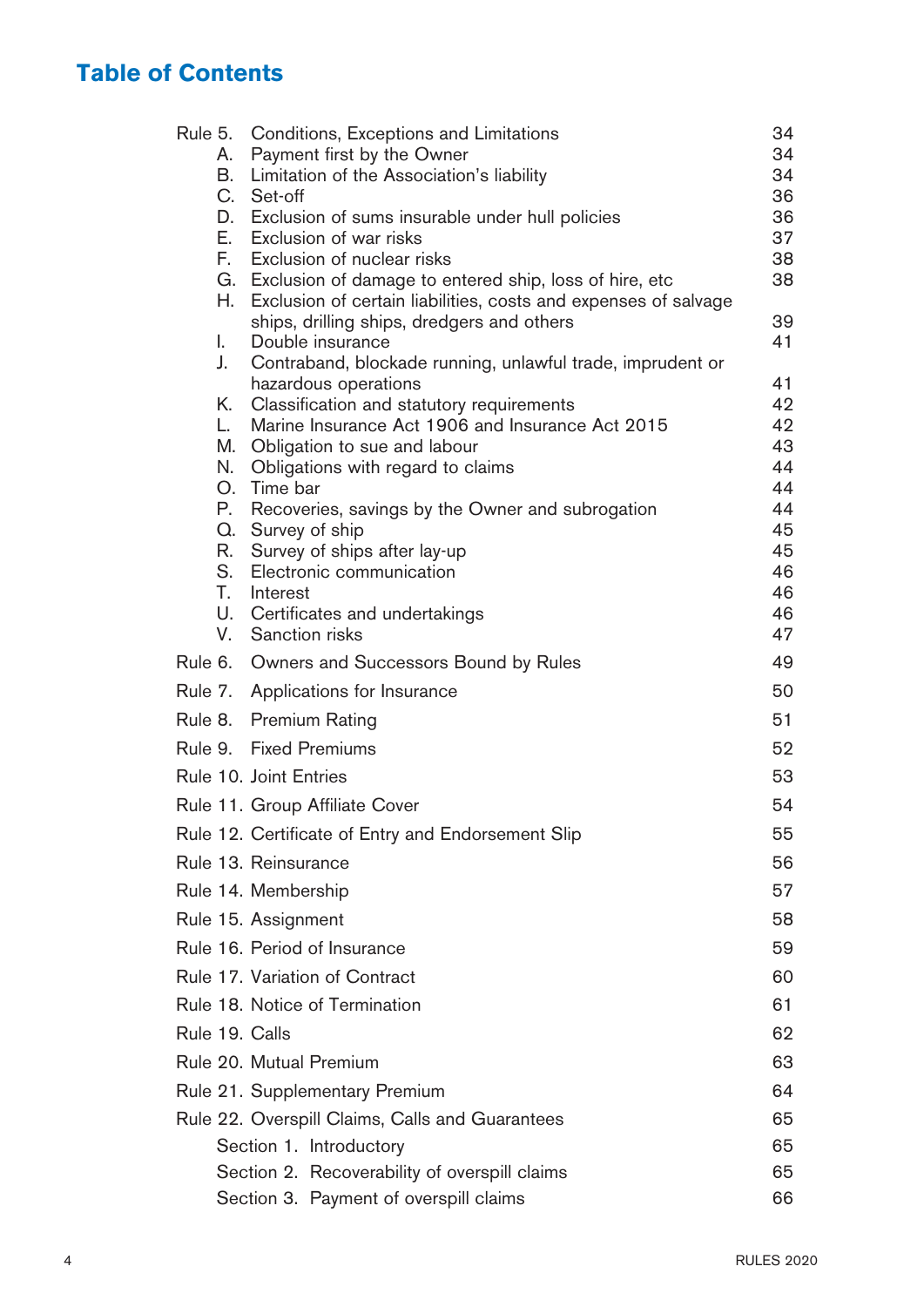# **Table of Contents**

|       | Section 4. Overspill claims - expert determinations                 | 67  |
|-------|---------------------------------------------------------------------|-----|
|       | Section 5. Levying of overspill calls                               | 68  |
|       | Section 6. Security for overspill calls on termination or cesser    | 69  |
|       | Rule 23. Payment                                                    | 70  |
|       | Rule 24. Reserves                                                   | 72  |
|       | Rule 25. Closing of Policy Years                                    | 73  |
|       | Rule 26. Investment                                                 | 76  |
|       | Rule 27. Laid-up Returns                                            | 77  |
|       | Rule 28. Termination and its Effects                                | 78  |
|       | Rule 29. Cesser of Insurance and its Effects                        | 79  |
|       | Rule 30. Release Calls upon Cesser of Insurance                     | 82  |
|       | Rule 31. Cancellation of Insurance and its Effects                  | 83  |
|       | Rule 32. Sums Due to the Association for the Purpose of Application |     |
|       | of the Rules on Cancellation                                        | 85  |
|       | Rule 33. Release Calls upon Cancellation                            | 86  |
|       | Rule 34. Regulations and Recommendations by Directors               | 87  |
|       | Rule 35. Managers' Remuneration                                     | 88  |
|       | Rule 36. Claims                                                     | 89  |
|       | Rule 37. Powers of the Managers relating to the Handling and        |     |
|       | Settlement of Claims                                                | 90  |
|       | Rule 38. Meetings of the Members' Committee                         | 91  |
|       | Rule 39. Forbearance and Reimbursement                              | 92  |
|       | Rule 40. Disputes                                                   | 93  |
|       | Rule 41. Notices                                                    | 95  |
|       | Rule 42. Law of Contract                                            | 97  |
|       | Rule 43. Delegation                                                 | 98  |
|       | Rule 44. Definitions                                                | 99  |
| Index |                                                                     | 104 |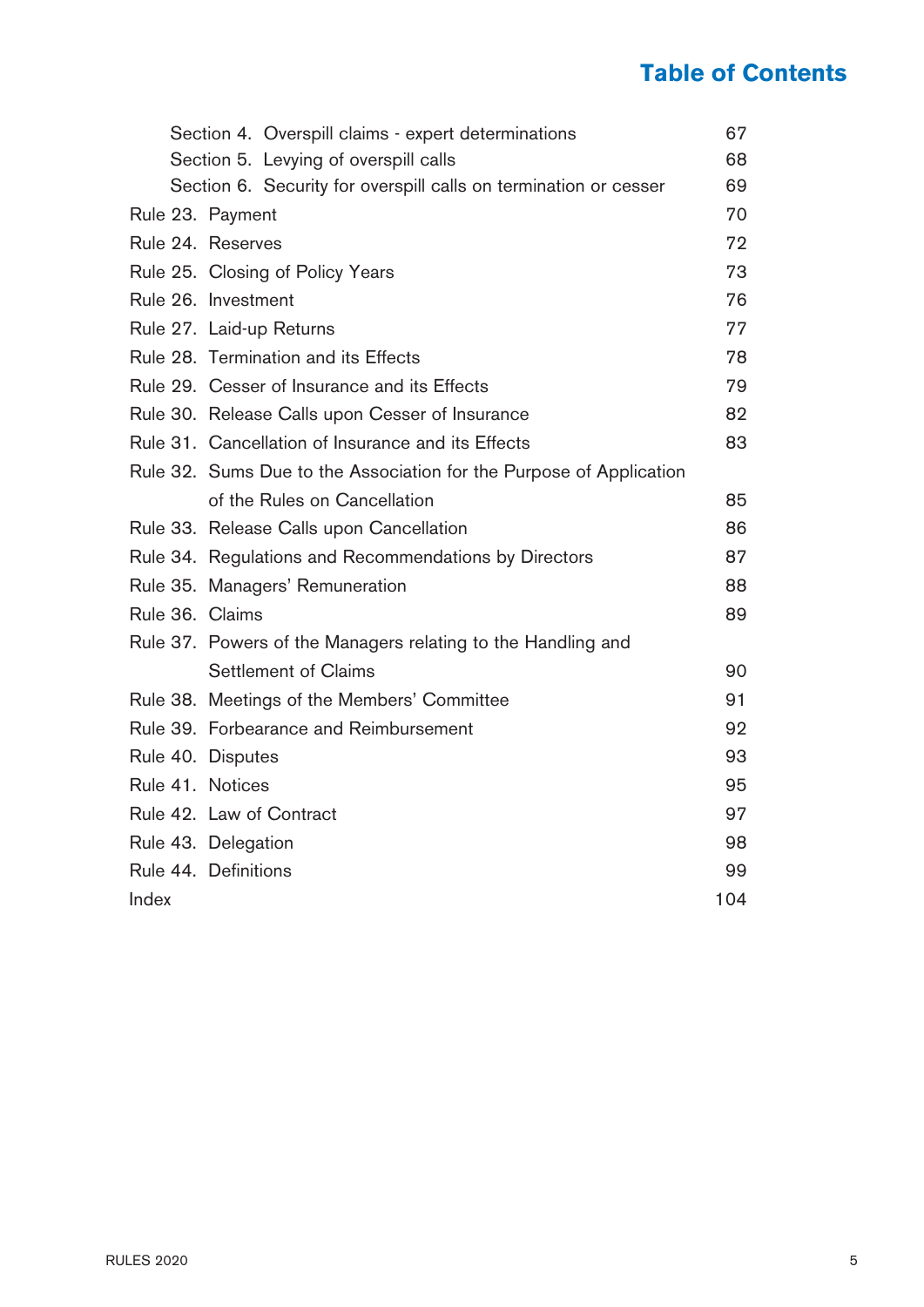# **Appendix Contents**

| Appendix I: Clauses                                      | 113 |
|----------------------------------------------------------|-----|
| 1. Charterer's co-assured clause                         | 113 |
| Space charterers/consortium extension cover clause<br>2. | 113 |
| War risks P&I excess cover clause<br>3.                  | 114 |
| Nickel ore clause<br>4.                                  | 114 |
| 5. Tanker carrying cargo of persistent oil               | 115 |
| Tanker carrying cargo other than persistent oil<br>6.    | 115 |
| OBO carrying cargo of persistent oil<br>7.               | 116 |
| OBO carrying cargoes other than persistent oil<br>8.     | 116 |
| ATHENS 2002 PLR EXTENSION CLAUSE<br>9.                   | 117 |
| 10. MARITIME LABOUR CONVENTION EXTENSION CLAUSE 2016     | 125 |
| Appendix II: Offshore/Specialist Operations              | 197 |
| Appendix III: TT Risks                                   |     |

# **Articles of the Association**

| Articles of Association | 130 | <b>Directors</b>           | 146 |
|-------------------------|-----|----------------------------|-----|
| Preliminary             | 131 | Minutes of Directors       | 154 |
| Interpretation          | 131 | Officers other             |     |
| The Company             | 133 | than Directors             | 154 |
| Membership              | 133 | Managers                   | 155 |
| Cesser of membership    | 134 | Distributions and Accounts | 156 |
| Meeting of members      | 135 | Audit                      | 157 |
| Voting at meetings      |     | <b>Notices</b>             | 157 |
| of members              | 136 | Alteration of Articles     | 158 |
| Members' Committee      | 139 | Indemnity and Insurance    | 159 |
| Minutes of the Members' |     | Form of proxy              | 161 |
| Committee               | 146 |                            |     |
|                         |     |                            |     |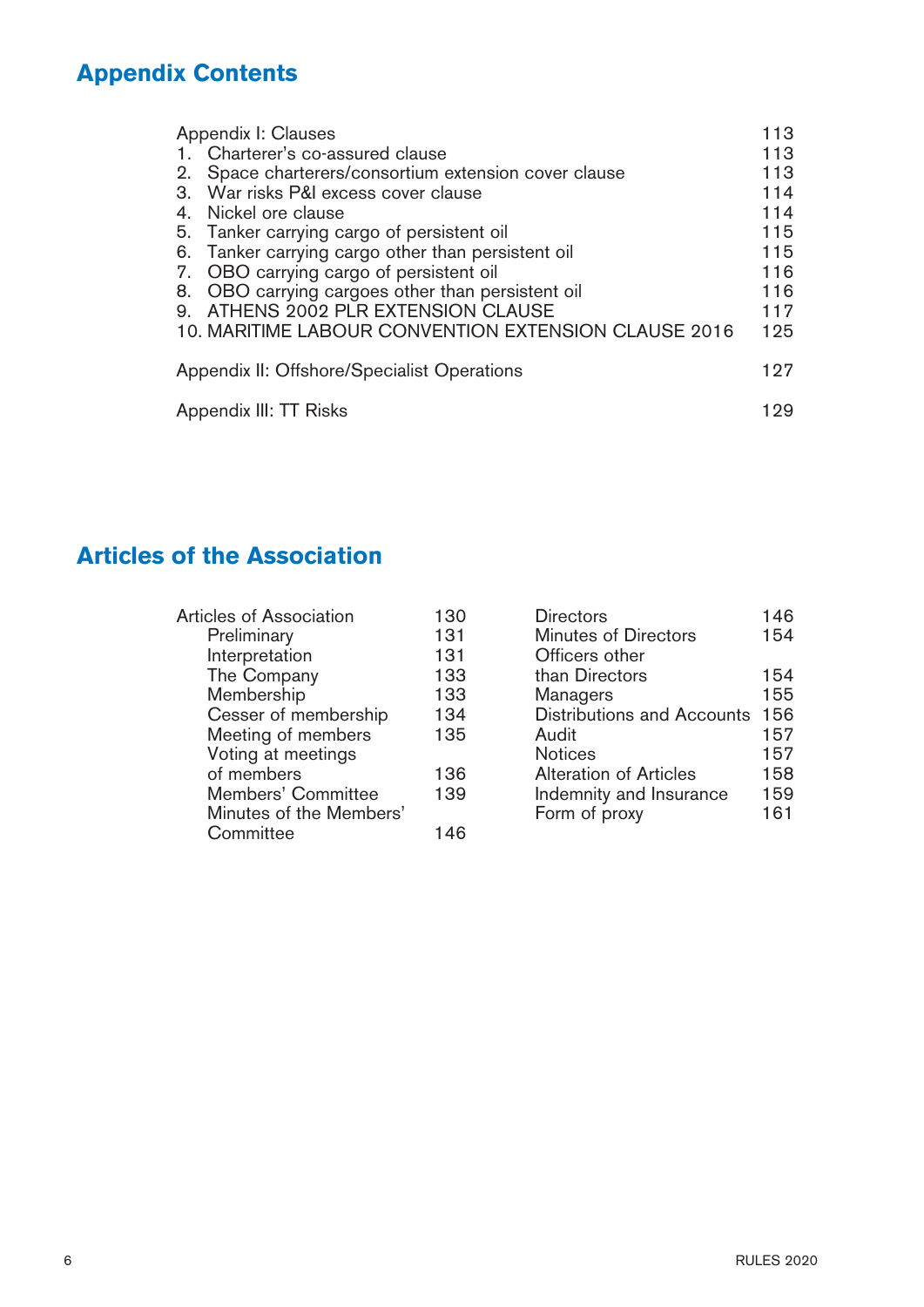### **Foreword**

### **The Rules**

(Effective from noon Greenwich Mean Time on 20th February, 2020 to noon Greenwich Mean Time on 20th February 2021).

The UK P&I Club is a mutual protection and indemnity association, which operates through The United Kingdom Mutual Steam Ship Assurance Association (Europe) Limited and its subsidiary companies The United Kingdom Mutual Steam Ship Assurance Association (Bermuda) Limited and UK P&I Club N.V.

These Rules were adopted in accordance with the powers conferred by the articles of association of The United Kingdom Mutual Steam Ship Assurance Association (Europe) Limited and of UK P&I Club N.V.

For the avoidance of doubt for the purpose of Rule 14 no contract of insurance or reinsurance with The United Kingdom Mutual Steam Ship Assurance Association (Europe) Limited or UK P&I Club N.V. shall entitle any person to be or become a member of The United Kingdom Mutual Steam Ship Assurance Association (Bermuda) Limited or UK P&I Club N.V.

The notes to the Rules are for guidance only and do not form part of the Rules.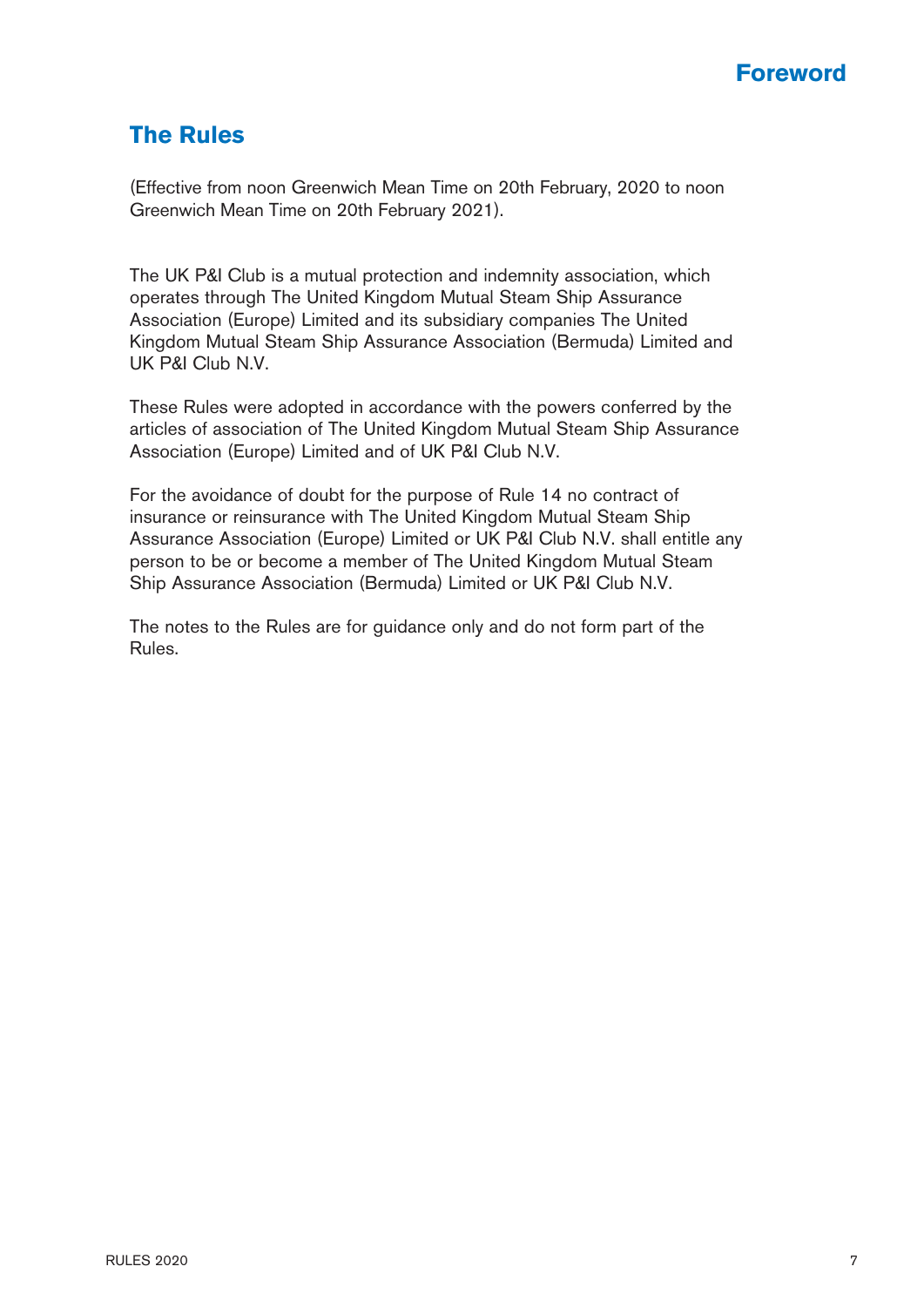# <span id="page-8-0"></span>**Introductory**

- 1 The standard cover afforded by the Association to an Owner who has entered his ship in the Association is set out in Rule 2.
- 2 The risks specified in Rule 2 are always subject to the conditions, exceptions, limitations and other terms set out in Rule 5 and in the remainder of these Rules.
- 3 The cover set out in these Rules may be excluded, limited, modified or otherwise altered by any special terms which have been agreed in writing between an Owner and the Managers.
- 4 By virtue of Rules 3 and 4 an Owner may be insured against risks other than those set out in Rule 2 where such special terms have been agreed in writing between the Owner and the Managers. Unless otherwise expressly agreed such special insurance shall be subject to the conditions, exceptions, limitations and other terms set out in Rule 5 and in the remainder of these Rules.
- 5 An Owner is only insured against loss, damage, liability or expense incurred by him which arises:
	- i. out of events occurring during the period of entry of a ship in the Association;
	- ii. in respect of the Owner's interest in the entered ship; and
	- iii. in connection with the operation of the ship by or on behalf of the Owner.
- 6 An Owner who has entered his ship in the Association for insurance against any of the aforesaid risks is bound (subject to (7) below) to pay Calls to the Association in accordance with Rules 8 and 19 to 23 ("Call Entries'').
- 7 By virtue of Rule 9 an Owner may be insured on the special terms that he is liable to pay a fixed premium to the Association ("Fixed Premium Entries''), provided that this has been expressly agreed in writing between the Owner and the Managers.
- 8 Save as provided in Rule 1(9), the cover provided by the Association as set out in these Rules is solely for the benefit of the Owner, and any Joint Owner, Group Affiliate, other association or insurer, or permitted assign, to the extent allowed by Rules 10, 11, 13 and 15. It is not intended, save as provided in Rule 1(9), that rights should be acquired by any third party, through the operation of the Contracts (Rights of Third Parties) Act 1999 of the United Kingdom or similar legislation.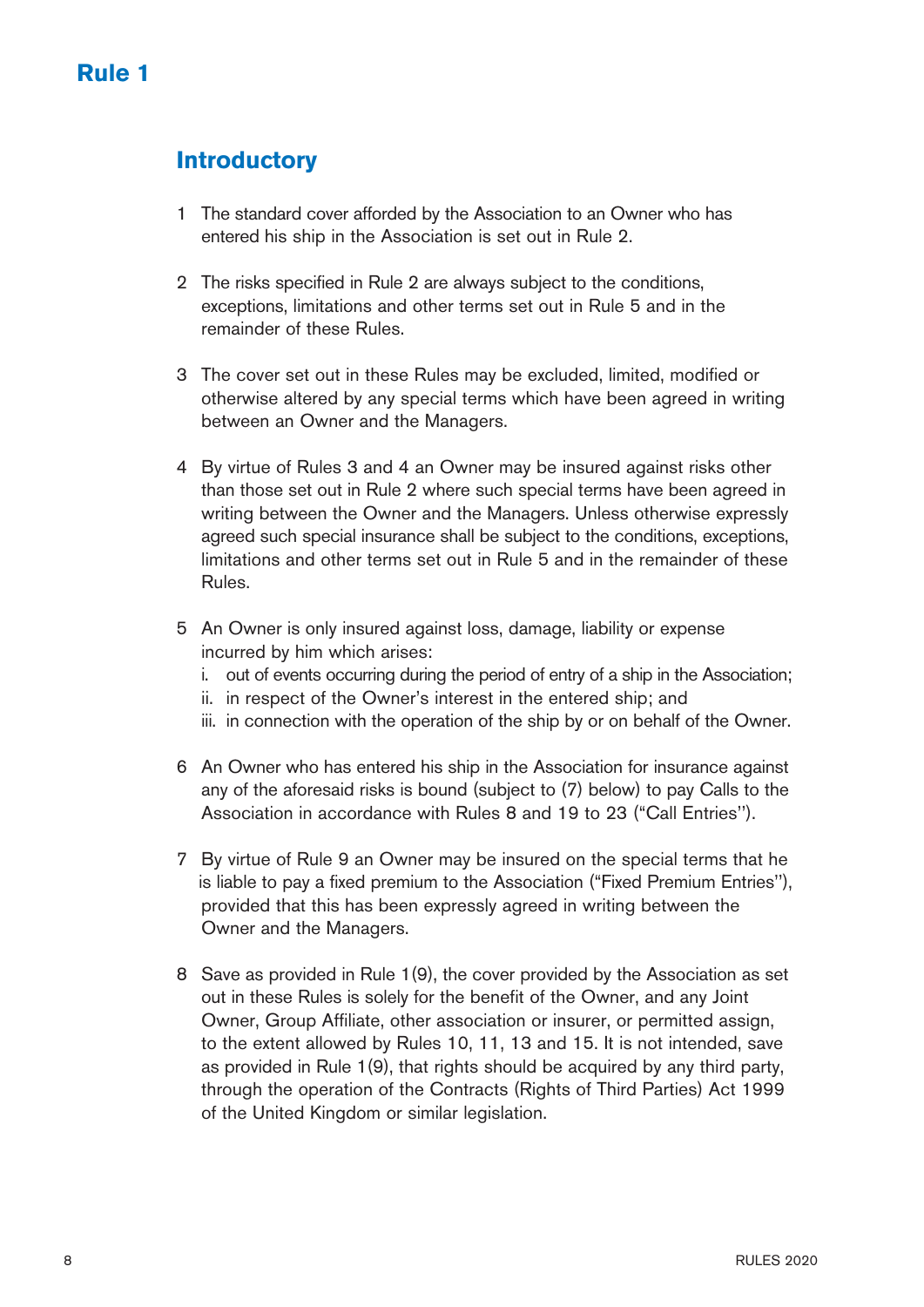9 Notwithstanding the provisions of Rule 5A, where an Owner has failed to discharge a legal liability to pay damages or compensation for illness, personal injury or death of a seaman, the Association shall discharge or pay such claim on the Owner's behalf directly to such seaman or dependent thereof

PROVIDED AI WAYS that:

- i. the seaman or dependent has no enforceable right of recovery against any other party and would otherwise be uncompensated,
- ii. subject to (iii) below, the amount payable by the Association shall under no circumstances exceed the amount which the Owner would otherwise have been able to recover from the Association under the Rules and the Owner's terms of entry,
- iii. where the Association is under no liability to the Owner in respect of such claim in accordance with Rule 31(B)(ii)(a) and (d) by reason of cancellation for non-payment of amounts due to the Association, the Association shall nevertheless discharge or pay that claim to the extent only that it arises from an event occurring prior to the date of cancellation, but as agent only of the Owner, and the Owner shall be liable to reimburse the Association for the full amount of such claim.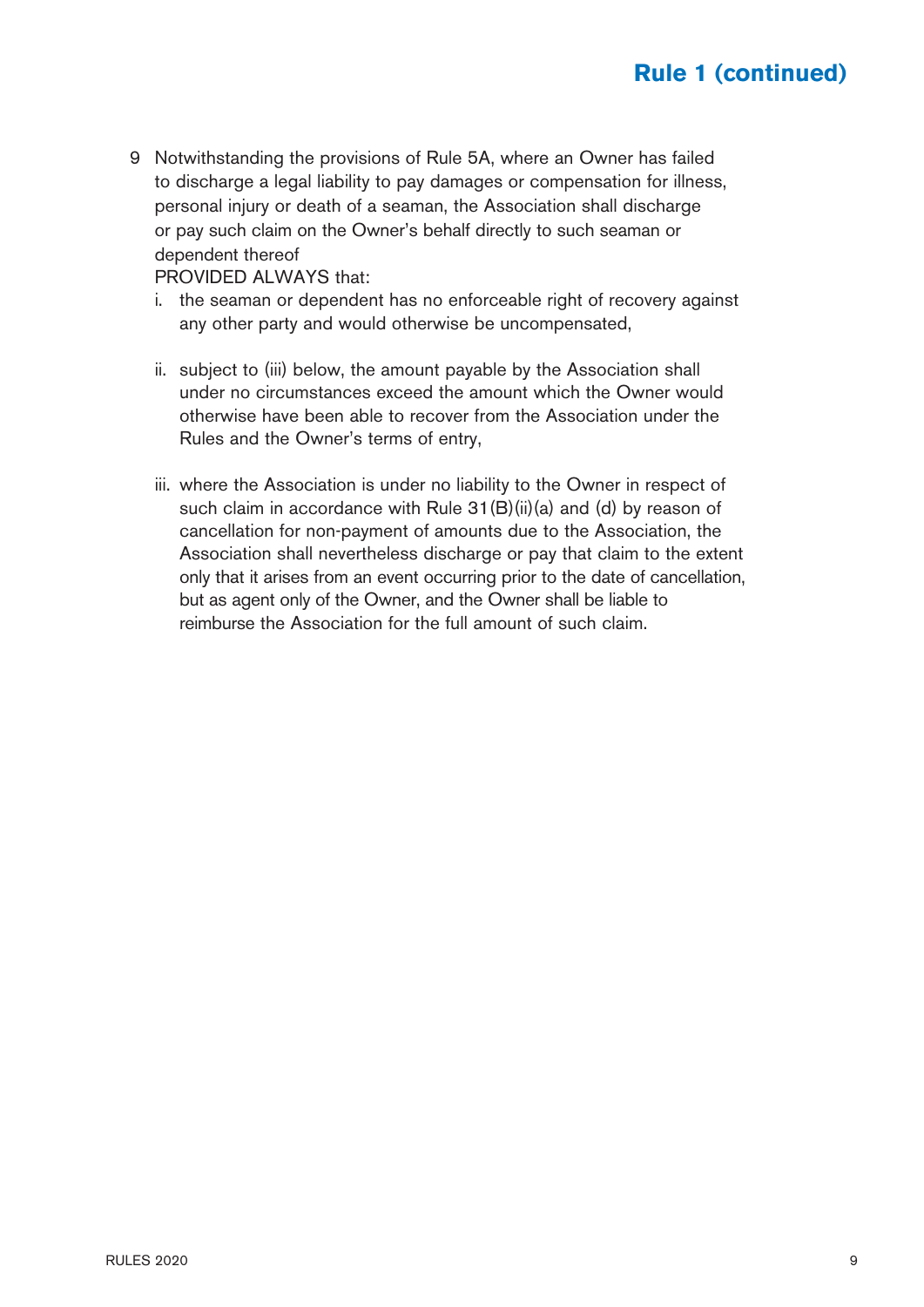# <span id="page-10-0"></span>**Risks Covered**

Unless otherwise agreed between an Owner and the Managers, the risks covered by the Association are as set out in Sections 1 to 26 below, PROVIDED ALWAYS that:

- i. Unless and to the extent that the Directors otherwise decide, an Owner is only insured in respect of such sums as he has paid to discharge the liabilities or to pay the losses, costs or expenses referred to in those sections;
- ii. The maximum amount recoverable by an Owner in respect of any one event may be limited by virtue of the limits set out in Rule 5(B), or by virtue of a resolution of the Directors made before the commencement of the relevant policy year;
- iii. Unless otherwise agreed between an Owner and the Managers, an Owner's recovery from the Association shall be subject to the deductibles set out in Appendix B to this Rule.

### **Section 1 Liability to persons other than seamen**

A Liability to pay damages or compensation for personal injury, illness or death of any person (other than the persons specified in paragraphs (B) and (C) of this Section and in Sections 2 and 3) and hospital, medical or funeral expenses incurred in relation to such injury, illness or death.

B Liability to pay damages or compensation for personal injury, illness or death of any person engaged to handle the cargo of an entered ship. PROVIDED ALWAYS that:

- a) Cover under paragraphs (A) and (B) of this Section is limited to liabilities arising out of a negligent act or omission on board or in relation to an entered ship or in relation to the handling of her cargo from the time of receipt of that cargo from the shipper or pre-carrier at the port of shipment until delivery of that cargo to consignee or onward carrier at the port of discharge.
- b) Where the liability arises under the terms of any contract or indemnity and would not have arisen but for those terms, that liability is not covered under this Section but may be covered under and in accordance with Section 14 of this Rule.
- c) Where the liability is in respect of a person on another ship, and arises out of a collision between that ship and the entered ship, that liability is not covered under this Section but may be recoverable under and in accordance with Section 10(B) of this Rule.
- C Liability to pay damages or compensation:
	- i. for personal injury, illness or death of any passenger and hospital, medical or funeral expenses incurred in relation to such injury, illness or death;
	- ii. to passengers on board an entered ship arising as a consequence of a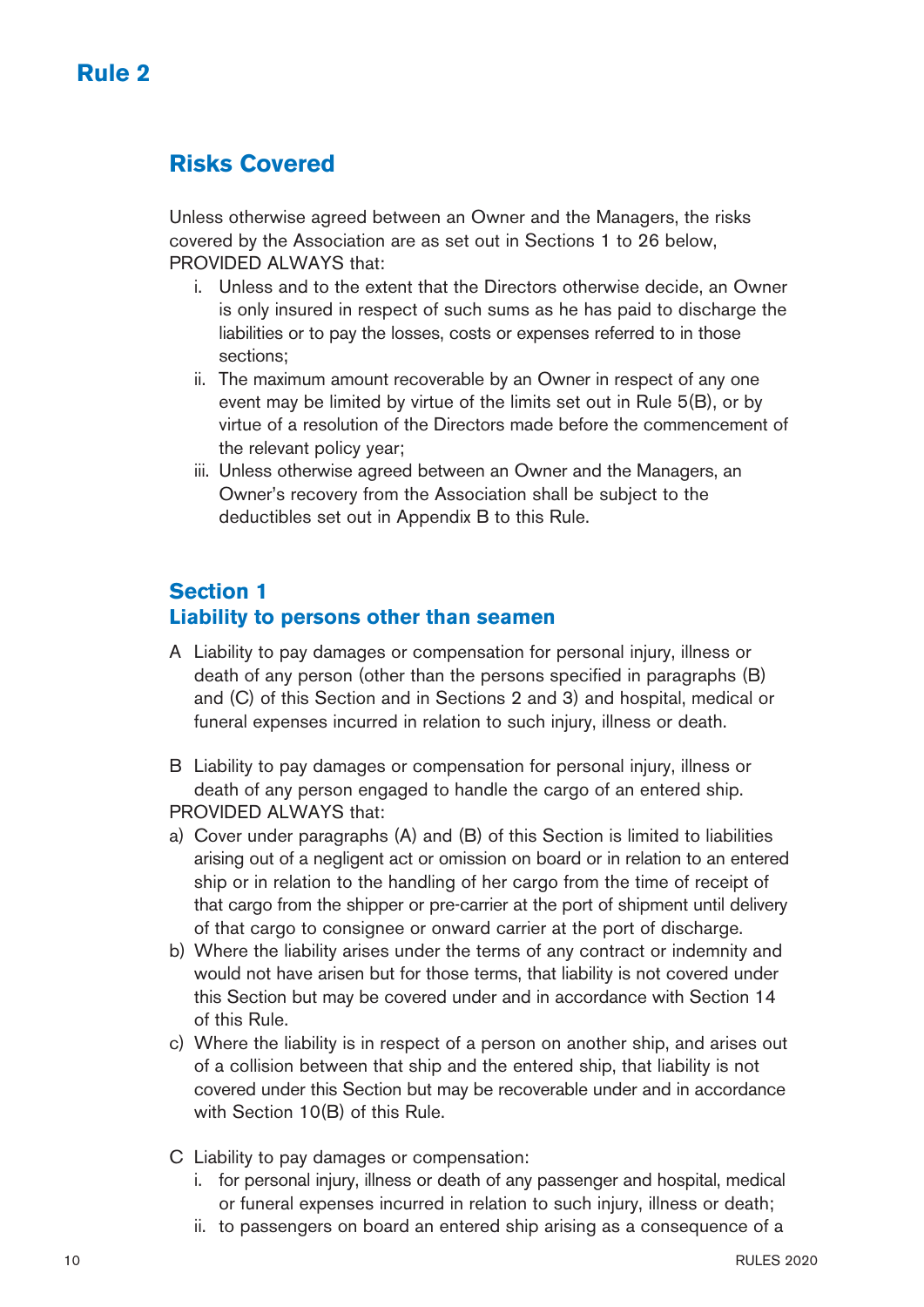casualty to that ship while they are on board, including the cost of forwarding passengers to destination or return to port of embarkation and of maintenance of passengers ashore;

iii. for loss of or damage to the effects of any passenger.

PROVIDED ALWAYS that:

- a) The terms of the passage ticket or other contract between the passenger and the Owner have been approved by the Managers in writing and cover for the liabilities set out in this paragraph (C) has been agreed between the Owner and the Managers on such terms as the Managers may require.
- b) There shall be no recovery from the Association under this paragraph (C) in respect of liabilities for personal injury or death, or loss of or damage to property, delay or any other consequential loss sustained by any passenger by reason of carriage by air, except where such liability occurs either:
	- i. during repatriation by air of injured or sick passengers or of passengers following a casualty to the entered ship; or
	- ii. subject always to proviso (c) of this paragraph (C), during an excursion from the entered ship.
- c) There shall be no recovery from the Association under this paragraph (C) in respect of liability of an Owner, incurred under a contract, for death or injury to a passenger whilst on an excursion from the entered ship in circumstances where either:
	- i. that contract has been separately entered into by the passenger for the excursion, whether or not with the Owner, or
	- ii. the Owner has waived any or all of his rights of recourse against any sub-contractor or other third party in respect of the excursion.
- d) Unless and to the extent that the Owner has obtained appropriate special cover by agreement with the Managers, there shall be no recovery from the Association in respect of claims relating to cash, negotiable instruments, precious or rare metals or stones, valuables or objects of a rare or precious nature.
- e) For the purpose of this paragraph (C), 'casualty' means an incident involving either:
	- i. collision, stranding, explosion, fire, or any other cause affecting the physical condition of the entered ship so as to render it incapable of safe navigation to its intended destination; or
	- ii. a threat to the life, health or safety of passengers in general.
- f) Where liabilities to passengers include liabilities arising under a non-war certificate issued by the Association in compliance with either Article 4bis of the Athens Convention relating to Carriage of Passengers and their Luggage by Sea, 2002 and Guidelines for its implementation or Regulation (EC) No. 392/2009 of the European Parliament and of the Council which gives effect thereto ("Certified Liabilities") and such liabilities exceed or may exceed in the aggregate the limit of cover of US\$2,000 million as specified in Rule 5(B)(iii)(1):
	- i. the Managers may in their absolute discretion defer payment of a claim in respect of those liabilities or any part thereof until the Certified Liabilities, or such part of the Certified Liabilities as the Managers may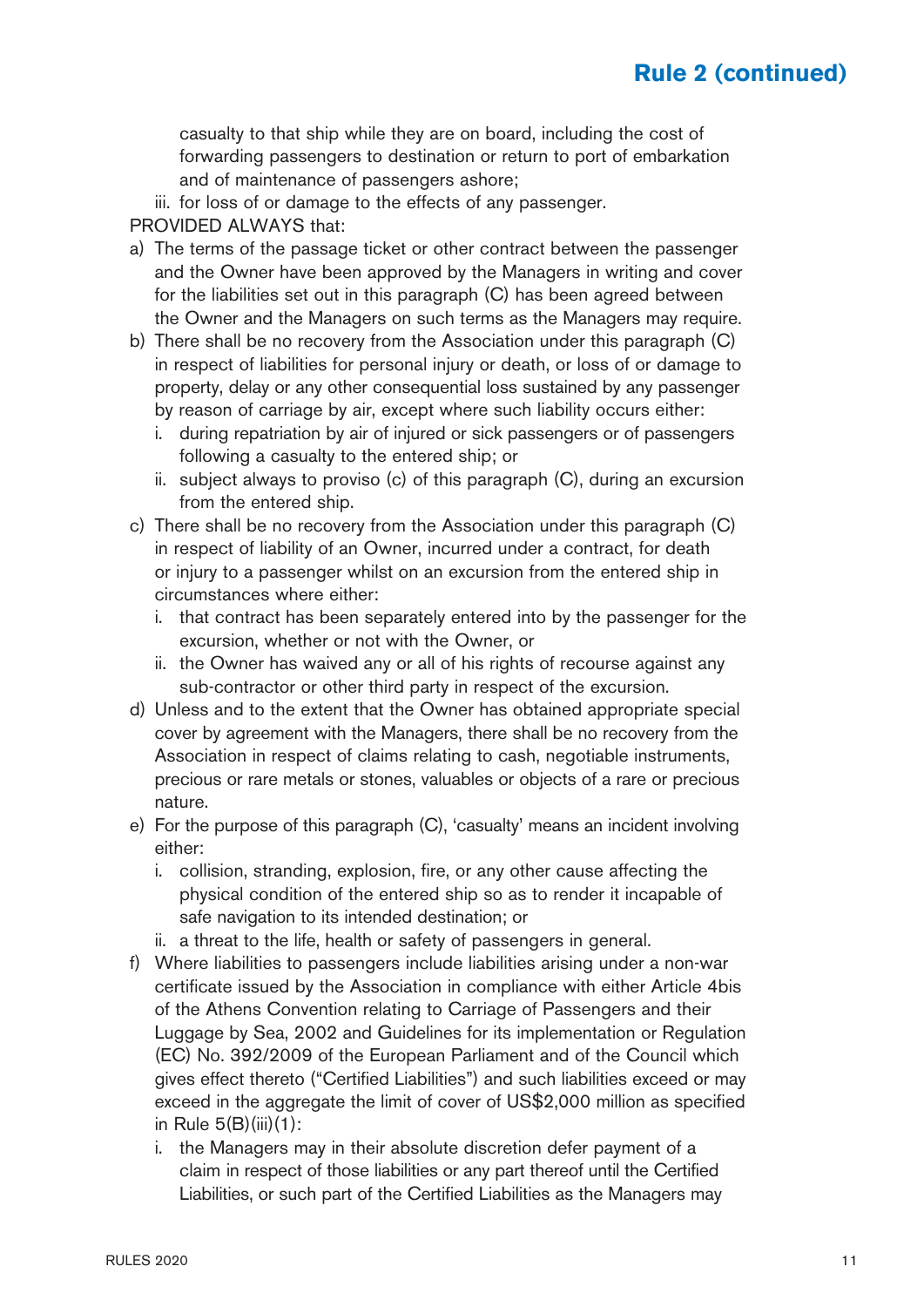decide, have been discharged; and

 ii. if, and to the extent any Certified Liabilities discharged by the Association exceed the said limit any payment by the Association in respect thereof shall be by way of loan and the Member shall indemnify the Association in respect of such payment.

### **Section 2 Injury and death of seamen**

Liability to pay damages or compensation for personal injury or death of any seaman, and hospital, medical, funeral and other expenses necessarily incurred in relation to such injury or death, including expenses of repatriating the seaman and sending abroad a substitute to replace him.

PROVIDED ALWAYS that:

Where the liability arises or the costs or expenses are incurred under the terms of a crew agreement or other contract of service or employment and would not have arisen but for those terms, that liability is not covered by the Association unless and to the extent that those terms shall have been previously approved by the Managers in writing.

### **Section 3 Illness and death of seamen**

Liability to pay damages or compensation for illness and death resulting from illness of any seaman, and hospital, medical, funeral or other expenses necessarily incurred in relation to such illness or such death including expenses of repatriating the seaman and sending abroad a substitute to replace him. PROVIDED ALWAYS that:

Where the liability arises or the costs or expenses are incurred under the terms of a crew agreement or other contract of service or employment and would not have arisen but for those terms, that liability is not covered by the Association unless and to the extent that those terms shall have been previously approved by the Managers in writing.

### **Section 4 Repatriation and substitute expenses**

A Repatriation and substitute expenses which are not recoverable under Sections 2 and 3 of this Rule and which are incurred in sending abroad a substitute to replace a seaman of an entered ship who has been left ashore, or incurred under statutory obligation in repatriating any seaman of the entered ship.

PROVIDED ALWAYS that:

 This paragraph A of Section 4 does not cover expenses which arise out of or are the consequence of: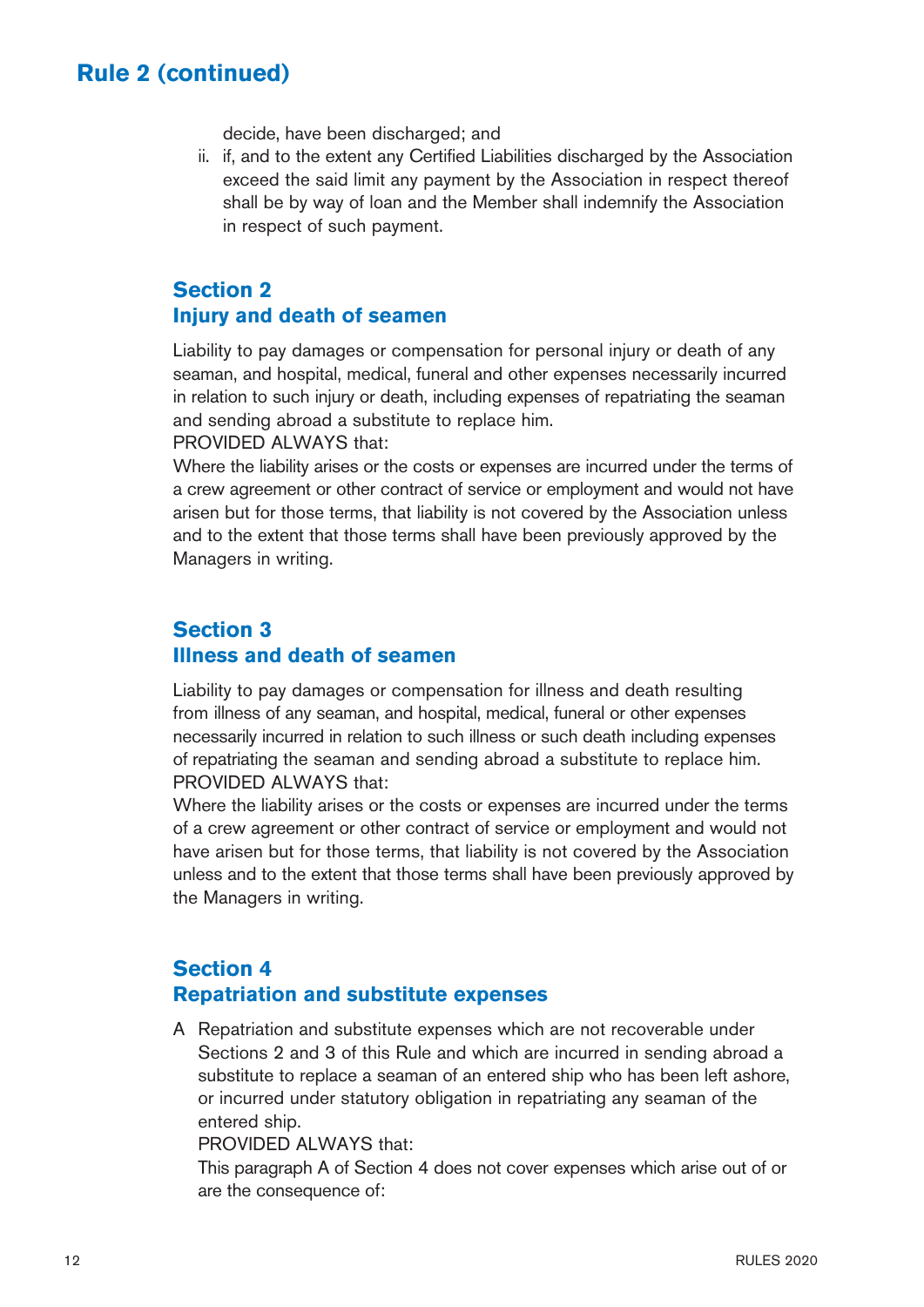- i. the expiry of a seaman's period of service on the entered ship either in accordance with the terms of a crew agreement or other contract of service or employment or by mutual consent of the parties to it, or
- ii. breach by the Owner of any agreement or other contract of service or employment, or
- iii. sale of the ship, or
- iv. any other act of the Owner in respect of the entered ship.
- B Repatriation and substitute expenses incurred in compliance with Guideline B2.5 of Regulation 2.5 of the 2006 Maritime Labour Convention (MLC 2006) or domestic legislation by a State Party implementing MLC 2006 unless costs are otherwise recoverable under Rule 2, Sections 2, 3 or 4A.
- C Notwithstanding Rule 5A, where a Member has failed to discharge or pay the liabilities referred to in Section 4B above, the Association shall discharge or pay such claim on the Member's behalf directly to such seaman. PROVIDED ALWAYS that:
- (a) where the Association is under no liability in respect of the claim by reason of a cesser under Rule 29A or cancellation under Rule 31, the Association shall nevertheless discharge or pay a claim under Section 4C incurred within the earlier of three months of the date of cesser or cancellation, or the expiry of the policy, but only as agent of the Owner and the Owner shall reimburse the Association in full for such claim; and
- (b) the Owner shall reimburse the Association in full for any claim paid under Section 4B of Rule 2.

### **Section 5 Loss of and damage to the effects of seamen and others**

Liability to pay damages or compensation for loss of or damage to the effects of:

A Any seaman,

B Any other person, on board an entered ship (other than the persons specified in paragraph (C) of Section 1).

PROVIDED ALWAYS that:

- a) Unless and to the extent that the Owner has obtained appropriate special cover by agreement with the Managers, there shall be no recovery from the Association in respect of claims relating to cash, negotiable instruments, precious or rare metals or stones, valuables or objects of a rare or precious nature.
- b) Where the liability arises under the terms of a contract and would not have arisen but for those terms, that liability is not covered by the Association unless and to the extent that those terms shall have been previously approved by the Managers in writing.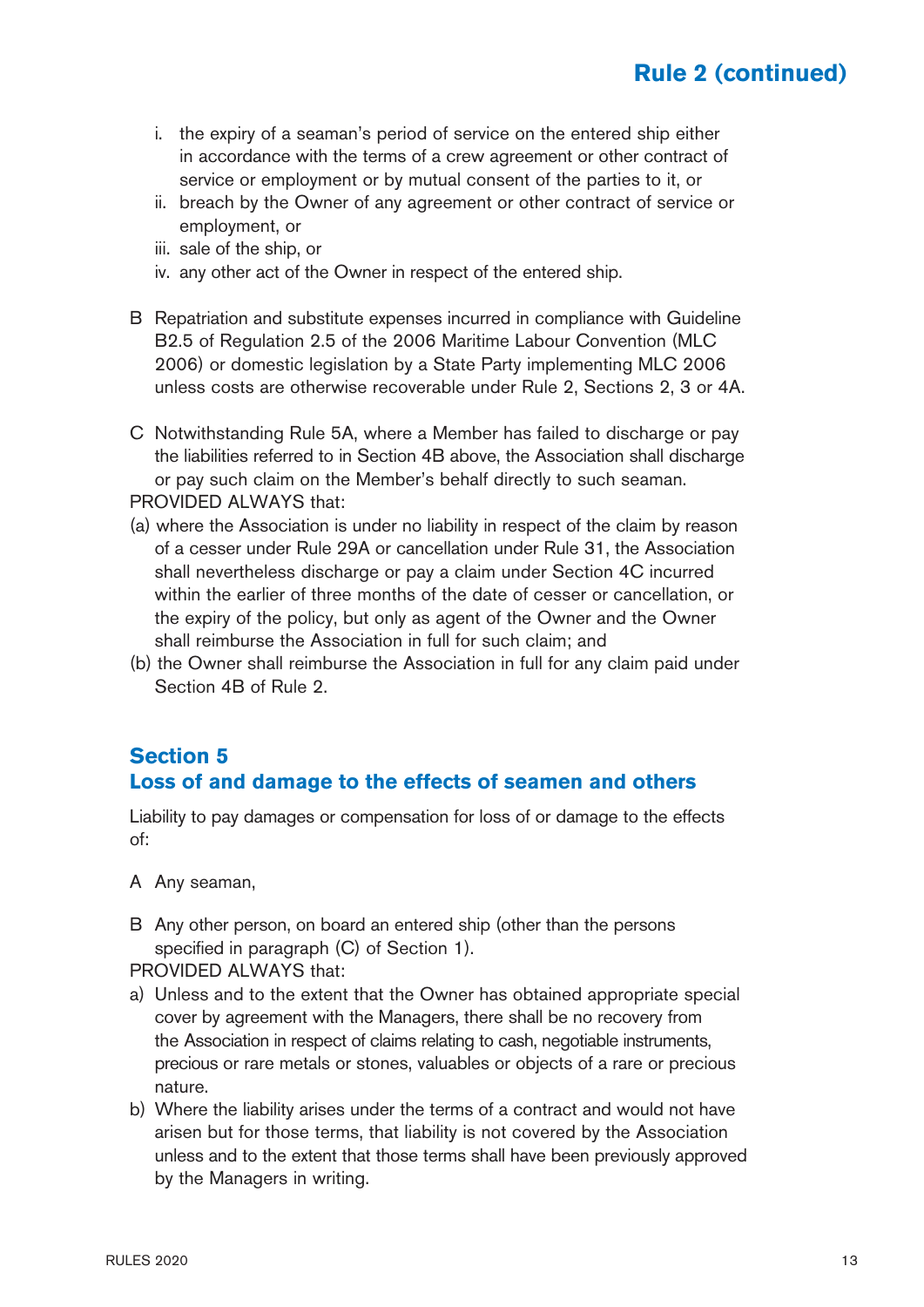### **Section 6 Shipwreck unemployment indemnity**

Liability to compensate any seaman for the loss of his employment caused in consequence of the actual or constructive total loss of an entered ship, where the wages or compensation are payable under statutory or other legal obligation or under the terms of any crew agreement or other contract of service or employment if and to the extent that those terms have previously been approved by the Managers.

### **Section 7 Diversion expenses**

Expenses of diversion of an entered ship where and to the extent that those expenses (i) represent the net loss to the Owner (over and above such expenses as would have been incurred but for the diversion) in respect of the cost of fuel, insurance, wages, stores, provisions and port charges and (ii) are incurred solely for the purpose of securing treatment for an injured or sick person or while awaiting a substitute for such person or for the purpose of landing stowaways or refugees, or (with the Managers' agreement) a deceased person, or for the purpose of saving life at sea.

### **Section 8 Stowaways and refugees**

Expenses, other than those covered under Section 7 of this Rule, incurred by the Owner in discharging his obligations towards or making necessary arrangements for stowaways or refugees, but only if and to the extent that the Owner is legally liable for the expenses or they are incurred with the approval and agreement of the Managers.

### **Section 9 Life salvage**

Sums legally due to third parties by reason of the fact that they have saved or attempted to save the life of any person on or from an entered ship but only if and to the extent that such payments are not recoverable under the Hull Policies of the entered ship or from cargo owners or underwriters.

### **Section 10 Collision with other ships**

The liabilities, set out in paragraphs (A), (B) and (C) below, to pay costs and damages to any other person as a consequence of a collision between an entered ship and any other ship, but only if and to the extent that such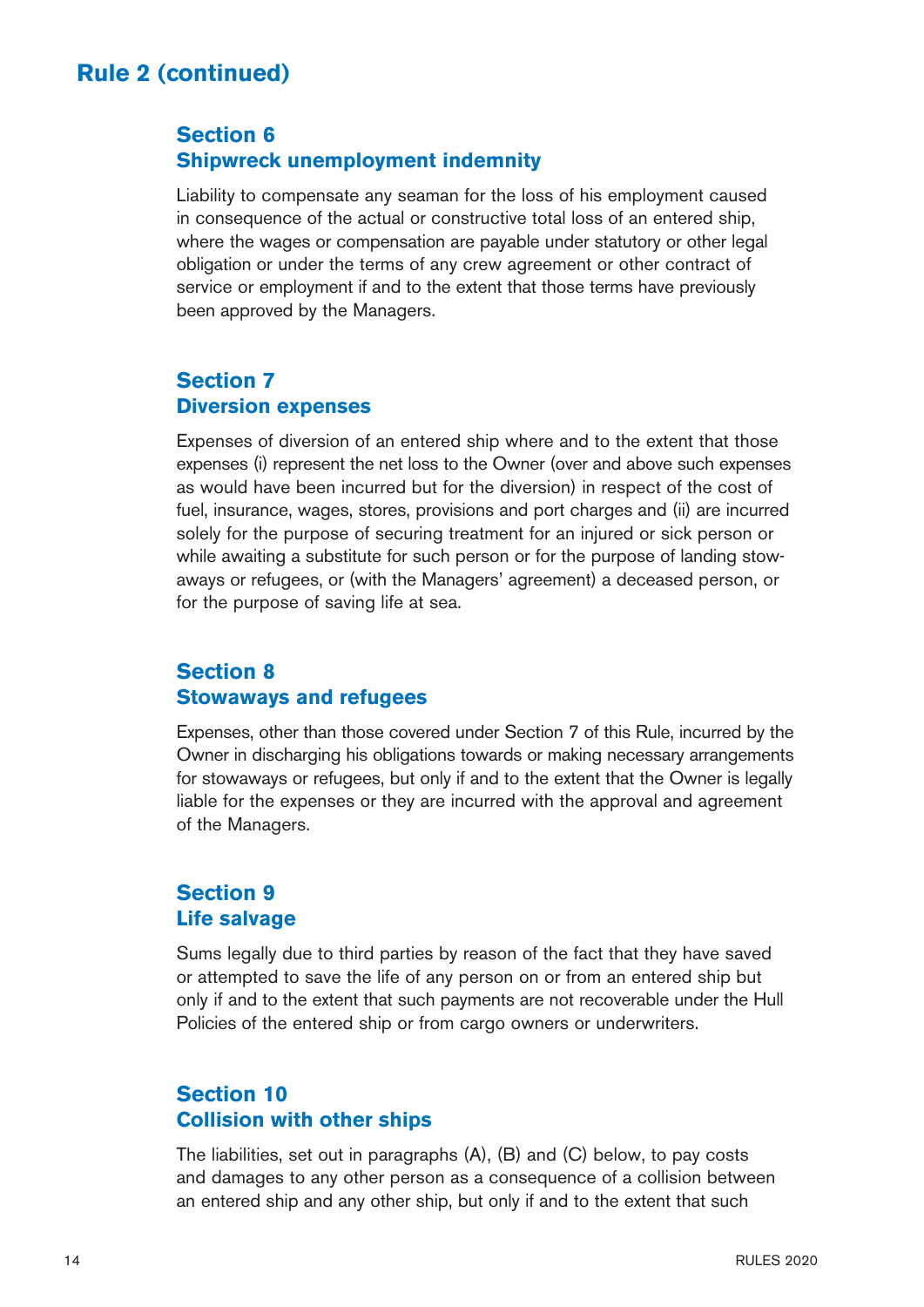liabilities are not recoverable under the collision liability clause contained in the Hull Policies of the entered ship:

- A One fourth, or such other proportion as may have been agreed in writing by the Managers, of the liabilities arising out of the collision other than the liabilities listed in paragraph (B) of this Section.
- B Four fourths of the liabilities arising out of the collision for or relating to:
	- i. removal or disposal of obstructions, wrecks, cargoes or any other thing whatsoever,
	- ii. any real or personal property or any thing whatsoever except other ships or property on other ships,
	- iii. the cargo or other property on the entered ship, or general average contributions, special charges or salvage paid by the owners of that cargo or property,
	- iv. loss of life, personal injury, illness, repatriation or substitute expenses,
	- v. an escape or discharge (other than from the entered ship), of oil or any other substance, or the threat thereof, but excluding damage to other ships with which the entered ship is in collision and property on such other ships.
	- vi. remuneration paid, pursuant to the Special Compensation P&I Club (SCOPIC) Clause, or any revision thereof, in respect of the salvage of a ship with which the entered ship is in collision.
- C That part of the Owner's liabilities arising out of the collision, other than the liabilities listed in paragraphs (A) and (B) of this Section, which exceeds the sum recoverable under the Hull Policies of the entered ship solely by reason of the fact that the sum of the liabilities arising out of the collision exceeds the valuation of the ship in those policies. PROVIDED ALWAYS that:
	- a) Unless and to the extent that the Members' Committee in its discretion otherwise decides, recovery from the Association under paragraph (C) of this Section shall be limited to the excess (if any) of the amount which would have been recoverable under the Hull Policies of the entered ship if that ship had been insured thereunder at the proper value in accordance with Rule 5(D).
	- b) Unless otherwise agreed by the Managers at the time of entry or of subsequent annual renewal, an Owner shall not be entitled to recover from the Association any franchise or deductible borne by him under the Hull Policies of the entered ship.
	- c) If a claim arises under this Section in respect of a collision involving two ships belonging wholly or partly to the same Owner, he shall be entitled to recover from the Association, and the Association shall have the same rights, as if the ships had belonged to different owners.
	- d) Unless otherwise agreed between the Owner and the Managers as a term of the ship's entry in the Association, if both ships are to blame, then where the liability of either or both of the ships in collision becomes limited by law, claims under this Section shall be settled upon the principle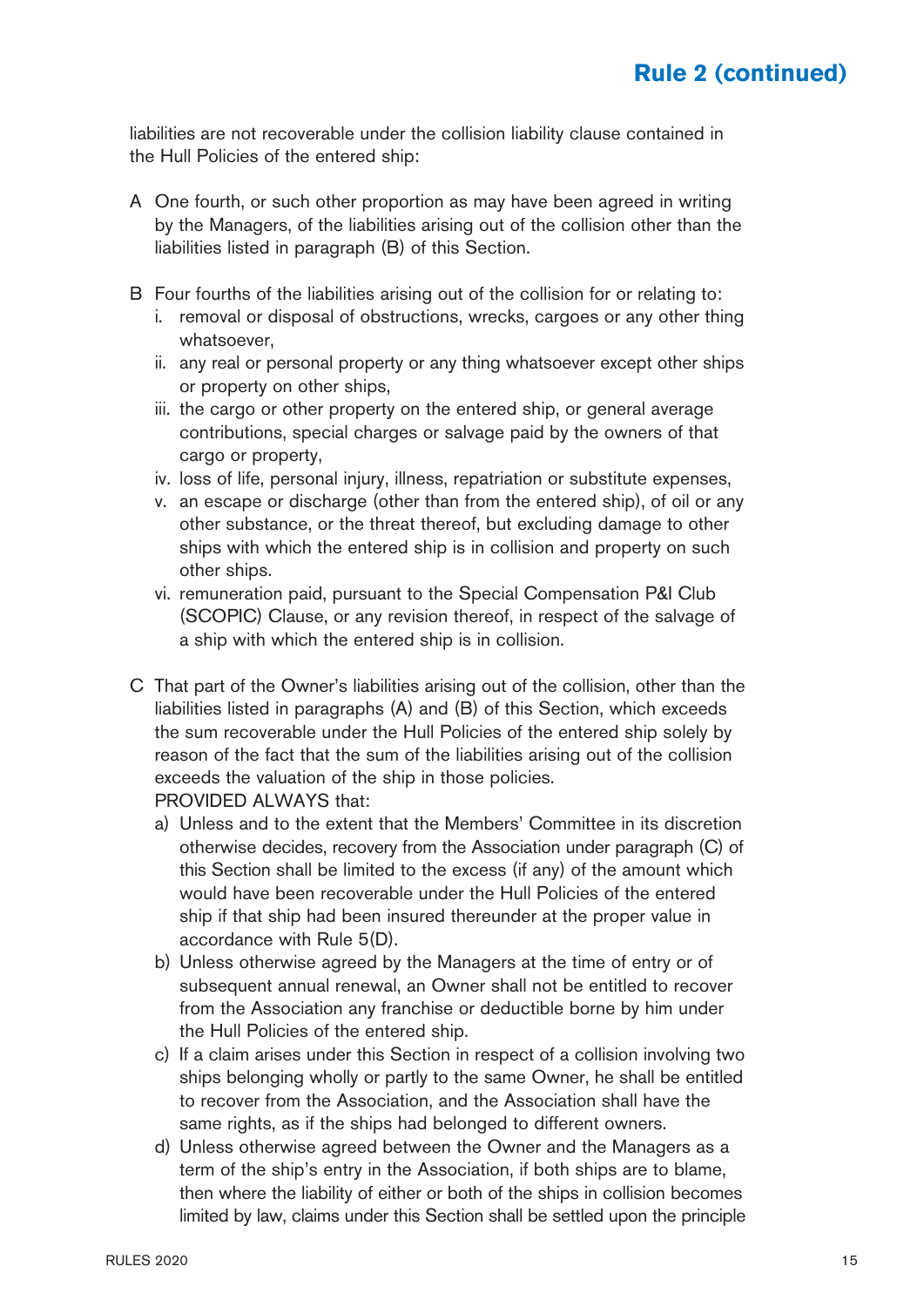of single liability, but in all other cases claims under this Section shall be settled upon the principle of cross-liabilities, as if the owner of each ship had been compelled to pay the owner of the other ship such proportion of the latter's damages as may have been properly allowed in ascertaining the balance or sum payable by or to the Owner of the entered ship in consequence of the collision.

Note: Any oil pollution element in a claim under this Section 10 will be subject to the limitation set out in Rule 5(B) and in the corresponding note.

### **Section 11 Loss or damage to property**

Liability to pay damages or compensation for any loss of or damage to any property (including infringement of rights) whether on land or water and whether fixed or moveable.

PROVIDED ALWAYS that:

- a) There shall be no recovery by an Owner under this Section in respect of:
	- i. Liability which arises under the terms of any contract or indemnity to the extent that it would not have arisen but for those terms.
	- ii. Liability which is within the scope of the following Sections of this Rule, or within any proviso, limit, exclusion or deductible applicable to those Sections:

Section 1(C) Liability to persons other than seamen.

- Section 5 The effects of seamen and others.
- Section 10 Collision with other ships.
- Section 12 Pollution risks.
- Section 13 Liability arising out of towage of or by an entered ship.
- Section 15 Wreck liabilities.
- Section 17 Cargo liabilities.
- Section 18 Property on the entered ship.
- iii. Any franchise or deductible borne by the Owner under the Hull Policies of the entered ship.
- b) If an entered ship causes loss or damage to property or infringes rights belonging wholly or in part to the Owner of the entered ship, the Owner shall have the same rights of recovery from the Association as if such property or rights belonged wholly to different owners.

Note: Any oil pollution element in a claim under this Section 11 will be subject to the limitation set out in Rule 5(B) and in the corresponding note.

### **Section 12 Pollution risks**

The liabilities, losses, damages, costs and expenses set out in paragraphs (A) to (E) below when and to the extent that they are caused by or incurred in consequence of the discharge or escape from an entered ship of oil or any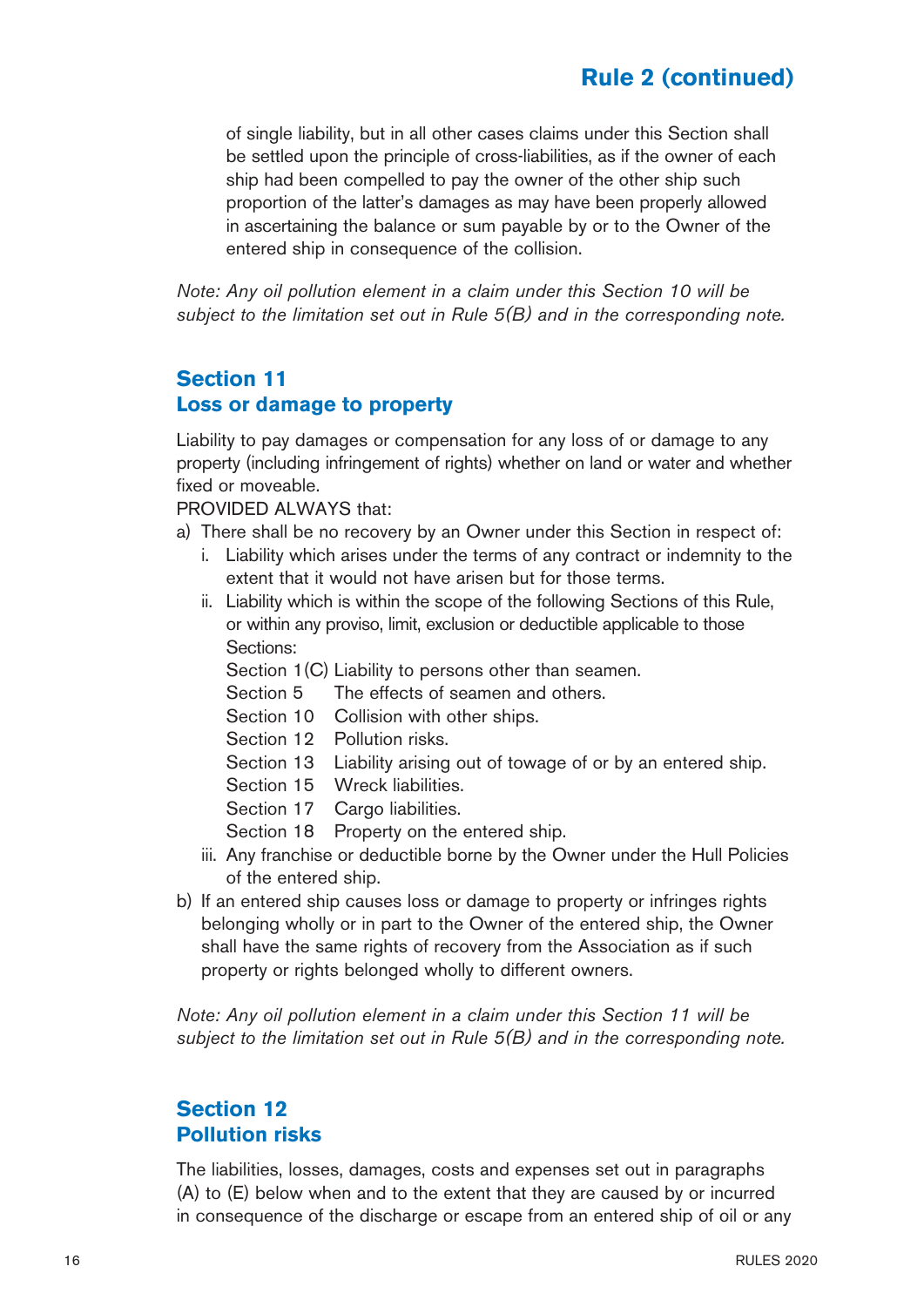other substance, or the threat of such discharge or escape: PROVIDED ALWAYS that:

- a) There shall be no recovery in respect of any liability, loss, damage, cost or expense arising as a consequence of the presence in, or the escape or discharge or threat of escape or discharge from, any land-based dump, storage or disposal facility, of any substance previously carried on the entered ship, whether or not as cargo, fuel, stores or waste, except to the extent that the Members' Committee in its discretion, and without having to give any reasons for their decision, otherwise determines.
- b) Unless and to the extent that special cover has been agreed in writing by the Managers, the Association shall not reimburse any liability, loss, cost or expense which would have been recoverable in general average if the cargo of the entered ship had been carried on terms no less favourable to the Owner than those of the York-Antwerp Rules.
- c) Unless the Managers otherwise agree in writing, the Owner of an entered ship which is a "relevant ship" as defined in the Small Tanker Oil Pollution Indemnification Agreement (STOPIA) shall during the currency of that Agreement be a party to STOPIA for the period of entry of such ship in the Association and, unless the Members' Committee otherwise determines, shall not be entitled to any recovery under this Rule 2, Section 12 in respect of such ship in relation to any casualty, event or matter occurring during a period when the Owner is not a party to STOPIA.
- d) Unless the Managers otherwise agree in writing, the Owner of an entered ship which is a "relevant ship" as defined in the Tanker Oil Pollution Indemnification Agreement (TOPIA) shall during the currency of that Agreement be a party to TOPIA for the period of entry of such ship in the Association and, unless the Members' Committee otherwise determines, shall not be entitled to any recovery under this Rule 2, Section 12 in respect of such ship in relation to any casualty, event or matter occurring during a period when the Owner is not a party to TOPIA.
- A Liability for loss, damage or contamination.
- B Any loss, damage or expense which the Owner incurs, or for which he is liable, as a party to any agreement approved by the Members' Committee including the costs and expenses incurred by the Owner in performing his obligations under such agreements.
- C The costs of any measures reasonably taken for the purpose of avoiding or minimizing pollution or any resulting loss or damage together with any liability for loss of or damage to property caused by measures so taken.
- D The costs of any measures reasonably taken to prevent an imminent danger of the discharge or escape from the entered ship of oil or any substance which may cause pollution.
- E The costs or liabilities incurred as a result of compliance with any order or direction given by any government or authority, for the purpose of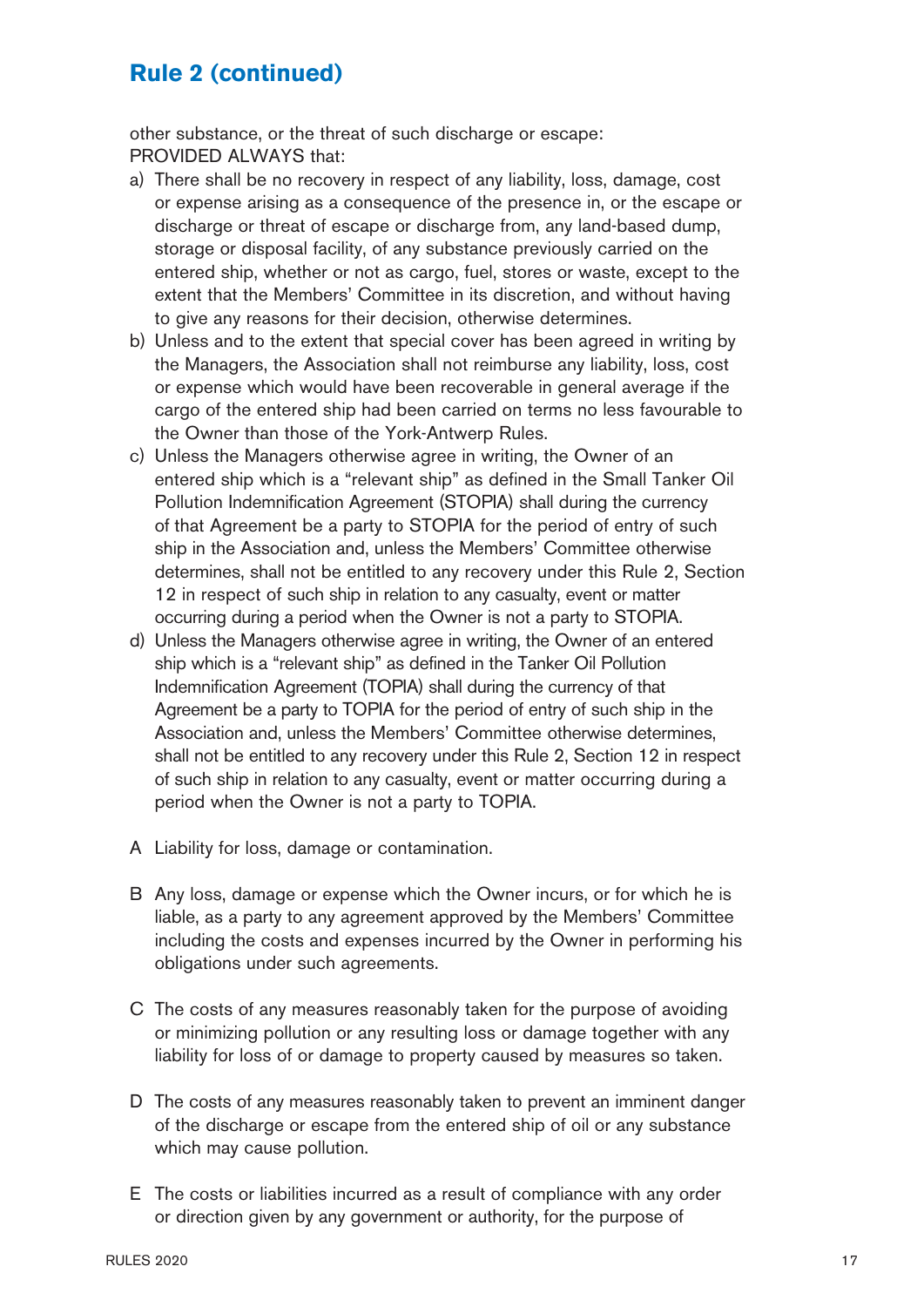preventing or reducing pollution or the risk of pollution, provided always that:

- a) such compliance is not a requirement for the normal operation or salvage or repair of the entered ship; and
- b) such costs or liabilities are not recoverable under the Hull Policies of the entered ship.

Note: Oil pollution claims under this Section 12 will be subject to the limitation set out in Rule 5(B) and in the corresponding note.

### **Section 13 Liability arising out of towage of or by an entered ship**

#### **A Customary towage of an entered ship**

 Liability, other than for the cost of the contracted services, arising out of, or under the terms of a contract for the customary towage of an entered ship, that is to say:

- i. towage for the purpose of entering or leaving port or manoeuvring within the port during the ordinary course of trading, or
- ii. towage of such entered ships as are habitually towed in the ordinary course of trading from port to port or from place to place,to the extent that the Owner is not insured against such liability under the Hull Policies of the entered ship.

#### **B Towage of an entered ship other than customary towage**

 Liability arising out of, or under the terms of a contract for towage of an entered ship other than the customary towage covered under paragraph (A) of this Section but only if and to the extent that cover for such liability has been agreed with the Managers upon such terms as the Managers may require.

 For the purpose of this paragraph B, the Managers will approve contracts for towage of an entered ship on terms not less favourable to the entered ship than:

- i. The Lloyds standard form of salvage agreement (1980, 1990, 1995 or 2000, whether or not incorporating SCOPIC), or
- ii. a contract that contains a term that the parties to the towage contract, and any parties on whose behalf they contract, shall be responsible for any loss of or damage to or wreck removal of their own ship, cargo or property and for loss of life or personal injury thereon, without recourse against the other and will indemnify the other against any such liability

#### **C Towage by an entered ship**

 Liability arising out of the towage of another ship or object by an entered ship

PROVIDED ALWAYS that:

There shall be no recovery by an Owner for loss of or damage to or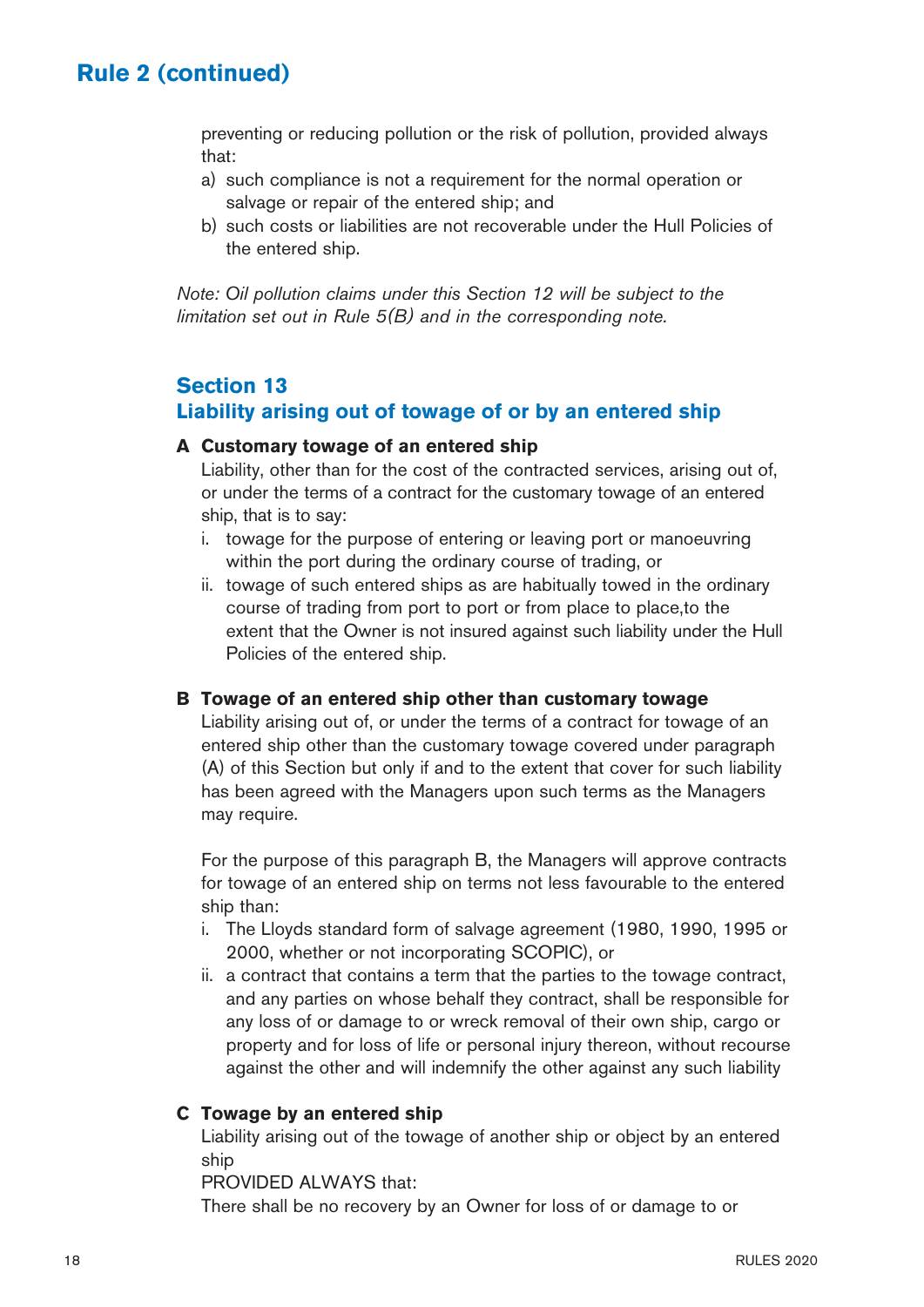wreck removal of a ship or other object towed by the entered ship or the cargo or other property on such tow (together with costs and expenses associated therewith) save in so far as:

- i) the towage or attempt thereat is made for the purpose of saving or attempting to save life or property at sea, or
- ii) the entered ship is towing under a contract approved in writing by the Managers or on such terms as the Managers may require.

Note: The Managers will ordinarily only approve contracts for towage by an entered ship in terms not less favourable to the towing ship than:

- a) United Kingdom, Netherlands and Scandinavian standard towage conditions;
- b) Towcon and Towhire
- c)The Lloyds standard form of salvage agreement (1980, 1990, 1995 or 2000, whether or not incorporating SCOPIC) – no-cure no pay;
- d) a contract that contains a term that the parties to the towage contract, and any parties on whose behalf they contract, shall be responsible for any loss or damage to or wreck removal of their own ship, cargo or property and for loss of life or personal injury thereon, without recourse against the other and will indemnify the other against any such liability (a "knock for knock" clause);
- e) other contracts where
	- (i) A term or terms of the contract complying with d) above is or is likely to be unlawful or unenforceable in whole or in part; and
	- (ii) The contract does not impose on the Owner any liability to any person arising out of any act, neglect or default of the owner of the tow or any other person; and
	- (iii) The contract limits the liability of the Owner under the contract or otherwise to the maximum extent possible by law.
- f) Supply Boat Charters

 If the entered ship is working under a time charter and there is no contract between the Owner and the owner of the tow, then liability for loss of or damage to or wreck removal of a towed object and/or property on board shall only be covered where the Managers have approved the charter in writing and the charter contains:

- (i) a clause in terms set out in (d) above covering the property of sub-contractors of the charterers as well as the property of the charterers themselves, or
- (ii) a separate clause requiring that all towage be carried out on terms no worse than as provided in (d) above; or

(iii) it otherwise complies with the requirements of (e) above.

- g) In addition, when cargo is carried on board the towed vessel the Managers will expect that:
	- (i) a Himalaya clause or similar provision is incorporated in the towage or other contract under which the entered ship is hired to perform towage services, to protect the tug owner's own employees, servants and sub-contractors from being sued in tort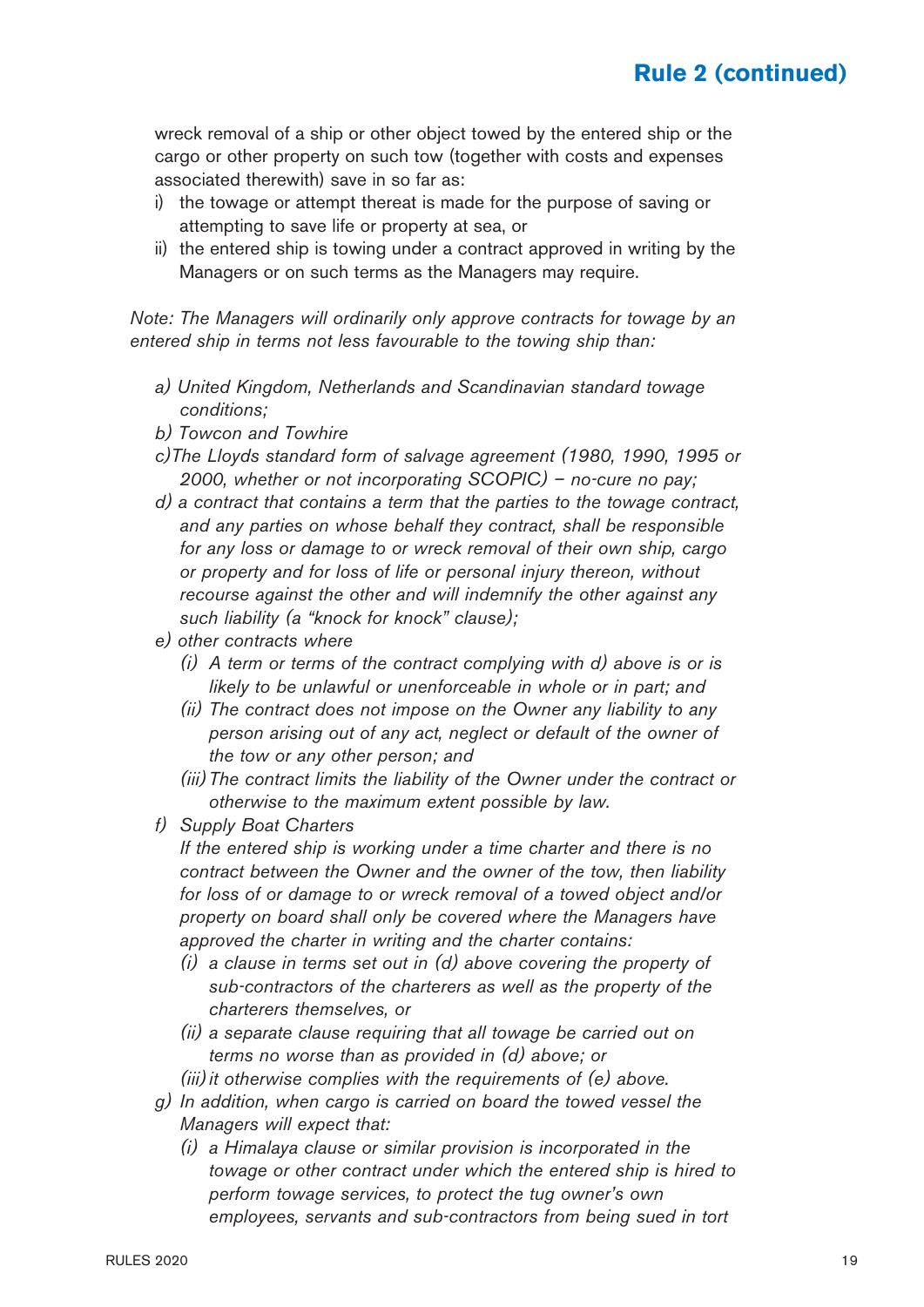by the hirer or charterer of the tug; and

 (ii) the towage or other contract under which the entered ship is hired to perform towage services should include a requirement that any other contract entered into by the hirer or charterer of the tug with any third party should contain a Himalaya clause, under which the tug is afforded the same defences as the hirer or charterer.

Note: "Additional Offshore Supplying/Towing and Other Related Risks may be covered under the Assocation's Offshore Additional Cover (Version 1)", available from the Managers.

Note: Any oil pollution element in a claim under this Section 13 will be subject to the limitation set out in Rule 5(B) and in the corresponding note.

### **Section 14 Liability arising under certain indemnities and contracts**

Liabilities, costs and expenses arising under the terms of an indemnity or contract given or made by or on behalf of the Owner relating to facilities or services provided or to be provided to or in connection with an entered ship, but only if and to the extent that:

- i. the terms have previously been approved by the Managers and cover for the liability has been agreed between the Owner and the Managers on such terms as the Managers may require, or
- ii. the Members' Committee in its discretion decides that the Owner should be reimbursed.

Note: Any oil pollution element in a claim under this Section 14 will be subject to the limitation set out in Rule 5(B) and in the corresponding note.

### **Section 15 Wreck liabilities**

- A Costs or expenses relating to the raising, removal, destruction, lighting or marking of the wreck of an entered ship, when such raising, removal, destruction, lighting or marking is compulsory by law or the costs thereof are legally recoverable from the Owner.
- B Costs or expenses relating to the raising, removal or destruction of any property being carried or having been carried on an entered ship, not being oil or any other substance within the scope of Section 12 of this Rule, when such raising, removal or destruction is compulsory by law or the costs thereof are legally recoverable from the Owner.
- C Liabilities incurred by an Owner as the result of any such raising, removal or destruction of the wreck of an entered ship or any property as is referred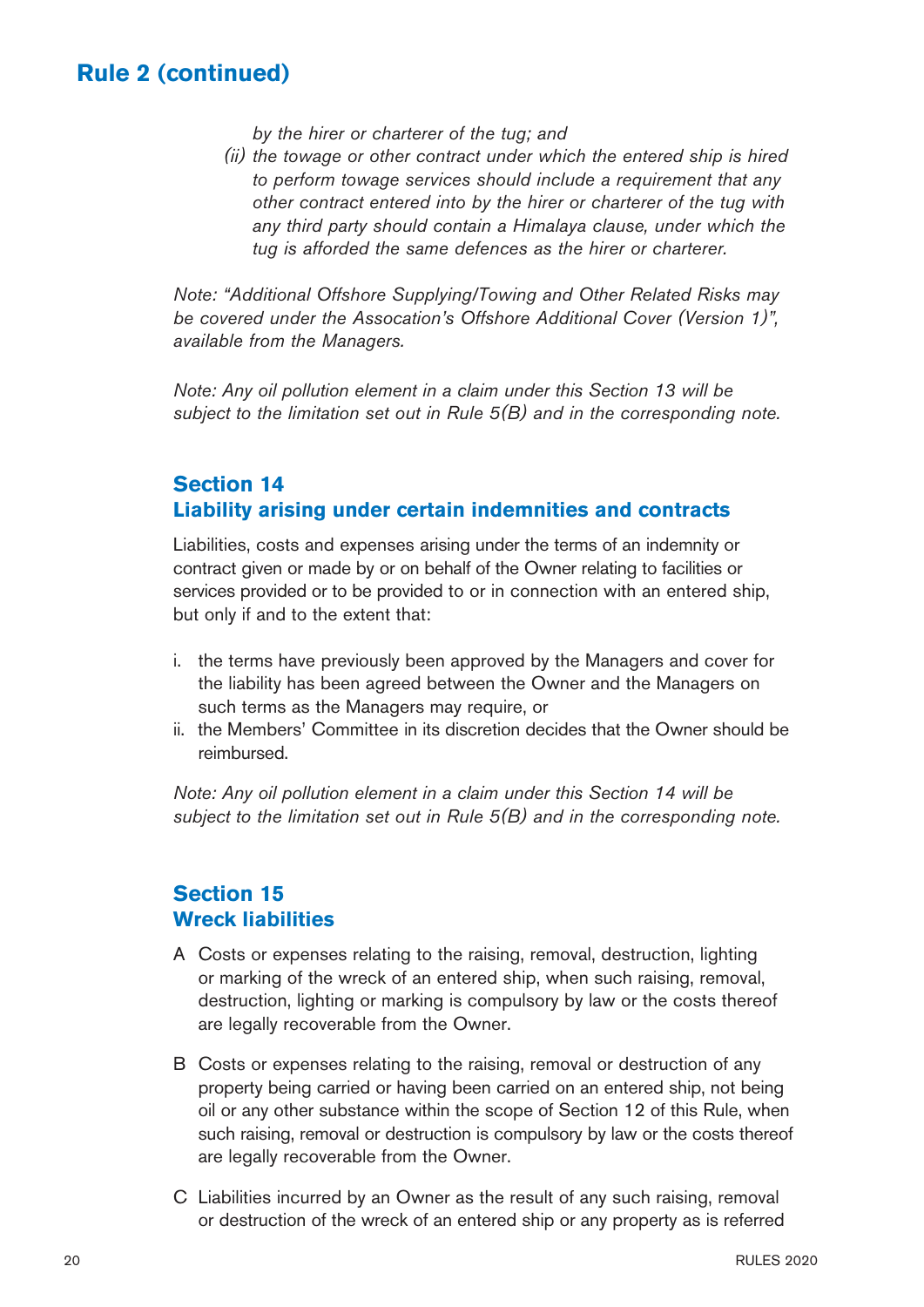to in paragraphs (A) and (B) of this Section, or any attempt thereat.

D Liabilities incurred by an Owner as the result of the presence or involuntary shifting of the wreck of an entered ship or as a result of his failure to remove, destroy, light or mark such wreck, including liability arising from the discharge or escape from such wreck of oil or any other substance.

PROVIDED ALWAYS that:

- a) The entered ship became a wreck as the result of a casualty or event occurring during the period of that ship's entry in the Association, in which case the Association shall continue to be liable for the claim notwithstanding that in other respects the liability of the Association shall have terminated pursuant to Rule 29(C).
- b) In respect of a claim under paragraph (A) of this Section, the value of all stores and materials saved, as well as the wreck itself, shall first be deducted from such costs or expenses and only the balance thereof, if any, shall be recoverable from the Association.
- c) Nothing shall be recoverable from the Association under this section if the Owner shall, without the consent of the Managers in writing, have transferred his interest in the wreck, otherwise than by abandonment, prior to the raising, removal, destruction, lighting or marking of the wreck or prior to the incident giving rise to the liabilities, costs and expenses referred to in this Section.
- d) Where the liability arises under the terms of an indemnity or contract, and would not have arisen but for those terms, such costs and expenses are only recoverable under this Section if and to the extent that:
	- i. the terms of the indemnity or contract have previously been approved by the Managers and cover has been agreed between the Owner and the Managers on such terms as the Managers may require, or
	- ii. the Members' Committee in their discretion decides that the Owner should be reimbursed.

Note: Any oil pollution element in a claim under this Section 15 will be subject to the limitation set out in Rule 5(B) and in the corresponding note.

### **Section 16 Quarantine expenses**

Additional expenses incurred by the Owner of an entered ship as a direct consequence of an outbreak of infectious disease on that ship, including quarantine and disinfection expenses and the net loss to the Owner (over and above such expenses as would have been incurred but for the outbreak) in respect of the cost of fuel, insurance, wages, stores, provisions and port charges.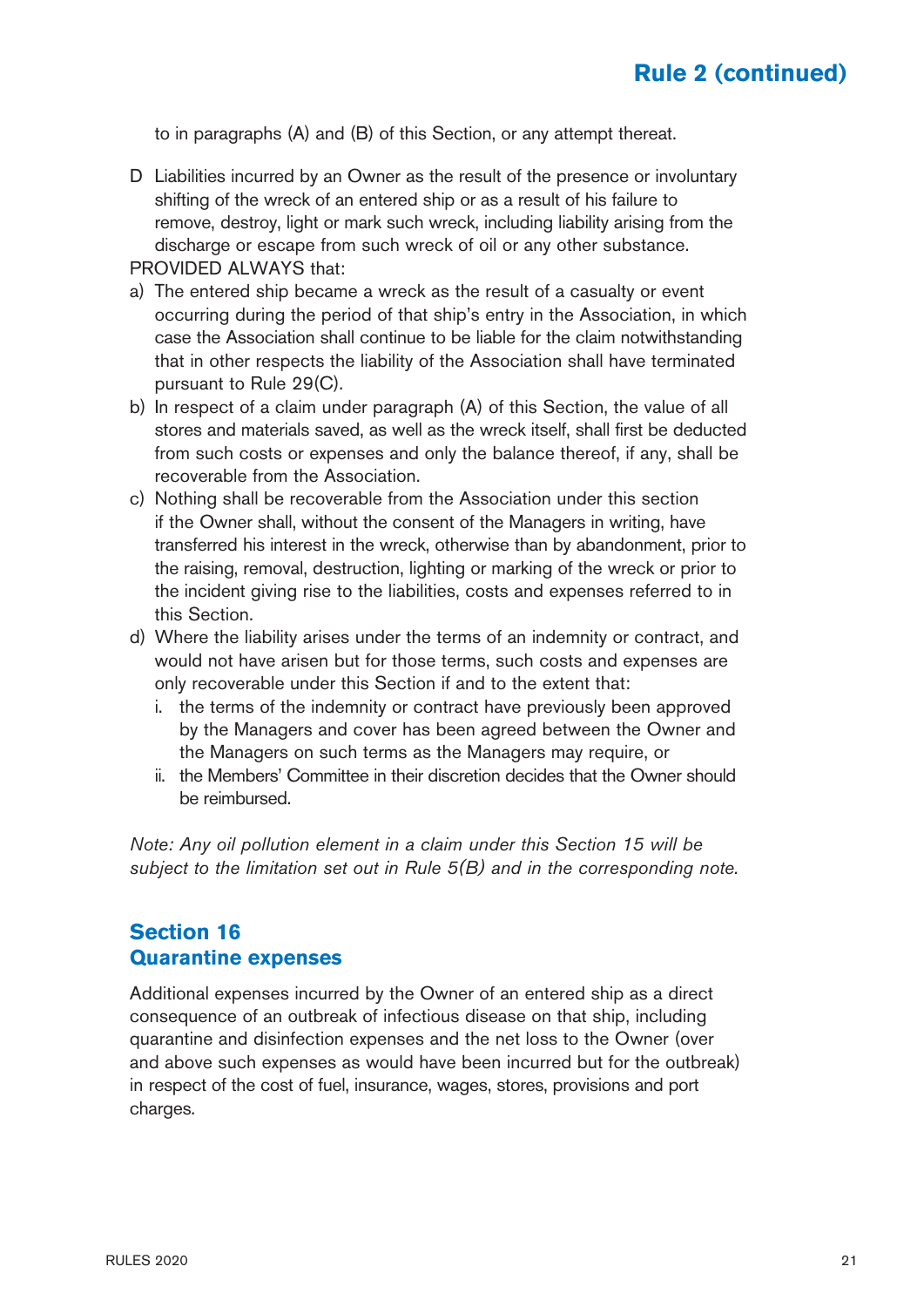### **Section 17 Cargo liabilities**

The liabilities and costs set out in paragraphs (A) to (D) below when and to the extent that they relate to cargo intended to be or being or having been carried in an entered ship:

#### **A Loss, shortage, damage or other responsibility**

 Liability for loss, shortage, damage or other responsibility arising out of any breach by the Owner, or by any person for whose acts, neglect or default he may be legally liable, of his obligation properly to load, handle, stow, carry, keep, care for, discharge or deliver the cargo or out of unseaworthiness or unfitness of the entered ship.

#### **B Disposing of damaged cargo or sound cargo from a damaged ship**

 The additional costs (over and above those which would have been incurred by him if the cargo or the entered ship had not been damaged) incurred by the Owner in discharging or disposing of damaged cargo or sound cargo following damage to an entered ship, but only if and to the extent that the Owner has no recourse to recover those costs from any other party.

#### **C Failure.of consignee to remove cargo**

 The liabilities and additional costs (over and above the costs which would have been incurred by him if the cargo had been collected or removed) incurred by an Owner solely by reason of the total failure of a consignee to collect or remove cargo at the port of discharge or place of delivery. but only if and to the extent that such liabilities or costs exceed the proceeds of sale of the cargo and the Owner has no recourse to recover those liabilities or costs from any other party.

#### **D Through or transhipment bills of lading**

 Liability for loss, shortage, damage or other responsibility to cargo carried by a means of transport other than the entered ship, when the liability arises under a through or transhipment bill of lading, or other form of contract, approved by the Managers, providing for carriage partly to be performed by the entered ship, provided that the Owner has contracted on terms that seek to preserve rights of recourse against others involved in the performance of the contract of carriage.

Note: For the purpose of paragraph D, a contract is deemed to be approved if it incorporates the ICC Rules or the internationally accepted conventions such as CMR 1956 (Convention relative au Contrat de transport international de Marchandises par Route), CIM 1980 (Les régles uniformes concernant le Contrat de transport International ferroviaire de Marchandises), or the Warsaw Convention 1929 or 1955, as appropriate.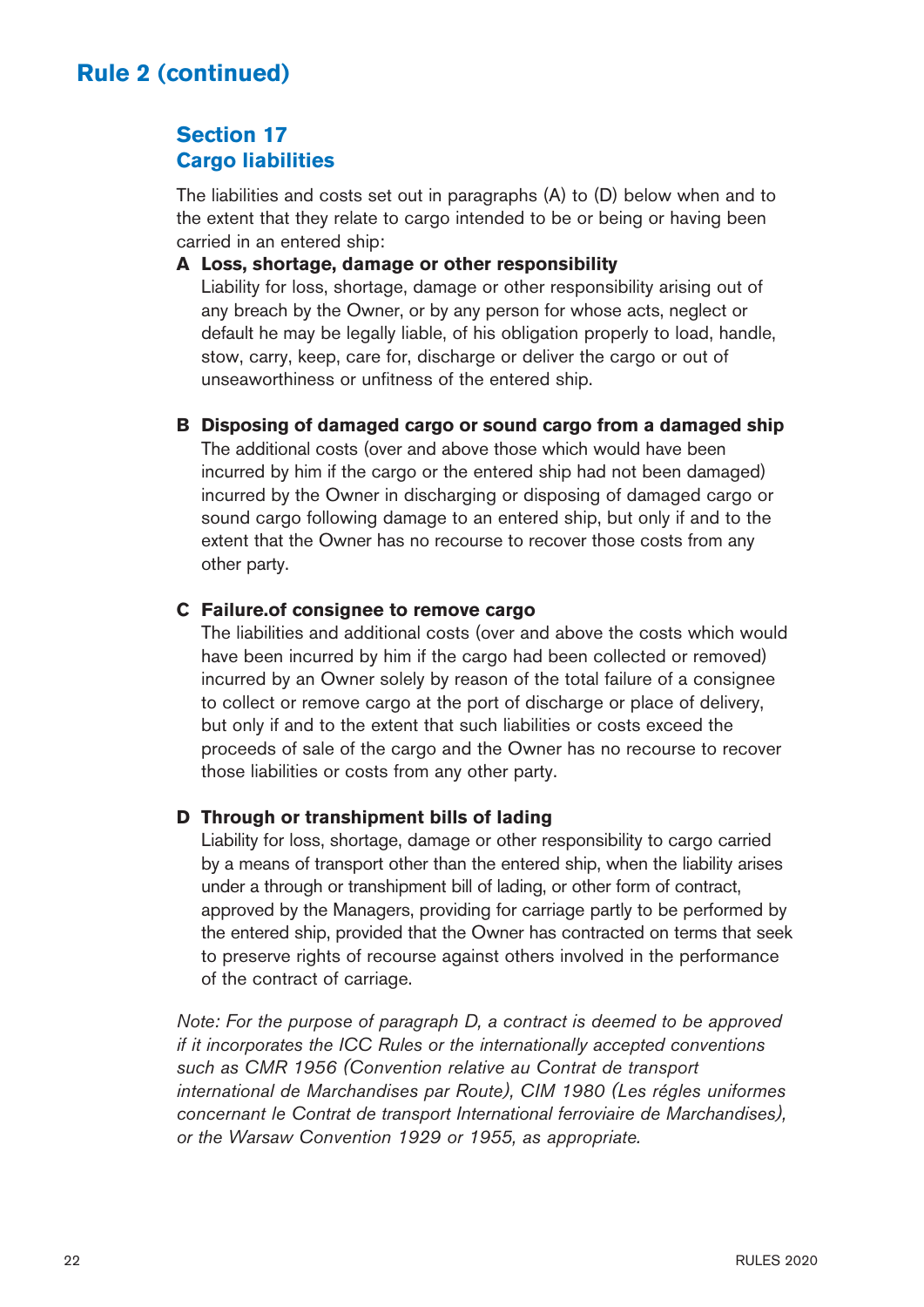#### PROVIDED ALWAYS that:

#### **a) Standard Terms of Contracts of Carriage**

 Unless and to the extent that the Members' Committee in their discretion otherwise decides, or special cover has been agreed in writing by the Managers, there shall be no recovery from the Association in respect of liabilities which would not have been incurred or sums which would not have been payable by the Owner if the cargo (including cargo on deck) had been carried under a contract incorporating terms no less favourable to the Owner than the Association's recommended standard terms of carriage which shall be the Hague Visby Rules and/or such other rules and/or conventions as the Members' Committee may from time to time determine.

Note: For the 2020 policy year the Standard Terms of Contracts of Carriage are the Hague Visby Rules, i.e. the Rules contained in the International Convention for the Unification of Certain Rules relating to Bills of Lading signed at Brussels on 25th August, 1924, as amended by the Protocol to that Convention signed at Brussels on 23rd February, 1968.

#### **b) Deviation**

 Unless and to the extent that the Members' Committee in their discretion otherwise decides, or cover has been confirmed in writing by the Managers prior to the deviation, there shall be no recovery from the Association in respect of liabilities costs and expenses which arise out of or which are incurred as a consequence of a deviation, in the sense of a departure from the contractually agreed voyage or adventure which deprives the Owner of the right to rely on defences or rights of limitation which would otherwise have been available to him on the basis of the standard terms of carriage referred to in proviso (a) above to reduce or eliminate his liability.

#### **c) Claims payable only at the discretion of the Members' Committee**

 Unless and to the extent that the Members' Committee in its discretion otherwise decides there shall be no recovery from the Association in respect of liabilities, costs or expenses arising out of:

- i. Discharge of cargo at a port or place other than the port or place provided in the contract of carriage;
- ii. Delivery of cargo carried under a non-negotiable bill of lading, waybill or similar document without production of such document by the person to whom delivery is made, where such production is required by the express terms of that document or the law to which that document, or the contract of carriage contained in or evidenced by it, is subject, except where the Owner is required by any other law to which the carrier is subject to deliver, or relinquish custody or control of, the cargo, without production of such document;
- iii. Delivery of cargo carried under a negotiable bill of lading or similar document of title (including an electronic bill of lading) without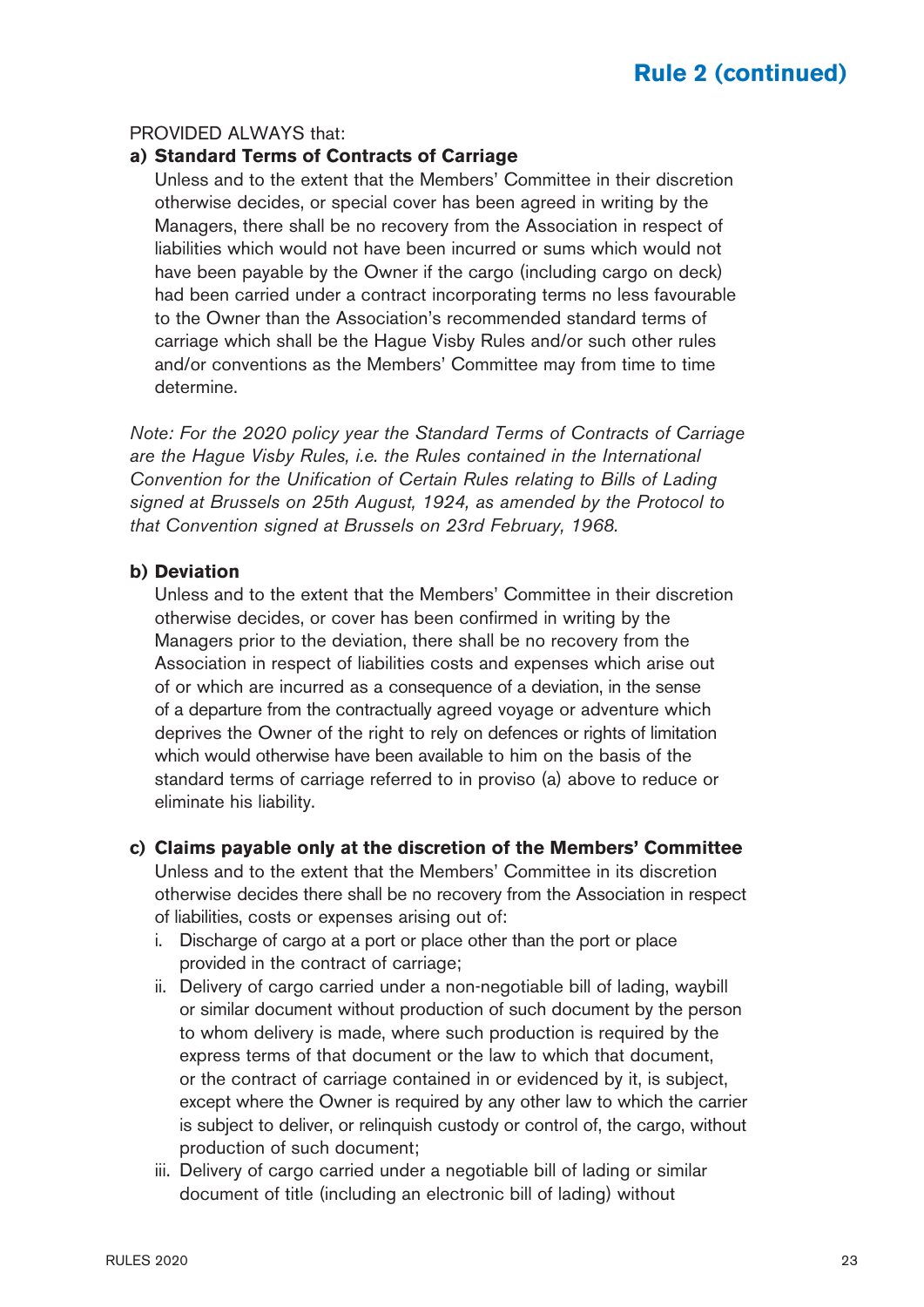production (or the equivalent thereof in the case of an electronic bill of lading) of that bill of lading or document by the person to whom delivery is made, except where cargo has been carried on the entered ship

- a) under the terms of a non-negotiable bill of lading, waybill or other non-negotiable document, and has been properly delivered as required by that document, notwithstanding that the Owner of that entered ship may be liable under the terms of a negotiable bill of lading or other similar document of title issued by or on behalf of a party other than that Owner providing for carriage partly by a means of transport other than the entered ship;
- b) under the terms of an approved electronic trading system and has been properly delivered to the person so entitled in accordance therewith.
- iv. The issue of an ante dated or post dated bill of lading, waybill or other document containing or evidencing the contract of carriage, that is to say a bill of lading, waybill or other document recording the loading or shipment or receipt for shipment on a date prior or subsequent to the date on which the cargo was in fact loaded, shipped or received as the case may be;
- v. A bill of lading, waybill or other document containing or evidencing the contract of carriage, issued with the knowledge of the Owner or the Master of the entered ship with an incorrect description of the cargo or its quantity or its condition;
- vi. Either the failure to arrive or late arrival of the entered ship at a port of loading, or the failure to load any particular cargo or cargoes in an entered ship other than liabilities, loss and expenses arising under a bill of lading already issued.

#### **d) Ad Valorem Bills of Lading**

 Unless and to the extent that special cover has been agreed in writing by the Managers, the Association shall not pay for liability arising from carriage under an ad valorem bill of lading or other document of title, waybill or other contract of carriage in which a value of more than US\$2,500 (or the equivalent in any other currency) is declared and/or inserted by reference to a unit, piece, package or otherwise, where the effect of such a declaration/ insertion is to deprive the carrier of any right or rights of limitation to which he would otherwise have been entitled and cause him to incur a greater liability than he would have done but for such declaration/insertion, to the extent that such liability thereby exceeds US\$2,500 (or the equivalent in any other currency) in respect of any such unit piece or package.

#### **e) Rare and valuable cargo**

 Unless and to the extent that the Managers have been notified prior to any such carriage, and any directions made by the Managers have been complied with, there shall be no recovery from the Association in respect of claims relating to the carriage of specie, bullion, precious or rare metals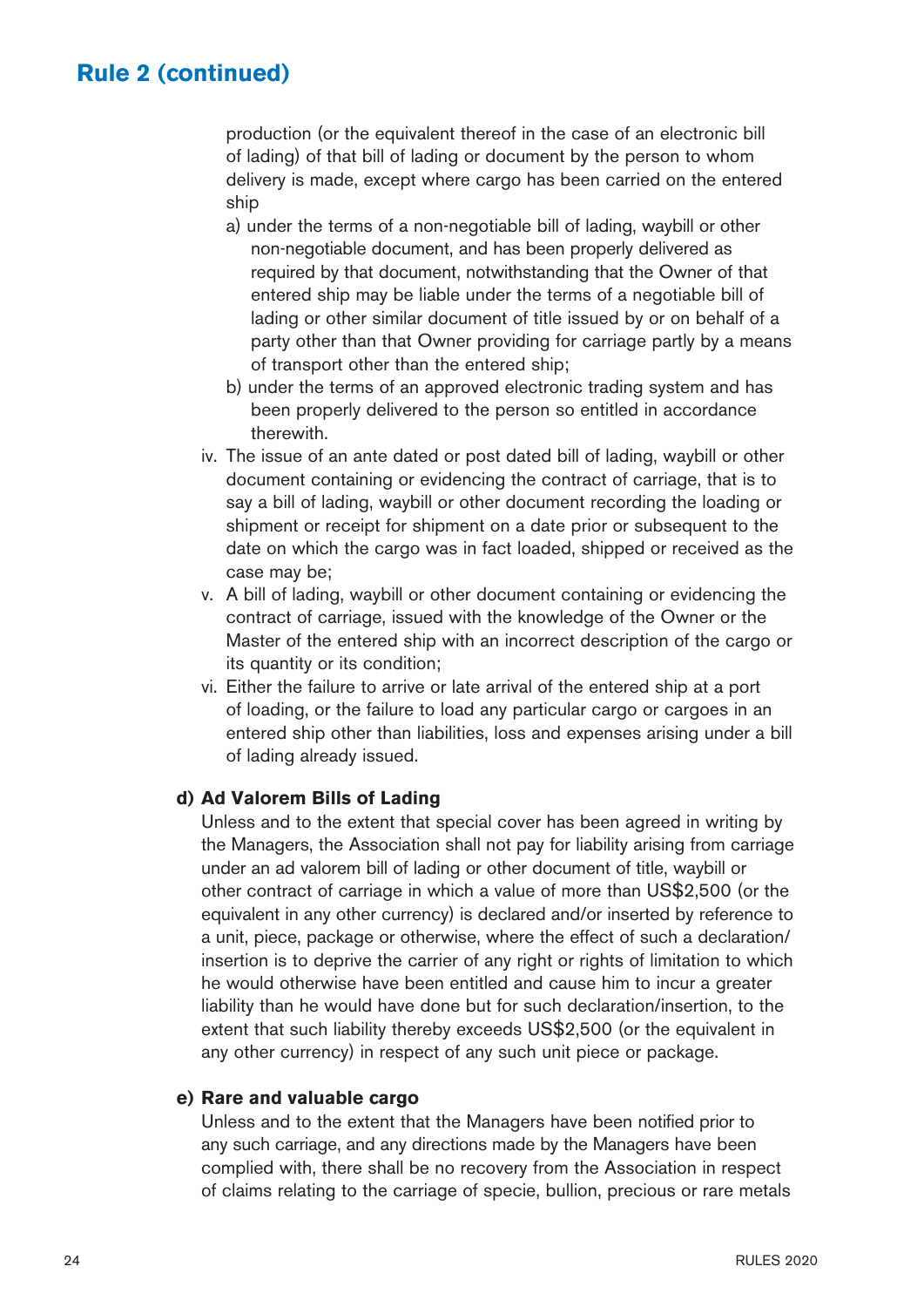or stone, plate or other objects of a rare or precious nature, bank notes or other forms of currency, bonds or other negotiable instruments.

#### **f) Property of the Owner**

 In the event that any cargo lost or damaged on board the entered ship shall be the property of the Owner, such Owner shall be entitled to recover from the Association the same amount as would have been recoverable from him if the cargo had belonged to a third party and that third party had concluded a contract of carriage of the cargo with the Owner on the terms of the Association's recommended standard terms of carriage.

#### **g) Electronic Trading Systems**

 There shall be no recovery from the Club in respect of liabilities, losses, costs and expenses arising from the use of any electronic trading system, other than an electronic trading system approved by the Club in writing, to the extent that such liabilities, losses, costs and expenses would not (save insofar as the Club in its sole discretion otherwise determines) have arisen under a paper trading system.

#### **Section 18 Property on the entered ship**

Liability of an Owner for loss of or damage to any containers, equipment, fuel or other property on board the entered ship.

PROVIDED ALWAYS that:

- a) Such property is not within the scope of Section 1(C) or Section 5 of this Rule (the effects of passengers, seamen and others) or Section 17 of this Rule (cargo liabilities) or within any proviso, exclusion, limit or deductible applicable to those Sections;
- b) Such property does not form part of the entered ship and is not owned or leased by the Owner or by any company associated with or under the same management as the Owner; and
- c) Unless and to the extent that the Owner has obtained appropriate special cover by agreement with the Managers, the Association shall not reimburse an Owner to the extent that any liability arises under a contract or indemnity entered into by the Owner and would not have arisen but for such contract or indemnity.

#### **Section 19 Unrecoverable general average contributions**

The proportion of general average, special charges or salvage which an Owner may be entitled to claim from cargo or from some other party to the marine adventure and which is not legally recoverable solely by reason of a breach of the contract of carriage.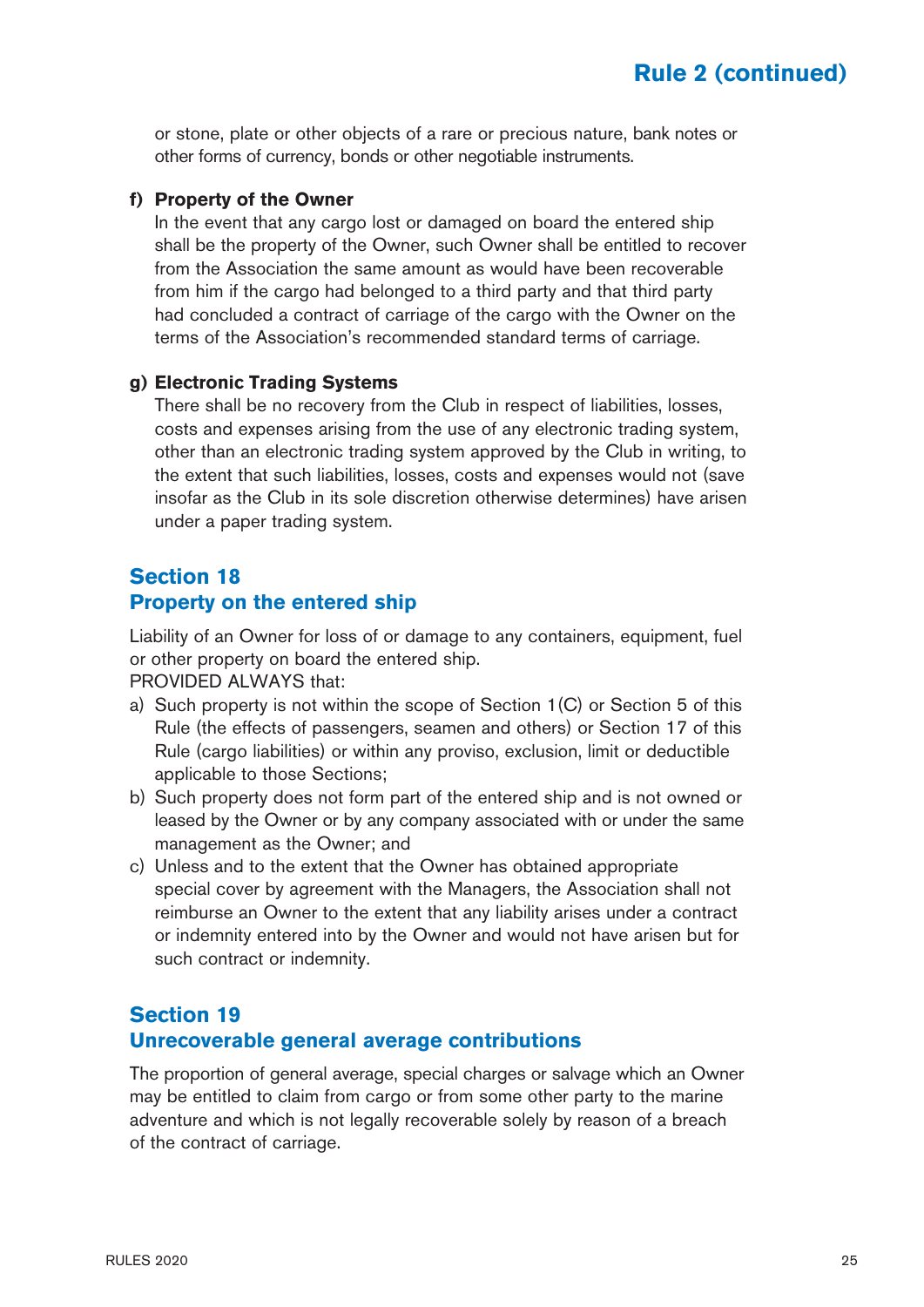#### PROVIDED ALWAYS that:

Proviso (a) (Standard terms of carriage), Proviso (b) (Deviation) and Proviso (c) (Claims payable only at the discretion of the Members' Committee) of Section 17 of this Rule shall apply to any claim under this Section.

### **Section 20 Ship's proportion of general average**

The entered ship's proportion of general average, special charges or salvage not recoverable under the Hull Policies by reason of the value of the ship being assessed for contribution to general average or salvage at a sound value in excess of the insured value under the Hull Policies.

PROVIDED AI WAYS that:

Unless and to the extent that the Members' Committee in their discretion otherwise decides, recovery from the Association under this Section shall be limited to the amount (if any) of the ship's proportion which would not have been recoverable under the Hull Policies if the ship had been insured thereunder at the proper value in accordance with Rule 5(D).

### **Section 21**

### **Special compensation to salvors**

Liability of an Owner to pay special compensation to a salvor of an entered ship, but only to the extent that such liability:

- i. is imposed on the Owner pursuant to Article 14 of the International Convention on Salvage, 1989, or is assumed by the Owner under the terms of a standard form of salvage agreement approved by the Members' Committee, and
- ii. is not payable by those interested in the salved property.

Note: Any oil pollution element in a claim under this Section 21 will be subject to the limitation set out in Rule 5(B) and in the corresponding note.

Note: At 2020, the Members' Committee have approved

- a) Lloyd's Standard Forms of Salvage Agreement LOF 90, LOF 95, LOF 2000, LOF 2011 and any other standard form of salvage contract incorporating the provisions of the International Convention on Salvage 1989, to the extent of the liability of the owner to pay special compensation pursuant to Article 14 of the Convention or to pay remuneration pursuant to the Special Compensation P&I Clause (SCOPIC) or its revision (SCOPIC 2000), if incorporated in such contract, and
- b) Lloyd's Standard Form of Salvage Agreement, 1980, to the extent of the liability of the owner of a tanker to reimburse a salvor for his "reasonably incurred expenses" (together with any increment awarded thereon) under the exception to the principle of "no cure-no pay'' contained in clause 1(a) of that Agreement.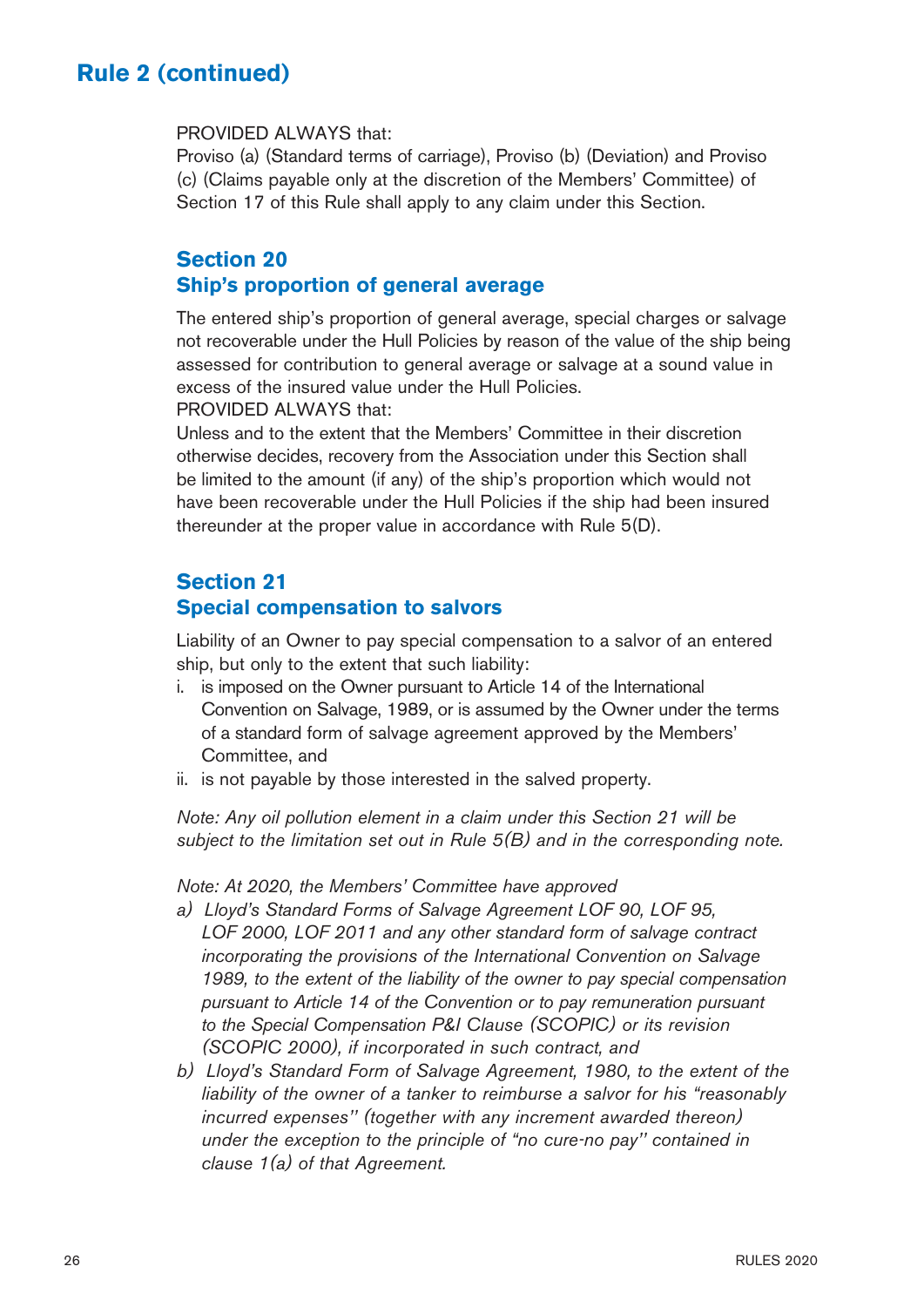### **Section 22 Fines**

- A Fines as set out in paragraphs (B) to (F) below when and to the extent that they are imposed in respect of an entered ship by any court, tribunal or authority and are imposed:
	- i. upon the Owner, or
	- ii. upon any person whom the Owner may be legally liable to reimburse (other than under the terms of a contract or indemnity) or reasonably reimburses with the approval of the Managers, or
	- iii. upon any person whom the Owner may be legally liable to reimburse under the terms of a contract or indemnity, but only if and to the extent that such terms have previously been approved by the Managers in writing;
- B Fines for short or overlanding or over delivery of cargo, or for failure to comply with regulations relating to declaration of goods or to documentation of the entered ship in respect of her cargo;
- C Fines for smuggling or for any infringement of any customs law or customs regulation relating to the construction, adaptation, alteration or fitment of the entered ship;
- D Fines for contravention of any law or regulation relating to immigration:
- E Fines in respect of an accidental discharge or escape of oil or other substance, or the threat thereof;

#### PROVIDED ALWAYS that:

There shall be no recovery from the Association in respect of fines arising out of

- a) the overloading of an entered ship or
- b) infringements or violations of or non-compliance with the provisions regarding construction, adaptation and equipment of ships contained in the International Convention for the Prevention of Pollution from Ships, 1973, as modified or amended by the Protocol of 1978 and any subsequent Protocol, or such of those aforesaid provisions as are contained in the laws of any State giving effect to that Convention or to such Protocol.
- F Any fine to the extent that
	- i. the Owner has satisfied the Members' Committee that he took such steps as appear to the Members' Committee to be reasonable to avoid the event giving rise to such fine and
	- ii. the Members' Committee in its discretion and without having to give any reasons for their decision, decides that the Owner should recover.
- G Notwithstanding the terms of Rule 5(G)(i), the Members' Committee in their discretion may authorise the payment, in whole or in part, of an Owner's claim for loss of an entered ship following confiscation of the ship by any legally empowered court, tribunal or authority by reason of the infringement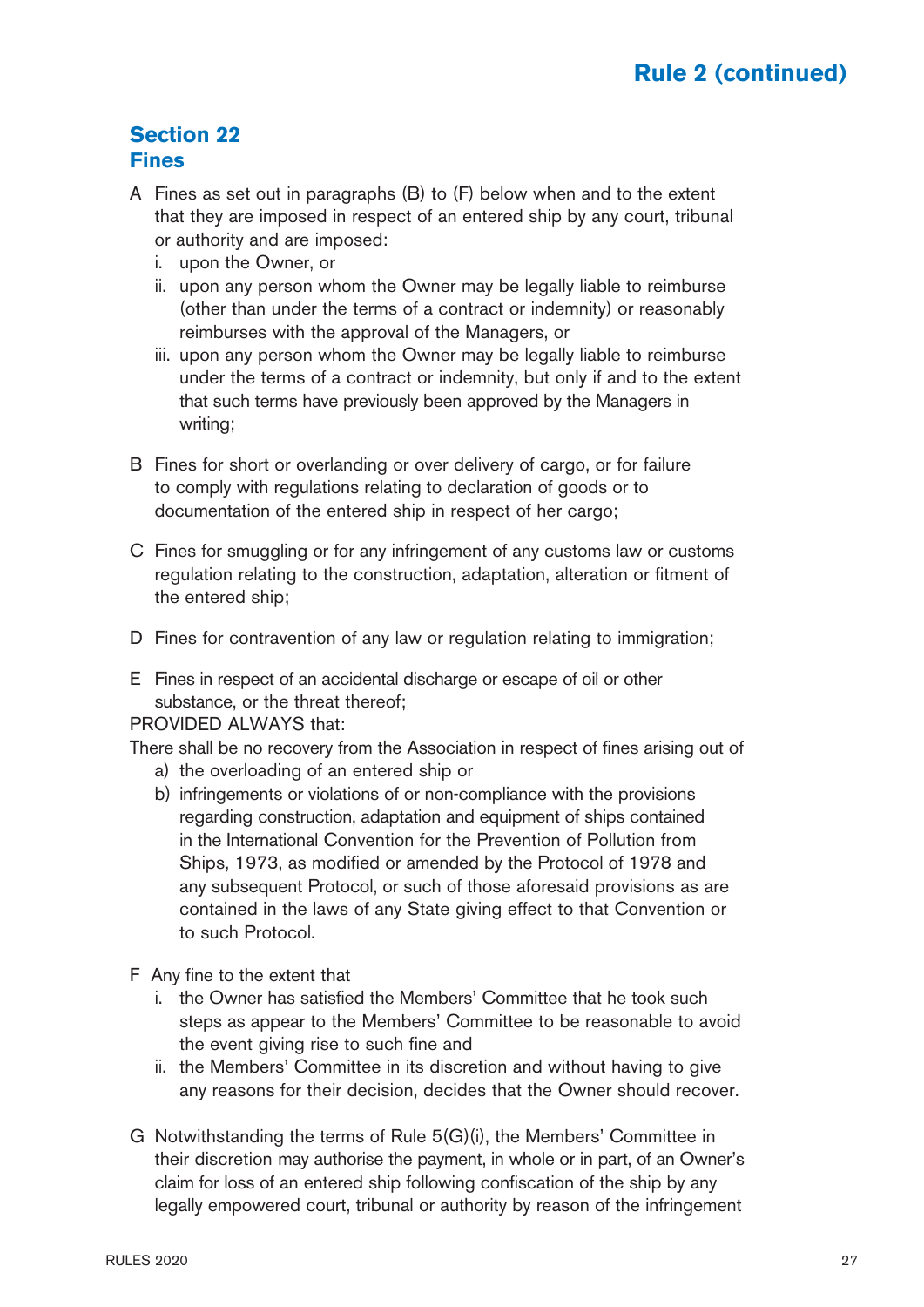of any customs law or customs regulation: PROVIDED ALWAYS that:

- a) the amount recoverable from the Association shall under no circumstances exceed the market value of the ship without commitment at the date of the confiscation;
- b) the Owner shall have satisfied the Members' Committee that he took such steps as appear to the Members' Committee to be reasonable to prevent the infringement of the customs law or regulation giving rise to the confiscation;
- c) any amount claimed under this paragraph (G) of Section 22 shall be recoverable to such extent only as the Members' Committee in its discretion may determine without having to give any reasons for their decision.

Note: Claims relating to oil pollution fines under this Section 22 will be subject to the limitation set out in Rule 5(B) and in the corresponding note.

### **Section 23 Enquiry expenses**

Costs and expenses incurred by an Owner in defending himself or in protecting his interests before a formal enquiry into the loss of or into a casualty involving the entered ship but only to the extent and on such conditions as the Members' Committee in its discretion may determine.

### **Section 24 Expenses incidental to the operation of ships**

Liabilities, costs and expenses incidental to the business of owning, operating or managing ships which in the opinion of the Members' Committee fall within the scope of the Association:

PROVIDED ALWAYS that:

- a) Subject to paragraph (b) of this proviso there shall be no recovery under this Section in respect of liabilities, costs and expenses, which are expressly excluded by other provisions of these Rules;
- b) The Members' Committee may authorise payment of claims which are excluded by Rule 5(G) of these Rules but only if a majority of threequarters of those members of the Members' Committee present when the claim is considered so decide;
- c) Any amount claimed under this Section shall be recoverable to such extent only as the Members' Committee in its discretion may determine without having to give any reasons for their decision.

### **Section 25 Sue and labour and legal costs**

A Extraordinary costs and expenses (other than those set out in paragraph (B) of this Section) reasonably incurred on or after the occurrence of any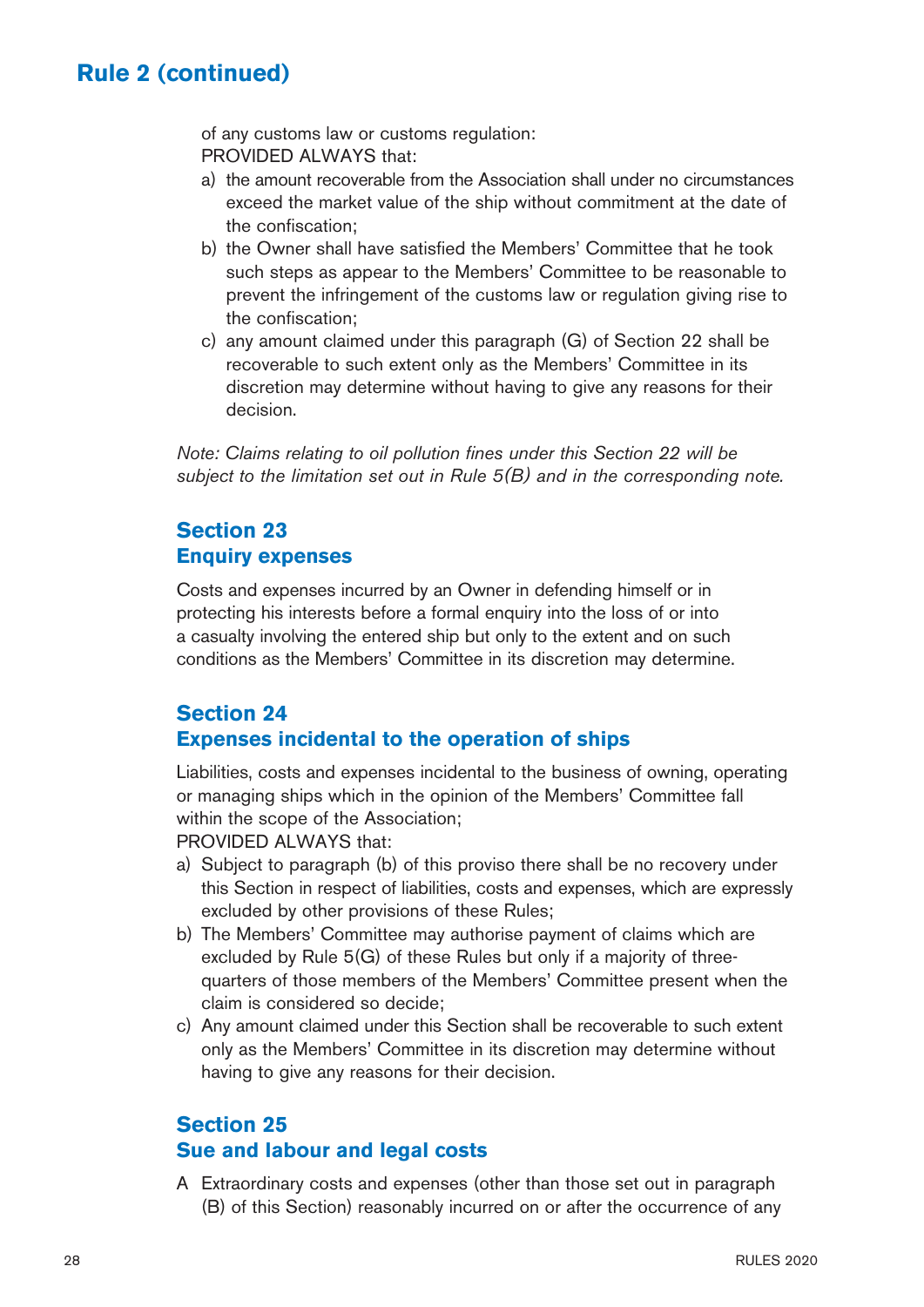casualty, event or matter liable to give rise to a claim upon the Association and incurred solely for the purpose of avoiding or minimizing any liability or expenditure against which the Owner is wholly or, by reason of a deductible, partly insured by the Association, but only to the extent that those costs and expenses have been incurred with the agreement of the Managers or to the extent that the Members' Committee in its discretion decides that the Owner should recover from the Association.

B Legal costs and expenses relating to any liability or expenditure against which the Owner is wholly, or, by reason of a deductible, partly insured by the Association, but only to the extent that those costs and expenses have been incurred with the agreement of the Managers or to the extent that the Members' Committee in its discretion decides that the Owner should recover from the Association.

### **Section 26 Expenses incurred by direction of the Association**

Costs, expenses and loss which an Owner may incur either (i) by reason of a special direction of the Members' Committee in cases in which the Members' Committee decide that it is in the interests of the Association that the direction be given, or (ii) in the absence of such special direction, as a result of action which he has taken or refrained from taking if the Members' Committee in their discretion decide that such action was in the interests of the Association and that the Owner should recover from the Association.

## **Appendix A to Rule 2 Association's liability for oil pollution claims**

- A The Association's liability for claims in respect of or relating to an escape or discharge of oil (other than for loss of or damage to such oil), howsoever arising, whether under Section 12 or any other Section or combination of Sections of Rule 2, shall be limited to such sum or sums as the Directors may determine pursuant to Rule 5(B)(ii) and shall be subject to such terms and conditions as the Directors may from time to time determine.
- B Without prejudice to the generality of paragraph A of this Appendix the Directors may determine prior to the commencement of the policy year that cover in respect of oil pollution liabilities, whether arising under any convention, statute, law, agreement or otherwise and whether arising in any geographical area or trade or otherwise shall be excluded, restricted or afforded only on terms that an additional premium is payable in respect of such cover, in which event such additional premium shall be payable in such amount and on such terms as the Directors may determine or as may be agreed between the Owner and the Managers.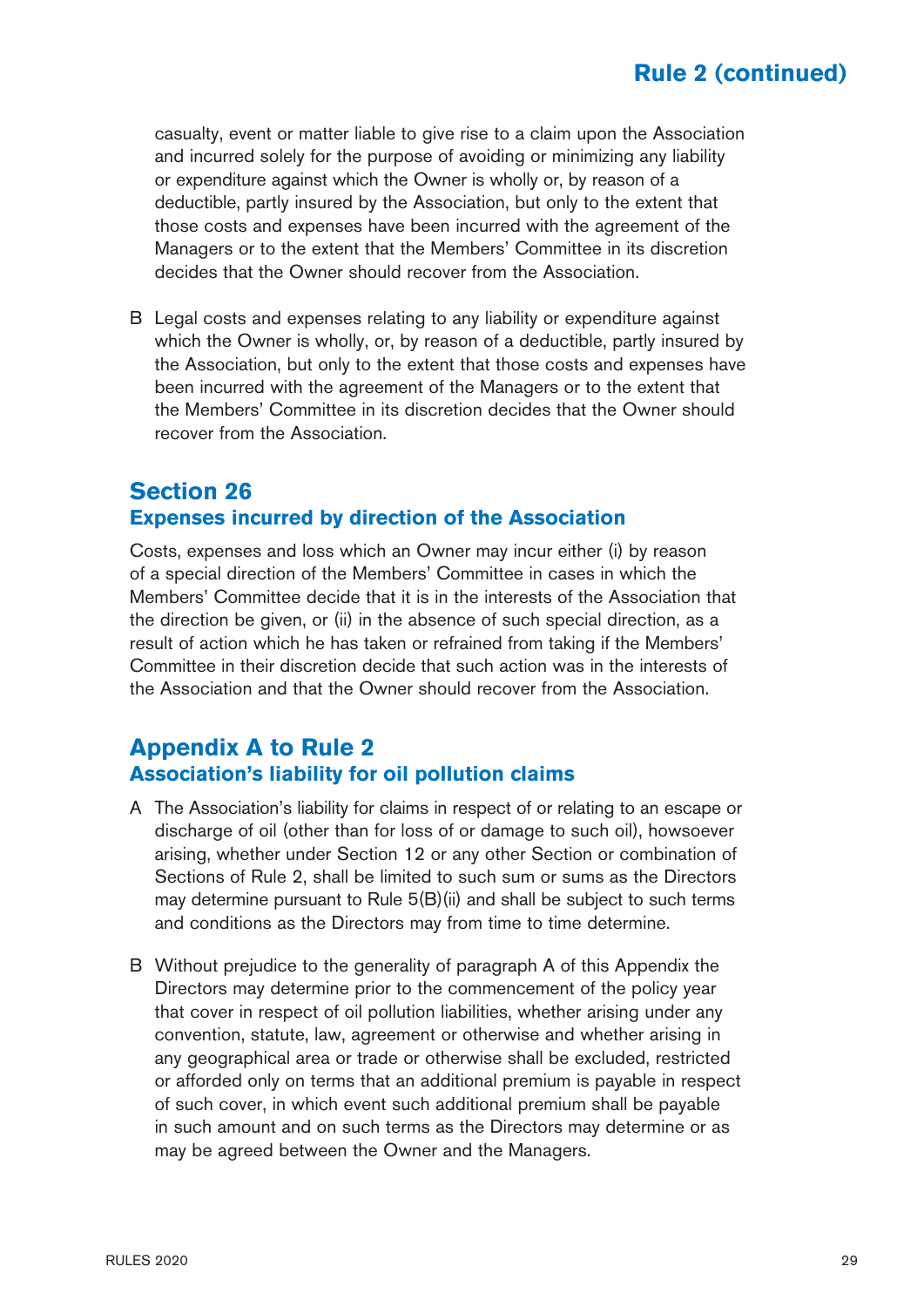# **Appendix B to Rule 2 Deductibles**

Unless otherwise agreed between the Owner and the Managers as part of the terms upon which the ship is entered in the Association, the Owner's recovery from the Association for liabilities, losses, costs and expenses shall be subject to such deductibles as the Directors shall decide before each policy year commences.

Note: The certificate of entry for the entered ship and any endorsement thereto will state any special deductibles agreed as a term of the entry with the Club.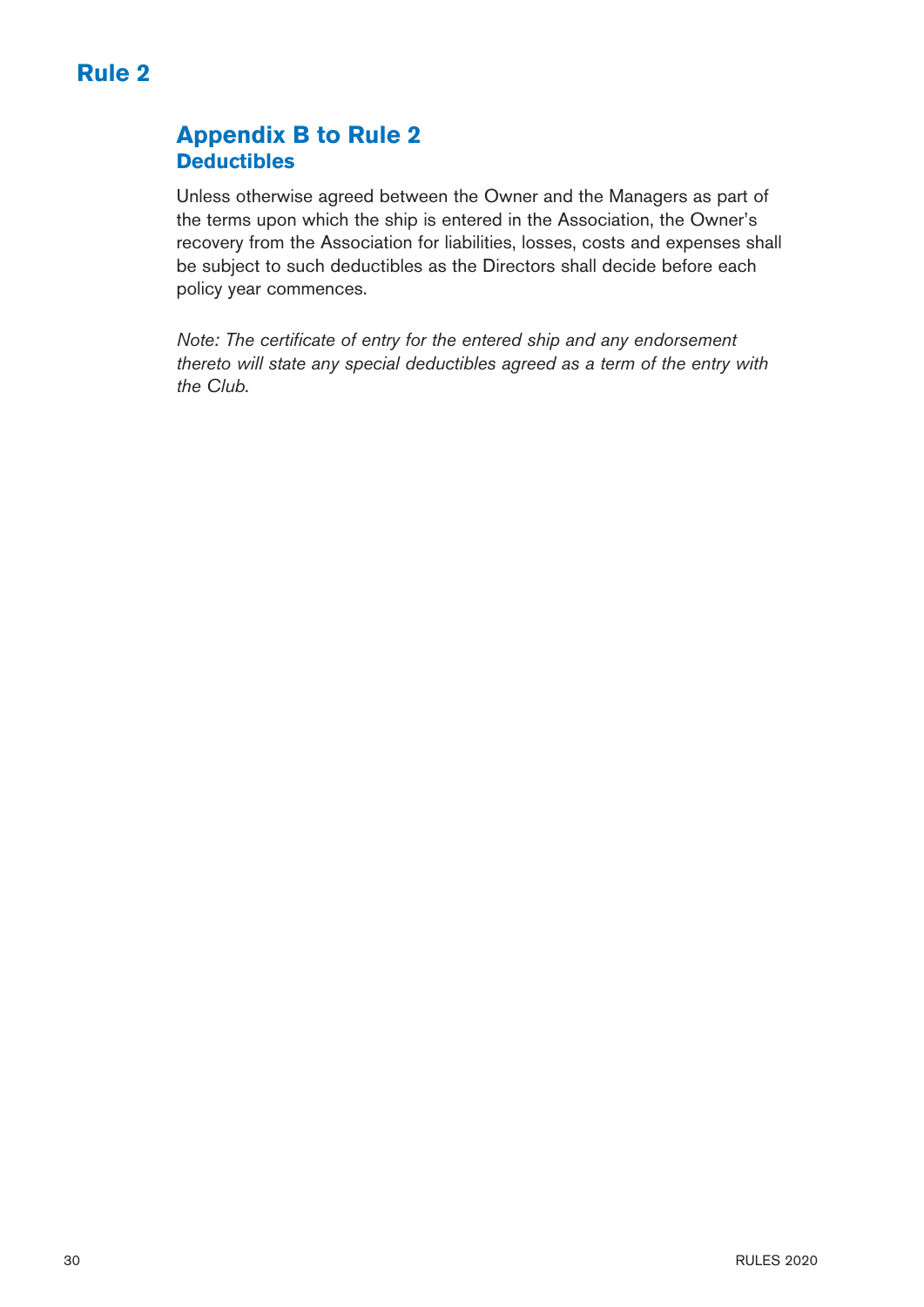# <span id="page-31-0"></span>**Special Cover**

- A Subject to the Articles, the Managers may accept entries of ships on terms which afford cover to an Owner against any special or additional risks not set out in Rule 2. The nature and extent of the risks and the terms of the cover shall be as agreed in writing between the Owners and the Managers.
- B Notwithstanding Rule 1(5), an Owner or a Charterer may be insured on the special term that the risks insured may arise otherwise than in respect of the entered ship or otherwise than in connection with the operation of the entered ship provided always that this shall have been expressly agreed in writing between the Owners and the Managers.
- C Without prejudice to the generality of Rule 13C, the Managers may reinsure in whole or in part the risk or risks of the Association insured under this Rule 3, or under Rule 4, and where such reinsurance is arranged the Owner shall be entitled to recover only the net amount actually recovered under such reinsurance arrangements, together with that portion (if any) of the risk or risks retained by the Association.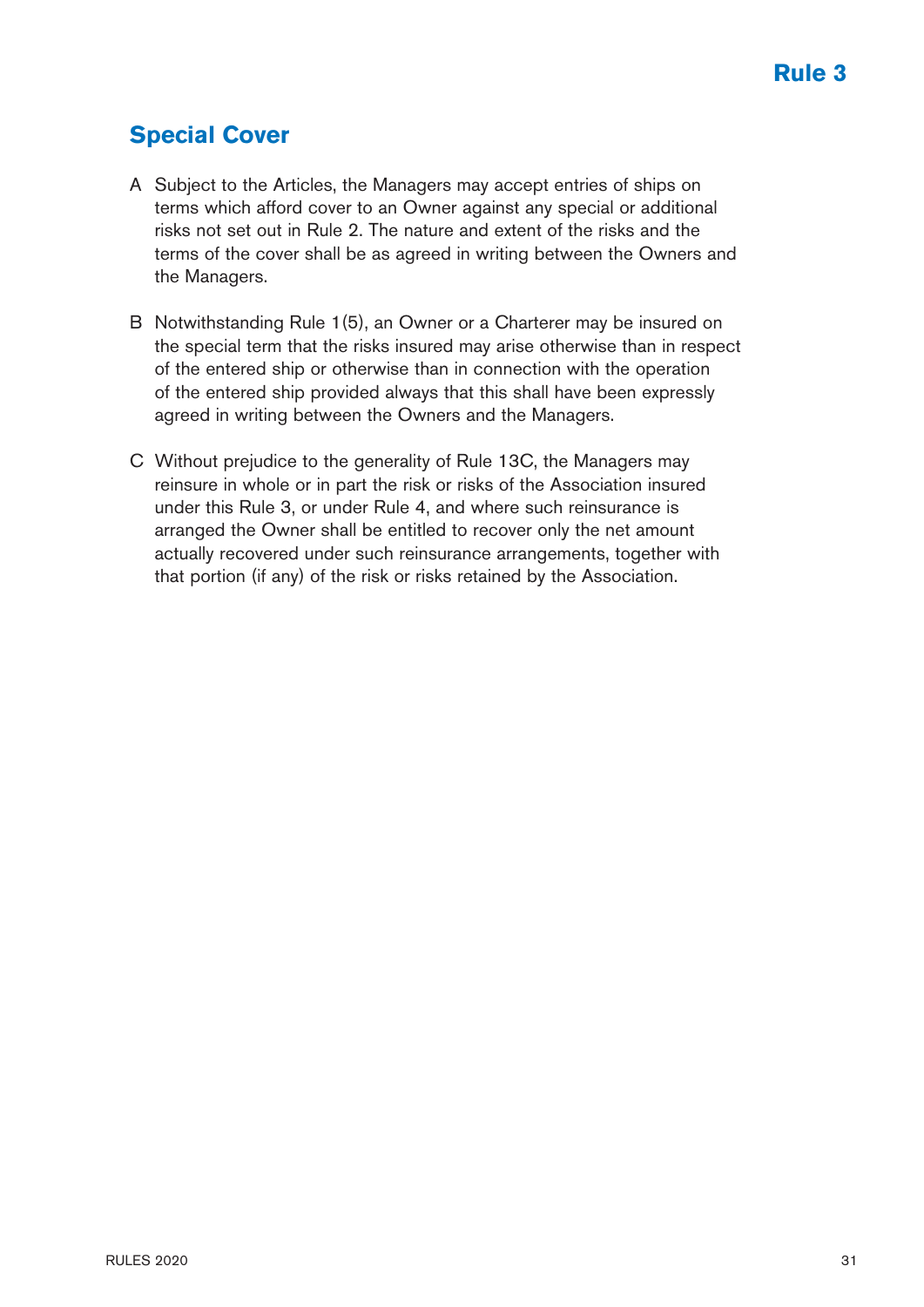# <span id="page-32-0"></span>**Special Cover for Specialist Operations, Passenger Ships, and TT Risks**

Without prejudice to the generality of Rule 3, an Owner may be insured against such of the risks set out below as may be appropriate to his interest in an entered ship or to his operations as an Owner, but only by special agreement in writing with the Managers and upon such terms and conditions as the Managers may require.

### **Section 1 Offshore and Specialist operations**

An Owner may be insured against any of the liabilities, fines, losses, costs or expenses which arise out of or during any of those operations in respect of which Cover is excluded or restricted either under Rule 5(H) or otherwise under these Rules upon such terms and conditions as may be expressly agreed in writing between the Owner and the Managers.

Note: A summary of the risks referred to in this section is set out in Appendix II: Offshore/Specialist Operations. The terms and conditions which the Managers will normally require to be agreed are set out in a separate document available from the Managers.

### **Section 2 Passenger ships**

The Owner of a passenger ship may be insured against any of the following risks upon such terms and conditions as may be agreed by the Managers in writing:

- A Liability for loss of or damage to the effects of any passenger or personal injury, illness or death of any passenger and hospital, medical or funeral expenses incurred in connection therewith to the extent that such liability, costs or expenses are not recoverable under Section 1(C) of Rule 2.
- B Notwithstanding the provisions of sub-paragraph (vi) of Rule 5(G) liability to pay damages or compensation to passengers intended to be carried on board an entered ship arising as a consequence of a casualty to that ship, including the costs of travel and maintenance.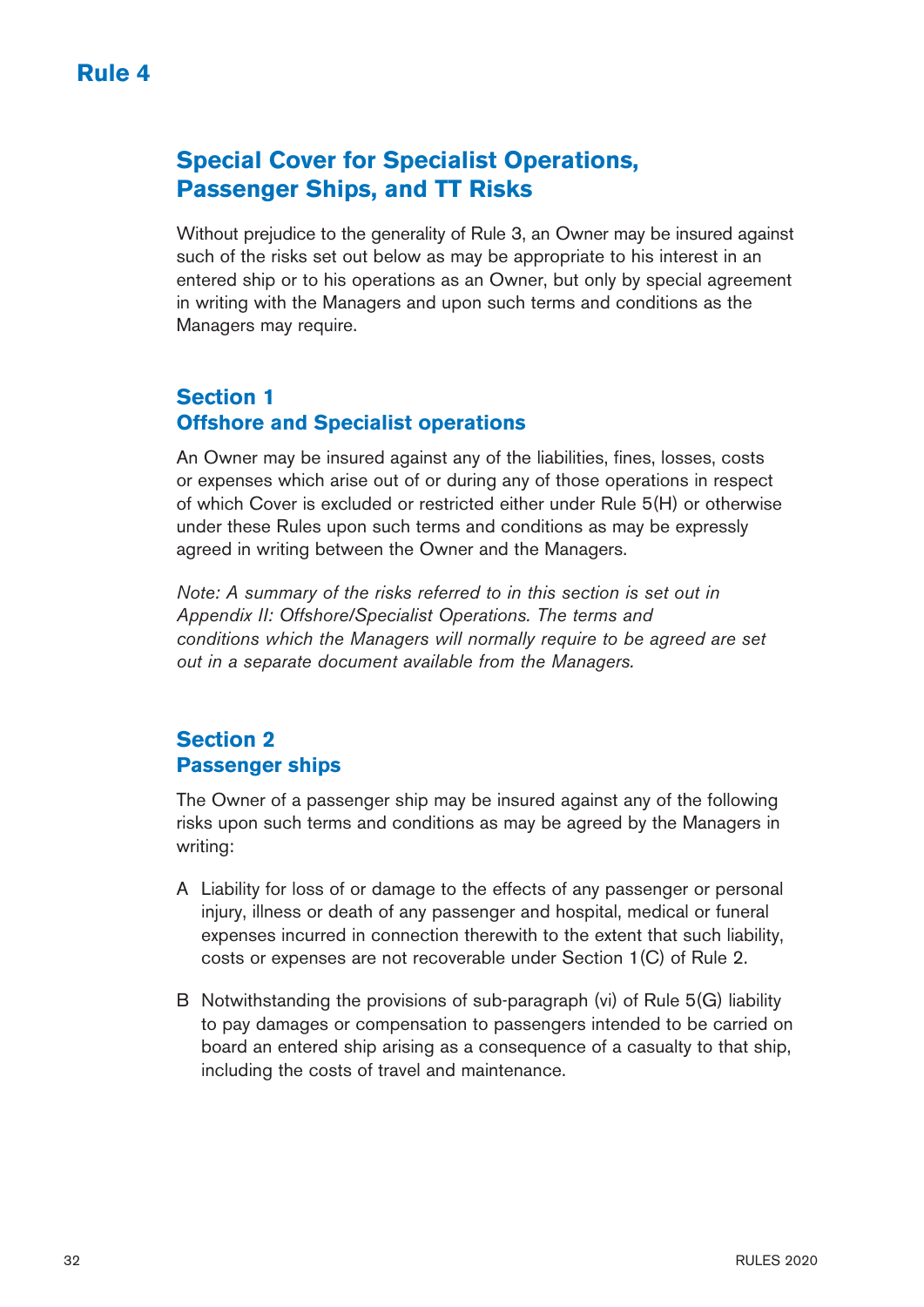# **Section 3 TT Risks**

An Owner may be insured against liabilities, fines, losses, costs or expenses in respect of carrying equipment upon such terms and conditions as may be expressly agreed in writing between the Owner and the Managers.

Note: A fuller description of covers available under Rule 4, Section 4 is contained in "Appendix III – TT Risks".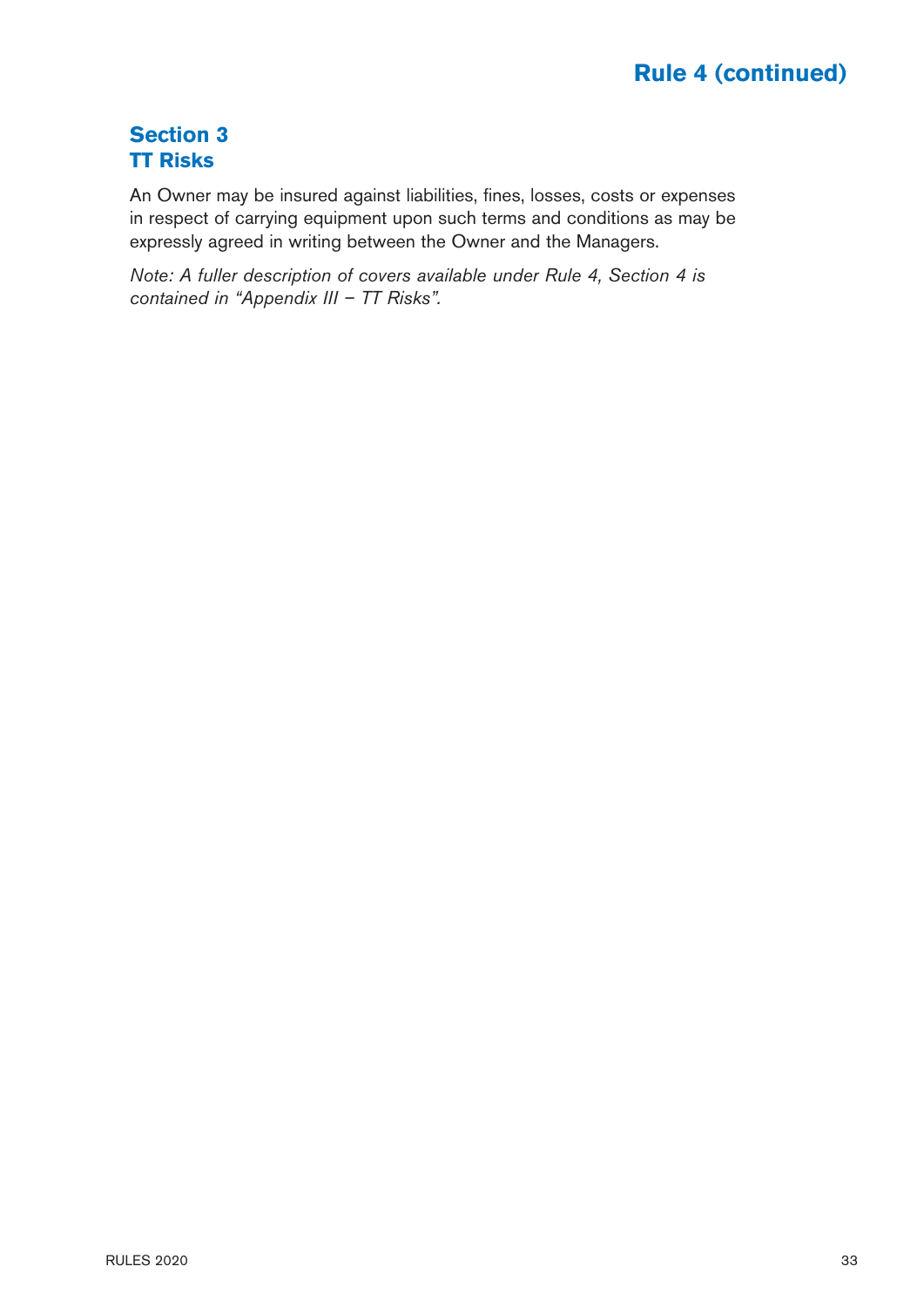# <span id="page-34-0"></span>**Conditions, Exceptions and Limitations**

#### **A Payment first by the Owner**

 Unless the Directors in their discretion otherwise decide, it is a condition precedent of an Owner's right to recover from the funds of the Association in respect of any liabilities, costs or expenses that he shall first have discharged or paid the same out of funds belonging to him unconditionally and not by way of loan or otherwise.

#### **B Limitation of the Association's liability**

#### i. **General**

 Subject to these Rules and to any special terms and conditions upon which a ship may be entered, the Association insures the liability of the Owner in respect of an entered ship as this liability may be determined and fixed by law including any laws pertaining to limitation of liability. The Association shall in no circumstances be liable for any sum in excess of such legal liability. If less than the full tonnage of a ship is entered in the Association, the Owner shall, unless the entry of the ship has been accepted on special terms which otherwise provide, be entitled only to recover such proportion of his claim as the entered tonnage bears to the full tonnage. Such proportion shall, if the Owner's claim is subject to any other limits under these Rules, be applied after the application of such limits.

#### ii. **Oil Pollution**

 For the purpose of this sub-paragraph and the provisos thereto, and without prejudice to anything elsewhere contained in these Rules, a "claim in respect of oil pollution" shall mean a liability, cost, loss or expense, howsoever incurred, in respect of or relating to an escape or discharge of oil or any threat or consequence of such escape or discharge, but excluding liability for loss of or damage to such oil.

 Unless otherwise limited to a lesser sum, the Association's liability for any and all claims in respect of oil pollution shall be limited to such sum or sums as the Directors may from time to time determine.

 Such limit shall, unless the Directors otherwise decide, apply in respect of any one entered ship each event and shall apply irrespective of whether the event involves the escape or threatened escape of oil from one or more than one ship and to all claims in respect of oil pollution whether under one Section or more than one Section of Rule 2. If the aggregate of such claims exceeds that limit, the liability of the Association for each claim shall be limited to such proportion of that limit as such claim bears to the aggregate of all such claims. PROVIDED ALWAYS that:

 a) Where the entered ship provides salvage or other assistance to another ship following a casualty, a claim by the Owner of the entered ship in respect of oil pollution arising out of the salvage, the assistance or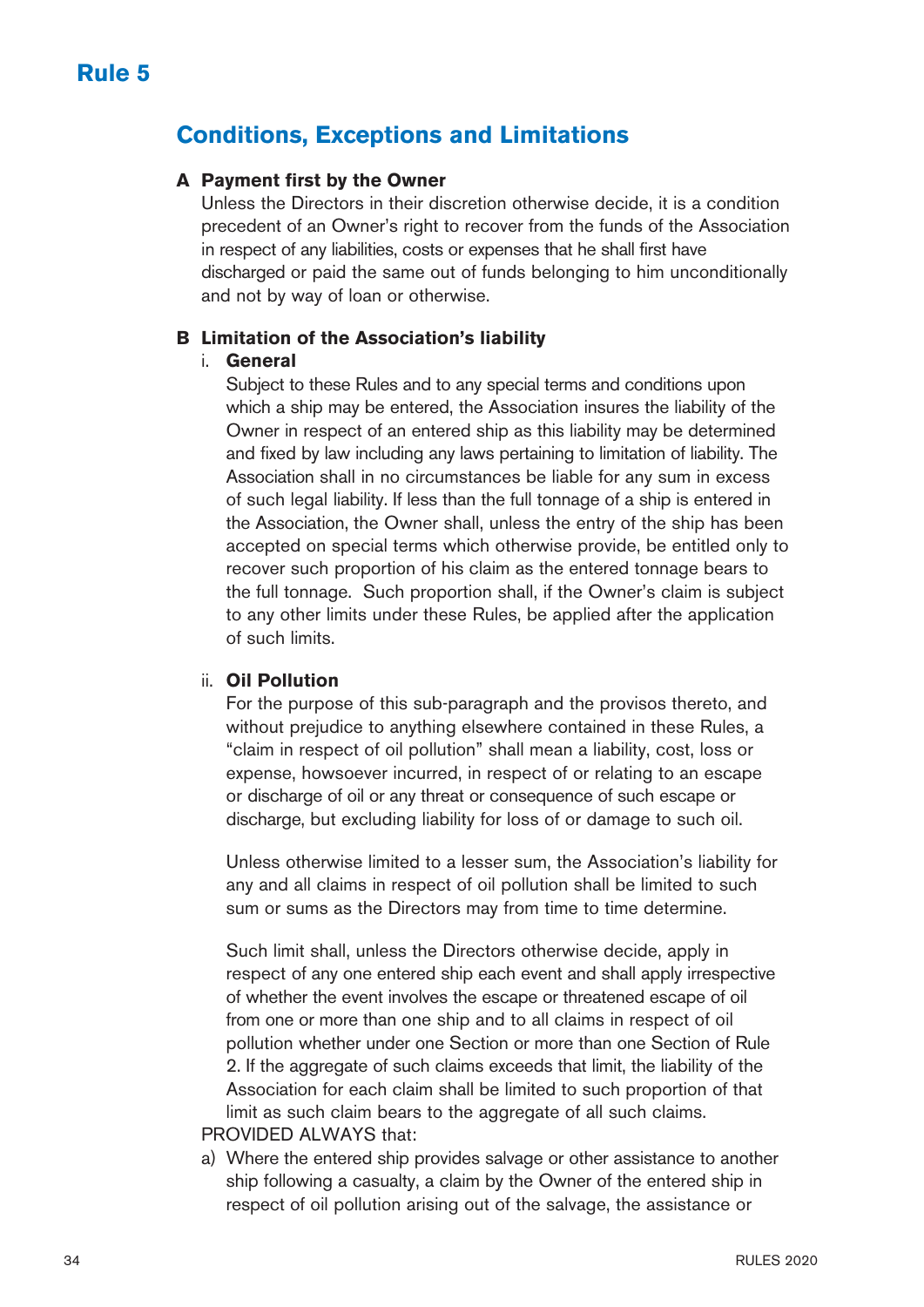the casualty shall be aggregated with any liabilities or costs incurred in respect of oil pollution by any other ship similarly engaged in connection with the same casualty when such other ships are insured for oil pollution risks by the Association or by any other insurer which participates in the Pooling Agreement. In these circumstances the limit of the Association's liability shall be such proportion of the limit determined by the Directors pursuant to sub-paragraph (ii) of this Rule 5(B) as the claim of the Owner bears to the aggregate of the said claims.

- b) Where a ship entered in the Association by or on behalf of any person (except a charterer other than a demise or bareboat charterer) is also separately insured in the name of or on behalf of the same or any other such person by the Association or by any other insurer which is a party to the Pooling Agreement for claims in respect of oil pollution, the aggregate recovery in respect of all such claims arising out of any one event shall not exceed the limit determined by the Directors pursuant to sub-paragraph (ii) of this Rule 5(B) and the liability of the Association to each such person insured by the Association shall be limited to such proportion of that limit as the maximum claim otherwise recoverable by such person from the Association bears to the aggregate of all such claims otherwise recoverable from the Association and from all such insurers.
- c) If and to the extent that the Owner has, in relation to any claim in respect of oil pollution, other insurance not being solely in excess of the limit determined by the Directors pursuant to this sub-paragraph (ii) of Rule 5(B) nor being a quota share arrangement agreed in advance with the Association in writing, then
	- 1) the amount of the said limit shall, as applied to such claim, be reduced by the amount of the stated limit of such other insurance and
	- 2) the Association shall not pay such claim to the extent that it does not exceed the stated limit of such other insurance.

 Note: For the 2020 policy year, the Directors have determined that the sums to which the Association's aggregate liability for any and all claims in respect of oil pollution shall be limited to are: US\$1,000 million each event in respect of each ship entered by or on behalf of an Owner not being a charterer other than a demise or bareboat charterer.

#### iii. **Passenger/Seaman**

 For the purpose of this sub-paragraph and the provisos thereto, and with-out prejudice to anything elsewhere contained in the Rules, a "Passenger" shall mean a person carried onboard a ship under a contract of carriage or who, with the consent of the carrier, is accompanying a vehicle or live animals covered by a contract for the carriage of goods and a "Seaman" shall mean any other person onboard a ship who is not a Passenger.

Unless otherwise limited to a lesser sum, the Association's aggregate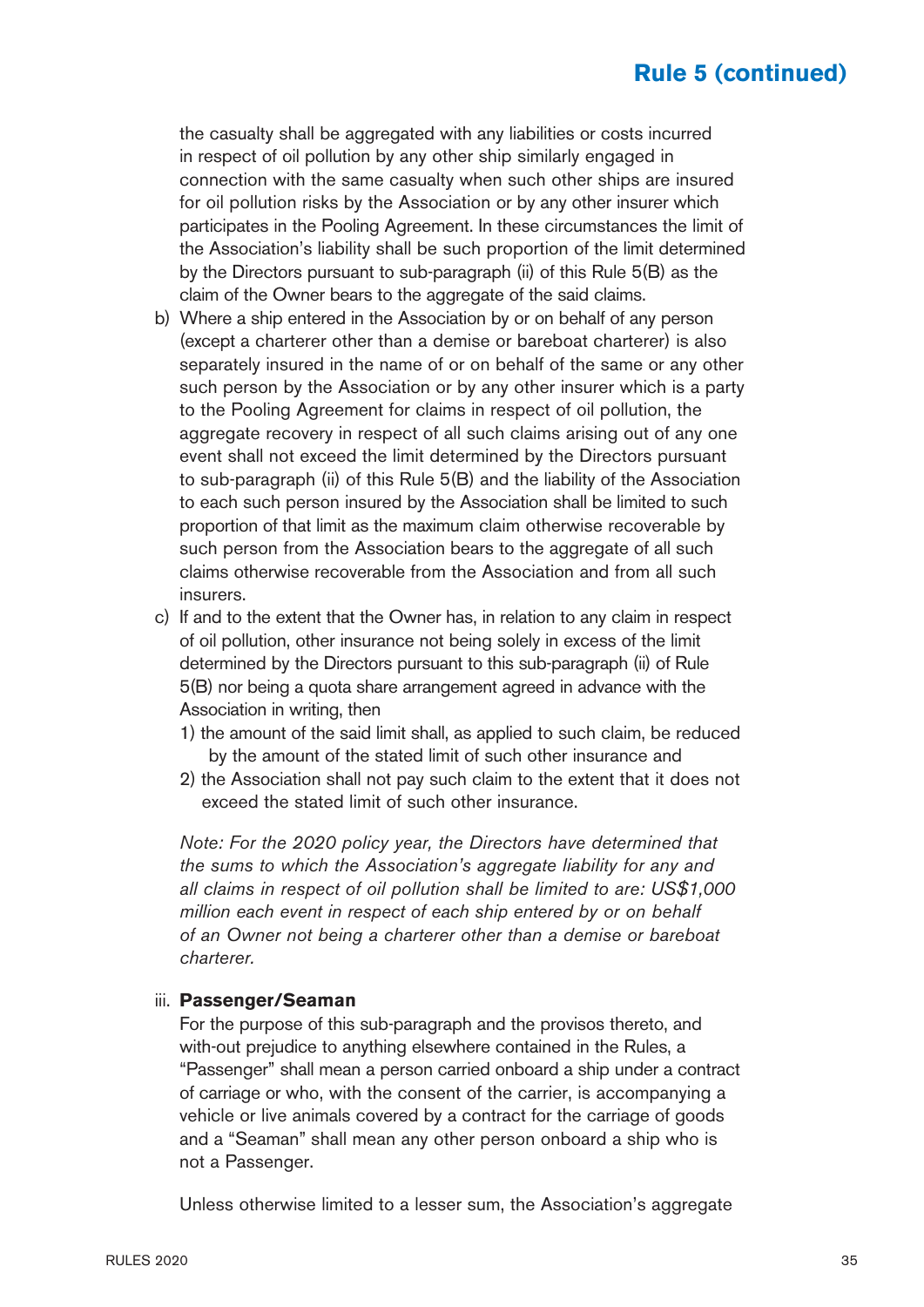liability for any and all claims arising out of any one event shall not exceed 1) in respect of liability to Passengers US\$2,000 million; and

2) in respect of liability to Passengers and Seamen US\$3,000 million, for each ship entered by or on behalf of an Owner not being a charterer other than a demise or bareboat charterer.

#### PROVIDED AI WAYS that:

Where a ship entered in the Association by or on behalf of any person (except a charterer other than a demise or bareboat charterer) is also separately insured in the name of or on behalf of the same or any other such person by the Association or by any other insurer which is a party to the Pooling Agreement

- a) the aggregate of claims in respect of liability to Passengers recoverable from the Association and/or such other insurers shall not exceed US\$2,000 million any one event and the liability of the Association shall be limited to such proportion of that sum as the claims recoverable by such persons from the Association bears to the aggregate of all such claims otherwise recoverable from the Association and all such insurers;
- b) the aggregate of all claims in respect of liability to Passengers and Seamen recoverable from the Association and/or such other insurers shall not exceed US\$3,000 million any one event and the liability of the Association shall be limited:
	- i. where claims in respect of liability to Passengers have been limited to US\$2,000 million in accordance with proviso (a) to such proportion of the balance of US\$1,000 million as the claims recoverable by such persons in respect of liability to Seamen bear to the aggregate of all such claims otherwise recoverable from the Association and all such insurers; and
	- ii. in all other cases, to such proportion of US\$3,000 million as the claims recoverable by such persons in respect of liability to Passengers and Seamen bear to the aggregate of all such claims otherwise recoverable from the Association and all such insurers.

#### **C Set-off**

 Without prejudice to anything elsewhere contained in these Rules the Association shall be entitled to set off any amount due from an Owner against any amount due to such Owner from the Association.

#### **D Exclusion of sums insurable under hull policies**

 Unless and to the extent that the Members' Committee in its discretion otherwise decides, or the Managers agree in writing as a term of entry, the Association shall not indemnify the Owner of an entered ship against any liabilities, costs or expenses against which that Owner would have been insured if at the time of the incident giving rise to those liabilities, costs or expenses the ship had been fully insured for its proper value under Hull Policies on terms equivalent to those of the Lloyd's Marine Policy MAR form 1/1/82 with the Institute Time Clauses Hulls 1/10/83 attached. For the purposes of these Rules "proper value'' shall mean the market value of the ship, without commitment, at the date of the incident referred to above.

Note: When considering the proper value for which an entered ship should be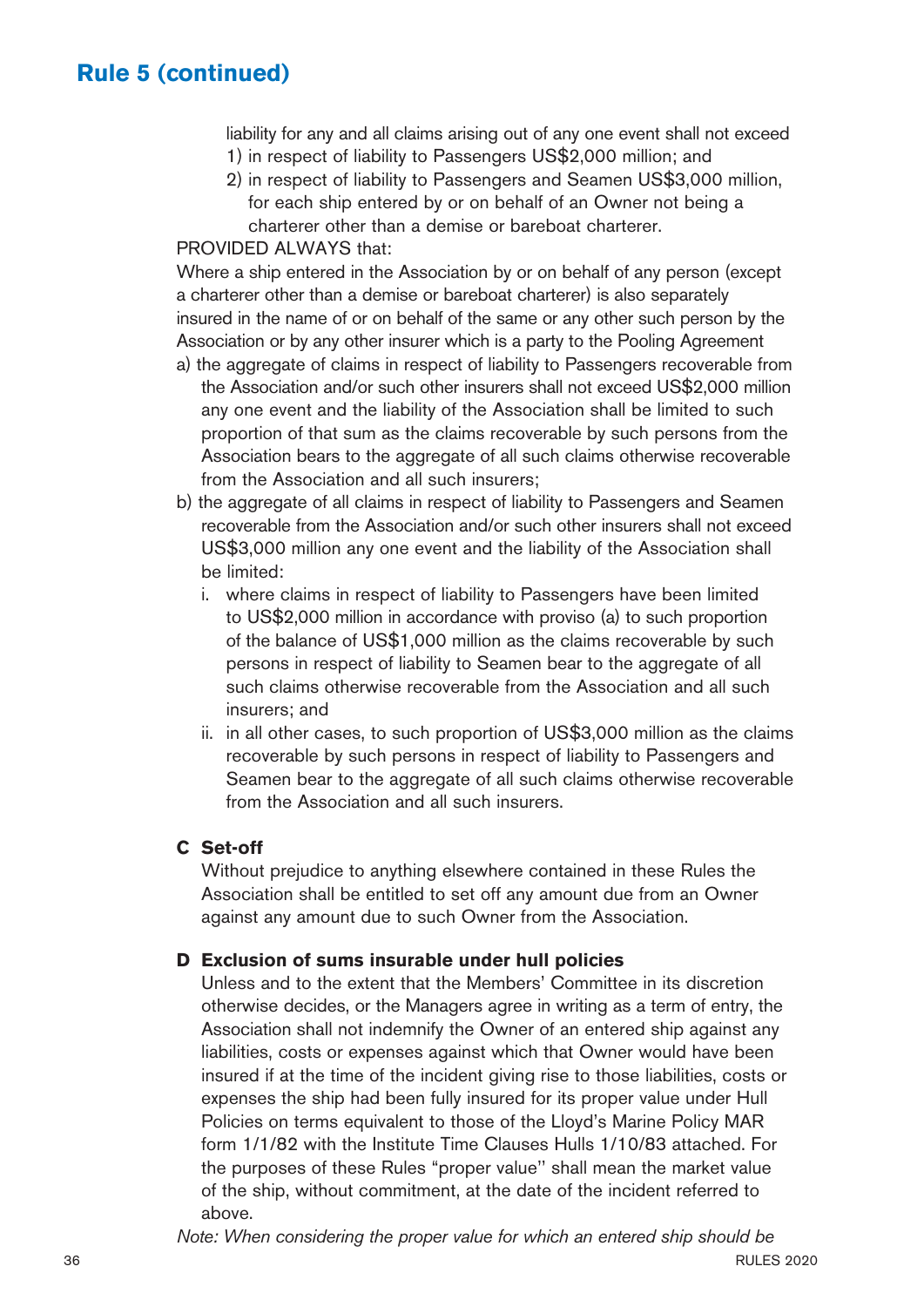insured or deemed to be insured for the purposes of claims under Rule 2 Sections 10 and 20, the Members' Committee will require to be satisfied that the hull and/ or excess liability policies of the Owner concerned have been the subject of periodic review as market conditions may require, so that the total amount of liability coverage contained in those policies is maintained at levels approximating to the market value of the ship without commitment. Owners are recommended to consult their brokers and/or shipvaluers to assess periodically in the light of the above, the proper amount for which insurances should be effected to cover against collision and general average or salvage liabilities. Provided the necessary insurances are placed on the basis of the advice received, the Members' Committee will give every consideration to a claim if, as may transpire, the values and amounts upon which the insurances have been placed are lower than the values which may have been assessed by a Court or Tribunal for general average or salvage purposes.

#### **E Exclusion of war risks**

 The Association shall not indemnify an Owner against any liabilities, costs or expenses (irrespective of whether a contributory cause of the same being incurred was any neglect on the part of the Owner or on the part of the Owner's servants or agents) when the loss or damage, injury, illness or death or other accident in respect of which such liability arises or cost or expense is incurred, was caused by:

- i. War, civil war, revolution, rebellion, insurrection or civil strife arising therefrom, or any hostile act by or against a belligerent power, or any act of terrorism.
- ii. Capture, seizure, arrest, restraint or detainment (barratry and piracy excepted) and the consequences thereof or any attempt thereat;
- iii. Mines, torpedoes, bombs, rockets, shells, explosives or other similar weapons of war (save for those liabilities, costs or expenses which arise solely by reason of the transport of any such weapons whether on board the entered ship or not), provided always that this exclusion shall not apply to the use of such weapons either as a result of government order or with the written agreement of the Directors or the Managers where the reason for such use is the avoidance or mitigation of liabilities, costs or expenses which would otherwise fall within the cover given by the Association.

#### PROVIDED ALWAYS that:

- a) In the event of any dispute as to whether or not an act constitutes an act of terrorism, the decision of the Directors shall be final.
- b) Ransom shall not be recoverable unless and to the extent that the Members' Committee in its discretion shall otherwise decide. Note: when deciding whether to exercise its discretion, the Committee will consider the merits of each case individually including but not limited to whether the Owner had taken such precautions as appear to the Committee to be reasonable to avoid the event that gave rise to the ransom.
- c) The Directors may resolve that special cover be provided to the Owner against any or all of the risks set out in Rule 2 notwithstanding that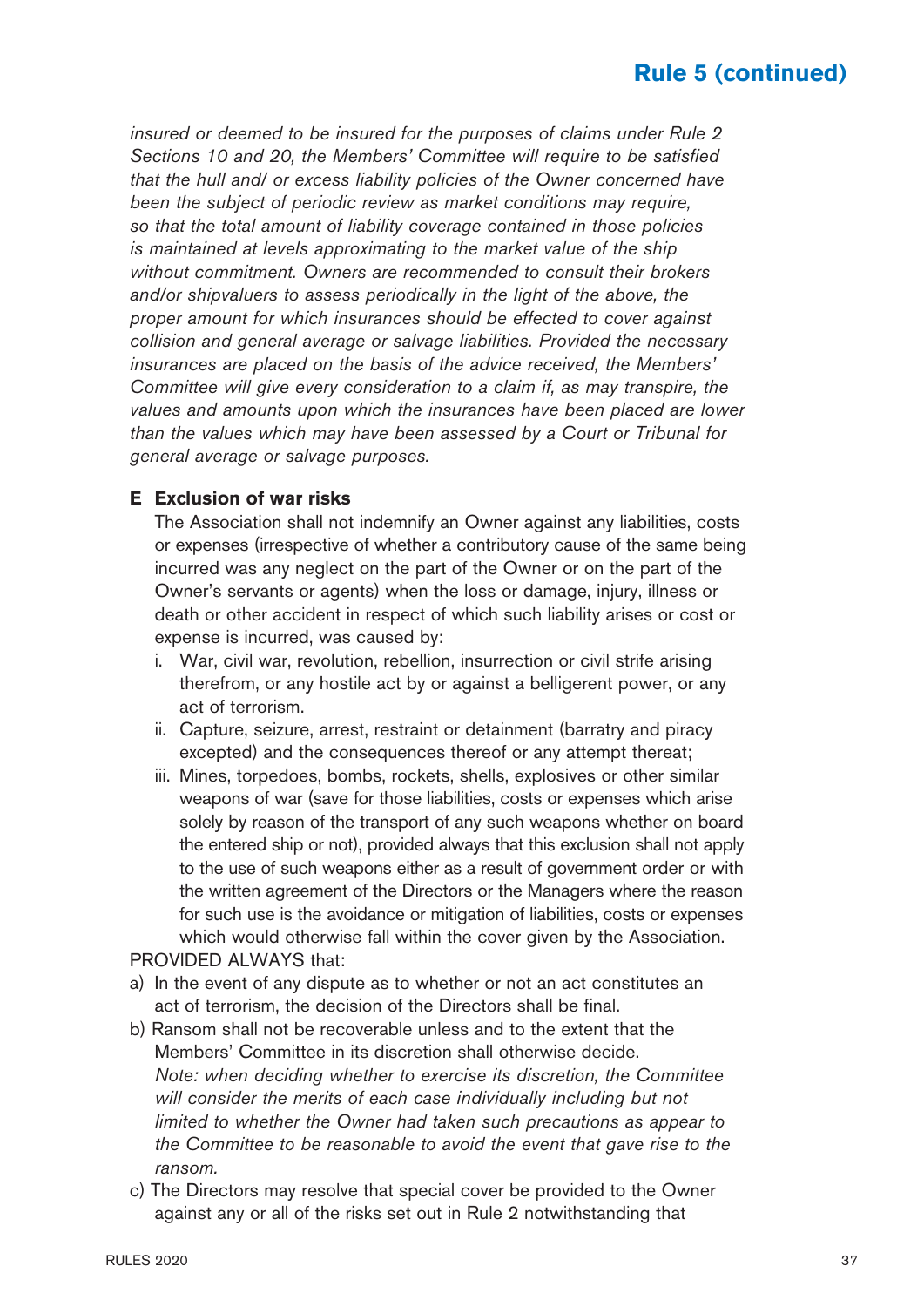those liabilities, costs or expenses would otherwise be excluded by this paragraph (E) and that such special cover should be limited to such sum or sums and be subject to such terms and conditions as the Directors may from time to time determine.

#### **F Exclusion of nuclear risks**

 The Association shall not indemnify an Owner against any liabilities, costs or expenses (irrespective of whether a contributory cause of the same being incurred was any neglect on the part of the Owner or on the part of the Owner's servants or agents) when the loss or damage, injury, illness or death or other accident in respect of which such liability arises or cost or expense is incurred, was directly or indirectly caused by or arises from:

- i. ionising radiations from or contamination by radioactivity from any nuclear fuel or from any nuclear waste or from the combustion of nuclear fuel
- ii. the radioactive, toxic, explosive or other hazardous or contaminating properties of any nuclear installation, reactor or other nuclear assembly or nuclear component thereof
- iii. any weapon or device employing atomic or nuclear fission and/or fusion or other like reaction or radioactive force or matter
- iv. the radioactive, toxic, explosive or other hazardous or contaminating properties of any radioactive matter

PROVIDED ALWAYS that:

- a) this exclusion shall not apply to liabilities, losses, costs or expenses arising out of the carriage of "excepted matter" as cargo on an entered ship. For this purpose "excepted matter" consists of certain radio isotopes, used in or intended to be used for any industrial, commercial, agricultural, medical or scientific purpose and such further exceptions as the Directors may approve within the scope of the definition of "excepted matter" contained in the Nuclear Installations Act 1965 of the United Kingdom and any regulations made thereunder.
- b) The Directors may resolve that special cover be provided to the Owner against any or all of the risks set out in Rule 2 notwithstanding that those liabilities, losses, costs, or expenses would otherwise be excluded by this paragraph (F) and that such special cover should be limited to such sum or sums and be subject to such terms and conditions as the Directors may determine.

#### **G Exclusion of damage to entered ship, loss of hire, etc.**

 Subject to paragraph (G) of Section 22 and to Section 24 of Rule 2, the Association shall not, except as otherwise provided in this paragraph, pay for:

- i. Loss of or damage to the entered ship or any part thereof;
- ii. Loss of or damage to any equipment on board the entered ship or to any containers, lashings, stores or fuel thereon, to the extent that the same are owned or leased by the Owner or by any company associated with or under the same management as the Owner;
- iii. The cost of repairs to the entered ship or any charges or expenses in connection therewith;
- iv. Claims by or against the Owner relating to loss of freight or hire of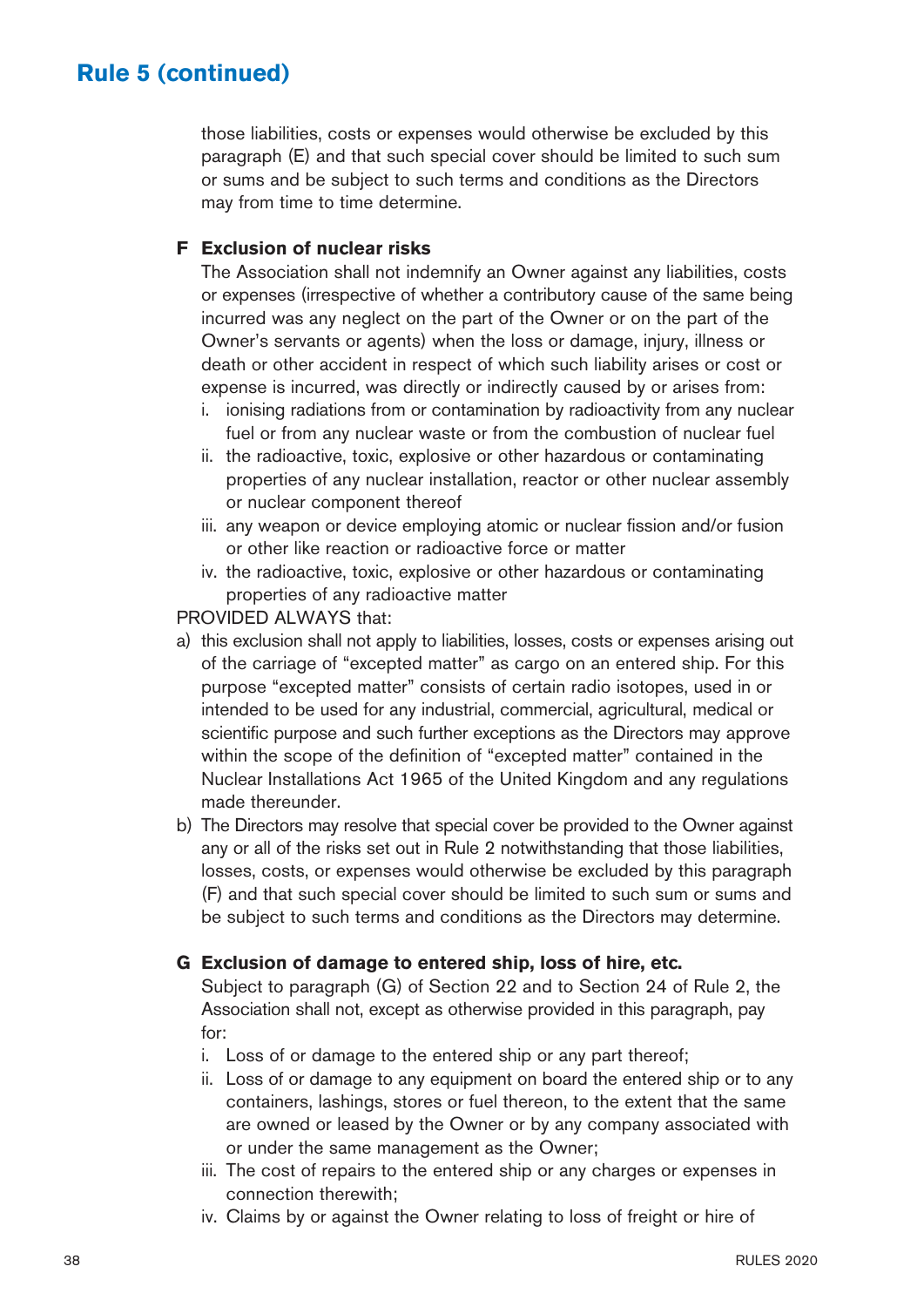an entered ship or any proportion thereof unless such loss of freight or hire forms part of a claim recoverable from the Owner for liabilities in respect of cargo or is, with the consent of the Managers, included in the settlement of such a claim;

- v. Salvage or services in the nature of salvage and any costs and expenses in connection therewith;
- vi. Loss arising out of cancellation of a charter or other engagement of an entered ship;
- vii. Loss arising out of irrecoverable debts or out of the insolvency of any person, including insolvency of agents;
- viii. Claims by or against the Owner relating to demurrage on, detention of or delay to an entered ship unless such demurrage, detention or delay forms part of a claim recoverable from the Owner for liabilities in respect of cargo within the scope of these Rules or is, with the consent of the Managers, included in the settlement of such a claim.

#### PROVIDED ALWAYS that:

The foregoing exceptions shall not apply to claims under the following Sections of Rule 2:

Section 9 Life Salvage,

Section 19 Unrecoverable general average contributions,

Section 20 Ship's proportion of general average,

Section 21 Special compensation to Salvors,

Section 25 Sue and labour and legal costs,

Section 26 Expenses incurred by direction of the Association.

#### **H Exclusion of certain liabilities, costs and expenses of salvage ships, drilling ships, dredgers and others**

 Unless and to the extent that special cover shall have been agreed between the Owner and the Managers in accordance with the provisions of Rules 3 or 4, the Association shall not be liable for any claim relating to liabilities, costs and expenses incurred by the Owner of:

- i. An entered ship which is a salvage tug or firefighting ship or other ship used or intended to be used for salvage or firefighting operations, when the claim arises out of any salvage or firefighting service or attempted salvage or firefighting service (including for the purpose of this paragraph, wreck removal) other than
	- (a) liabilities, costs and expenses arising out of salvage or firefighting service or attempted salvage or firefighting service conducted by an entered ship for the purpose of saving or attempting to save life at sea; and
	- (b) liabilities, costs and expenses incurred by the Owner (being a professional salvor) which are covered by a special agreement between the Owner and the Association and which arise out of the operation of, and in respect of that Owner's interest in an entered ship.
- ii. An entered ship which is used to carry out drilling operations in connection with oil or gas exploration or production when the claim arises out of or during those operations.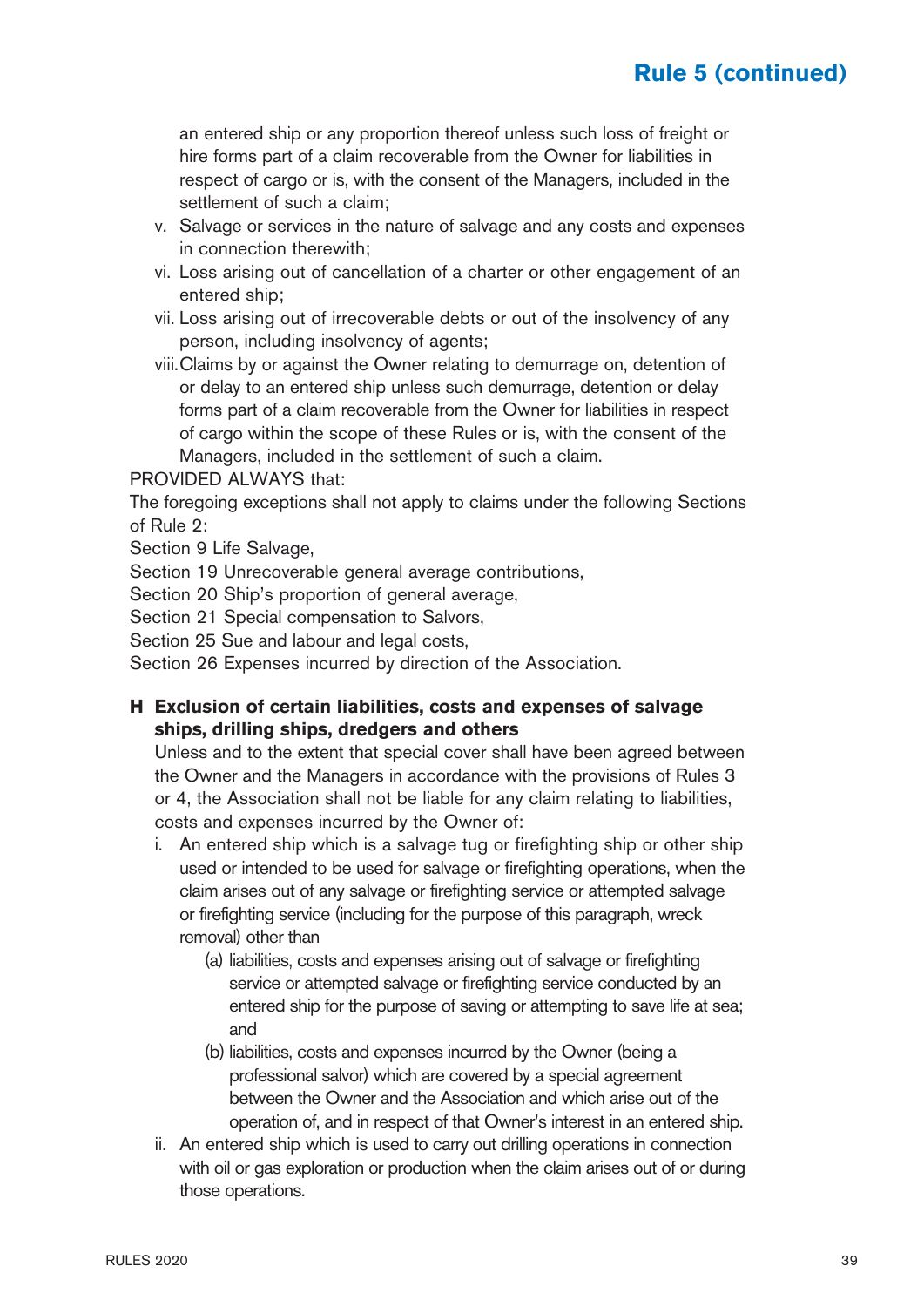PROVIDED ALWAYS that for the purposes of paragraph ii above:

- a) the entered ship shall be deemed to be carrying out production operations if (inter alia) it is a storage tanker or other ship engaged in the storage of
	- oil, and either:
		- (i) the oil is transferred directly from a producing well to the storage ship; or
		- (ii) the storage ship has oil and gas separation equipment on board and gas is being separated from oil whilst on board the storage ship other than by natural venting; and
- b) in respect of any entered ship employed to carry out production operations in connection with oil or gas production, the exclusion shall apply from the time that a connection, whether directly or indirectly, has been established between the entered ship and the well pursuant to a contract under which the entered ship is employed, until such time that the entered ship is finally disconnected from the well in accordance with that contract.
	- iii. An entered ship which is used for operations of dredging, blasting, pile-driving, well-intervention, cable or pipe laying, construction, installation, maintenance work, core sampling, depositing of spoil, power generation, decommissioning or such other operations as the Managers may determine from time to time, when the claim arises as a consequence of:
		- (a) claims brought by any party for whose benefit the work has been performed, or by any third party (whether connected with any party for whose benefit the work has been performed or not), in respect of the specialist nature of the operations; or
		- (b) the failure to perform such specialist operations by the Owner or the fitness for purpose or quality of the Owner's work, products or services; or
		- (c) any loss of or damage to the contract work.

 PROVIDED ALWAYS that this exclusion shall not apply to liabilities, costs and expenses incurred by an Owner in respect of:

- (i) loss of life, injury or illness of crew and other personnel on board the entered ship; or
- (ii) the wreck removal of the entered ship; or
- (iii) oil pollution emanating from the entered ship or the threat thereof,

 but only to the extent that such liabilities, costs and expenses are covered by the Rules.

- iv. An entered ship which is used for waste disposal or incineration operations, when the claim arises out of those operations:
- v. An entered ship which is used for or in connection with the operations of submarines or underwater vessels or equipment, or an entered ship which is used for or in connection with professional or commercial diving operations, when the claim arises out of those operations, except a claim
	- (a) arising out of salvage operations being conducted by an entered ship provided that (i) the divers, fully licenced or otherwise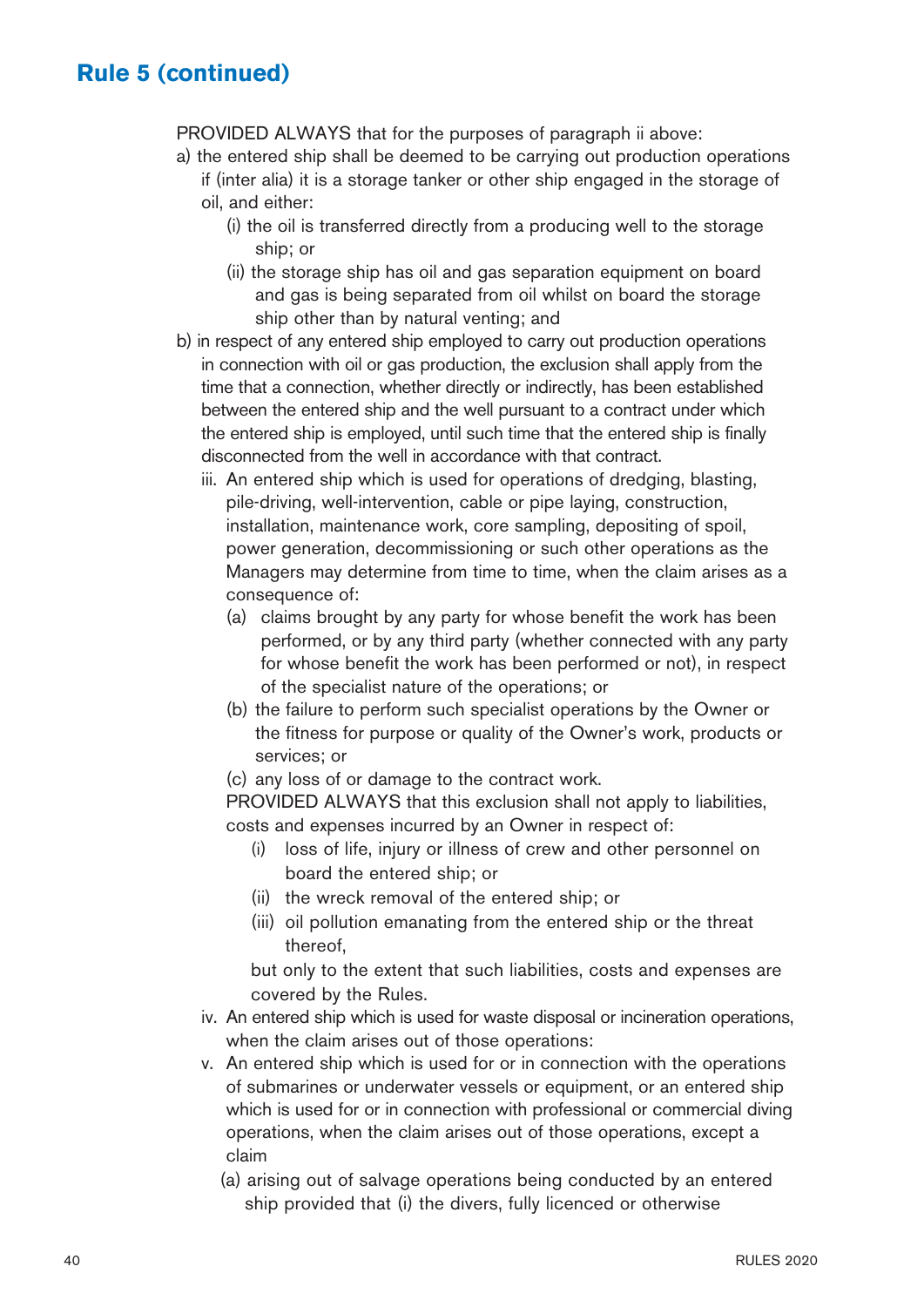certified, form part of the crew of that entered ship (or of diving bells or other similar equipment or craft operating from the entered ship); (ii) the Owner of that entered ship (except a charterer other than a demise or bareboat charterer) is responsible for the activities of such divers; (iii) the Owner at all times ensures compliance with any legislation, regulations, rules and other requirements regarding the employment of such divers; and

- (b) incidental diving operations carried out in relation to the inspection, repair or maintenance of the entered ship or in relation to damage caused by the entered ship; and
- (c) recreational diving activities.
- vi. An entered ship which is moored (otherwise than on a temporary basis) and is open to the public as a hotel, restaurant, bar or other place of entertainment, when the claim is in respect of hotel or restaurant guests or other visitors or catering crew of such ship.
- vii. An entered ship which is used as an accommodation vessel, when the claim is in respect of personnel (other than marine crew) on board such ship employed otherwise than by the Owner, where either:
	- a) Such vessel is moored or anchored within 500 metres of an oil or gas production or exploration facility; or
	- b) there has not been a contractual allocation of risks as between the Owner and the employer of the personnel which has been approved by the Managers.
- viii. An entered ship which is a semi-submersible heavy lift vessel or which is designed exclusively for the carriage of heavy lift cargo, when the claim is in respect of loss of or damage to or wreck removal of cargo, save where the cargo is carried under a contract on HeavyCon terms or any other terms approved in writing by the Managers.

#### **I Double insurance**

 The Association shall not, unless and to the extent that the Members' Committee in its discretion otherwise decides, be liable for any liabilities, costs or expenses recoverable under any other insurance or which would have been so recoverable:

- i. apart from any terms in such other insurance excluding or limiting liability on the ground of double insurance; and
- ii. if the ship had not been entered in the Association with cover against the risks set out in these Rules.
- **J Contraband, blockade running, unlawful trade, imprudent or hazardous operations**

 No claim shall be recoverable from the Association if it arises out of or is consequent upon an entered ship carrying contraband, blockade running or being employed in an unlawful trade or if the Members' Committee, having regard to all the circumstances, shall be of the opinion that the carriage, trade or voyage was imprudent, unsafe, unduly hazardous or improper.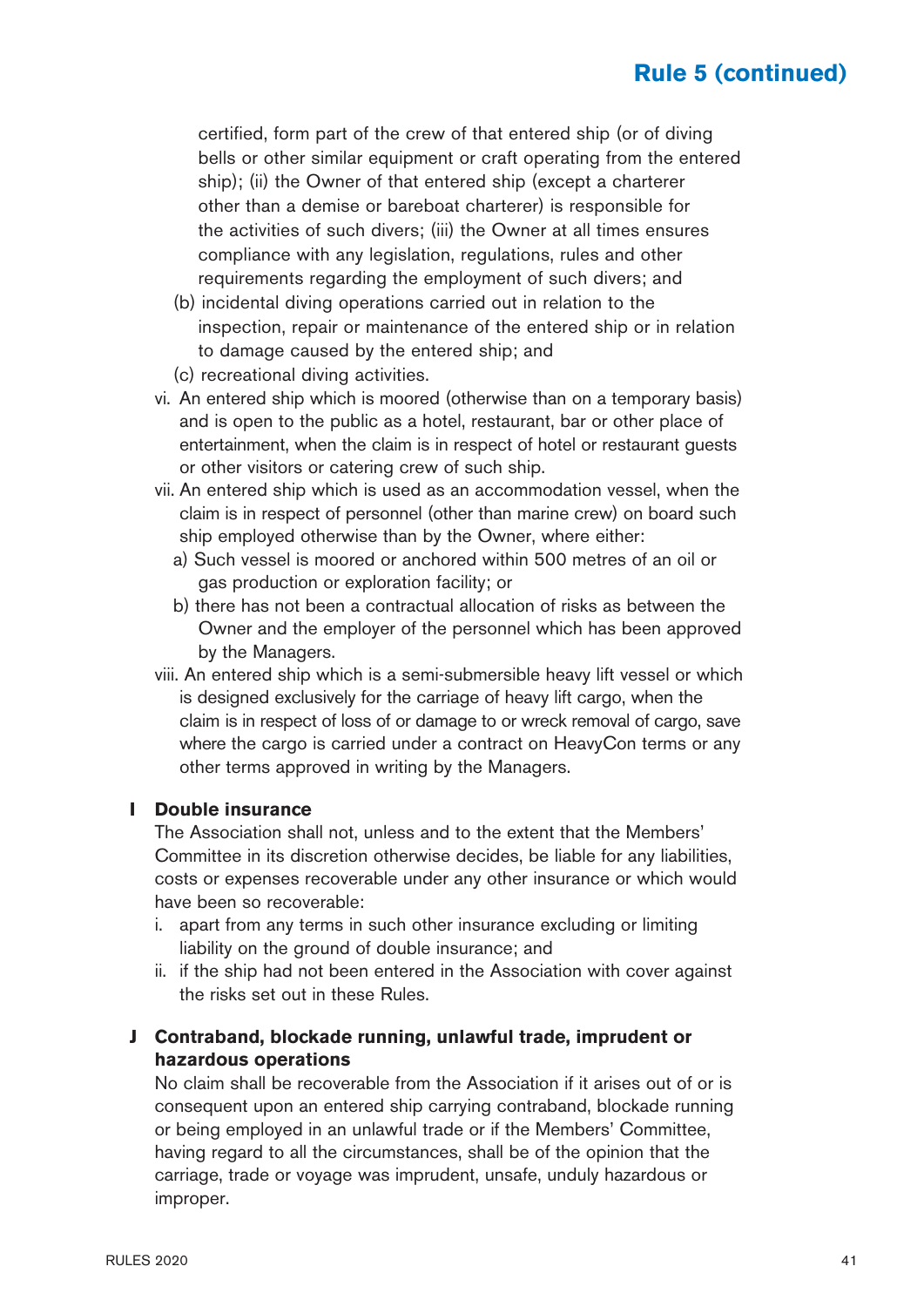#### **K Classification and statutory requirements**

 Unless otherwise agreed in writing between the Owner and the Managers, the following conditions are terms of the insurance of every entered ship:

- i. The ship must be and remain throughout the period of entry classed with a Classification Society approved by the Managers, and
- ii. Any incident or condition in respect of which that Classification Society might make recommendations as to repairs or other action to be taken by the Owner must be promptly reported to that Classification Society.
- iii. The Owner must comply with all the Rules, recommendations and requirements of the Classification Society relating to the entered ship within the time or times specified by the Society.
- iv. The Owner authorises the Managers to inspect any information, relating to the maintenance of class of the entered ship, in the possession of any Classification Society with which that ship is or at any time has been classed, and will where necessary authorise such Classification Society or Societies to disclose and make available that information to the Managers upon request by the Managers and for whatsoever purposes the Managers may consider necessary.
- v. The Owner must immediately inform the Managers if, at any time during the period of entry, the Classification Society with which the ship is classed is changed and advise the Managers of all outstanding recommendations, requirements or restrictions specified by any Classification Society relating to that ship as at the date of such change.
- vi. The Owner must comply with all statutory requirements of the state of the ship's flag relating to the construction, adaptation, condition, fitment, equipment and manning of the entered ship and must at all times maintain the validity of such statutory certificates as are issued by or on behalf of the state of the ship's flag in relation to such requirements and in relation to the International Safety Management (ISM) Code and the International Ship and Port Facility Security (ISPS) Code.

 Unless and to the extent that the Members' Committee otherwise decides, an Owner shall not be entitled to any recovery from the Association in respect of any claim arising during a period when that Owner is not fulfilling or has not fulfilled those conditions.

#### **L Marine Insurance Act 1906 and Insurance Act 2015**

- i. These Rules and all contracts of insurance made by the Association shall be subject to and incorporate the provisions of the Marine Insurance Act, 1906 and, upon its entry into force, the Insurance Act 2015 of the United Kingdom and any statutory modifications thereof except insofar as such Acts or modifications may have been excluded by these Rules or by any term of such contracts.
- ii. The following provisions of the Insurance Act 2015 ("the Act") are excluded from the Rules and any contract of insurance as follows:
	- a) Section 8 of the Act is excluded. As a result any breach of the duty of fair presentation shall entitle the Association to avoid the policy,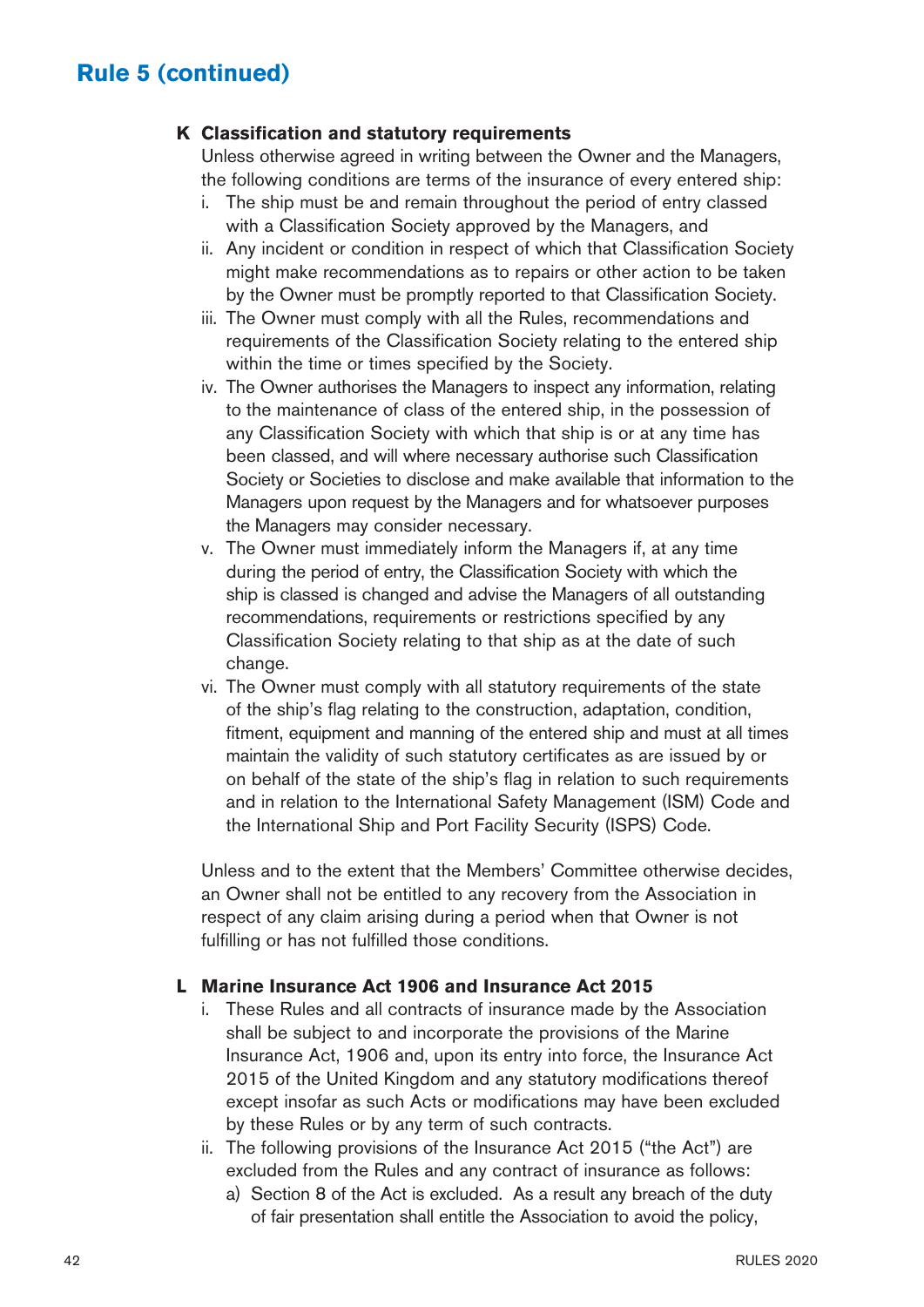regardless of whether the breach of the duty of fair presentation is innocent, deliberate or reckless.

- b) Section 10 of the Act is excluded. As a result all warranties in these Rules or any contract of insurance must be strictly complied with and if the Owner fails to comply with any warranty the Association shall be discharged from liability from the date of the breach, regardless of whether the breach is subsequently remedied.
- c) Section 11 of the Act is excluded. As a result the Rules and all terms of the contract of insurance between the Association and the Owner, including terms which tend to reduce the risk of loss of a particular kind, loss at a particular location and/or loss at a particular time, must be strictly complied with and if the Owner fails to comply with any such term, the Association's liability may be excluded, limited or discharged in accordance with these Rules notwithstanding that the breach could not have increased the risk of the loss which actually occurred in the circumstances in which it occurred.
- d) Section 13 of the Act is excluded. As a result the Association shall be entitled to exercise its right to terminate the contract of insurance in respect of the Owner and all insureds in the event that a fraudulent claim is submitted by or on behalf of the Owner and/or any Group Affiliate.
- e) Section 13A of the Act is excluded: As a result the Rules and all terms of the contract of insurance between the Association and the Owner shall not be subject to nor shall the Association be in breach of any implied term that it will pay any sums due in respect of a claim within a reasonable time save where the breach is deliberate or reckless and Section 13A of the Act is excluded to this extent.
- f) Section 14 of the Act is excluded. As a result, the contract of insurance between the Association and the Owner shall be deemed to be a contract of the utmost good faith, and any breach of the duty of the utmost good faith shall entitle the Association to avoid the contract of insurance.

#### **M Obligation to sue and labour**

 Upon the occurrence of any casualty, event or matter liable to give rise to a claim by an Owner upon the Association, it shall be the duty of the Owner and his agents to take and to continue to take all such steps as may be reasonable for the purpose of averting or minimizing any expense or liability in respect whereof he may be insured by the Association. In the event that an Owner commits any breach of this obligation, the Members' Committee may in its discretion reject any claim by the Owner against the Association arising out of the casualty, event or matter, or reduce the sum payable by the Association in respect thereof by such amount as they may determine.

#### **N Obligations with regard to claims**

 i. An Owner must promptly notify the Managers of every casualty, event or claim upon him which is liable to give rise to a claim upon the Association, and of every event or matter which is liable to cause the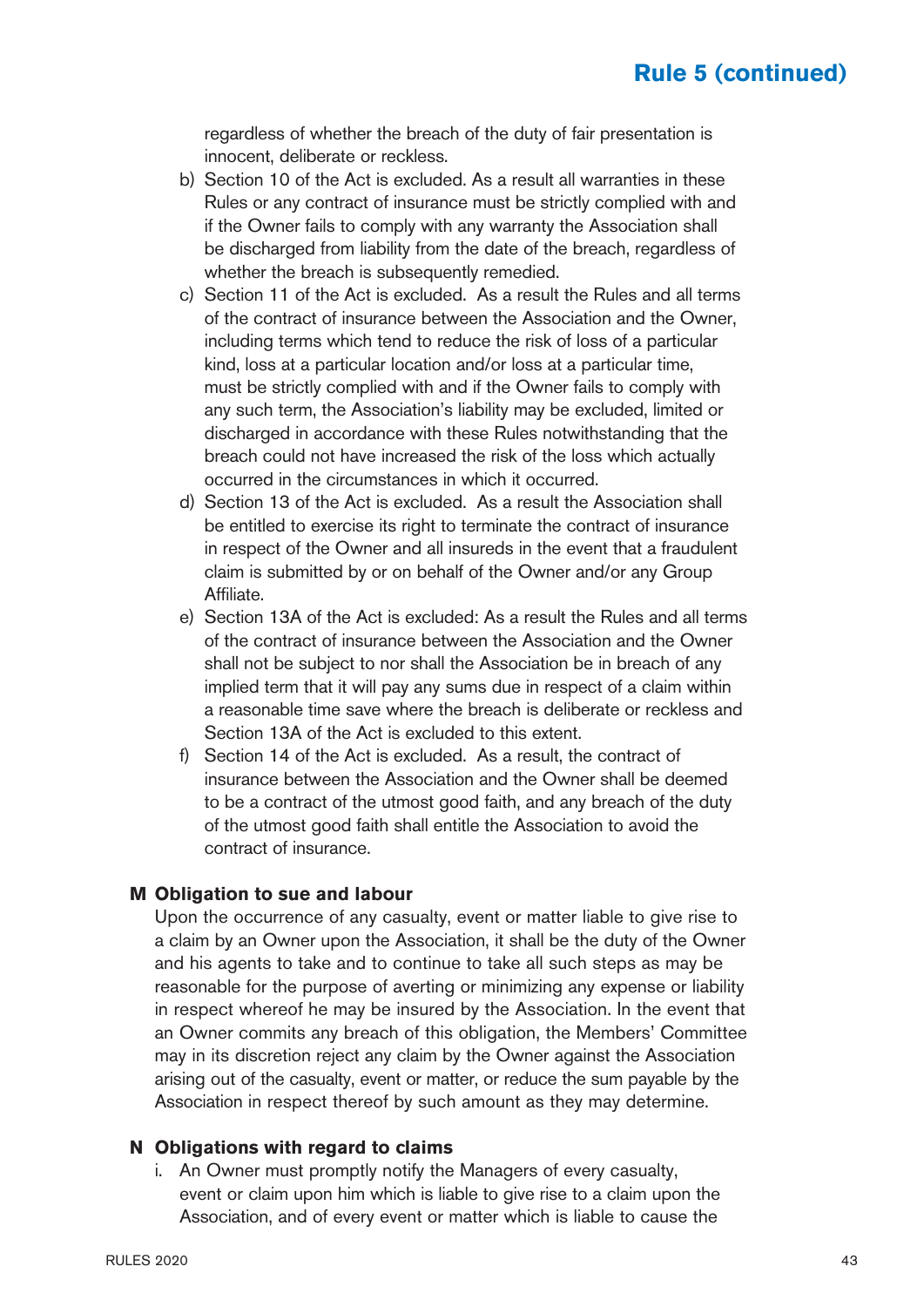Owner to incur liabilities, costs or expenses for which he may be insured by the Association.

- ii. An Owner must promptly notify the Managers of every survey or opportunity for survey in connection with a matter referred to under (i).
- iii. An Owner must at all times promptly notify the Managers of any information, documents or reports in his or his agents' possession, power or knowledge relevant to such casualty, event or matter as is referred to under (i) and shall further, whenever so requested by the Managers, promptly produce to the Association and/or allow the Association or its agents to inspect, copy or photograph, all relevant documents of whatsoever nature in his or his agents' possession or power and shall further permit the Association or its agents to interview any servant, agent or other person who may have been employed by the Owner at the material time or at any time thereafter or whom the Association may consider likely to have any direct or indirect knowledge of the matter or who may have been under a duty at any time to report to the Owner in connection therewith.
- iv. An Owner shall not settle or admit liability for any claim for which he may be insured by the Association without prior written consent of the Managers.

 In the event that an Owner commits any breach of his obligations referred to in (i) to (iv) above, the Members' Committee may in its discretion reject any claim by the Owner against the Association arising out of the casualty, event or matter, or reduce the sum payable by the Association in respect thereof by such amount as they may determine.

#### **O Time bar**

In the event that:

- i. an Owner fails to notify the Managers of any casualty, event or claim referred to in paragraph (N) (i) of this Rule within one year after he has knowledge thereof; or
- ii. an Owner fails to submit a claim to the Managers for reimbursement of any liabilities, costs or expenses within one year after discharging or settling the same;

 the Owner's claim against the Association shall be discharged and the Association shall be under no further liability in respect thereof unless the Members' Committee in its discretion shall otherwise determine.

#### **P Recoveries, savings by the Owner and subrogation**

 i. Unless otherwise agreed in writing by the Managers, where the Association has paid a claim to or on behalf of an Owner the whole of any recovery from a third party in respect of that claim shall be credited and paid to the Association up to an amount corresponding with the sum paid by the Association together with any interest element on that sum comprised in the recovery, provided however that where, because of a deductible in his terms of entry, the Owner has contributed to settlement of the claim, any such interest element shall be apportioned between the Owner and the Association taking into account the payments made by each and the dates on which those payments were made.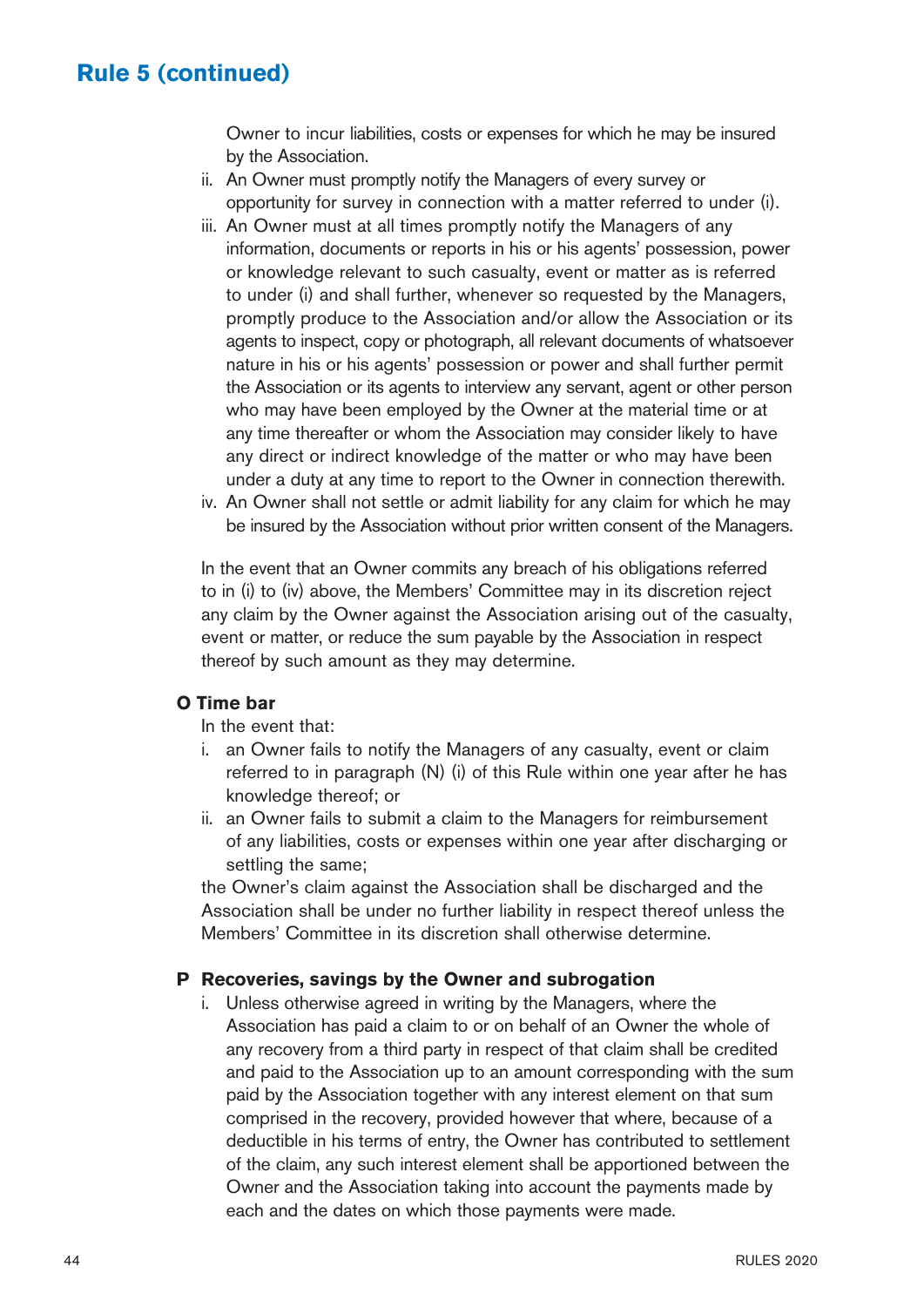- ii. Unless otherwise agreed in writing by the Managers, where the Owner, as a result of an event for which he is covered by the Association, has obtained extra revenue or saved costs or expenses which would otherwise have been incurred and which would not have been covered by the Association, the Association may deduct from the sum otherwise payable to the Owner an amount corresponding to the benefit obtained.
- iii. Unless otherwise agreed in writing by the Managers, where the Association has paid a claim to or on behalf of an Owner, the Association shall be subrogated to the rights of the Owner in respect of the claim to the extent of that payment, including the right to any interest accruing on that amount prior to its recovery and the right to recover any costs incurred in relation to the exercise of such rights.

#### **Q Surveys of ships**

 The Managers at any time in their discretion may appoint a surveyor or such other person as they may think fit to inspect an entered ship on behalf of the Association. The Owner

- (i) shall afford such facilities as may be required for such inspection, and
- (ii) shall comply with such recommendations as the Managers may make following such inspection.

 Unless and to the extent that the Members' Committee in its discretion otherwise decides, an Owner who commits any breach of his obligations referred to in (i) to (ii) above shall not be entitled, in relation to any casualty, event or matter occurring during the period of the breach, to any recovery from the Association in respect of any claim arising out of such casualty, event or matter.

 Notwithstanding the above and in addition thereto, the Members' Committee may, in the light of such inspection or in the event of any breach of the obligations referred to in (i) to (ii) above, terminate the Owner's entry forthwith where-upon the Owner shall cease to be insured in respect of the entered ship.

#### **R Surveys of ships after lay-up**

- i. If an entered ship has been laid-up for a period of six months or more, whether the ship has been entered in the Association for all or part of the period of lay-up and whether or not laid-up returns have been claimed or paid in accordance with Rule 27, the Owner shall give the Managers notice that the ship is to be recommissioned not less than seven days before the ship leaves the place of lay-up.
- ii. Upon receipt of such notice the Managers in their discretion may appoint a surveyor or such other person as they may think fit to inspect the ship on behalf of the Association and the Owner shall afford such facilities as may be required for such inspection, and
- iii. The Owner shall comply with such recommendations as the Managers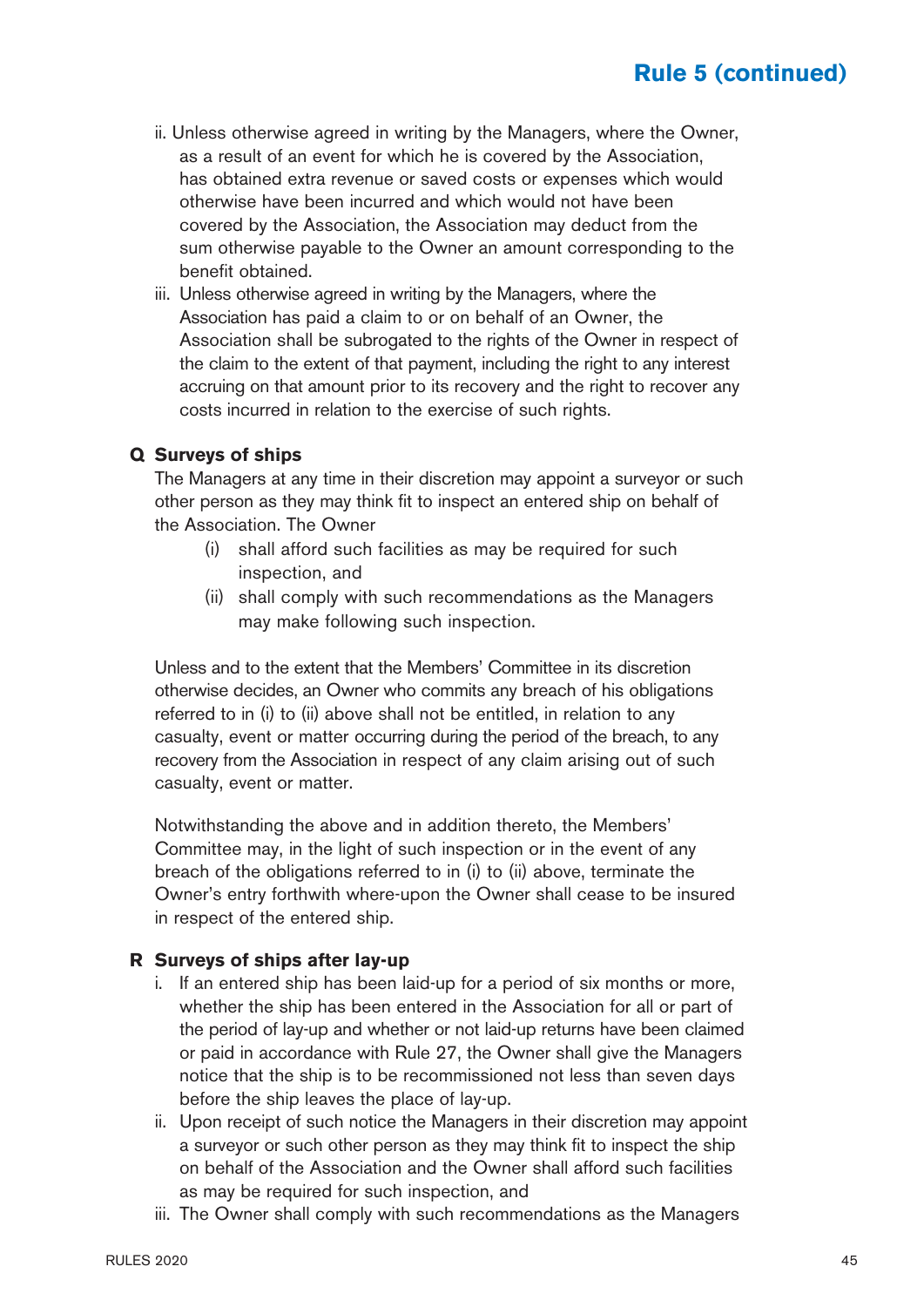may make following such inspection.

 Unless and to the extent that the Members' Committee in its discretion otherwise decides, an Owner who commits any breach of his obligations referred to in (i) to (iii) above shall not be entitled, in relation to any casualty, event or matter occurring during the period of the breach, to any recovery from the Association in respect of any claim arising out of such casualty, event or matter.

 A breach of the obligation in (i) above shall be deemed to have started when the ship leaves the place of lay-up and to have ended at such time as the Owner has complied with his obligations referred to in (ii) and (iii) above, as determined by the Managers in their discretion.

 Notwithstanding the above and in addition thereto, the Members' Committee may, in the light of such inspection or in the event of any breach of the obligations referred to in (ii) to (iii) above, terminate the Owner's entry forthwith where-upon the Owner shall cease to be insured in respect of the entered ship.

#### **S Electronic communication**

 The Association's logs and records of any electronic communication sent or received by the Association shall, in the absence of manifest error, be conclusive evidence of such communication and of its despatch or receipt.

#### **T Interest**

In no case shall interest be paid upon sums due from the Association.

#### **U Certificates and undertakings**

 Unless and to the extent that the Directors otherwise decide, the Association shall discharge on behalf of the Owner liabilities, costs, expenses arising under a demand made pursuant to the issue by the Association on behalf of the Owner of

- a) a guarantee or other undertaking given by the Association to the Federal Maritime Commission under Section 2 of US Public Law 89-777, or
- b) a certificate issued by the Association in compliance with Article VII of the International Conventions on Civil Liability for Oil Pollution Damage 1969 or 1992 or any amendments thereof, or
- c) an undertaking given by the Association to the International Oil Compensation Fund 1992 in connection with the Small Tanker Oil Pollution Indemnification Agreement (STOPIA), or except where such liabilities, costs or expenses arise from or are caused by an act of terrorism, the Tanker Oil Pollution Indemnification Agreement (TOPIA), or
- d) a certificate issued by the Association in compliance with Article 7 of the International Convention on Civil Liability for Bunker Oil Pollution Damage, 2001
- e) a non-war certificate issued by the Association in compliance with either Article IV bis of the Athens Convention relating to Carriage of Passengers and their Luggage by Sea, 2002 and Guidelines for its implementation or Regulation (EC) No 392/2009 of the European Parliament and of the Council which gives effect thereto.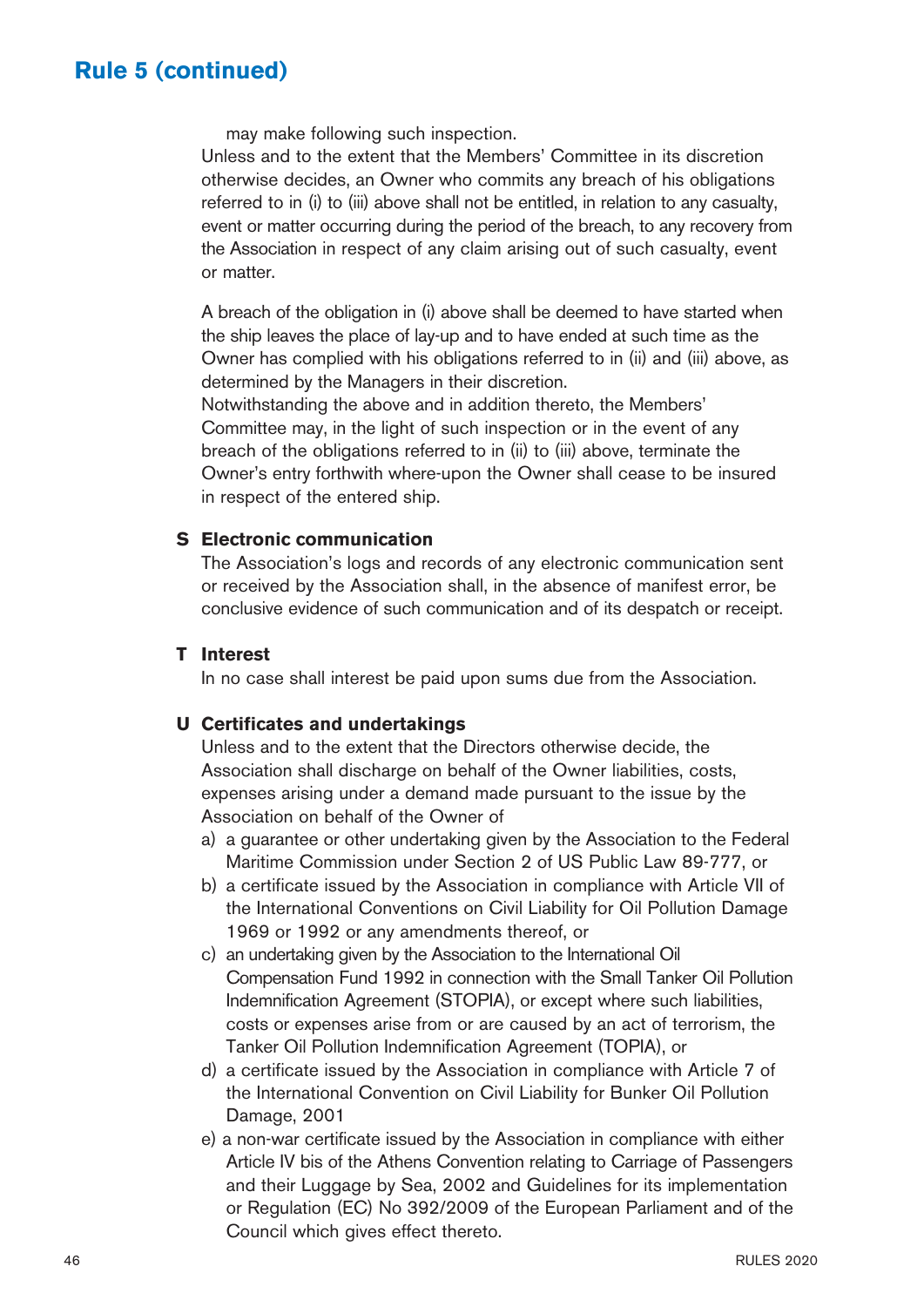- f) a certificate issued by the Association in compliance with Article 12 of Nairobi International Convention on the Removal of Wrecks, 2007.
- g) Subject always to the MLC Extension Clause 2016, certificates issued by the Association in compliance with Regulation 4.2, Standard A4.2, paragraph 1(b) and Regulation 2.5.2, Standard A2.5.2 of the Maritime Labour Convention 2006, as amended (MLC 2006).

Note: the terms of the MLC Extension Clause 2016 are to be found in Appendix I to the Rule book.

#### PROVIDED ALWAYS THAT:

- i. The Owner shall indemnify the Association to the extent that any payment under any such guarantee, undertaking or certificate in discharge of the said liabilities, costs and expenses is or would have been recoverable in whole or in part under a standard P&I war risk policy had the Owner complied with the terms and conditions thereof, and
- ii. The Owner agrees that:
	- a) any payment by the Association under any such guarantee, undertaking or certificate in discharge of the said liabilities, costs and expenses shall, to the extent of any amount recovered under any policy of insurance or extension to the cover provided by the Association, be by way of loan; and
	- b) there shall be assigned to the Association to the extent and on the terms that it determines in its discretion to be practicable all the rights of the Insured Owner under any other insurance and against any third party.

 For the purpose of this Rule 5(U), the Members' Committee shall have the sole discretion to determine what constitutes a standard war risk policy.

#### **V Sanctions risks**

- i. The Association shall not indemnify an Owner against any liabilities, costs or expenses where the provision of cover, the payment of any claim or the provision of any benefit in respect of those liabilities, costs or expenses may expose the Association to any sanction, prohibition, restriction or adverse action by any competent authority or government.
- ii. The Owner shall in no circumstances be entitled to recover from the Association that part of any liabilities, costs or expenses which is not recovered by the Association from any party to the Pooling Agreement and/or from any reinsurer because of a shortfall in recovery from such party or reinsurer by reason of any sanction, prohibition or adverse action by a competent authority or government or the risk thereof if payment were to be made by such party or reinsurer. For the purposes of this paragraph, "shortfall" includes, but is not limited to, any failure or delay in recovery by the Association by reason of the said party or reinsurer delaying payment or making payment into a designated account in compliance with the requirements of any competent authority or government.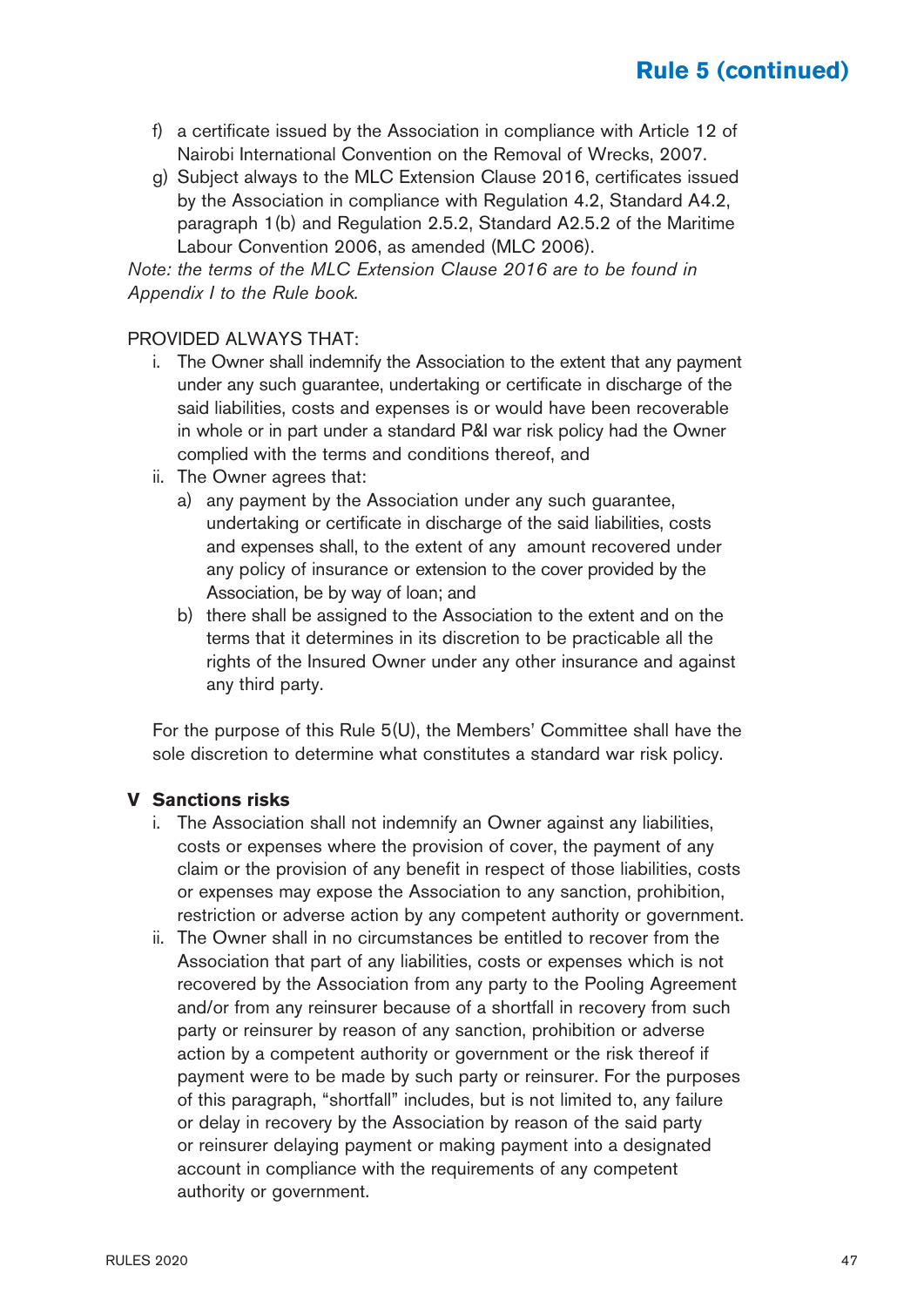iii. Notwithstanding, and without prejudice to, any other provisions of these Rules, the Directors may terminate the insurance of an Owner in respect of any and all ships entered by him where, in the opinion of the Directors, the Owner has exposed or will expose the Association to a material risk of being or becoming subject to a sanction, prohibition, restriction or other adverse action by a competent authority or government, which may materially affect the Association.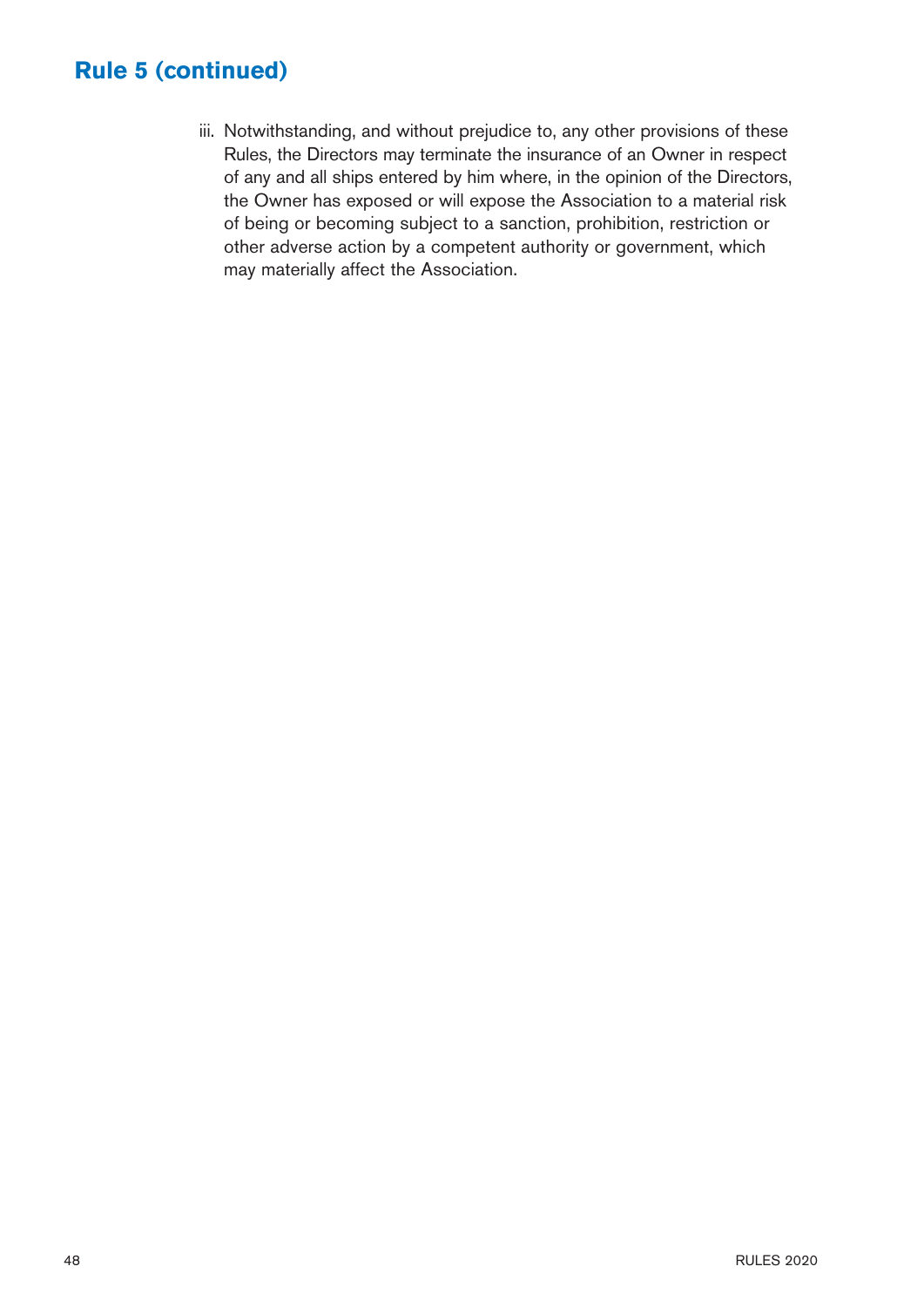### **Owners and Successors Bound by Rules**

- A All contracts of insurance effected by the Association shall, save and insofar as they contain any special terms inconsistent herewith, be deemed to incorporate and shall incorporate all the provisions of these Rules.
- B An Owner or other person (including an insurer to be reinsured under Rule 13) by whom or on whose behalf an application is made for insurance or reinsurance by the Association shall be deemed to have agreed not only on his own behalf but also on behalf of his successors and each of them that both he and they will in every respect be subject to and bound by the provisions of these Rules and by any contract of insurance with the Association.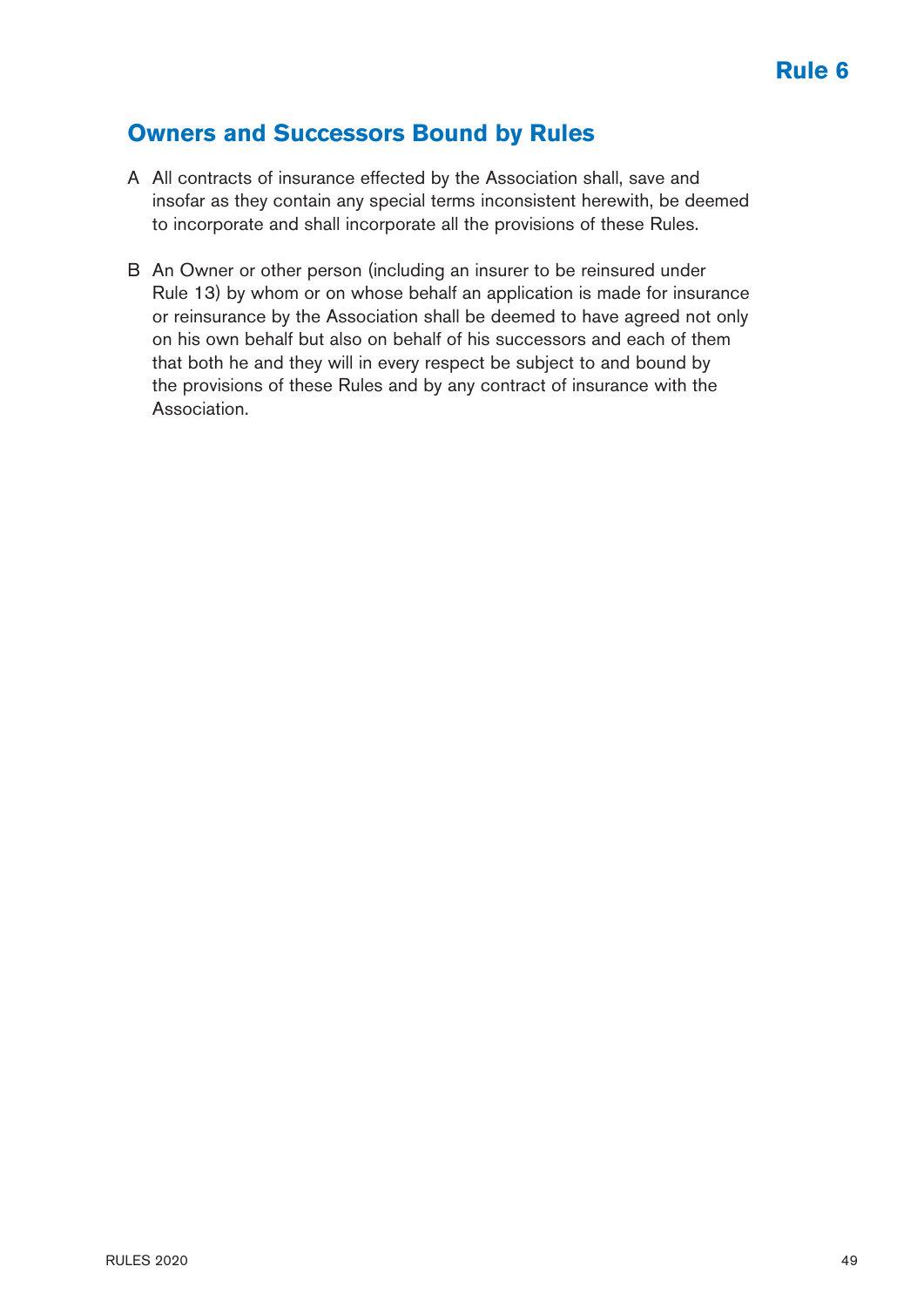## **Applications for Insurance**

- A All contracts of insurance effected by the Association shall, save and insofar as they contain any special terms inconsistent herewith, be deemed to incorporate and shall incorporate all the provisions of these Rules.
- B The applicant Owner and any agent must make to the Managers a fair presentation of the risk by providing the Managers with all material particulars and information together with any additional particulars and information as the Managers may require.
- C The applicant Owner and any agent will ensure that every material representation as to a matter of fact is substantially correct, and every material representation as to a matter of expectation or belief is made in good faith.
- D In accordance with Rule 5L of the Association's Rules, Section 8 of the Insurance Act 2015 is excluded. Any breach of paragraphs B and C shall entitle the Association to avoid the contract of insurance, regardless of whether the breach is innocent, deliberate or reckless.
- E The Owner is obliged to disclose any change in any material information relating to an entry including, but not limited to, change of: management, flag, classification society, government authority responsible for ship certification for the trade in question, nationality of crew, trading or operating area or nature of trade or operation. Upon such disclosure, or failure to disclose, the Managers may amend the Owner's premium rating or terms of entry, or terminate the entry in respect of such ship with effect from the time of disclosure or failure to disclose.
- F The Managers shall be entitled, in their discretion and without assigning any reason, to refuse any application for the entry of a ship for insurance in the Association whether or not the applicant Owner of such ship is a Member.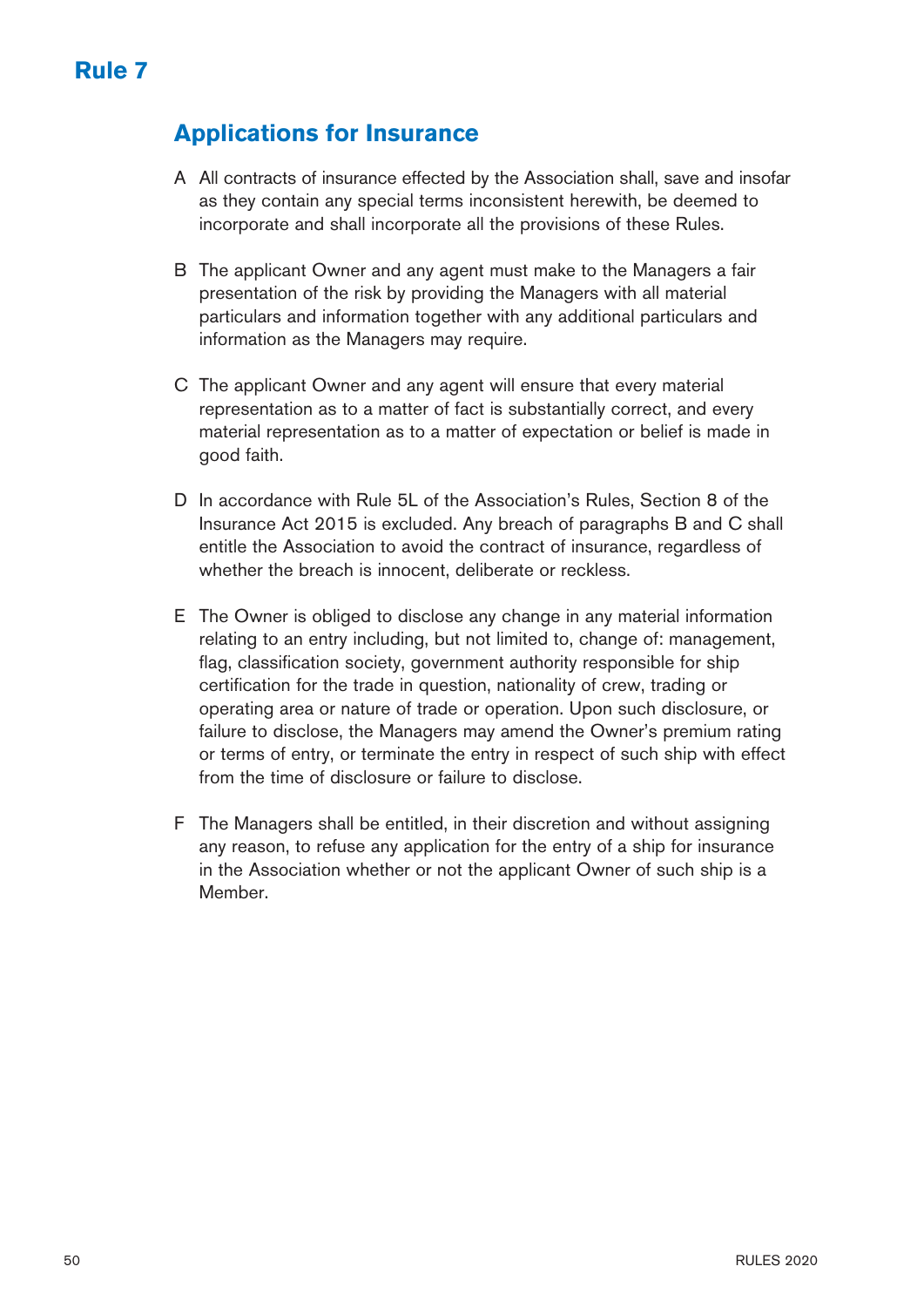## **Premium Rating**

Before an application is accepted for the entry of a ship on the terms (as set out in Rule 1 (6)) that the Owner is to pay Calls (including Mutual Premiums, Supplementary Premiums, or Overspill Calls) to the Association ("Call Entries"), the applicant Owner and the Managers shall agree the premium rating of the ship concerned. In deciding upon the premium rating of any ship the Managers may take into account all matters which they may consider relevant including (without prejudice to the generality of the foregoing) the degree of risk estimated to be involved in the proposed insurance.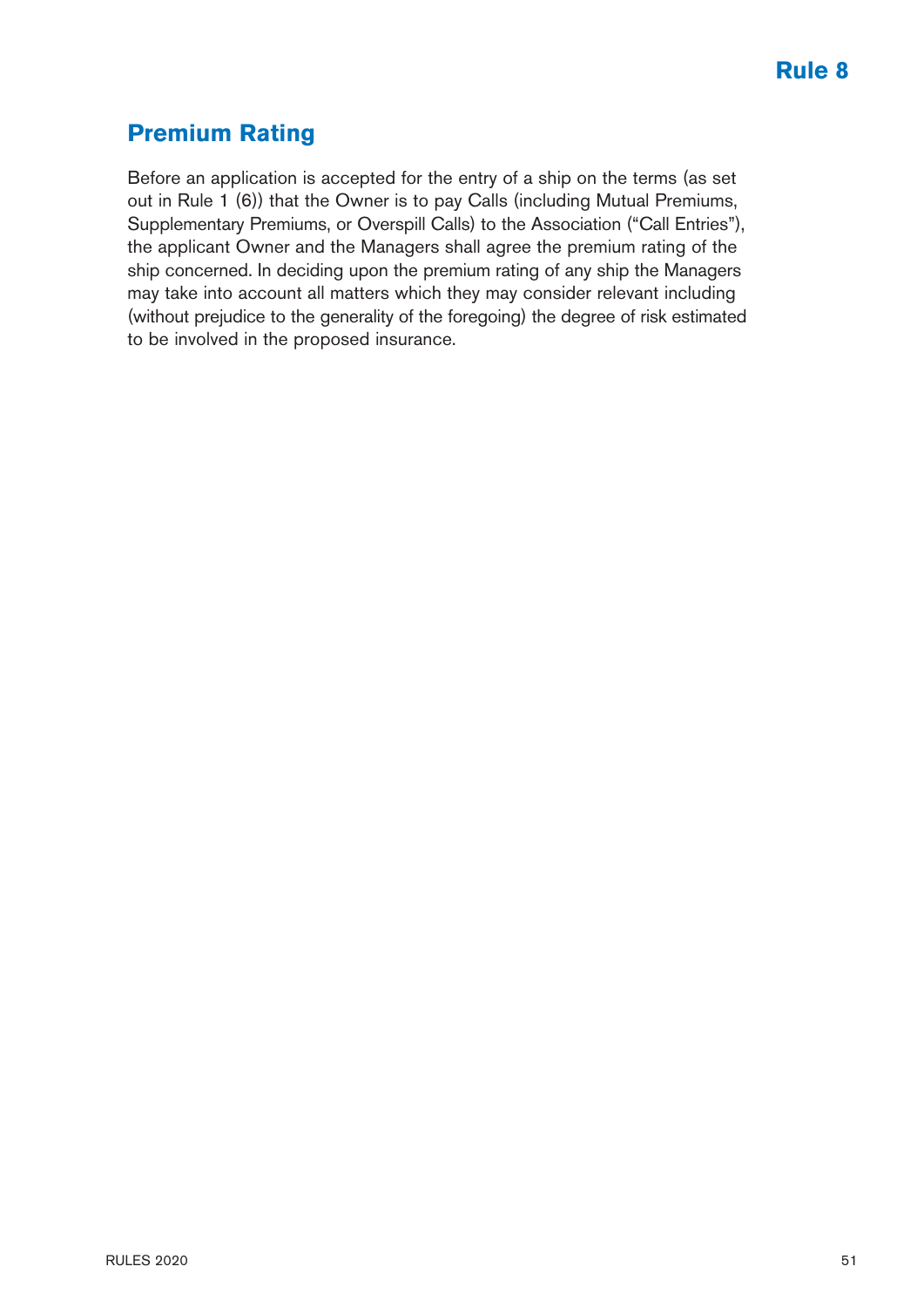### **Fixed Premiums**

- A Before an application is accepted for the entry of a ship on the terms (as set out in Rule 1 (7)) that the Owner is liable to pay a fixed premium to the Association ("Fixed Premium Entries"), the applicant Owner and the Managers shall agree the amount of the premium and the time or times at which it is payable.
- B Every Owner by whom or on whose behalf an application is made for the entry of a ship as a Fixed Premium Entry shall, if his application is accepted, be bound to pay and shall pay to the Association such sums as shall have been agreed with the Managers and at such time or times as the Managers shall have specified.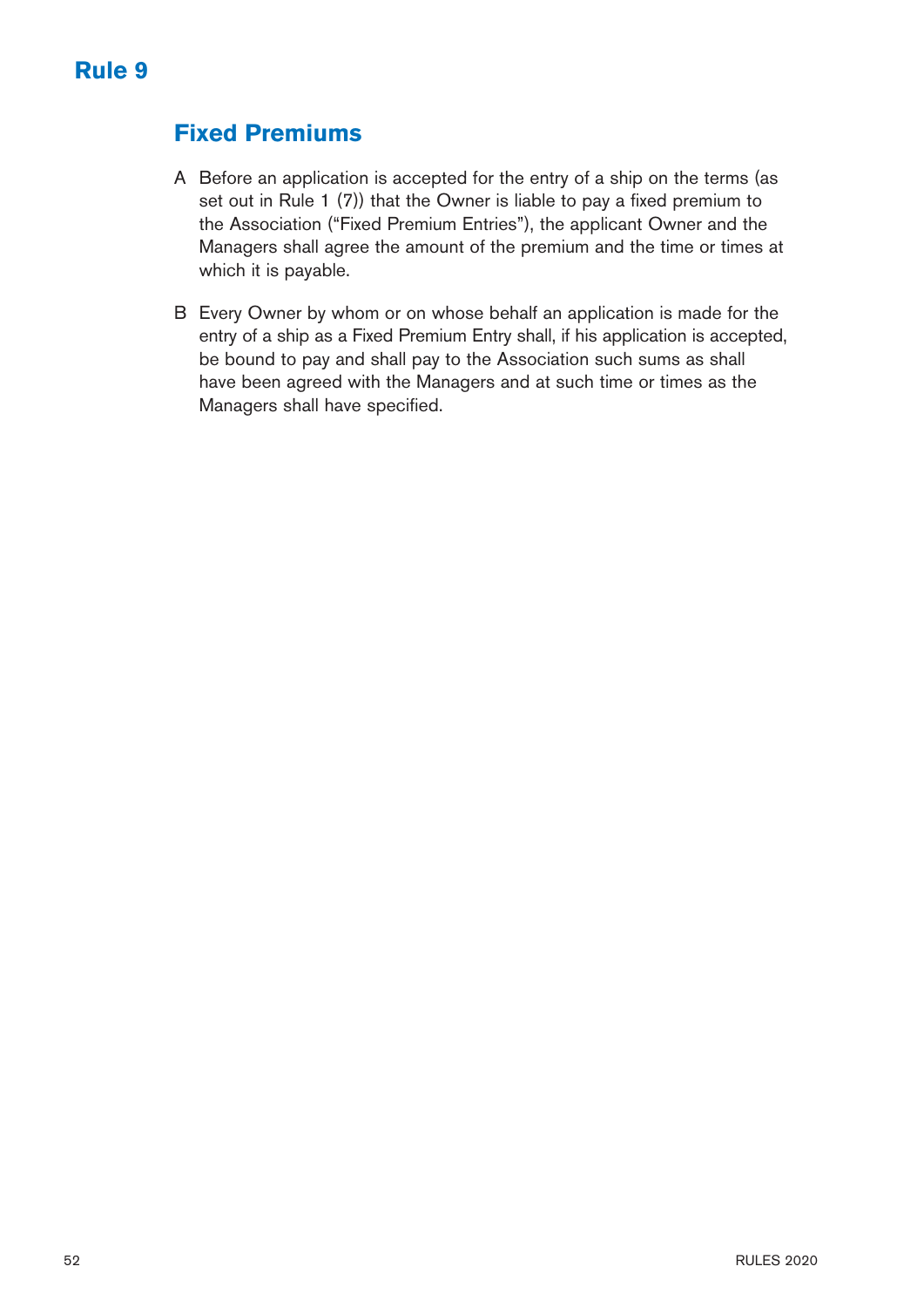## **Joint Entries**

- A If a ship shall be entered in the names of or on behalf of more persons than one (hereinafter referred to as "Joint Owners") the terms upon which each Joint Owner shall be entitled to recover losses from the Association and upon which the Association shall be entitled to recover Calls or Fixed Premiums from the Joint Owners shall be such as may be agreed in writing between the Joint Owners and the Managers.
- B Unless otherwise agreed in writing by the Managers all Joint Owners shall be jointly and severally liable to pay all contributions or other sums due to the Association in respect of such entry, and the receipt by any one of such persons for any sums payable by the Association in respect of such entry shall be a sufficient discharge of the Association for the same.
- C Failure by any Joint Owner to disclose material information within his knowledge shall be deemed to have been failure of all the Joint Owners.
- D Conduct of any Joint Owner which would have entitled the Association to decline to indemnify him shall be deemed the conduct of all the Joint Owners.
- E Unless the Managers have otherwise agreed in writing, the contents of any communication from or on behalf of the Association to any Joint Owner shall be deemed to be within the knowledge of all the Joint Owners, and any communication from any Joint Owner to the Association, the Managers or their agents shall be deemed to have been made with the full approval and authority of all the Joint Owners.
- F The cover afforded under this Rule shall extend only to risks, liabilities and expenses arising out of operations and/or activities customarily carried on by or at the risk and responsibility of Owners and which are within the scope of the cover afforded by the Rules and any special terms set out in the Certificate of Entry.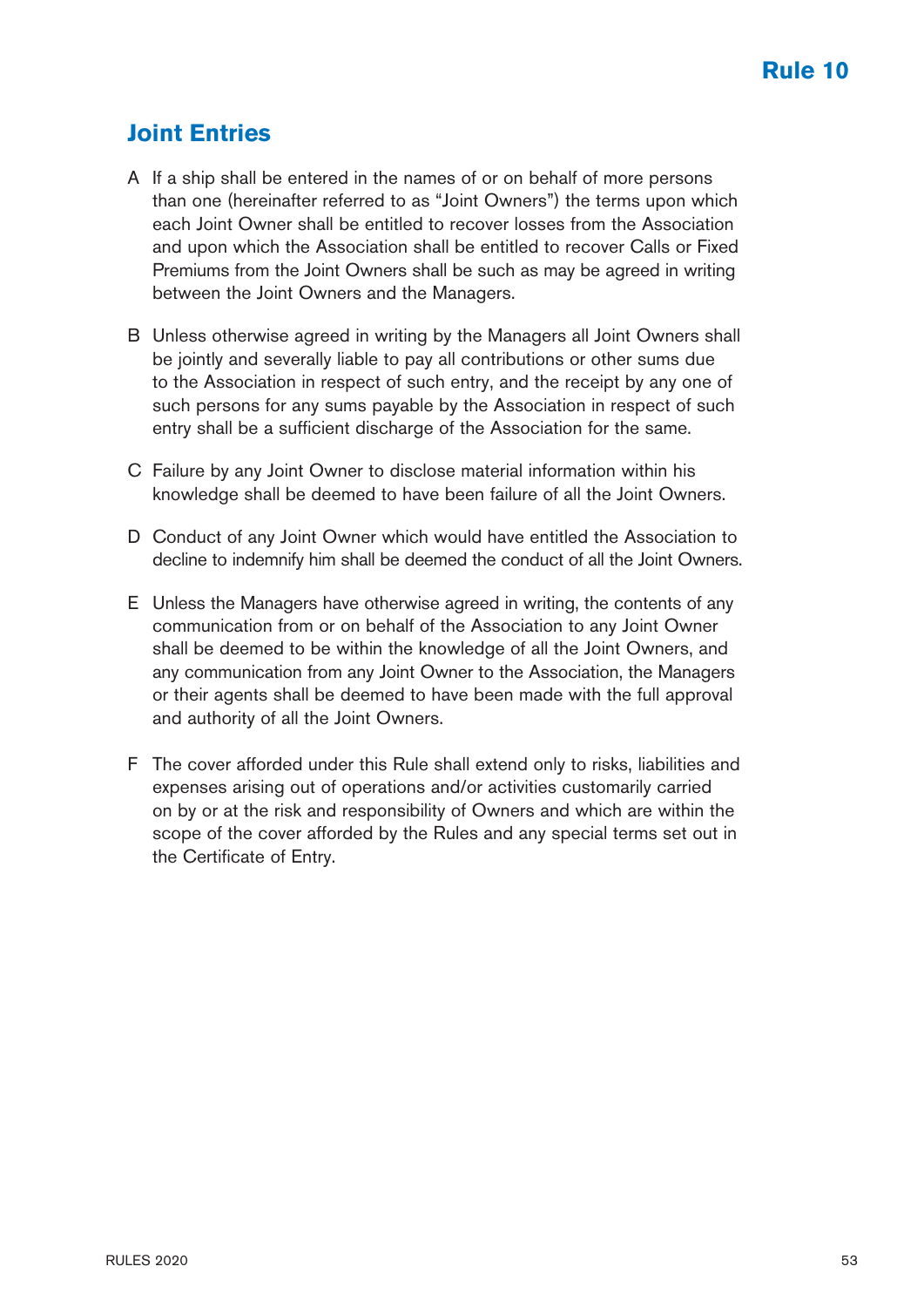### **Group Affiliate Cover**

- A The Managers may accept the entry of any ship upon terms that within the limits and upon the conditions set out in paragraphs (B), (C) and (D) of this Rule, the benefit of the cover afforded by the Association to the Owner in respect of that ship shall be extended to persons or companies affiliated or associated with that Owner. The rights and obligations as between the Association and any such persons or companies (both referred to hereafter in this Rule as Group Affiliates) shall, subject always to paragraphs (B), (C) and (D) of this Rule, be such as may be agreed between the Owner and the Managers.
- B The benefit of the cover extended to Group Affiliates in accordance with paragraph (A) of this Rule shall be limited to reimbursement of claims relating to liabilities, costs or expenses incurred by them to the extent that the Owner (i) would have incurred the same liabilities, costs and expenses if the same claims had been pursued against him and (ii) would thereafter have been entitled to obtain reimbursement from the Association in accordance with the terms of entry of the ship in the Association.
- C The total liability of the Association in respect of any one event to the Owner and to all Group Affiliates to whom the benefit of that Owner's cover has been extended in accordance with this Rule shall not exceed such sum as would have been recoverable from the Association in respect of such event by that Owner, and the receipt by any one of the Owner and any such Group Affiliates of that sum or of separate payments by the Association amounting in aggregate to that sum shall be a full and sufficient discharge of the Association's liability.
- D Conduct of any one of the parties insured under this Rule which would have entitled the Association to decline to indemnify him shall be deemed the conduct of all insureds under the same entry.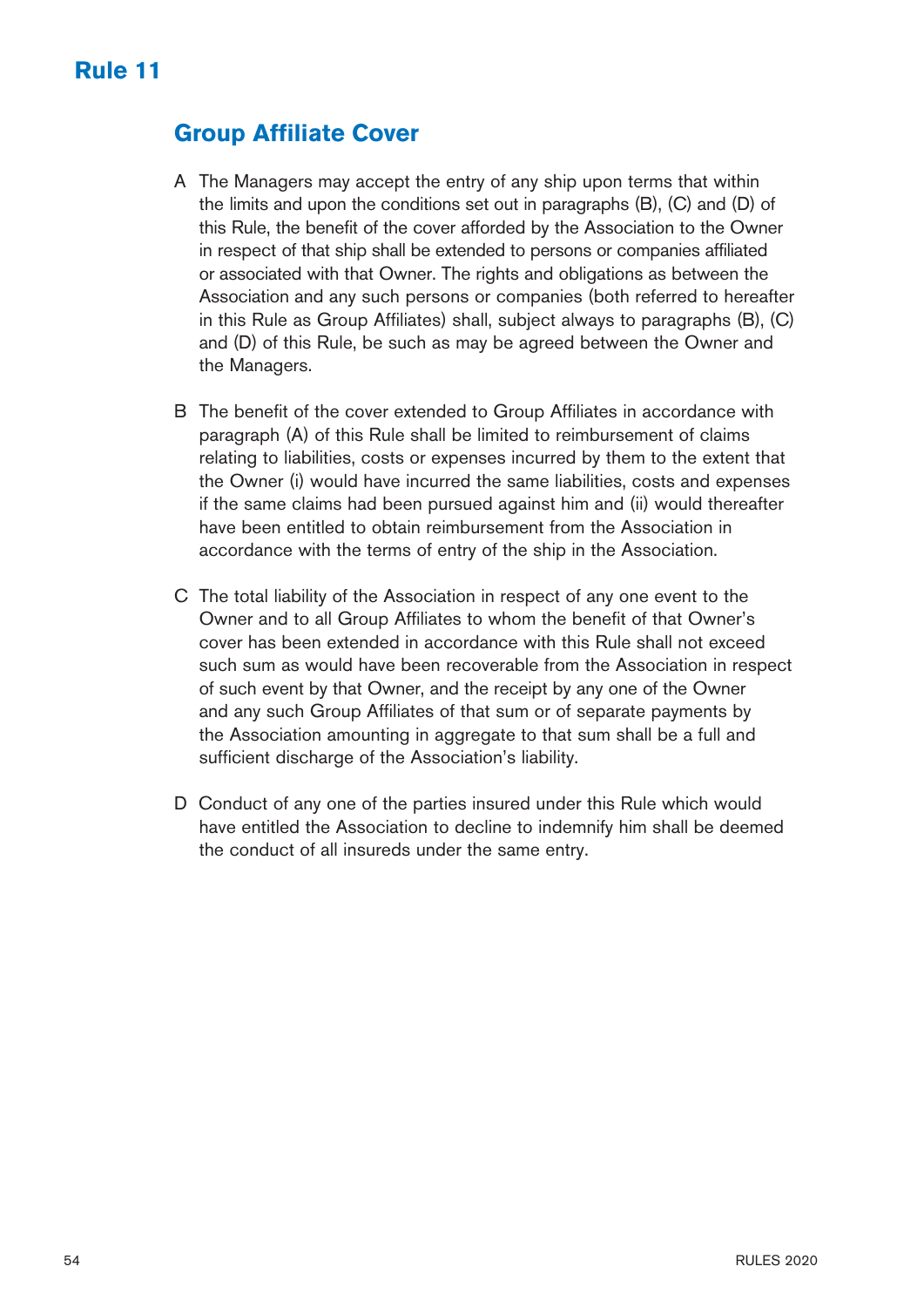### **Certificate of Entry and Endorsement Slip**

- A As soon as reasonably practical after accepting an application for the entry of a ship for insurance in the Association and at the commencement of each subsequent policy year during which such entry continues, the Managers shall issue to the Owner of such ship a Certificate of Entry in such form as may from time to time be prescribed by the Managers but so that such Certificate of Entry shall state the date of the commencement of the period of insurance or the policy year as the case may be and the terms and conditions on which the vessel has been accepted for insurance.
- B If at any other time or from time to time the Managers and the Owner of any ship entered for insurance shall agree to vary the terms relating to the entered ship, the Managers shall, as soon as reasonably practical thereafter, issue to the Owner of such ship an Endorsement Slip stating the terms of such variation and the date from which such variation is to be effective.
- C Every Certificate of Entry and every Endorsement Slip issued as aforesaid shall be conclusive evidence and binding for all purposes as to the commencement of the period of insurance, as to the terms and conditions on which the ship has been entered for insurance, and as to the terms of any variation and the date from which such variation is to be effective; provided that in the event that any Certificate of Entry or any Endorsement Slip shall in the opinion of the Managers contain any error or omission the Managers may in their discretion issue a new Certificate of Entry or a new Endorsement Slip which shall be conclusive evidence and binding as aforesaid.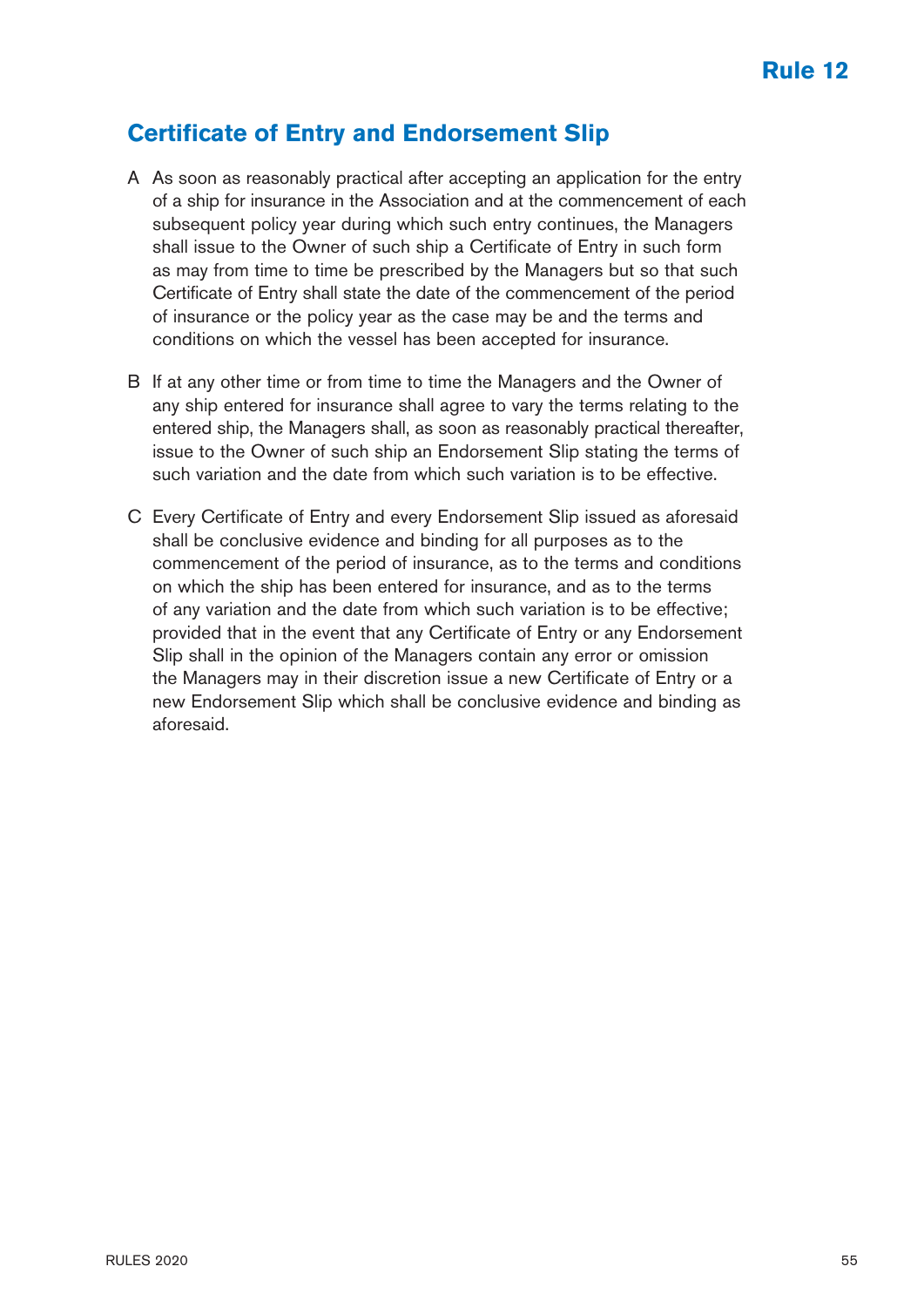# **Rule 13**

#### **Reinsurance**

- A Subject to the Articles, and save insofar as expressly prohibited by these Rules, the Managers may enter into contracts of reinsurance on behalf of the Association whereby the Association agrees to reinsure the risks arising in connection with any one or more ships insured by another association or insurer or else agrees to reinsure the whole or any part or proportion of the insurance business of any other association or insurer. The consideration payable to the Association and the terms and conditions on which the reinsurance is accepted by the Association shall be such as are agreed between the Managers and such other association or insurer. Save where otherwise agreed in writing the other association or insurer shall be in every respect subject to and bound by the provisions of these Rules and his contract with the Association shall for all purposes take effect as though he were the Owner of any ship or ships in connection with which the relevant risks may arise and had an Owner entered the ship or ships in the Association for insurance.
- B The Association may continue to be a party to the Pooling Agreement or to any other agreement of a similar nature or purpose.
- C The Managers shall have the right in their discretion to effect on behalf of the Association the reinsurance or ceding of any risks insured by the Association (including any risk which may fall on the Association by reason of a reinsurance or pooling agreement referred to in paragraphs (A) or (B) of this Rule) with such reinsurers and on such terms as the Managers shall consider appropriate.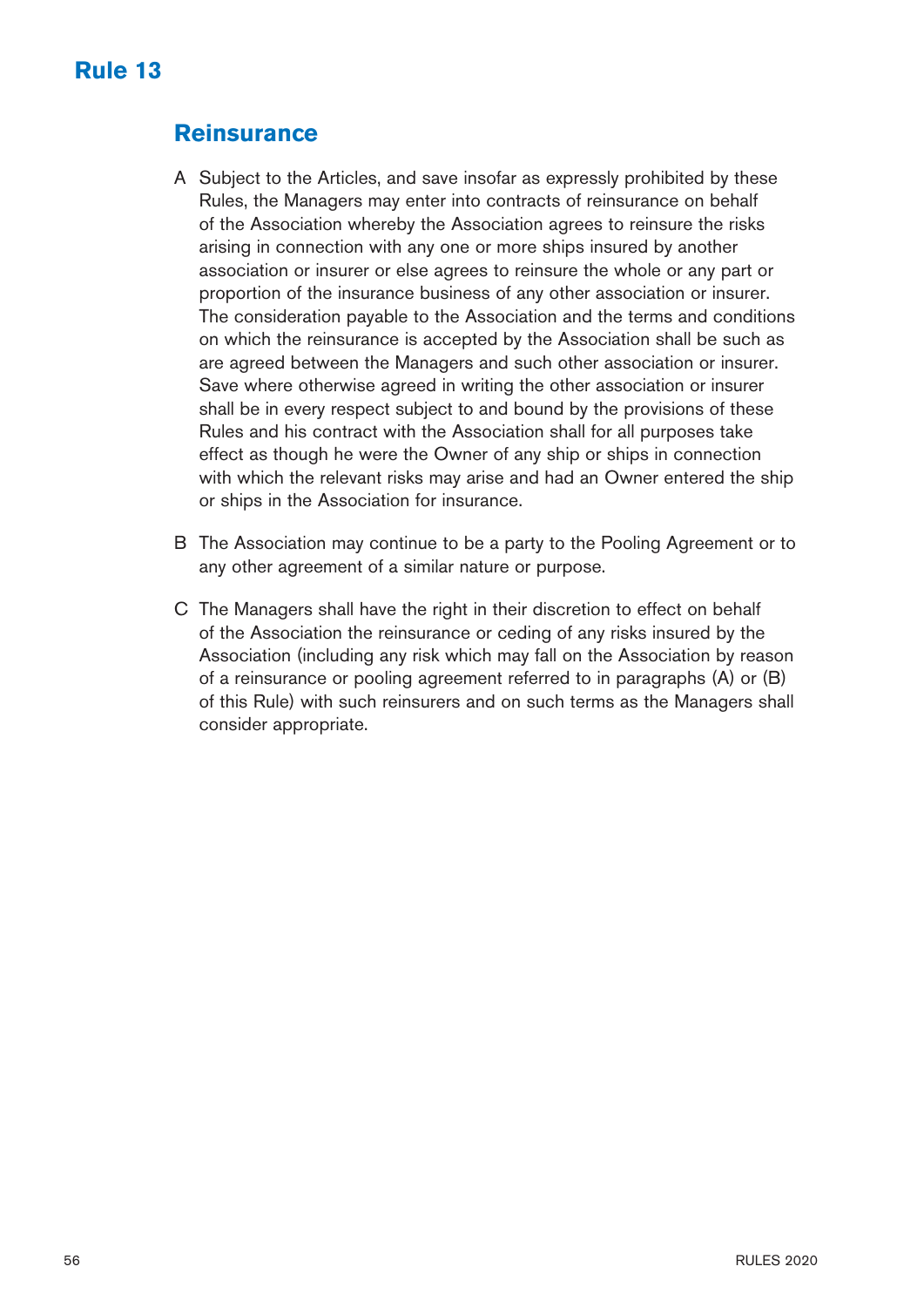## **Membership**

- A If the Association accepts an application from an Owner who is not already a Member for a ship to be entered on terms that Calls are payable to the Association ("Call Entries"), then such Owner shall, as from the date of the acceptance of such entry, be and become a Member and his name shall be entered in the register of Members.
- B If the Association accepts an application from an Owner for a ship to be entered on terms that a fixed premium is payable to the Association ("Fixed Premium Entries"), the Managers may in their discretion decide either that the Owner is to be or that he is not to be a Member and they may accept the application on either basis.
- C Whenever the Association agrees to accept the reinsurance of any risks in accordance with Rule 13 (A) the Managers may in their discretion decide that the insurer reinsured by the Association and/or the Owner insured by such insurer is to be a Member or that neither of them is to be a Member and they may accept the application on any such basis.
- D An Owner shall cease to be a Member if for any reason whatsoever the period of insurance shall have terminated in respect of all ships entered in the Associations in his name. Whenever the period of any reinsurance shall have terminated the insurer reinsured by the Association and the Owner insured by such insurer, if previously a Member, shall cease to be one.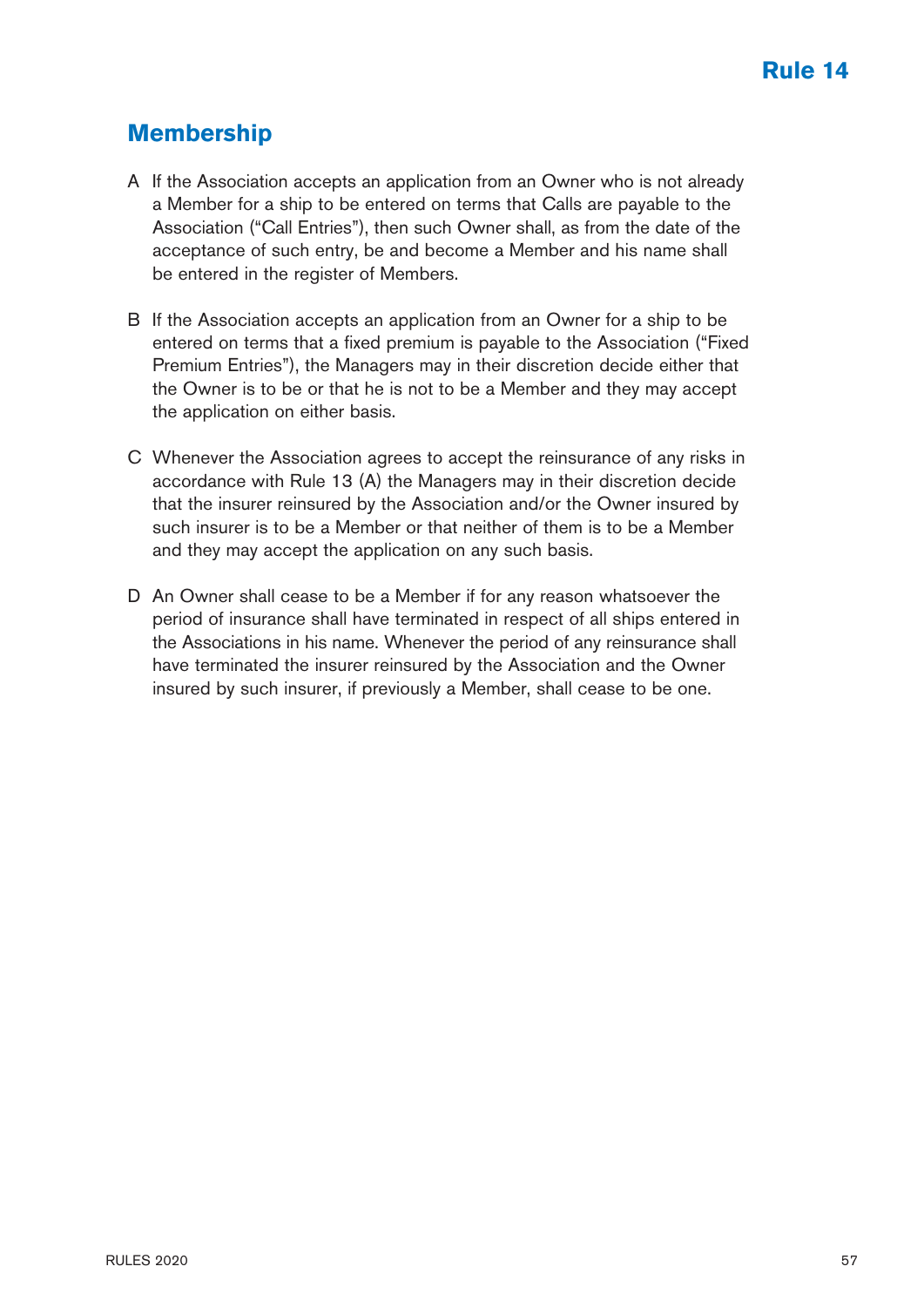# **Assignment**

- A No insurance given by the Association and no interest under these Rules or under any contract between the Association and any Owner may be assigned without the written consent of the Managers who shall have the right in their discretion to give or refuse such consent without stating any reason or to give such consent upon any such terms or conditions as they may think fit. Any purported assignment made without such consent or without there being due compliance with any such terms and conditions as the Managers may impose shall, unless the Managers in their discretion otherwise decide, be void and of no effect.
- B Whether or not the Managers shall expressly so stipulate as a condition for giving their consent to any assignment, the Association shall be entitled in settling any claim presented by the assignee to deduct or retain such amount as the Managers may then estimate to be sufficient to discharge any liabilities of the assignor to the Association, whether existing at the time of the assignment or having accrued or being likely to accrue thereafter.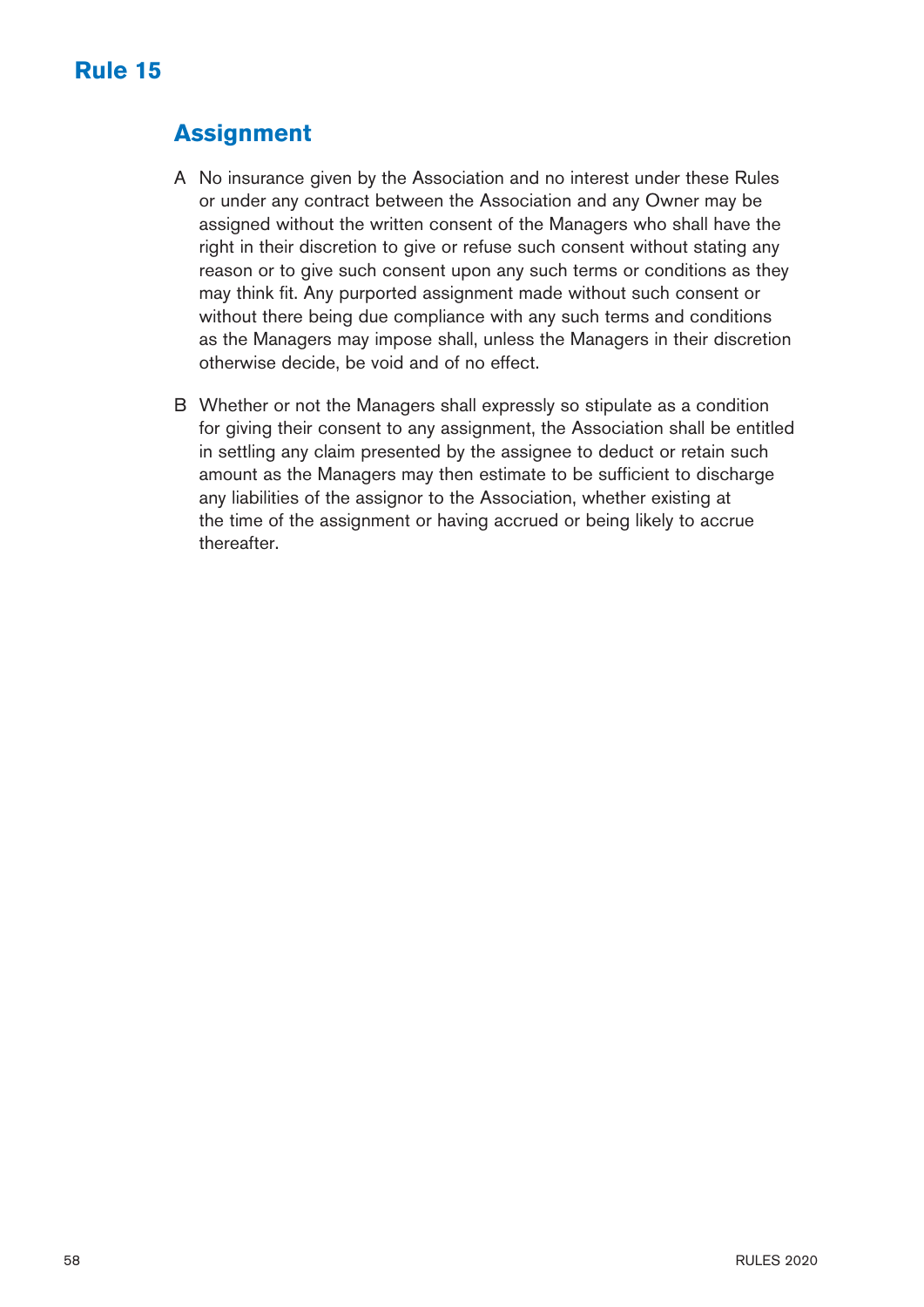## **Period of Insurance**

- A Subject as otherwise provided in these Rules the insurance by the Association of a ship entered in the Association otherwise than for a fixed period shall commence at the time and date specified in the Certificate of Entry and shall continue until noon GMT of the 20th February next ensuing and thereafter, unless terminated in accordance with these Rules, from policy year to policy year.
- B The insurance by the Association of each ship entered for insurance for a fixed period shall, subject as otherwise provided in these Rules, cease at the expiry of such fixed period.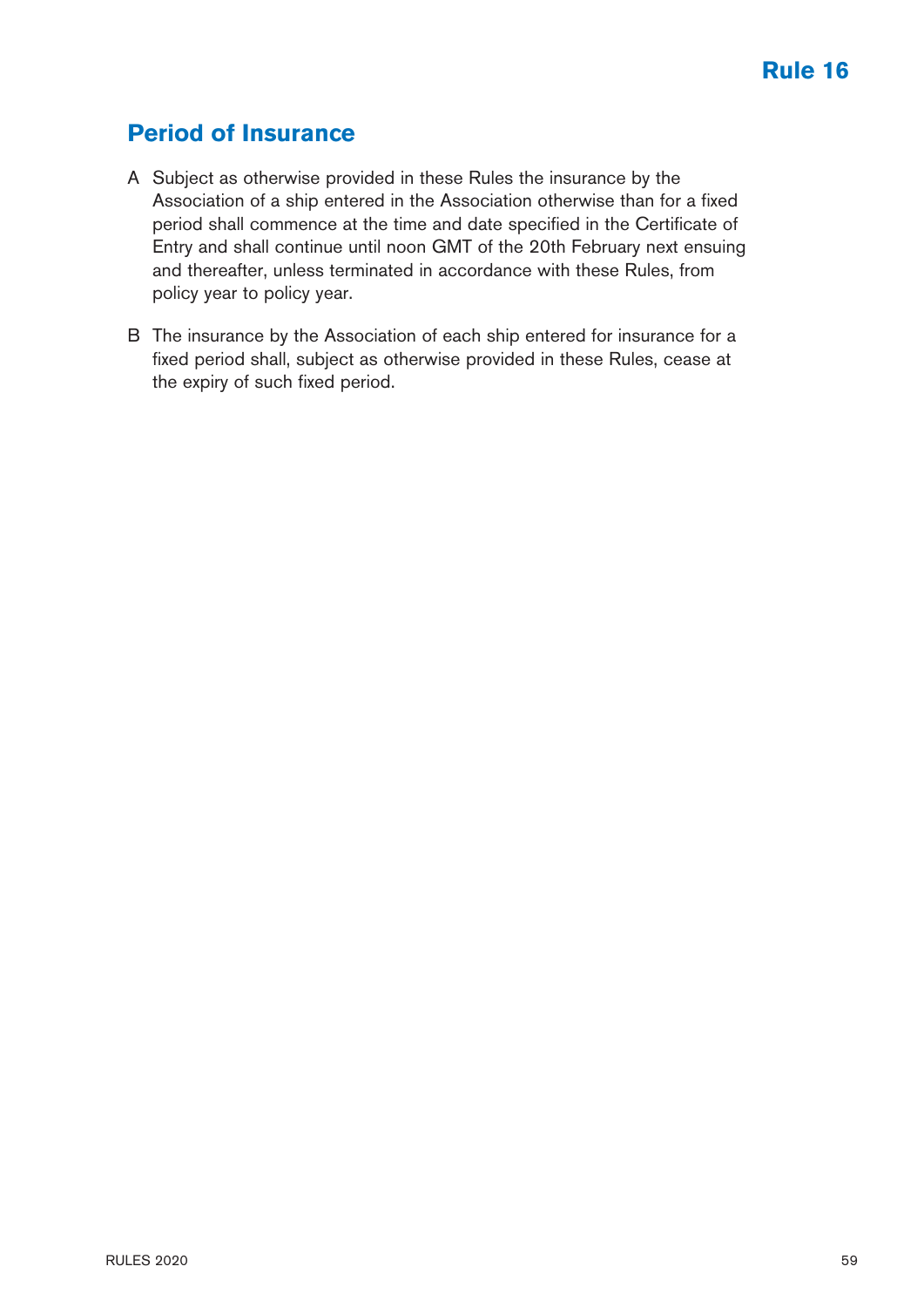# **Variation of Contract**

- A The Directors may decide during the course of any policy year that for the next ensuing policy year the premium ratings of the ships entered in the Association shall generally be increased by a single fixed percentage. If before the 20th December in any year the Managers shall have given notice to an Owner of such a decision, then the period of insurance shall continue for the next policy year upon the terms that the premium rating of the entered ship has been varied by the percentage fixed by the Directors, and the terms of entry of the entered ship shall be deemed for all purposes to have been varied accordingly, unless:
	- i. a further notice of variation is given pursuant to paragraph (C) of this Rule; or
	- ii. a notice of termination is given pursuant to Rule 18; or
	- iii. the period of insurance has previously terminated for some other reason.

 A notice of the Directors' decision shall constitute an Endorsement Slip for the purposes of Rule 12.

- B i. If before the end of any policy year these Rules shall have been altered in any respect which affects the terms and conditions of the contract of insurance between the Owner and the Association, then such alteration shall be binding upon the Owner and for all purposes take effect as from the commencement of the next ensuing policy year.
	- ii. Notwithstanding the provisions of sub-paragraph (i) above, where, in the opinion of the Directors, there occurs or may occur a material change in the risks to the Association or the cover provided by it, either as a result of the implementation of new legislation or for any other reason whatsoever, the Association may alter the Rules in accordance with Article 38 A of the Articles and decide that such alteration shall take effect during the policy year on no less than 30 days' notice.
- C If the Managers shall give a notice not later than noon GMT on the 20th January in any policy year that for the next ensuing policy year they require the premium rating of an entered ship to be altered (otherwise than in accordance with paragraph (A) of this Rule) or that they require some other change to be made in the terms or conditions of entry, then the insurance for the entered ship for the next ensuing policy year shall continue upon such premium rating, terms or conditions as may be agreed between the Owner and the Managers before noon GMT on the 20th February immediately following such notice and if by then no such agreement shall have been made the period of insurance shall thereupon terminate.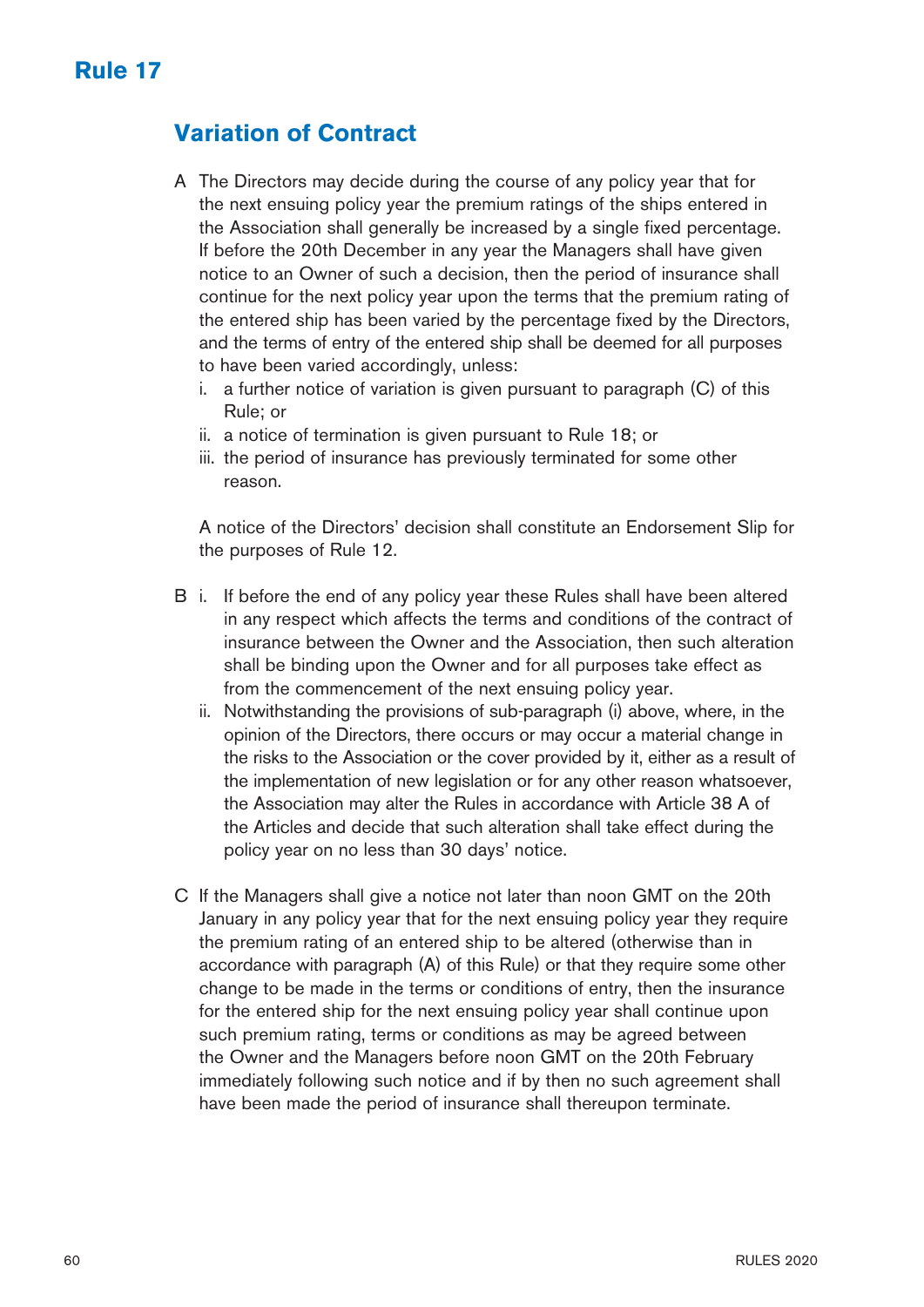## **Notice of Termination**

- A Subject to Rule 5 Q&R, the period of insurance of any ship entered in the Association (otherwise than for a fixed period) may be terminated in the following manner:
	- i. The Directors in their discretion and without giving any reason may give a written notice of termination to any Owner not later than noon GMT on the 20th January in any policy year.
	- ii. An Owner in his discretion and without giving any reason may give a written notice of termination to the Association not later than noon GMT on the 20th January in any policy year.
- B If a notice shall have been given pursuant to paragraph (A) of this Rule the period of insurance shall terminate at noon GMT on 20th February immediately following such notice. Save with the agreement of the Managers a ship may not be withdrawn from the Association nor may any notice of termination be given at any other time.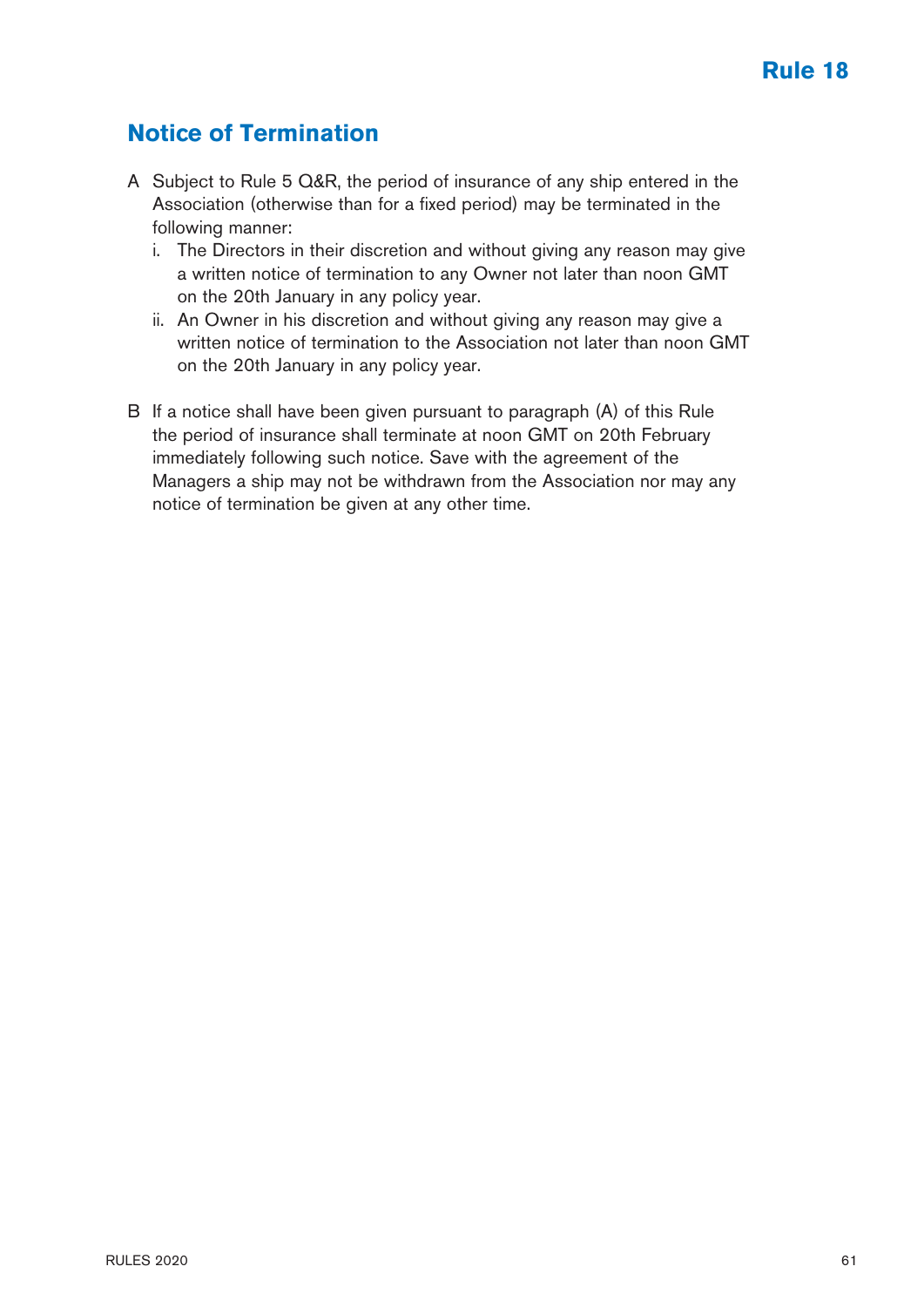# **Rule 19**

# **Calls**

- A The Owners who have entered ships for insurance in the Association in respect of any policy year (not being a policy year closed in accordance with Rule 25) otherwise than on terms that a fixed premium shall be payable in respect of such ship, shall provide by way of Calls to be levied from such Owners all funds which in the opinion of the Directors are required:
	- i. To meet such of the general expenses of the Associations (or any of them) as the Directors may from time to time think fit to charge against the insurance business of the Associations in respect of such policy year;
	- ii. To meet the claims, expenses and outgoings (whether incurred, accrued or anticipated) of the insurance and/or reinsurance business of the Associations (or any of them) in respect of such policy year (including, without prejudice to the generality of the foregoing, any such excess of the claims and other outgoings in respect of fixed premium entries over the premiums payable to the Associations (or any of them) in respect thereof as the Directors may charge to such policy year, and any proportion of any claims, expenses or outgoings of any insurer other than the Associations which has fallen or which may be thought likely to fall upon the Associations (or any of them) by virtue of any reinsurance or pooling agreement concluded between the Associations (or any of them) and such other insurer);
	- iii. For such transfers to the contingency account, catastrophe or other reserves of the Associations (or any of them) (as referred to in Rule 24) and for subsequent application for the purposes of such reserves or otherwise as the Directors may think expedient;
	- iv. For such transfers as the Directors may think proper to meet any deficiency which has occurred or may be thought likely to occur in any closed policy year or years of the Associations (or any of them).
- B The said Calls shall be levied by means of Mutual Premium, Supplementary Premium and Overspill Calls in accordance with the provisions of Rules 20 to 22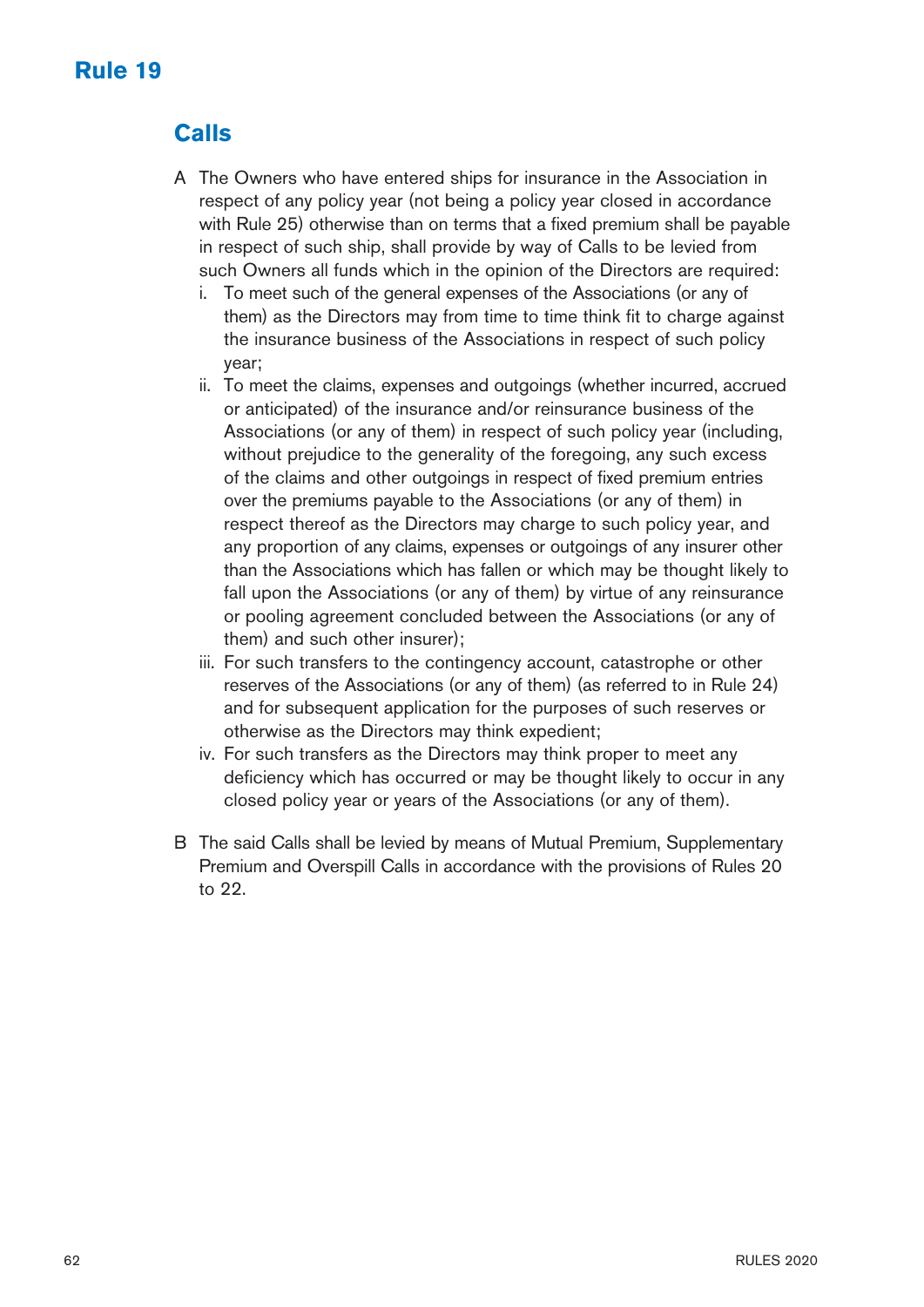### **Mutual Premium**

- A Before each policy year commences the Directors shall decide the percentage which is to be applied to the premium ratings of all ships entered for that year (other than Fixed Premium Entries) in ascertaining the Mutual Premium payable in respect of that policy year. This decision may be made at the same time as a decision to increase the premium ratings of entered ships pursuant to Rule 17(A).
- B An Owner of a ship (other than a Fixed Premium Entry) which is entered for any policy year shall be bound to pay by way of Mutual Premium in respect of such policy year a sum ascertained by multiplying the percentage ordered by the Directors pursuant to paragraph (A) of this Rule by the premium rating of the ship (as agreed between the Owner and the Managers and/or as increased pursuant to Rule 17(A), as the case may be) by the entered tonnage of the ship in the Association.
- C If at any time before the final instalment of Mutual Premium in respect of a policy year has become payable it shall appear to the Directors unlikely that the whole of such Mutual Premium (together with any transfers from reserves and provisions made for the credit of or in respect of such policy year) is required for the purposes set out in Rule 19;
	- i. the Directors may resolve to reduce the amount of Mutual Premium payable in respect of that policy year by declaring a Mutual Premium Discount, expressed as a percentage of the Mutual Premium or of any instalment thereof, and
	- ii. the liability of the Owners under paragraph (B) of this Rule to pay Mutual Premium shall be reduced accordingly.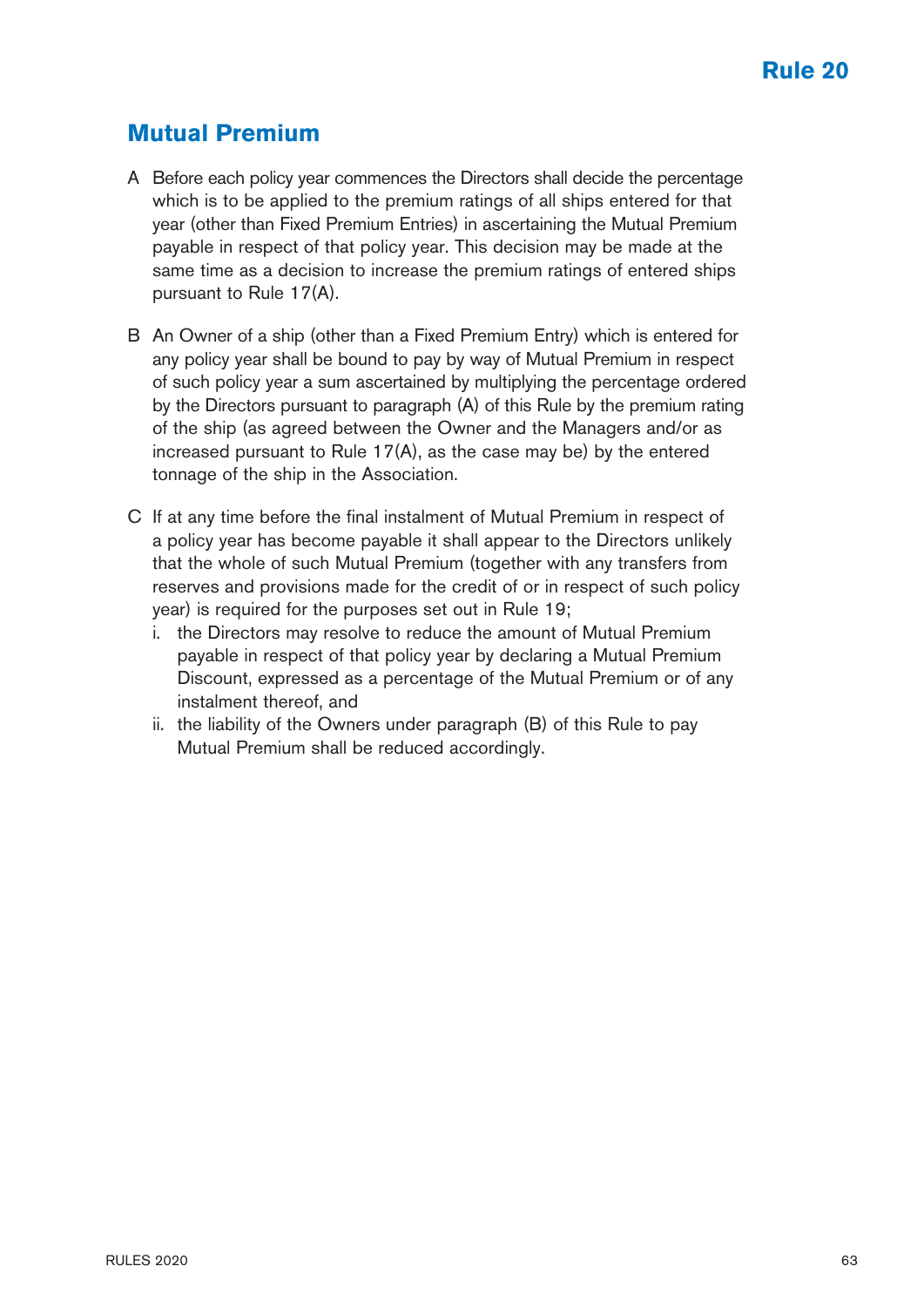### **Supplementary Premium**

- A At any time or times during or after the end of each policy year (but not after such policy year has been closed) the Directors may decide to levy from the Owners of ships entered in respect of that year (other than Fixed Premium Entries) one or more Supplementary Premiums. The Directors may levy such a Premium either (i) by deciding upon a percentage of the net Mutual Premium or (ii) by deciding upon a percentage of the premium ratings of all ships entered for that year.
- B An Owner of a ship (other than a Fixed Premium Entry) entered for any policy year shall be bound to pay by way of Supplementary Premium a sum ascertained, in the case of (i) by multiplying the percentage ordered by the Directors by the net Mutual Premium paid or payable by him in respect of such policy year and, in the case of (ii) by multiplying the percentage ordered by the Directors by the premium rating of the entered ship by the entered tonnage of the ship in the Association.
- C The Directors, the Managers or their servants or agents may at any time seek to enable Owners to become aware of their financial commitment for the relevant policy year by indicating an estimate of the percentage at which it is hoped that any Supplementary Premium will be levied. If any such estimate shall be given to any Owner it shall be without prejudice to the right of the Directors to levy Supplementary Premiums and Overspill Calls for the relevant policy year in accordance with these Rules at a greater or lesser percentage than so indicated and neither the Association, the Directors, the Managers nor any of their servants or agents shall under any circumstances be under any liability in respect of any estimate so given or in respect of any error, omission or inaccuracy contained therein.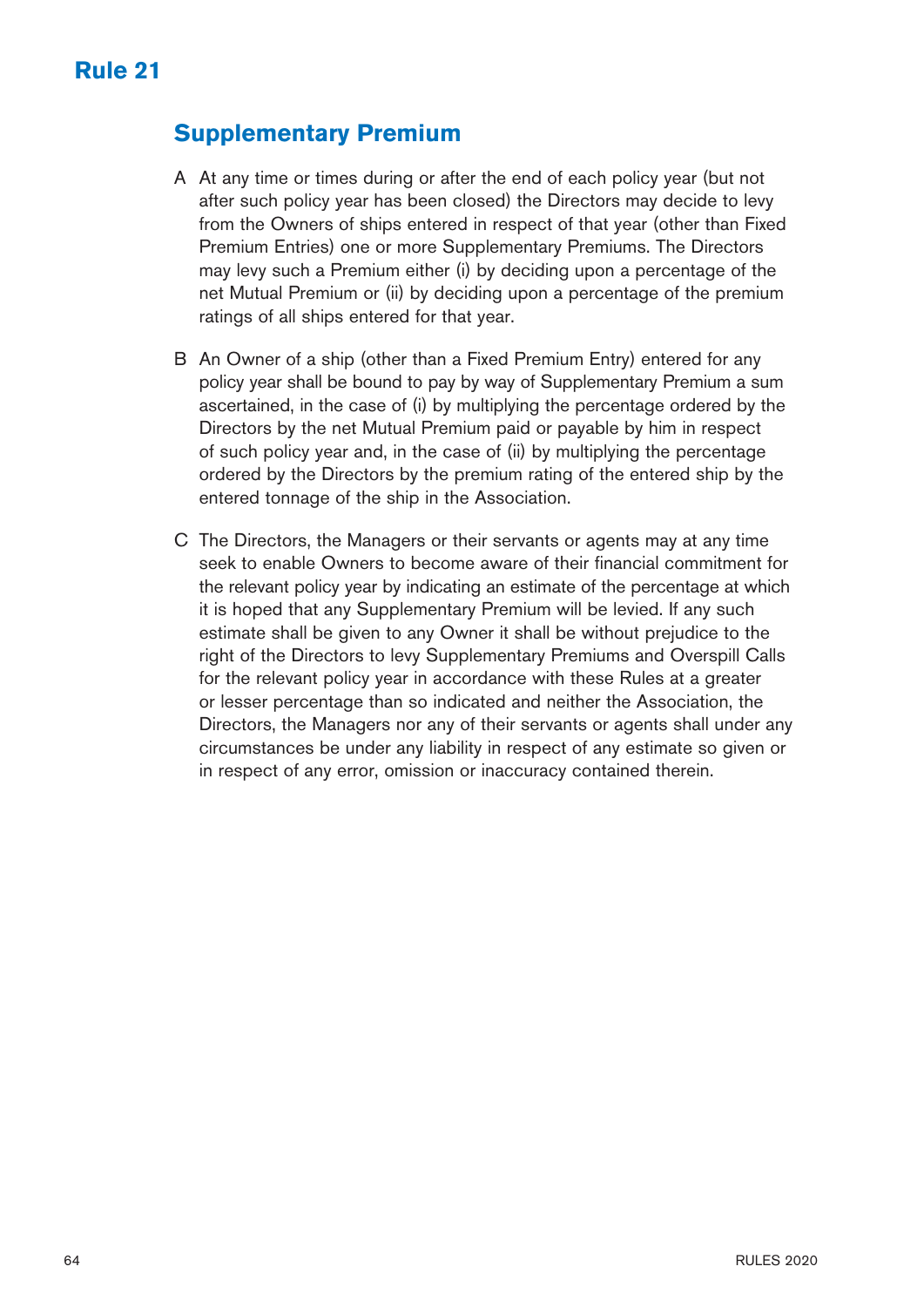#### **Overspill Claims, Calls and Guarantees Section 1 Introductory**

- A All claims (other than claims arising in respect of oil pollution) incurred by the Association or by any other party to the Pooling Agreement under the entry of any one ship arising from any one event including any claim in respect of liability for the removal or non-removal of any wreck shall for the purpose of the definitions in these Rules of "Overspill Claim" and "Group Reinsurance Limit" be treated as if they were one claim.
- B Any reference to a claim incurred by the Association or by any other party to the Pooling Agreement shall be deemed to include the costs and expenses associated therewith.
- C That part (if any) of a claim (other than a claim in respect of oil pollution) incurred by the Association or by any other party to the Pooling Agreement under the terms of entry of a ship which exceeds or may exceed the Group Reinsurance Limit is referred to herein as an "Overspill Claim".

#### **Section 2 Recoverability of overspill claims**

- A Without prejudice to any other applicable limit, any Overspill Claim incurred by the Association shall not be recoverable from the Association in excess of the aggregate of:
	- i. that part of the Overspill Claim which is eligible for pooling under the Pooling Agreement but which, under the terms of the Pooling Agreement, is to be borne by the Association; and
	- ii. the maximum amount that the Association is able to recover from the other parties to the Pooling Agreement as their contributions to the Overspill Claim.
- B The aggregate amount referred to in paragraph (A) of this Section shall be reduced to the extent that the Association can evidence:
	- i. that costs have been properly incurred by it in collecting or seeking to collect
		- a) Overspill Calls levied to provide funds to pay that part of the Overspill Claim referred to in sub-paragraph (A)(i) of this Section, or
		- b) the amount referred to in sub-paragraph  $(A)(ii)$  of this Section; or
	- ii. that it is unable to collect an amount equal to that part of the Overspill Claim referred to in sub-paragraph (A)(i) of this Section which it had intended to pay out of the levy of Overspill Calls because any Overspill Calls so levied, or parts thereof, are not economically recoverable, provided that if, due to a change in circumstances, such amounts subsequently become economically recoverable, the aggregate amount referred to in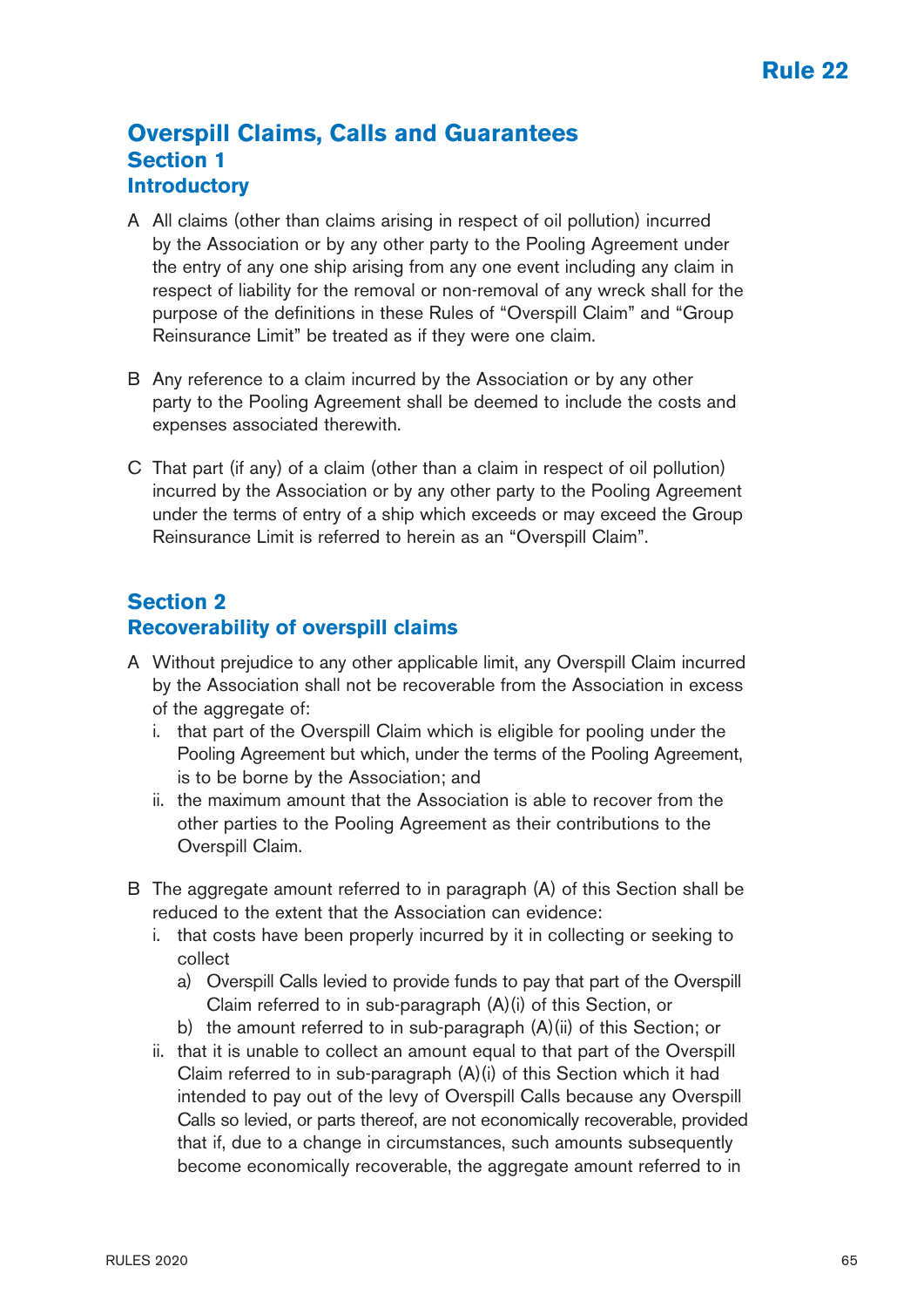paragraph (A) of this Section shall be reinstated to that extent.

- C In evidencing the matters referred to in sub-paragraph (B)(ii) above the Association shall be required to show that:
	- i. it has levied Overspill Calls in respect of the Overspill Claim referred to in paragraph (A) of this Section on all Owners entered in the Association on the Overspill Claim Date in accordance with and in the maximum amounts permitted under Section 5 of this Rule 22; and
	- ii. it has levied those Overspill Calls in a timely manner, has not released or otherwise waived an Owner's obligation to pay those calls and has taken all reasonable steps to recover those calls.

#### **Section 3**

#### **Payment of overspill claims**

- A The funds required to pay any Overspill Claim incurred by the Association shall be provided:
	- i. from such sums as the Association is able to recover from the other parties to the Pooling Agreement as their contributions to the Overspill Claim, and
	- ii. from such sums as the Association is able to recover from any special insurance which may, in the discretion of the Association, have been effected to protect the Association against the risk of payments of Overspill Claims, and
	- iii. from such proportion of any sums standing to the credit of the Catastrophe Reserve (as defined in Rule 24) of the Associations (or any of them) as the Directors in their discretion decide, and
	- iv. by levying one or more Overspill Calls in accordance with Section 5 of this Rule, irrespective of whether the Association has sought to recover or has recovered all or any of the sums referred to in subparagraph (ii) above but provided the Association shall first have made a determination in accordance with sub-paragraph (iii) above, and
	- v. from any interest accruing to the Association on any funds provided as aforesaid.
- B The funds required to pay such proportion of any Overspill Claim incurred by any other party to the Pooling Agreement which the Association is liable to contribute under the terms of the Pooling Agreement shall be provided in the manner specified in sub-paragraphs  $(A)(ii) - (v)$  of this Section.
- C To the extent that the Association intends to provide funds required to pay any Overspill Claim incurred by it in the manner specified in sub-paragraph (A)(iv) of this Section, the Association shall only be required to pay such Overspill Claim as and when such funds are received by it, provided that it can show from time to time that, in seeking to collect such funds, it has taken the steps referred to in paragraph (C) of Section 2 of this Rule 22.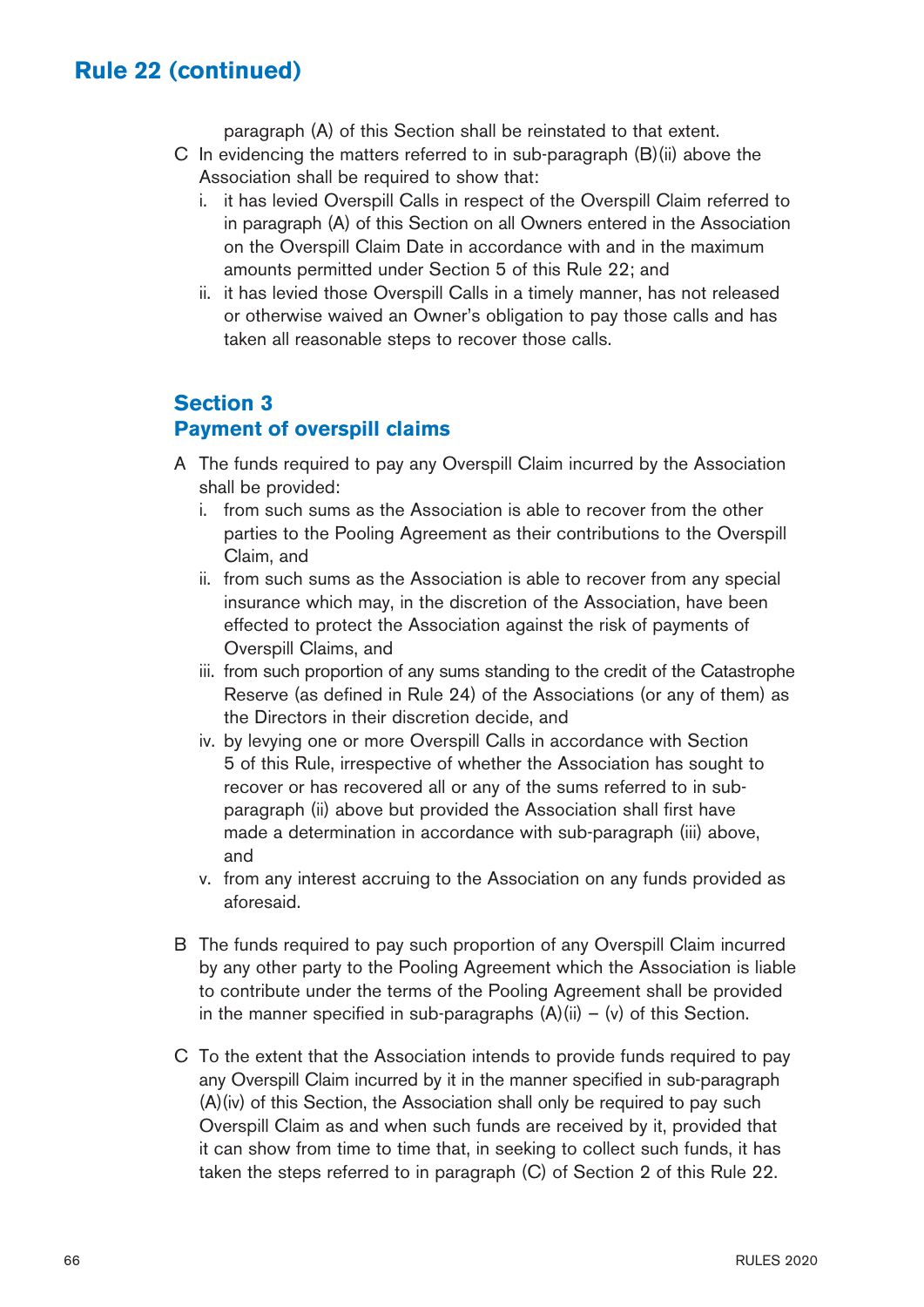#### **Section 4 Overspill claims - expert determinations**

- A Any issue, arising from the application to an Overspill Claim (the "relevant Overspill Claim") of paragraphs (B) or (C) of Section 2 of this Rule or paragraph (C) of Section 3 of this Rule, of whether
	- i. costs have been properly incurred in collecting or seeking to collect funds to pay Overspill Claims, or
	- ii. any Overspill Call or part thereof is economically recoverable, or
	- iii. in seeking to collect the funds referred to in Section 3(C), the Association has taken the steps referred to in that Section,

 on which the Association and the Owner cannot agree shall, notwithstanding Rule 40, be referred to a panel (the "Panel") constituted in accordance with arrangements established in the Pooling Agreement which, acting as a body of experts and not as an arbitration tribunal, shall determine the issue.

- B If the Panel has not been constituted at a time when the Owner wishes to refer an issue to it, the Association shall, on request by the Owner, give a direction for the constitution of the Panel as required under the Pooling Agreement.
- C The Association may (and, on the direction of the Owner, shall) give such direction as is required under the Pooling Agreement for the formal instruction of the Panel to investigate any issue and to give its determination as soon as reasonably practicable.
- D The Panel shall in its discretion decide what information, documents, evidence and submission it requires in order to determine an issue and how to obtain these, and the Association and the Owner shall co-operate fully with the Panel.
- E In determining any issue referred to it under this Section 4 the Panel shall endeavour to follow the same procedures as it follows in determining issues arising in respect of the relevant Overspill Claim which are referred to it under the Pooling Agreement.
- F In determining an issue the members of the Panel
	- i. shall rely on their own knowledge and expertise, and
	- ii. may rely on any information documents evidence or submission provided to it by the Association or the Owner as the Panel sees fit.
- G If the three members of the Panel cannot agree on any matter, the view of the majority shall prevail.
- H The Panel shall not be required to give reasons for any determination.
- I The Panel's determination shall be final and binding upon the Association and the Owner (subject only to Paragraph J below) and there shall be no right of appeal from such determination.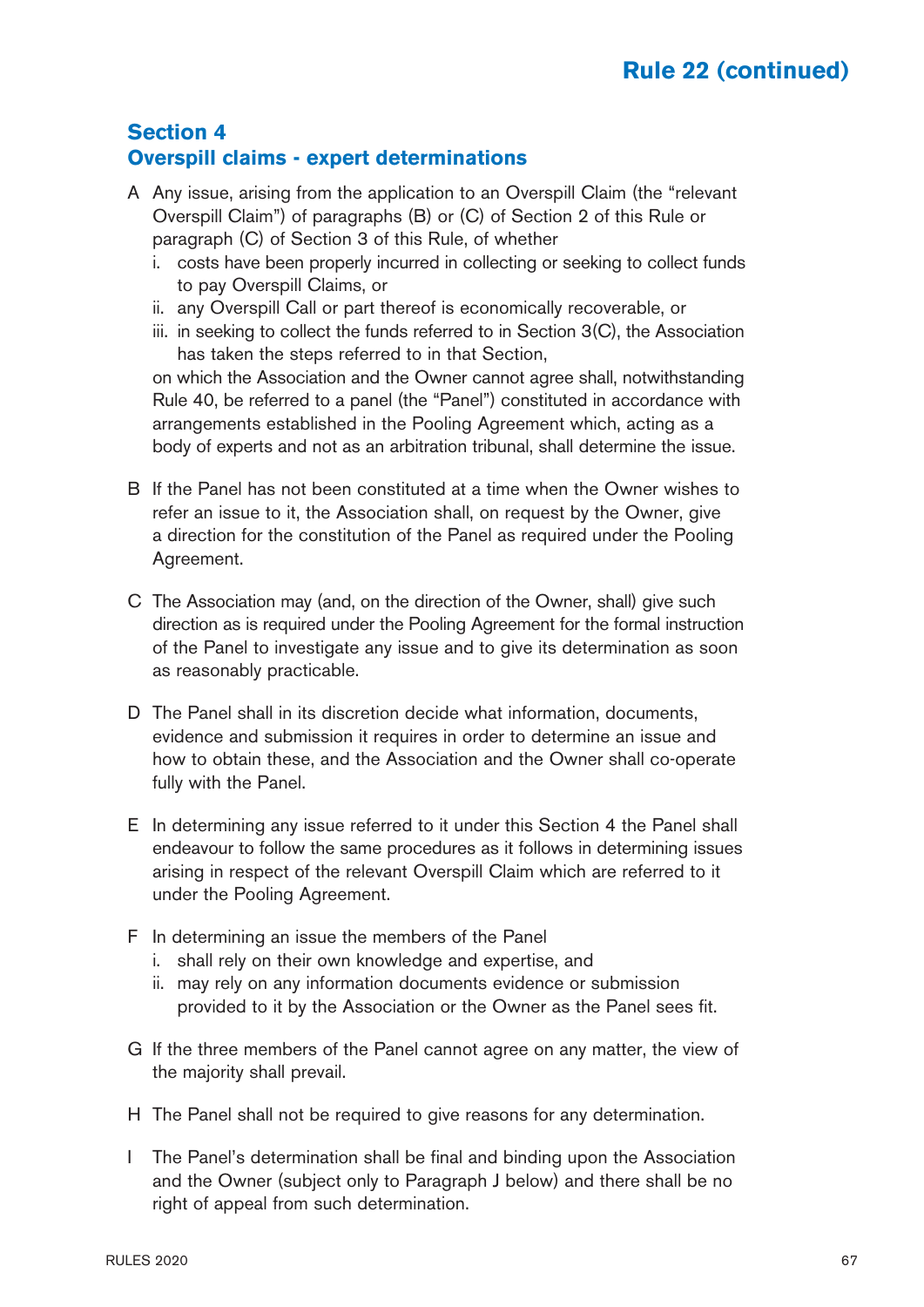- J If the Panel makes a determination on an issue referred to in sub-paragraphs (A)(ii) or (iii) of this Section 4 the Association or the Owner may refer the issue back to the Panel, notwithstanding paragraph (I) above, if it considers that the position has materially changed since the Panel made its determination.
- K The costs of the Panel shall be paid by the Association.
- L Costs, indemnities and other sums payable to the Panel by the Association in relation to any Overspill Claim, whether the reference to the Panel has been made under Section 4 of this Rule 22 or under the Pooling Agreement, shall be deemed to be costs properly incurred by the Association in respect of that Overspill Claim for the purposes specified in sub-paragraph (B)(i) of Section 2 of this Rule.

#### **Section 5 Levying of overspill calls**

- A If
	- i. the Directors shall at any time determine that funds are or may in future be required to pay part of an Overspill Claim (whether incurred by the Association or by any other party to the Pooling Agreement); and
	- ii. the Directors shall have made a declaration under Rule 25(C)(i) or 25(C)(iii) that a Policy Year shall remain open for the purpose of levying an Overspill Call or Calls in respect of that Overspill Claim, the Directors in their discretion, at any time or times after such declaration has been made, may levy one or more Overspill Calls in respect of that Overspill Claim in accordance with paragraph (B) below.
- B The Directors shall levy any such Overspill Call
	- i. on all Owners entered in the Association on the Overspill Claim Date in respect of ships entered by them at that time, notwithstanding the fact that, if the Overspill Claim Date shall be in a Policy Year in respect of which the Directors have made a declaration under Rule 25(C)(iii), any such ship may not have been entered in the Association at the time the relevant event occurred, and
	- ii. at such percentage of the Convention Limit of each such ship as the Directors in their discretion shall decide.
- C An Overspill Call shall not be levied in respect of any ship entered on the Overspill Claim Date with an overall limit of cover equal to or less than the Group Reinsurance Limit.
- D The Directors shall not levy on any Owner in respect of the entry of any one ship an Overspill Call or Calls in respect of any one Overspill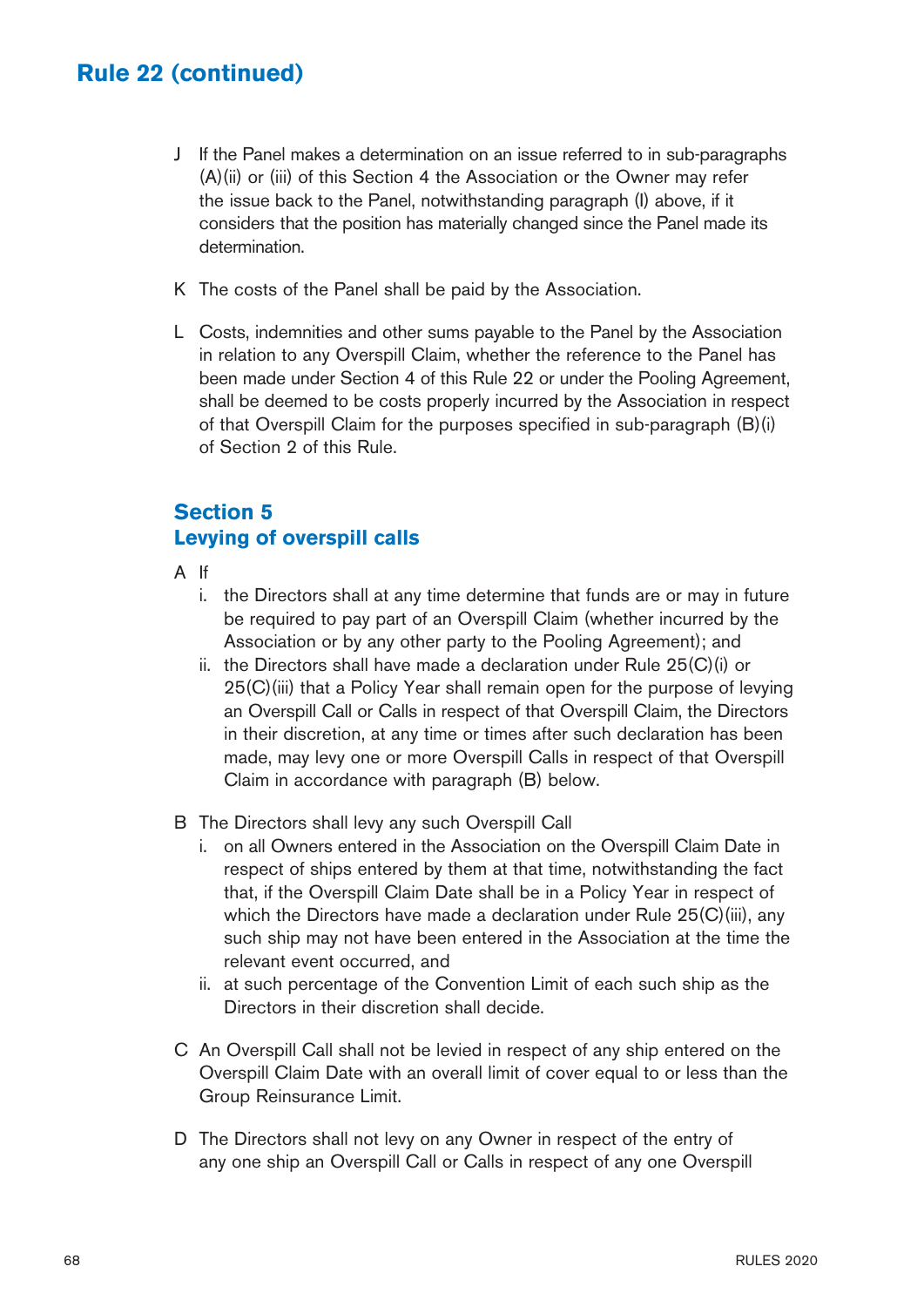Claim exceeding in the aggregate two and a half per cent (2.5%) of the Convention Limit of that ship.

#### **Section 6 Security for overspill calls on termination or cesser**

- A If
	- i. the Directors make a declaration in accordance with Rule 25 (C) (i) or 25 (C) (iii) that a Policy Year shall remain open for the purpose of levying an Overspill Call or Calls, and
	- ii. an Owner who is liable to pay any such Overspill Call or Calls as may be levied by the Directors in accordance with Section 5 of this Rule ceases or has ceased to be insured by the Association for any reason, or the Association determines that the insurance of any such Owner may cease the Managers may require such Owner to provide to the Association a guarantee or other security in respect of the Owner's estimated future liability for such Overspill Call or Calls, such guarantee or other security to be provided in such form and amount (the "guarantee amount") and by such date (the "due date") and upon such terms as the Managers in their discretion may deem to be appropriate in the circumstances.
- B Unless and until such guarantee or other security as is required by the Managers has been provided by the Owner, the Owner shall not be entitled to recovery from the Association of any claims whatsoever and whensoever arising in respect of any and all vessels entered in the Association by him or on his behalf for any Policy Year.
- C If such guarantee or other security is not provided by the Owner to the Association by the due date, a sum equal to the guarantee amount shall be due and payable by the Owner to the Association on the due date, and shall be retained by the Association as a security deposit on such terms as the Managers in their discretion may deem to be appropriate in the circumstances.
- D The provision of a guarantee or other security as required by the Association (including a payment in accordance with paragraph (C) above) shall in no way restrict or limit the Owner's liability to pay such Overspill Call or Calls as may be levied by the Directors in accordance with Section 5 of this Rule.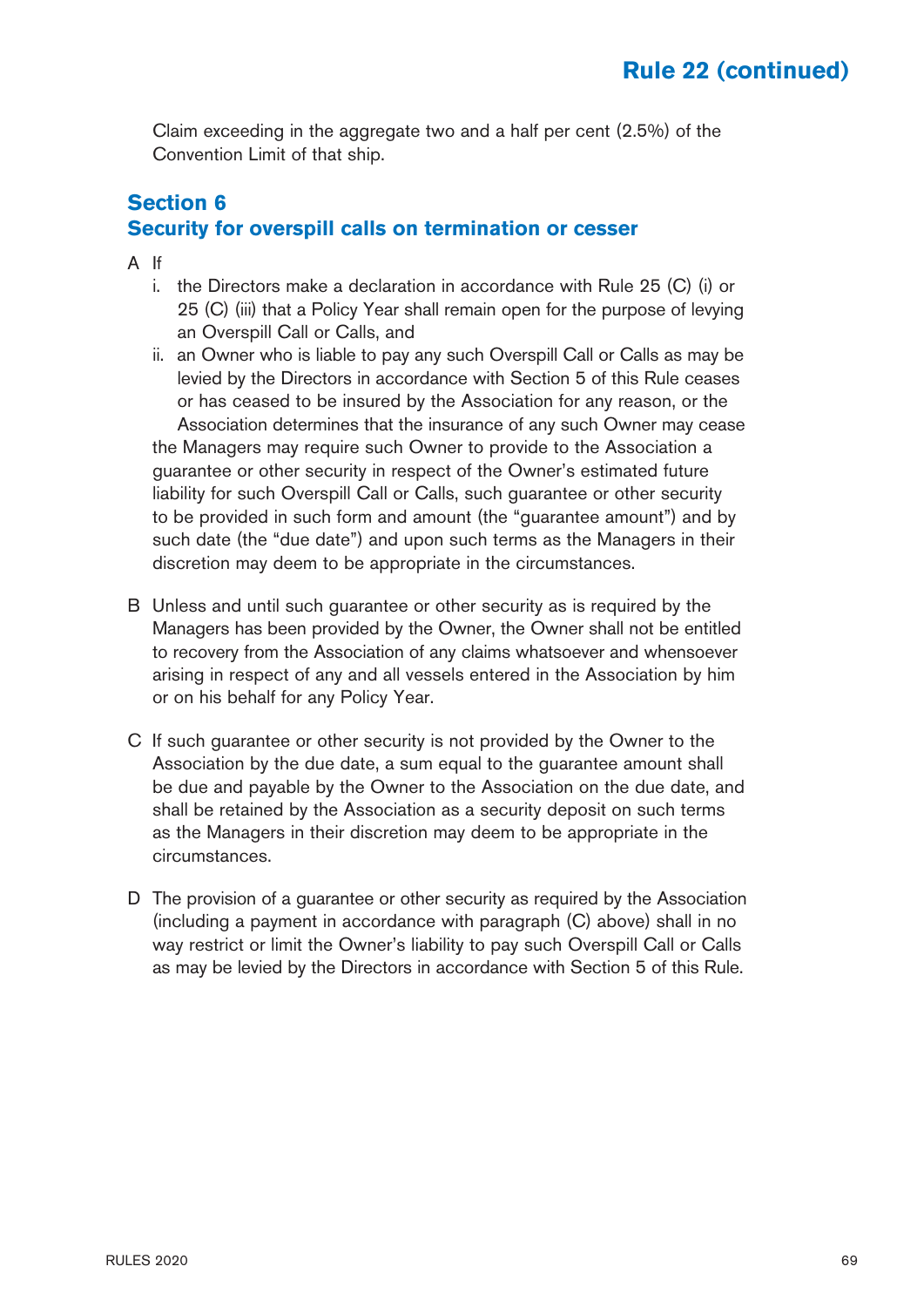## **Payment**

- A Every Call (Mutual Premium, Supplementary Premium or Overspill Call) shall be payable at such rate and, save as otherwise agreed in writing by the Managers, in such instalments and on such dates as the Directors may specify.
- B As soon as reasonably practical after the rate of any Call (Mutual Premium, Supplementary Premium or Overspill Call) shall have been so fixed the Managers shall notify each Owner concerned:
	- i. Of such rate;
	- ii. Of the date on which the Call concerned is payable or, if such Call is payable by instalments, of the amounts of such instalments and the respective dates on which they are payable;
	- iii. Of the amount payable by such Owner in respect of each ship entered by him;
	- iv. If such Call is payable by such Owner in any currency other than U.S. Dollars, of such fact.
- C The Managers may require any Owner to pay all or any part of any Call payable by him in such currency or currencies as the Managers may specify.
- D No claim of any kind whatsoever by an Owner against any of the Associations shall constitute any set-off against the Calls, fixed premiums or other sums of whatsoever nature due to the Associations or shall entitle an Owner to withhold or delay payment of any such sum.
- E Without prejudice to the rights and remedies of the Association under these Rules and in particular Rules 29 to 33 inclusive, if any Call or instalment or part thereof or any other sum of whatsoever nature (including, without prejudice to the generality of the foregoing, any fixed premium and any amount due pursuant to Rules 30 or 33 and any part thereof) due from any Owner is not paid by such Owner on or before the date specified for payment thereof, such Owner shall pay interest on the amount not so paid from and including the date so specified down to the date of payment at such rate as the Directors may from time to time determine, but the Directors may waive payment of such interest in whole or in part.
- F The Association shall have a lien or other right of action against any ship entered by the Owner in respect of any sum of whatsoever nature owed by him to any of the Associations, notwithstanding that the cover of the Owner or in respect of any ship entered by him may have ceased or been terminated or cancelled.
- G If any Call or other payment due from an Owner to any of the Associations is not paid and if the Directors decide that payment cannot be obtained, the sums required to make good any resulting shortfall or deficiency in the funds of the Associations shall be deemed to be expenses of the Associations for which, as the Directors may decide, Calls may be levied in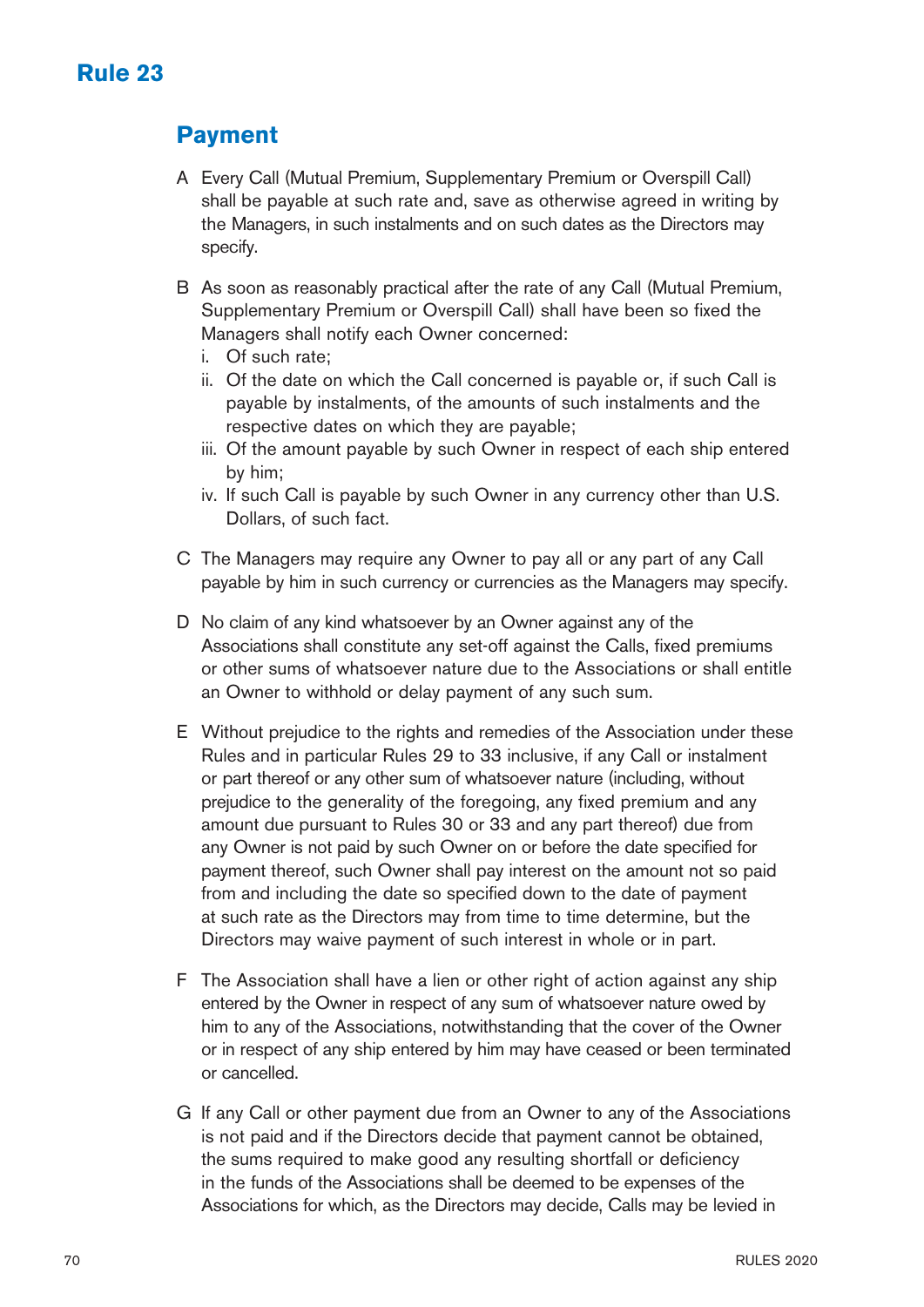accordance with Rule 19 (or, if the shortfall or deficiency is in respect of an Overspill Call under Rule 22, Section 5, a further Overspill Call under that Rule), or the reserves may be applied in accordance with Rules 24 and 25.

H An Owner shall pay on demand to the Association or its order the amount of any premium tax or other tax levied on or in connection with the insurance or reinsurance provided by the Association to the Owner which the Association determines it or the Owner has or may become liable, and shall indemnify the Association and hold it harmless in respect of any loss, damage, liability, cost or expense which the Association may incur in respect of such premium tax or other similar tax.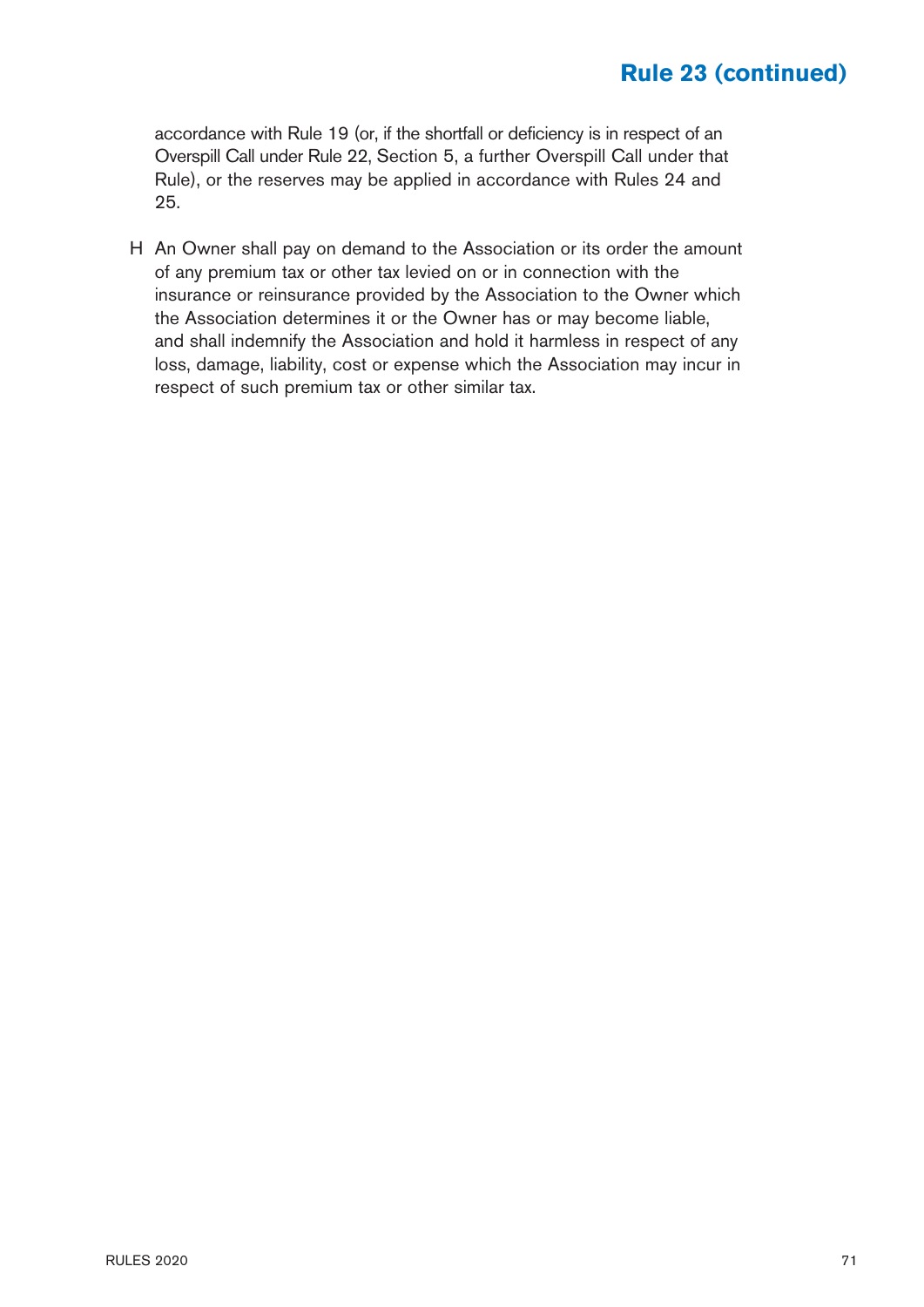#### **Reserves**

- A The Directors may establish and maintain such reserve funds or other accounts for such contingencies or purposes as they think fit.
- B Without prejudice to the generality of paragraph (A) of this Rule the Directors may establish and maintain reserves or other accounts for one or more of the following specific purposes:
	- i. A reserve (herein called the "Catastrophe Reserve'') to provide a source of funds which may be applied towards meeting any Overspill Claim or Claims of the Associations whether occurring in the same or in any other policy year;
	- ii. A reserve (herein called the "Contingency Account'') to provide a source of funds which may be applied for any general purposes of the Association including the following; to stabilize the level of Mutual or Supplementary Premiums and to eliminate or reduce the need to levy such Premiums or any part thereof in respect of any policy year, past present or future; to eliminate or reduce a deficiency which has occurred or may be thought likely to occur in respect of any closed policy year; to protect the Associations against any actual or potential losses on exchange, or in connection with its investments, realised or unrealised; to make a distribution to Members or former Members insured or reinsured in the Assocation in such amounts, proportions and manner as is recommended by the Directors and approved by the Members in a general meeting of the Association.
- C The Directors may apply the sums standing to the credit of any reserve for any of the purposes for which the reserve was maintained even though the sum be paid in respect of any different policy year or years from that from which the funds originated. The Directors may also apply the sums standing to the credit of any reserve for any other or different purposes whenever the Directors consider this to be in the interests of the Members or the Associations. The Directors may also at any time transfer sums from one reserve to another including between the reserves of the Associations.
- D The funds required to establish such reserves or accounts may be raised in either or both of the following ways:
	- i. The Directors, when deciding on the rate of any Mutual or Supplementary Premium for any policy year, may resolve that any specified amount or proportion of such Premium shall be transferred to and applied for the purposes of any such reserve or account;
	- ii. The Directors may on the closing of any policy year or at any time or times thereafter resolve that any specified amount or proportion of the funds standing to the credit of that policy year shall be transferred to and applied for the purposes of any such reserve or account.
- E If the Directors shall resolve as set out in paragraph (D) (i) of this Rule, then the Managers shall inform the Owners entered for such policy year on or before the time that payment is demanded.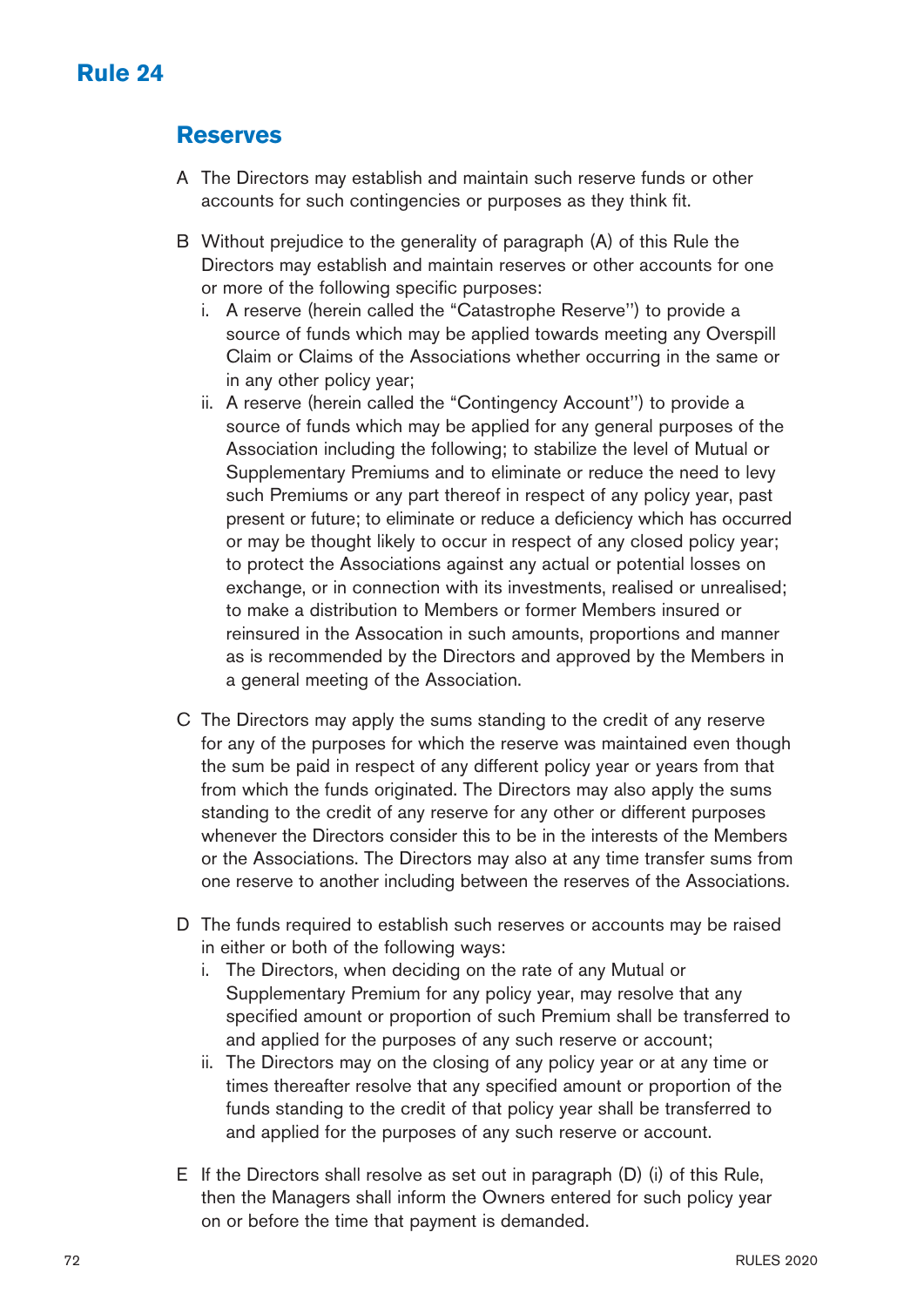### **Closing of Policy Years**

- A The Directors shall with effect from such date after the end of each policy year as they think fit declare that such policy year shall be closed or that such policy year shall be closed save for the purpose of levying one or more Overspill Calls as provided in paragraph (C) of this Rule.
- B After any policy year shall have been closed no further Supplementary Premiums or Overspill Calls may be levied in respect of that policy year, save as provided in paragraph (C) of this Rule and under Rule 22.
- C i. If at any time prior to the expiry of a period of thirty-six months from the commencement of a Policy Year (the "relevant Policy Year"), any of the parties to the Pooling Agreement sends a notice (an "Overspill Notice") in accordance with the Pooling Agreement that an event has occurred in the relevant Policy Year which has given or at any time may give rise to an Overspill Claim, the Directors shall as soon as practicable declare that the relevant Policy Year shall remain open for the purpose of levying an Overspill Call or Calls in respect of that claim and the relevant Policy Year shall not be closed for the purpose of making an Overspill Call or Calls in respect of that claim until such date as the Directors shall determine.
	- ii. If at the expiry of the period of thirty-six months provided for in subparagraph (i) above, no Overspill Notice as therein provided for has been sent, the relevant Policy Year shall be closed automatically for the purpose of levying Overspill Calls only, whether or not closed for any other purposes, such closure to have effect from the date falling thirty-six months after the commencement of the relevant Policy Year.
	- iii. If at any time after a Policy Year has been closed in accordance with the provisions of sub-paragraphs (i) or (ii) above, it appears to the Directors that an event which occurred during such closed Policy Year may then or at any time in the future give rise to an Overspill Claim, the Directors shall as soon as practicable declare that the earliest subsequent open Policy Year (not being a Policy Year in respect of which the Directors have already made a declaration in accordance with sub-paragraphs (C) (i) or (C) (iii) of this Rule) shall remain open for the purpose of levying an Overspill Call or Calls in respect of that claim and such open Policy Year shall not be closed for the purpose of making an Overspill Call or Calls in respect of that claim until such date as the Directors shall determine.
	- iv. If the Directors shall make a declaration as provided for in sub-paragraphs (C) (i) or (C) (iii) of this Rule, the Managers shall inform the Owners entered for the Policy Year in respect of which such declaration is made.
	- v. If at any time after the levying of an Overspill Call upon the Owners entered in the Association in any Policy Year, it shall appear to the Directors that the whole of such Overspill Call is unlikely to be required to meet the Overspill Claim in respect of which such Overspill Call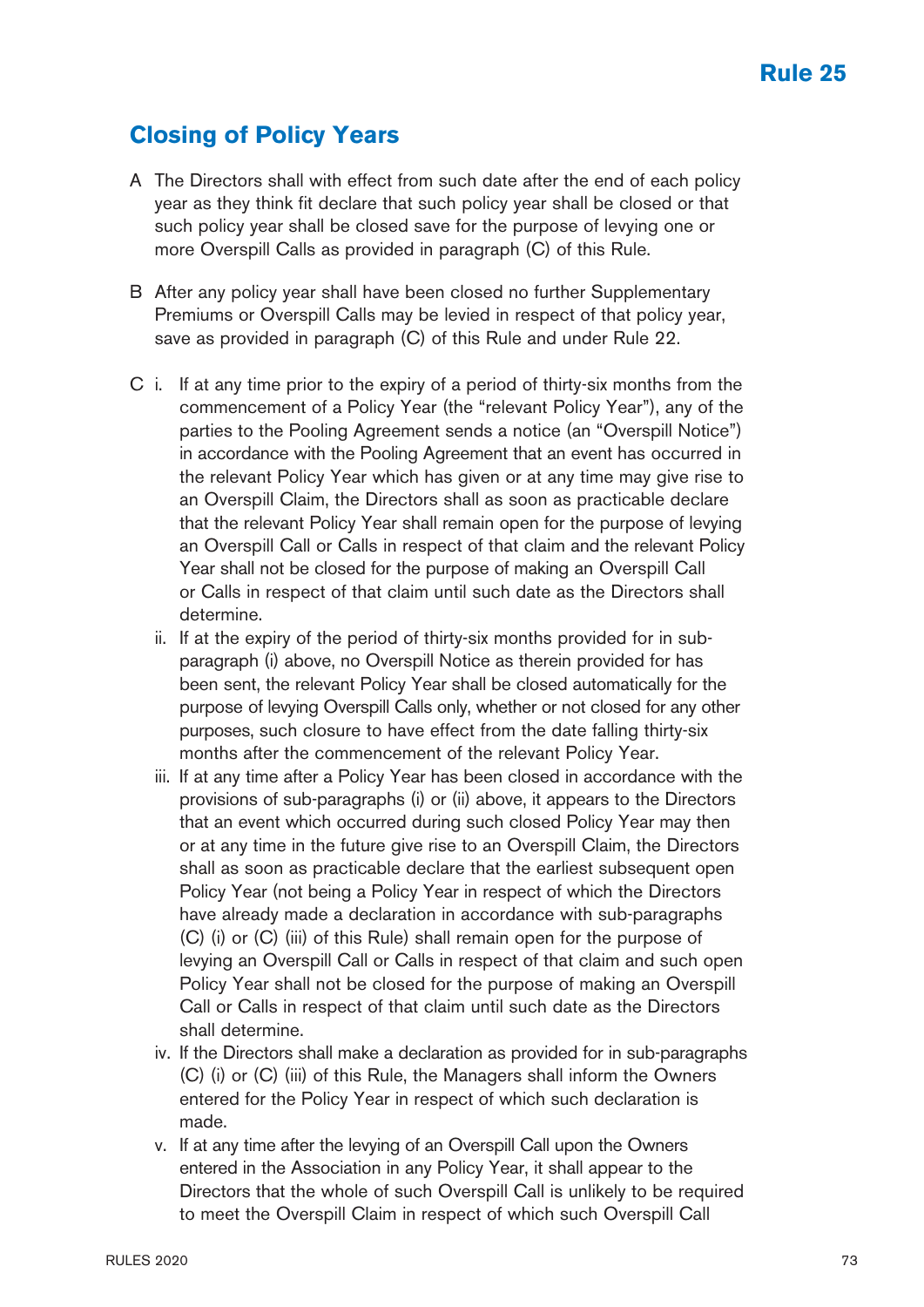#### **Rule 25 (Continued)**

was levied, the Directors may decide to dispose of any excess which in their opinion is not so required in one or both of the following ways:

- a) by transferring the excess or any part thereof to the Catastrophe Reserve in accordance with Rule 24; or
- b) by returning the excess or any part thereof to those Owners who have paid that Overspill Call in proportion to the payments made by them.
- vi. A Policy Year shall not be closed for the purpose of levying Overspill Calls save in accordance with this Rule 25.
- D Save as provided in paragraph (C) of this Rule, the Directors may declare that any policy year is closed notwithstanding that it is known or anticipated that there are in existence or may in the future arise claims, expenses or outgoings in respect of such policy year which have not yet accrued or whose validity, extent or amount have yet to be established.
- E If upon the closing of any policy year it shall appear to the Directors that the whole of the Calls and other receipts in respect of such policy year (and of all transfers from reserves and provisions made for the credit of or in respect of such policy year) are unlikely to be required to meet the claims, expenses and outgoings arising in respect of that policy year (as referred to in Rule 19(A) (i) and (ii)), then the Directors may decide to dispose of any excess which in their opinion is not so required in one or both of the following ways:
	- i. By transferring the excess or any part thereof to the reserves of the Associations in accordance with Rule 24.
	- ii. By returning the excess or any part thereof to the Owners entered for such policy year in accordance with paragraph (H) of this Rule.
- F If at any time or times after a policy year shall have been closed it shall appear to the Directors that the claims, expenses and outgoings arising in respect of that policy year (as referred to in Rule 19(A)(i) and (ii)) exceed or are likely to exceed the totality of the Calls and other receipts in respect of such policy year (and of all transfers from reserves and provisions made for the credit of or in respect of such policy year) then the Directors may decide to provide for such deficiency in any one or more of the following ways:
	- i. By transferring funds from the reserves of the Association;
	- ii. By transferring funds between the Associations;
	- iii. By transferring funds standing to the credit of any different closed policy year;
	- iv. By charging a Mutual Premium or Supplementary Premium in respect of an open policy year with the intention (as permitted by Rule 19 (A) (iv)) of applying a part thereof to meet any such deficiency.

 If the Directors shall resolve as set out in sub-paragraph (iii) above, then the Managers shall inform the Owners entered for such policy year on or before the time that payment is demanded.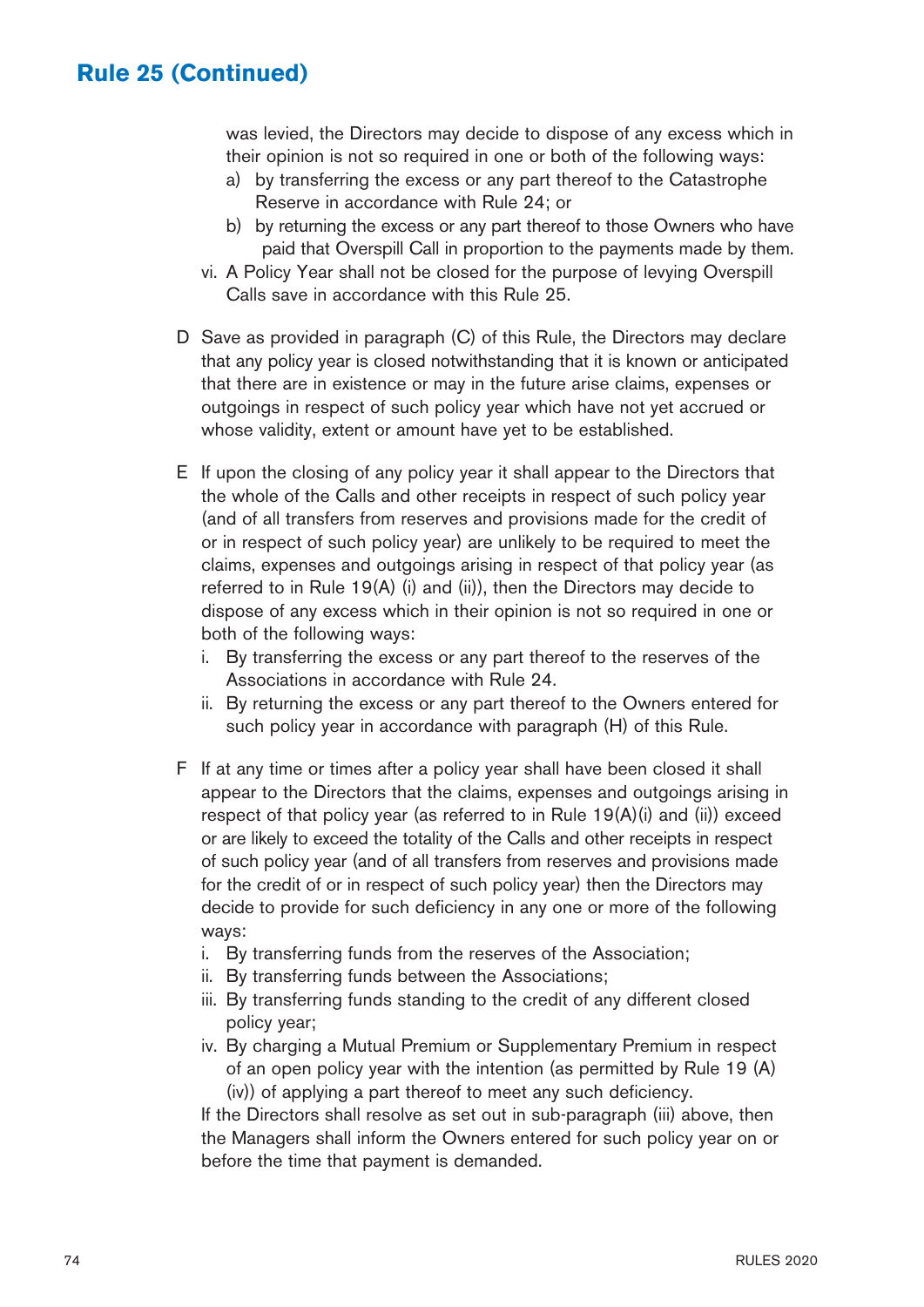## **Rule 25 (continued)**

- G At any time after any policy year shall have been closed the Directors may resolve to amalgamate the accounts of any two or more closed policy years and to pool the amounts standing to the credit of the same. If the Directors shall so resolve then the two or more closed policy years concerned shall for all purposes be treated as though they constituted a single closed policy year.
- H Any amount which the Directors may decide to return to the Owners in accordance with paragraph (E)(ii) of this Rule shall be returned to the Owners entered in respect of such policy year in proportion to the Calls paid by them in respect of such policy year (after taking into account any returns or rebates applicable thereto under their terms of entry or under any other provision of these Rules).

PROVIDED ALWAYS that:

- a) No return shall be made to any Owner whose liability for Calls has been assessed in accordance with the provisions of Rules 30 or 33, and
- b) Where the insurance of an Owner has been cancelled in accordance with the provisions of Rule 31 any amounts due for any reason whatsoever (whether by way of Calls or otherwise and whether in respect of the policy year for which the return has been decided or in respect of any other policy year or years) from the Owner to the Association shall be deducted from the return and only the balance (if any) refunded to the Owner.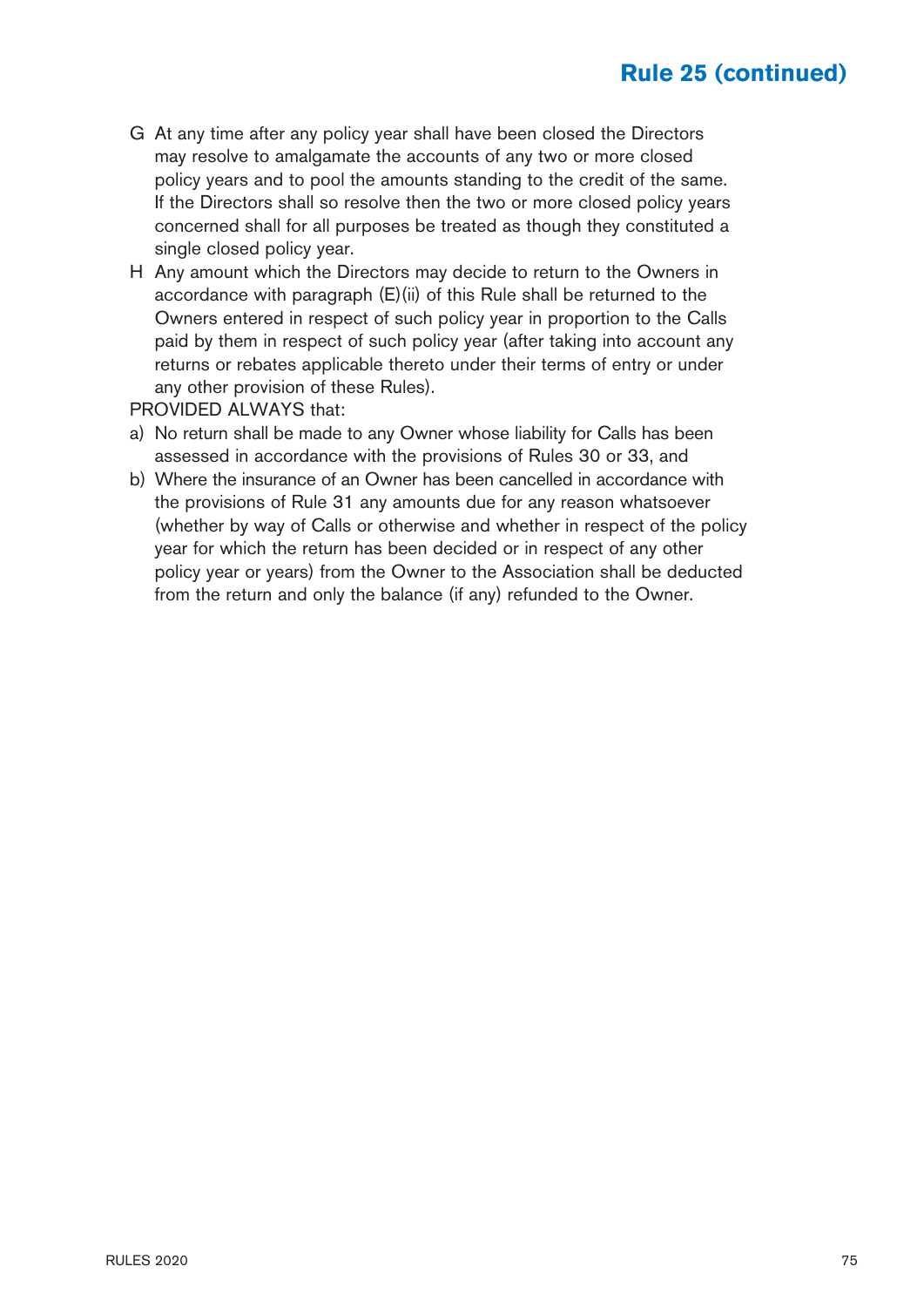### **Investment**

- A The funds of the Association may be invested as the Directors (or the Managers subject to the supervision of the Directors) may think fit.
- B Unless the Directors otherwise decide, all the funds standing to the credit of any policy year or of any reserve or account shall be pooled and invested as one fund.
- C When funds are pooled as provided in paragraph (B) above, the investment income arising on the pooled funds shall be apportioned among and between the different policy years, reserves and accounts as the Directors may think fit.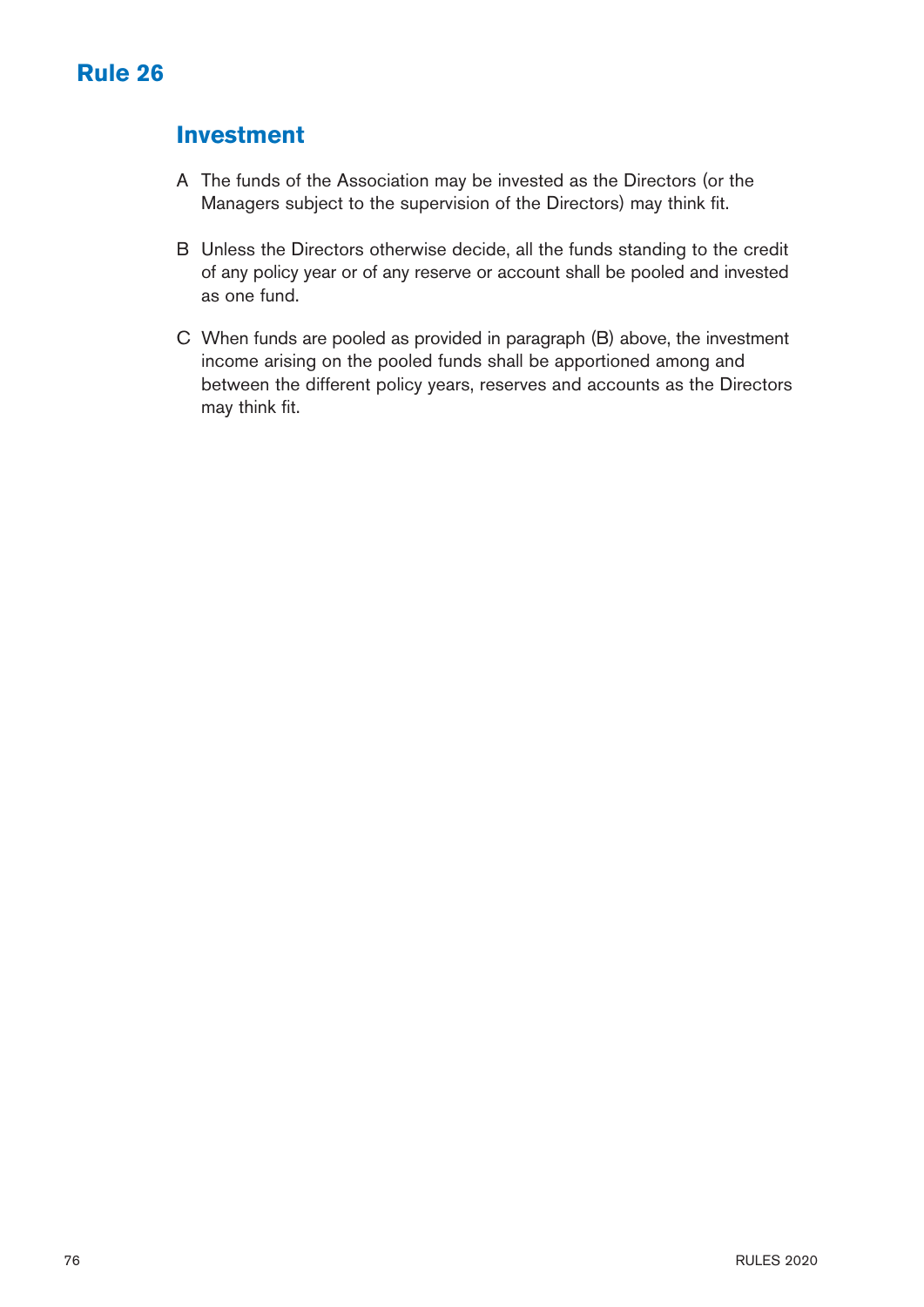### **Laid-up Returns**

Subject to any terms and conditions which may have been agreed, if an entered ship shall be laid-up without cargo on board in any safe port or place for a period of thirty or more consecutive days after finally mooring there, (such period being computed from the day of arrival to the day of departure, one only being excluded) the Owner shall be allowed a return of Calls payable in respect of such ship for the period of lay-up, calculated at such rate and after deduction of such allowance for reinsurance, administrative expenses and other outgoings as the Managers may from time to time determine, save that there shall be no laid-up returns in respect of Overspill Calls.

For the purposes of this Rule,

- a) the Managers shall have sole discretion in deciding whether the port or place involved is a safe port or place within the meaning of this Rule, and
- b) no claim for laid-up returns relating to any policy year shall be recoverable from the Association unless written notice thereof has been given to the Association within three months of the end of the policy year concerned.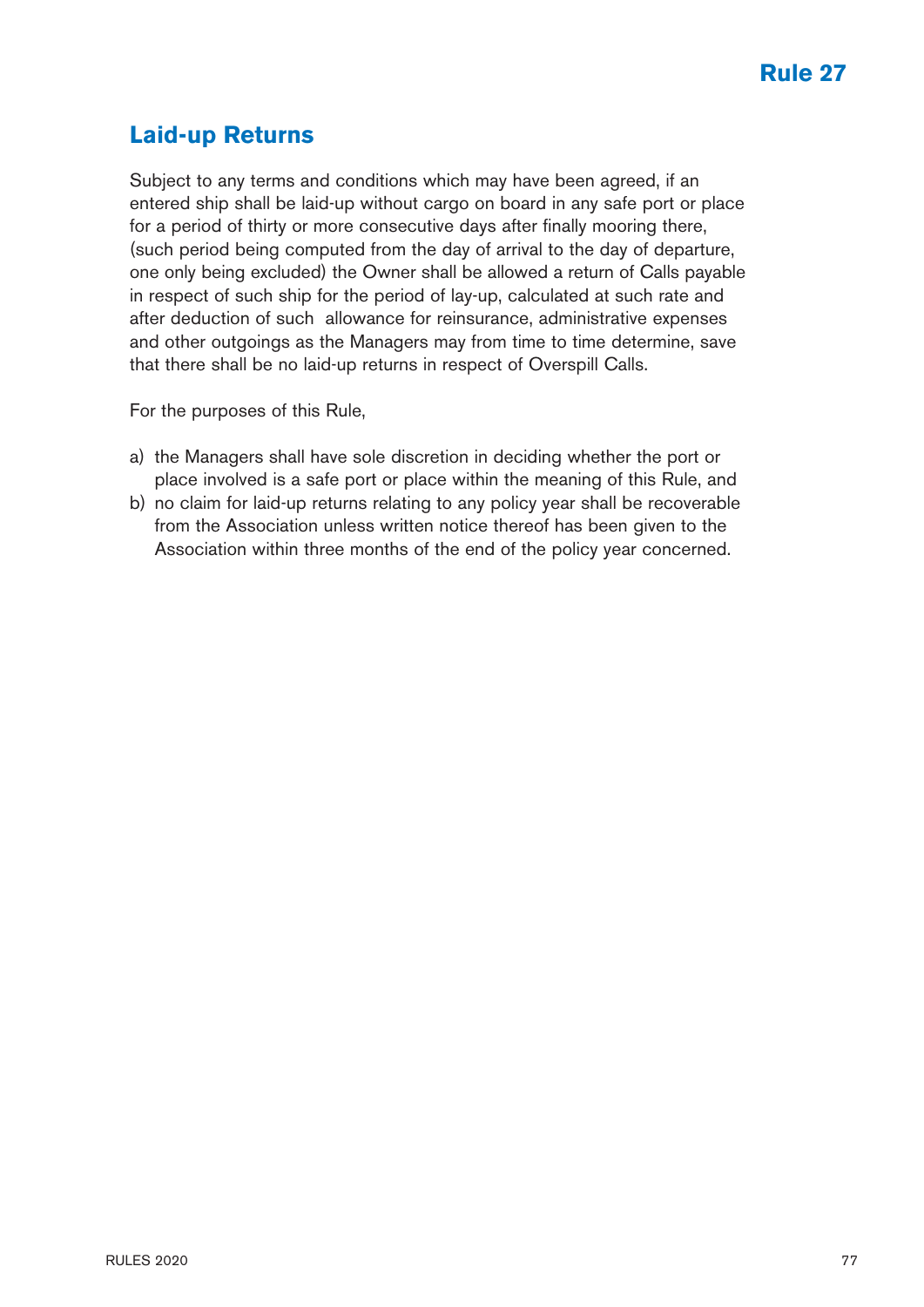### **Termination and its Effects**

- A Upon an Owner ceasing to be insured by the Association in respect of any ship by virtue of a notice given (whether by the Owner or the Directors) in accordance with Rule 17 or Rule 18 and without prejudice to the effects of cancellation of insurance pursuant to Rule 31, then:
	- i. Unless and to the extent that in the case of Call Entries the Owner's liability may have been otherwise agreed or assessed under Rule 30 (Release Calls upon Cesser), such Owner and his successors shall be and remain liable for all contributions, premiums and other sums payable in respect of the whole of the policy year in which such notice was given, and in respect of previous policy years, and
	- ii. Subject to the other provisions of these Rules and to the terms of entry the Association shall remain liable in respect of such entered ship for all claims under these Rules arising by reason of any event which had occurred prior to noon GMT on 20th February immediately following the giving of such notice, but shall not otherwise be under any liability whatsoever by reason of anything occurring at or after that date and time.
- B Upon an Owner ceasing to be insured by the Association in respect of any ship pursuant to paragraph Q, R or V of Rule 5 or otherwise than in accordance with Rule 17, Rule 18, Rule 29 (A), (B) or (C), or Rule 31 (A), then:
	- i. Unless and to the extent that in the case of Call Entries the Owner's liability may have been agreed or assessed under Rule 30 (Release Calls upon Cesser), such Owner and his successors shall be and remain liable in relation to any Overspill Calls for the whole amount payable by him in accordance with Rule 22, and in relation to all other contributions, premiums and other sums payable:
		- a) in respect of the policy year in which such cessation occurs, on a pro rata basis, namely for the proportion of such sums applicable to the period beginning at the commencement of that policy year (or, in the case of a ship entered during that policy year, the date of entry) and ending at noon GMT on the date of such cessation, and
		- b) in respect of previous policy years, for the whole of those policy years, and
	- ii. Subject to the other provisions of these Rules and to the terms of entry the Association shall remain liable in respect of such entered ship for all claims under these Rules arising by reason of any event which had occurred prior to noon GMT on the day of such cessation, but shall not otherwise be under any liability whatsoever by reason of anything occurring at or after that date and time,

#### PROVIDED AI WAYS that:

nothing in paragraph (B) of this Rule shall be taken to confer validity on any notice purporting to terminate the entry of any ship given otherwise than in accordance with Rule 17, Rule 18 or Rule 31 (A).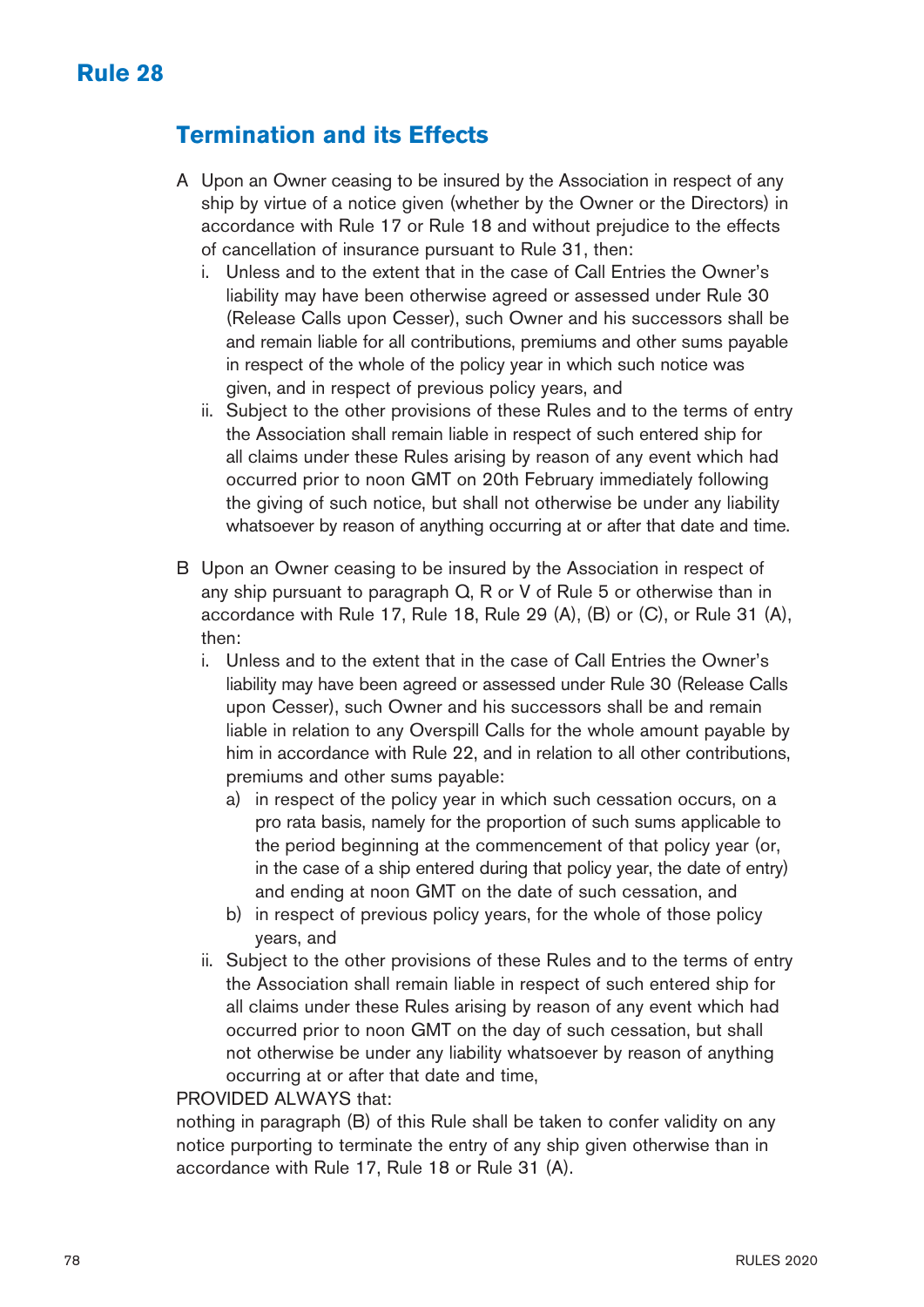#### **Rule 29**

#### **Cesser of Insurance and its Effects**

- A An Owner shall forthwith cease to be insured by the Association in respect of any and all ships entered by him or on his behalf upon the happening of any of the following events:
	- i. Where the Owner is an individual,
		- a) upon his death,
		- b) if a receiving order is made against him,
		- c) if he becomes bankrupt,
		- d) if he makes any composition or arrangement with his creditors generally,
		- e) if he becomes incapable by reason of mental disorder of managing or administering his property and affairs;
	- ii. Where the Owner is a corporation,
		- a) upon the passing of any resolution for its voluntary winding up (other than voluntary winding up for the purposes of company or group reorganisation),
		- b) upon an order being made for its compulsory winding up,
		- c) upon its dissolution,
		- d) upon a receiver or manager being appointed of all or part of its business or undertaking,
		- e) upon its commencing proceedings under any bankruptcy or insolvency laws to seek protection from its creditors or to reorganise its affairs.
- B Unless otherwise agreed in writing by the Managers, an Owner shall forthwith cease to be insured by the Association in respect of any ship entered by him or on his behalf upon the happening of any of the following events in relation to such ship:
	- i. upon the Owner parting with or assigning the whole or any part of his interest in the ship whether by bill of sale or other formal document or agreement or in any other way whatsoever;
	- ii. upon the mortgaging or hypothecation of the ship or of any part of the Owner's interest in that ship;
	- iii. upon the managers of the ship being changed by the appointment of new managers;
	- iv. upon undisputed possession being taken of the ship by or on behalf of a secured party.
	- v. upon the Owner, as at noon GMT on 20th February in any policy year, failing to pay in respect of the ship any amounts due from him to the Association.
	- vi. upon the Owner, as at noon GMT on 20th February in any policy year, being in breach of, or otherwise failing to fulfil, his obligations in respect of the ship under Rules  $5$  (K),  $5$  (Q) or  $5$  (R).
- C Unless otherwise agreed in writing by the Managers, an Owner shall forthwith cease to be insured by the Association in respect of any ship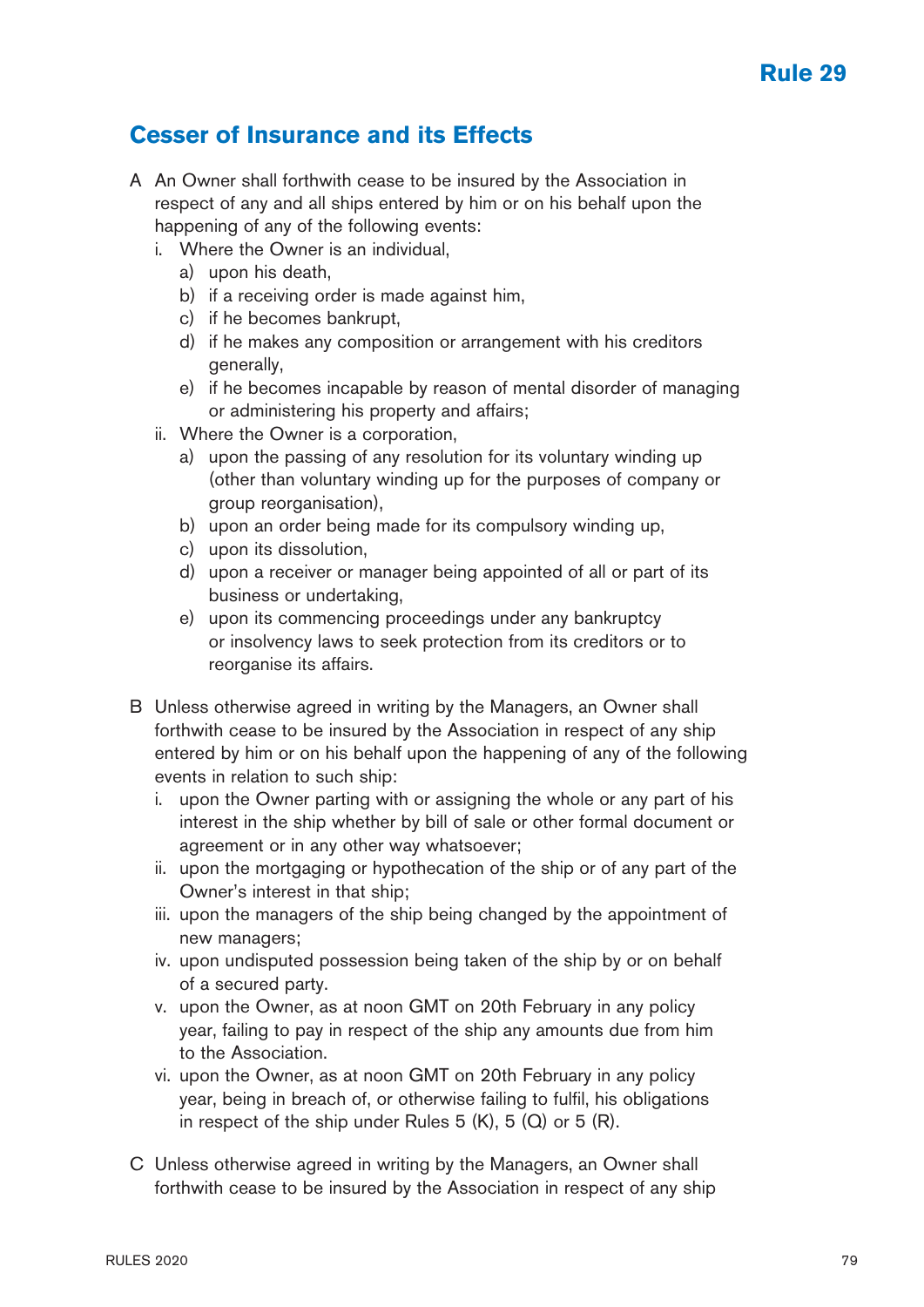### **Rule 29 (Continued)**

entered by him or on his behalf upon the happening of whichever shall be the earliest of the following events:

- i. upon the ship being missing for ten days from the date when she was last heard of;
- ii. upon the ship being posted at Lloyd's as missing;
- iii. upon the ship becoming an actual total loss;
- iv. upon acceptance by hull underwriters (whether of marine or war risks) that the ship is a constructive total loss;
- v. upon agreement by hull underwriters (whether of marine or war risks) to pay to the Owner of the ship an unrepaired damage claim which exceeds the market value of the ship without commitment immediately prior to the casualty which gave rise to such claim;
- vi. upon a compromise or settlement with hull underwriters (whether of marine or war risks) on the basis of which the ship is considered or deemed to be an actual or constructive total loss;
- vii. upon a decision by the Managers that the ship is to be considered or deemed to be an actual or constructive total loss or otherwise commercially lost.

PROVIDED ALWAYS that:

- a) Notwithstanding the cesser of the insurance under Rule 29 (C) the Association shall, subject always to the Rules and to the terms and conditions of the entry of the ship in the Association, remain liable as regards liabilities flowing directly from the casualty which has given rise to the actual or constructive loss of the ship.
- b) If the Managers agree that the insurance of the ship shall continue after the happening of any of the events listed in paragraph (B) and (C) of this Rule they may in their discretion impose such terms and conditions as they think fit for the continuation of the insurance.
- D On the occurrence of any of the events specified in paragraphs (A) to (C) inclusive of this Rule in respect of an entered ship, the Owner shall give notice in writing of such event to the Managers within one month after the date thereof.
- E Upon an Owner ceasing to be insured by virtue of paragraph (A) of this Rule, and upon an Owner ceasing to be insured in respect of any ship by virtue of paragraphs (B) or (C) of this Rule, and without prejudice to the effects of cancellation of insurance pursuant to Rule 31 (A) then:
	- i. Unless and to the extent that in the case of Call Entries the Owner's liability may have been agreed or assessed under Rule 30 (Release Calls upon Cesser), such Owner and his successors shall be and remain liable in relation to any Overspill Calls for the whole amount payable by him in accordance with Rule 22, and in relation to all other contributions, premiums and other sums payable:
		- a) in respect of the policy year in which such cessation occurs, on a pro rata basis, namely for the proportion of such sums applicable to the period beginning at the commencement of that policy year (or, in the case of a ship entered during that policy year, the date of entry)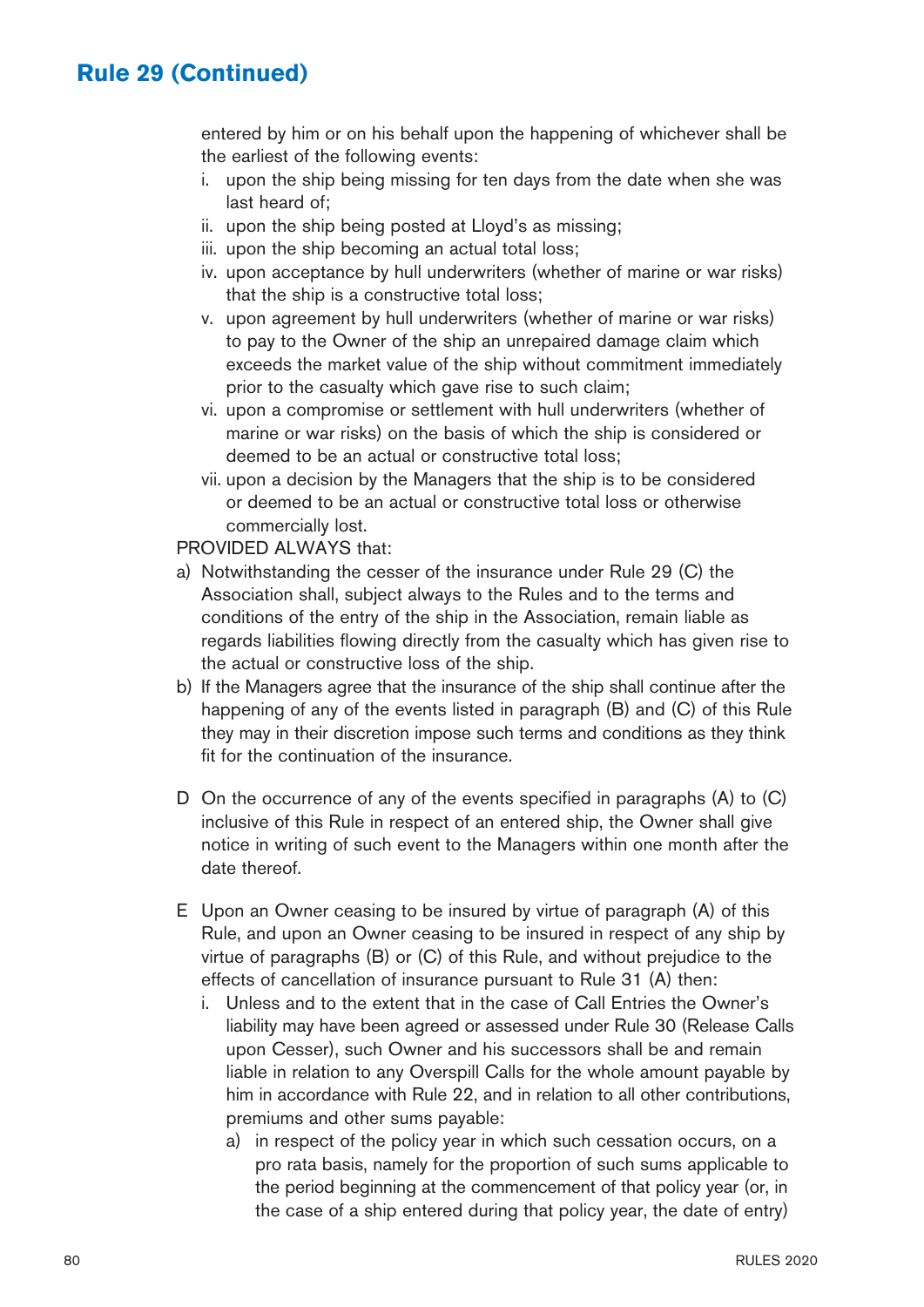### **Rule 29 (continued)**

 and ending at noon on the date of such cessation; provided that, if the Owner fails to give notice of the event in accordance with paragraph (D) of this Rule, such period shall end at noon GMT on such later date as the Managers in their discretion shall decide, and

- b) in respect of previous policy years, for the whole of those policy years, and
- ii. Subject to the other provisions of these Rules and to the terms of entry the Association shall remain liable in respect of any ship entered by such Owner or in respect of such entered ship (as the case may be) for all claims under these Rules arising by reason of any event which had occurred prior to the date of such cessation, but shall not otherwise be under any liability whatsoever by reason of anything occurring after that date.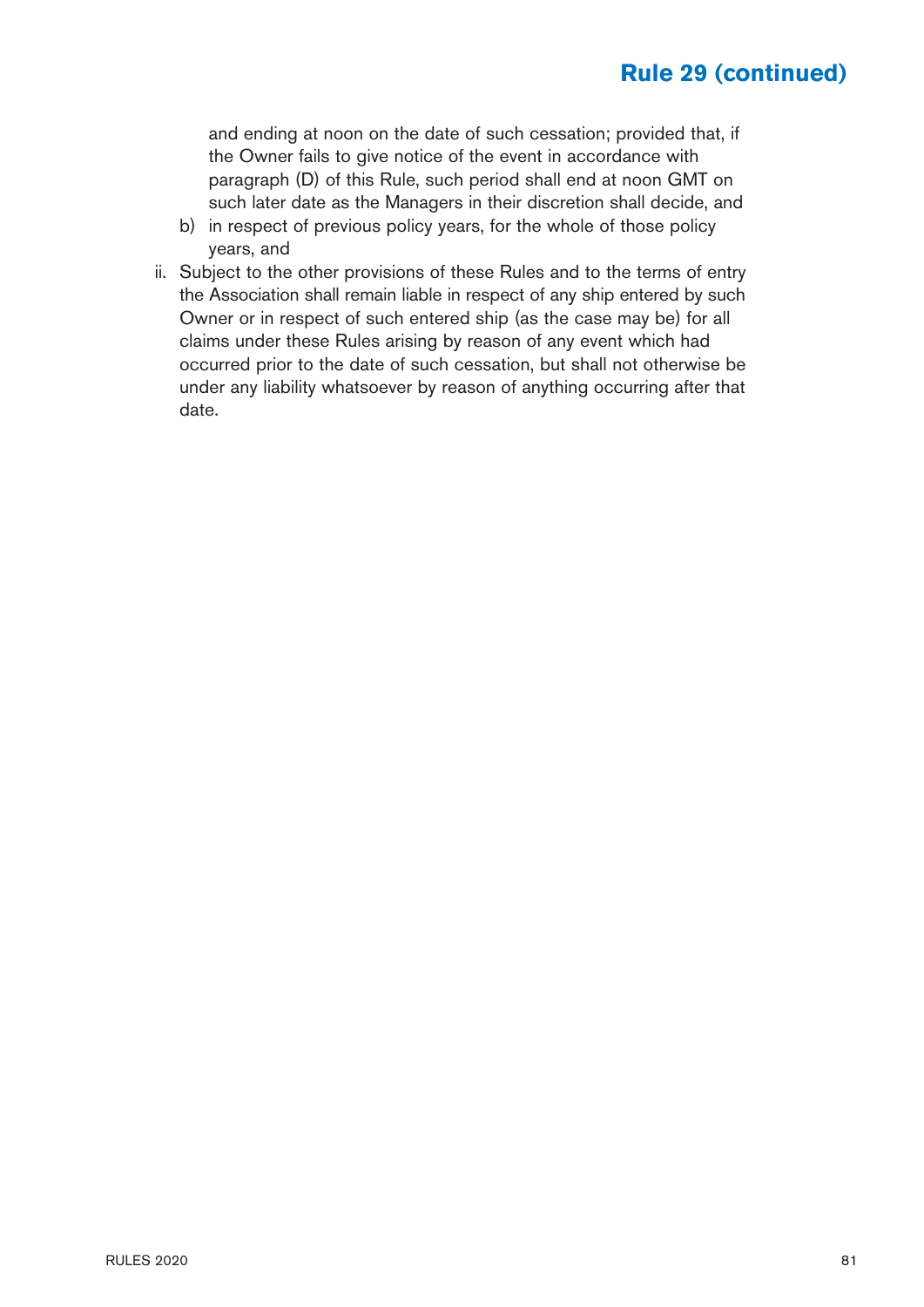#### **Release Calls upon Cesser of Insurance**

Upon an entered ship ceasing to be insured by the Association for any reason, whether or not the circumstances giving rise to such cesser of insurance shall be any of those specified in Rules 17 and 18 or in paragraphs (A), (B) and (C) of Rule 29, the Managers may:

- A Release the Owner from liability to pay Supplementary Premiums in respect of such ship, wholly or partly or upon such terms as the Managers in their discretion may deem to be appropriate in the circumstances.
- B Whether or not negotiations may have taken place with the view to the application of paragraph (A) hereof, assess as at the date of the cesser of insurance the amount which seems to the Managers in their discretion to represent the likely liability of the Owner for Supplementary Premiums and for Mutual Premiums falling due after such date in respect of such ship.

 If the Managers shall exercise their powers under paragraph (A) or paragraph (B) of this Rule, then:

- i. Any terms imposed by the Managers or agreed between the Managers and the Owner pursuant to paragraph (A) hereof shall be performed at such time or times as the Managers shall have specified;
- ii. The amount of any assessment made under paragraph (B) hereof shall be payable by the Owner without deduction on demand; and
- iii. The Owner shall be under no liability for any Supplementary Premiums which the Directors may decide to levy after the date of a release given under paragraph (A) hereof or after the date of an assessment made under paragraph (B) hereof, as the case may be, or for any Mutual Premiums becoming due after such date, and the Owner shall have no right to share in any return of contributions or other receipts, or any Mutual Premium Discount, which the Directors may thereafter decide to declare or make in accordance with Rule 20 or 25 (E) respectively.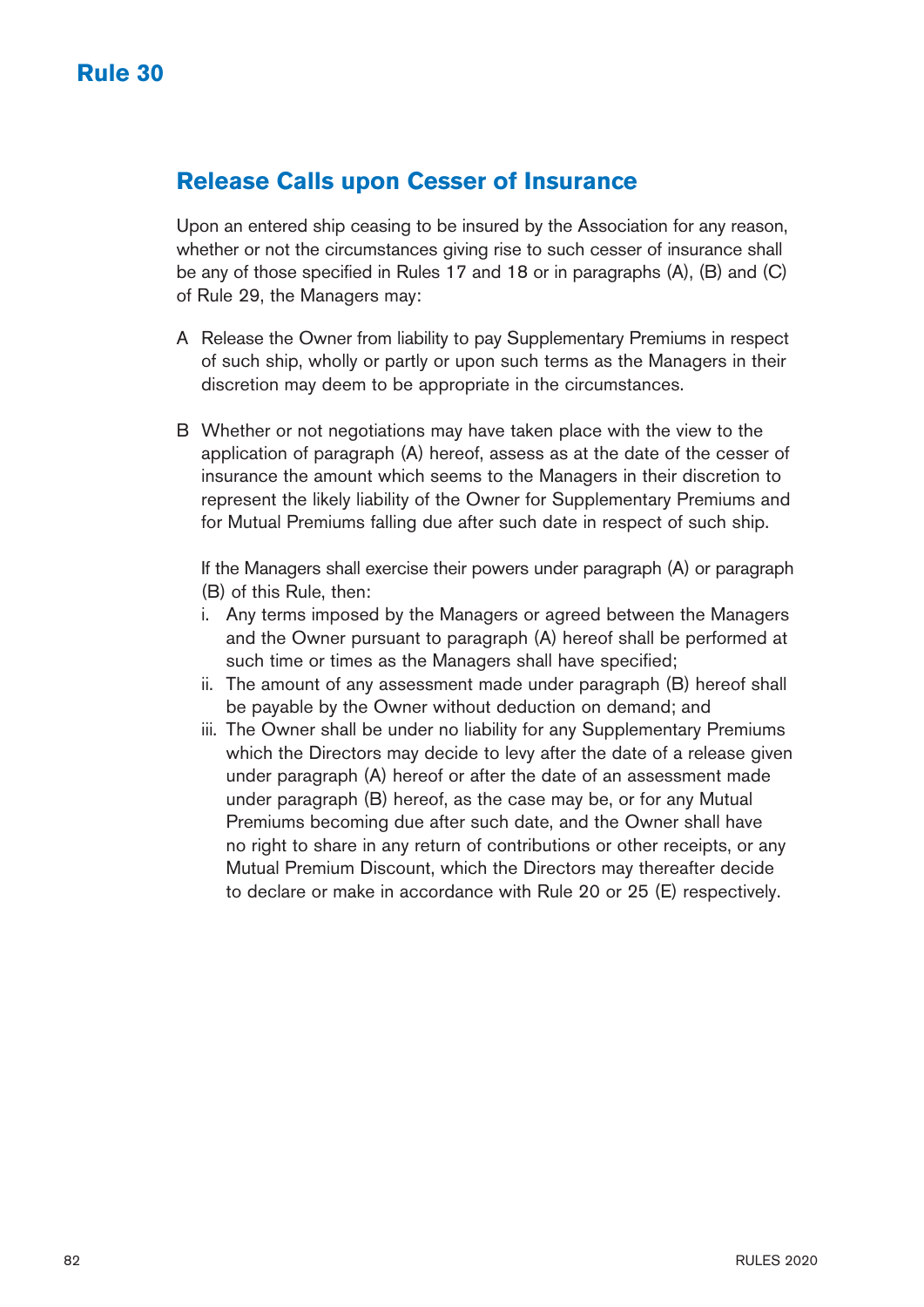#### **Cancellation of Insurance and its Effects**

- A Where an Owner has failed to pay, either in whole or in part, any amount due from him to the Association, the Managers may give him notice in writing requiring him to pay such amount by any date specified in such notice, not being less than seven days from the date on which such notice is given. If the Owner fails to make such a payment in full on or before the date so specified, the insurance of the Owner (whether the insurance is current on such date or has ceased by virtue of paragraphs (A), (B), or (C) of Rule 29 or in accordance with any other provisions of these Rules) in respect of any and all ships referred to in such notice and entered in the Association by him or on his behalf shall be cancelled forthwith without further notice or other formality.
- B When the insurance of an Owner is cancelled in accordance with paragraph (A) of this Rule (which time is hereinafter in this Rule 31 referred to as "the date of cancellation'') then:
	- i. Unless and to the extent that in the case of Call Entries the Owner's liability may have been otherwise assessed under Rule 33 (Release Calls upon Cancellation), such Owner and his successors shall be and remain liable in relation to any Overspill Calls for the whole amount payable by him in accordance with Rule 22, and in relation to all other contributions, premiums and other sums payable:
		- a) in respect of the policy year in which the date of cancellation falls, on a pro rata basis, namely for the proportion of such sums applicable to the period beginning at the commencement of that policy year (or, in the case of a ship entered during that policy year, the date of entry) and ending on the date of cancellation or such earlier date as the Managers in their discretion decide and agree in writing, and
		- b) in respect of previous policy years, for the whole of those policy years, and
	- ii. The Association shall with effect from the date of cancellation cease to be liable for any claims of whatsoever kind under these Rules in respect of any and all ships in relation to which the insurance of the Owner has been cancelled.
		- a) irrespective whether such claims have occurred or arisen or may arise by reason of any event which has occurred at any time prior to the date of cancellation, including during previous years;
		- b) irrespective whether such claims arise by reason of any event occurring after the date of cancellation;
		- c) irrespective whether the Association may have admitted liability for or appointed lawyers, surveyors or any other person to deal with such claims;
		- d) irrespective whether the Association at the date of or prior to the date of cancellation knew that such claims might or would arise, and as from the date of cancellation any liability of the Association for such claims shall terminate retrospectively and the Association shall be under no liability to such Owner for any such claims or on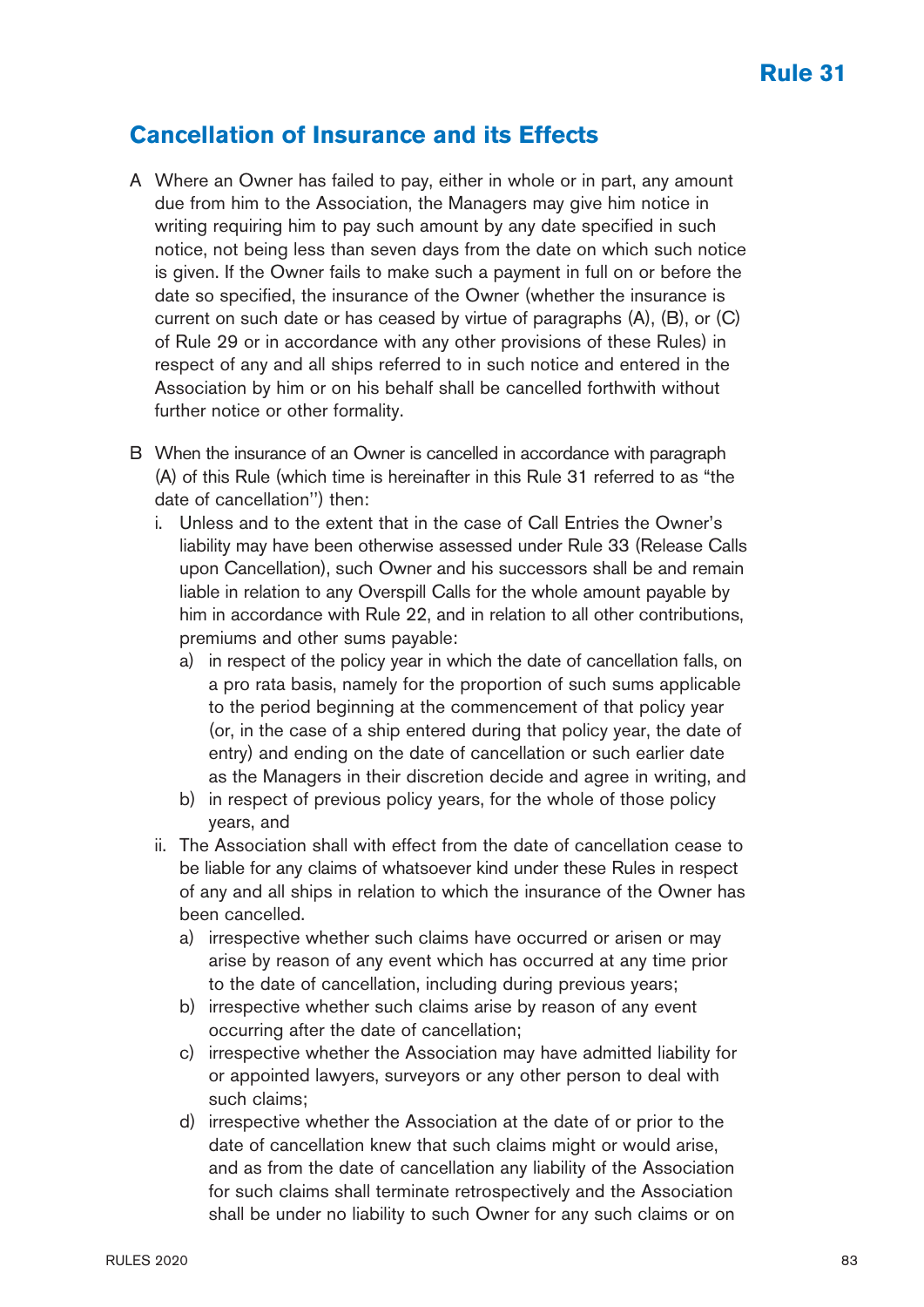#### **Rule 31 (Continued)**

 any account whatsoever; PROVIDED ALWAYS that:

The Directors may in their discretion and upon such terms as they think fit, including but not restricted to terms as to payment of contributions, premiums or other sums, admit either in whole or in part any claim in respect of any ship entered by an Owner for which the Association is under no liability by virtue of paragraph (A) or (B) of this Rule, whether such claim has arisen before or arises after the date of cessation or the date of cancellation as the case may be, or remit wholly or partly any payment of contribution, premiums or other sums due to the Association.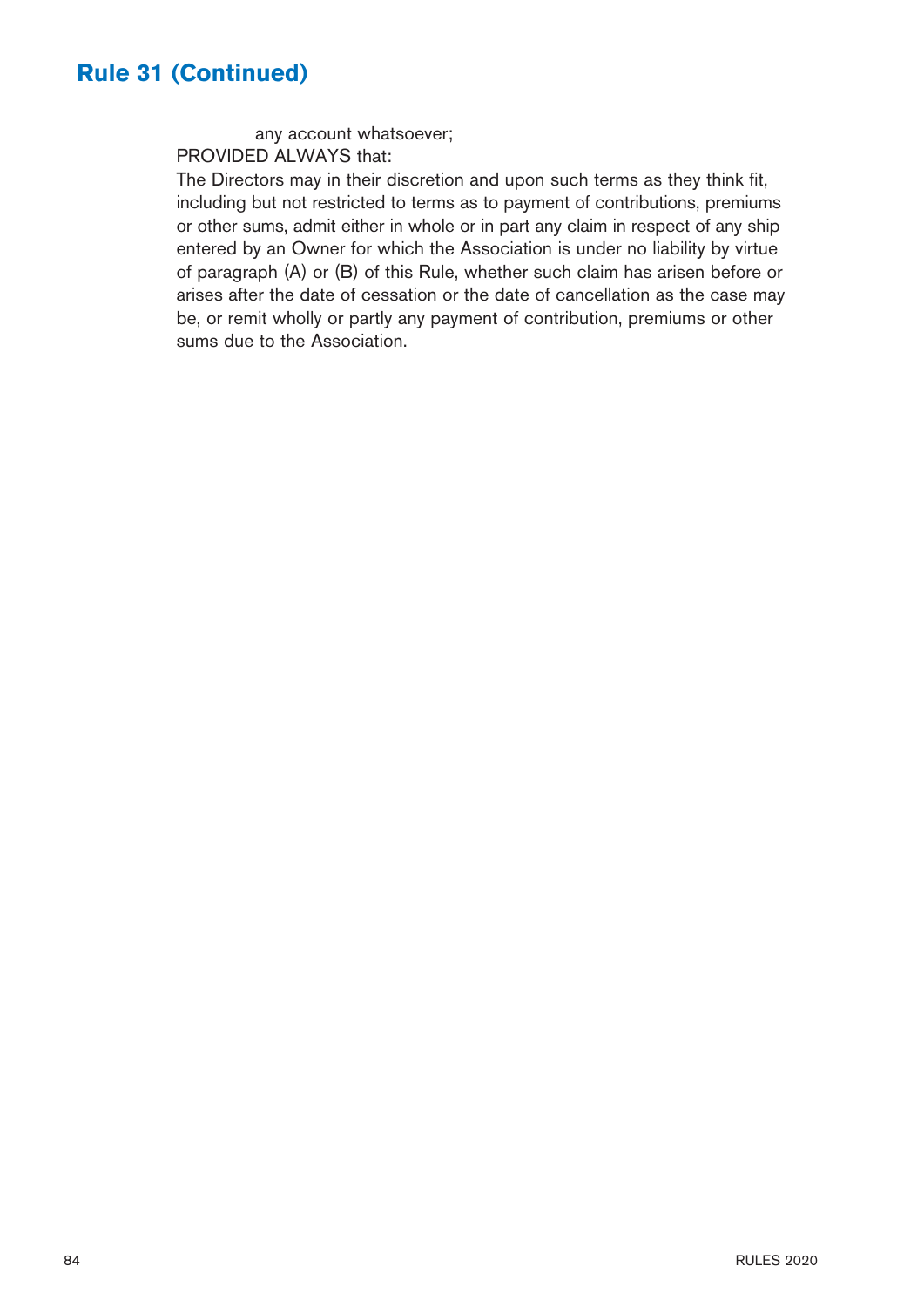## **Sums Due to the Association for the Purpose of Application of the Rules on Cancellation**

- A For the purpose of determining whether any (and, if so, what) sum is due for the purposes of Rule 31 (A) or otherwise under these Rules no account shall be taken of any amount due or alleged to be due by the Associations to the Owner on any ground whatever, and no set-off of any kind (including set-off which might otherwise have arisen by reason of the bankruptcy or winding up of the Owner) shall be allowed against such sum (whether or not any set-off against contributions has been allowed at any time in the past), except to the extent (if any) to which any sum demanded by the Managers as due, and required to be paid in a notice served under the said sub-paragraph, may (in the Managers' discretion) in itself have already allowed for a set-off or credit in favour of the Owner.
- B Without prejudice to the generality of Rule 39 no act, omission, course of dealing, forbearance, delay or indulgence of any kind by or on behalf of the Association nor the granting of time, nor the acceptance by the Association (whether express or implied) of liability for, or the recognition of, any claim, and whether occurring before or after any date of cessation or date of cancellation as hereinbefore referred to shall derogate from the effect of Rules 28 to 33 inclusive or be treated as any waiver of any of the Association's rights thereunder.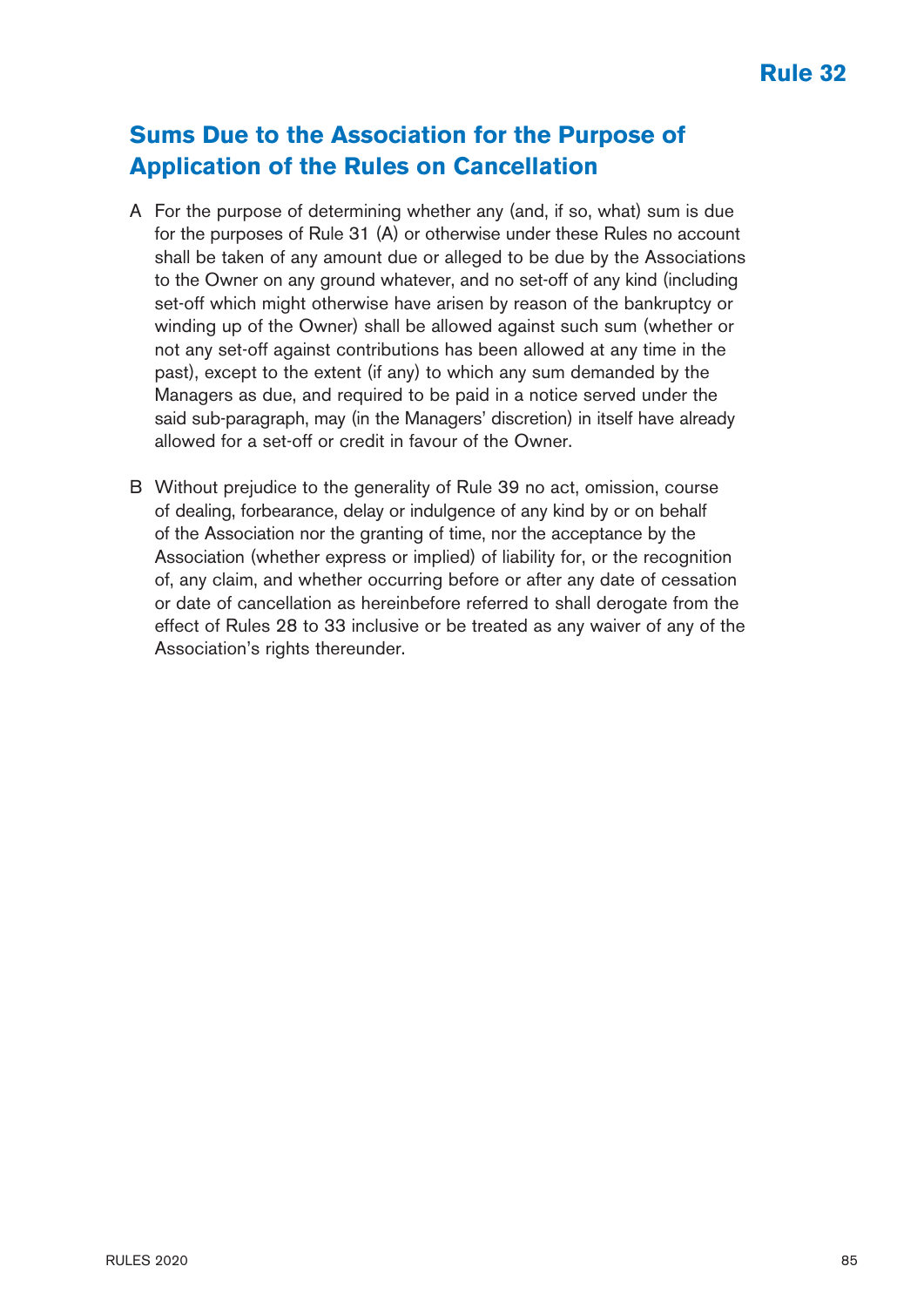### **Release Calls upon Cancellation**

- A Upon the cancellation of an Owner's insurance in accordance with paragraph (A) of Rule 31, not withstanding that, if there has been a cesser of insurance prior to such cancellation, the Managers at the time of such prior cesser may not have exercised or may have agreed not to exercise the powers described in paragraphs (A) and (B) of Rule 30, the Managers may assess as at the date of the cancellation of insurance the amount which seems to the Managers in their discretion to represent the likely liability of the Owner for Supplementary Premiums and for Mutual Premiums falling due after such date in respect of such ship.
- B If the Managers shall exercise their powers under paragraph (A) of this Rule 33, then:
	- i. The amount of any such assessment made under paragraph (A) hereof shall be payable by the Owner without deduction on demand, and
	- ii. The Owner shall be under no liability for any Supplementary Premiums which the Directors may decide to levy after the date of such assessment made under paragraph (A) hereof, or for any Mutual Premiums becoming due after such date, and the Owner shall have no right to share in any return of contributions or other receipts or any Mutual Premium Discount, which the Directors may thereafter decide to declare or make in accordance with Rule 20 or 25 (E) respectively.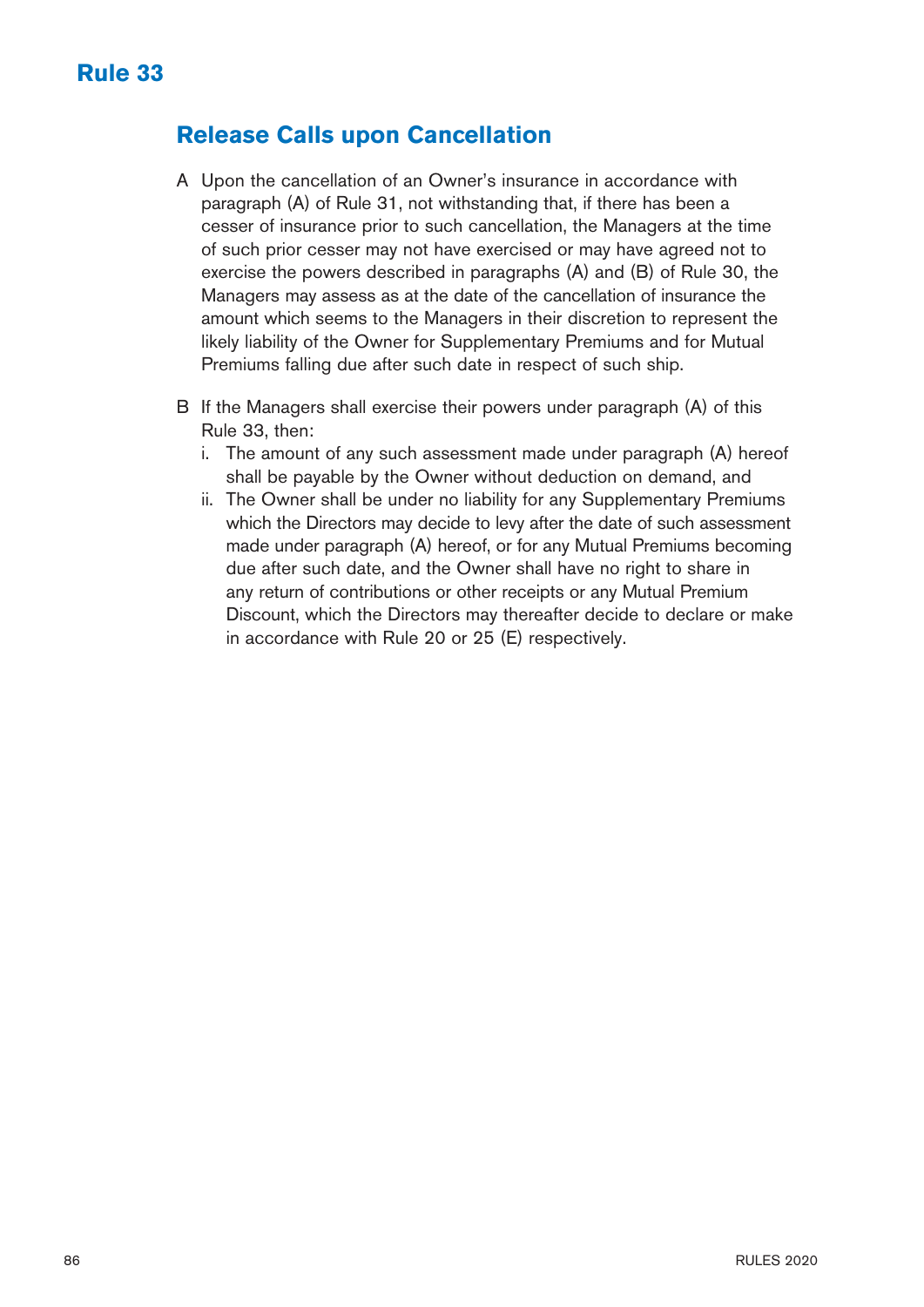#### **Regulations and Recommendations by Directors**

- A The Directors shall have power from time to time to make regulations prescribing the conditions or forms of contracts of carriage either generally or for use in any particular trade or at any particular port or place. Upon the passing of any such regulation it shall be deemed to be incorporated in these Rules so as to take effect as from the beginning of the policy year next following the time and date of the making of such regulation, and as from such taking effect every Owner shall conform thereto in so far as the same may apply to the ships entered by him or on his behalf in the Association or to the trades in which they may be engaged. If any Owner shall commit a breach of any regulation, the Directors may reject or reduce any claim made by the Owner to the extent to which it would not have arisen if he had complied with the regulation and may further impose such terms upon him as they may think fit as a condition of the continuance of the entry of the Owner's ship or ships in the Association.
- B The Directors may also from time to time recommend the use of any particular form of contract of carriage in any particular trade. Owners whose ships are engaged in such trades shall endeavour to use the appropriate form of contract of carriage when the circumstances of the fixture or engagement of such ships permit.
- C Notice giving particulars of every regulation made (and the policy year at the beginning of which it takes effect) and every recommendation made pursuant to this Rule shall forthwith be sent to every Owner, and a copy thereof shall be included in or with every copy of the Rules issued by the Association after such regulation or recommendation comes into force.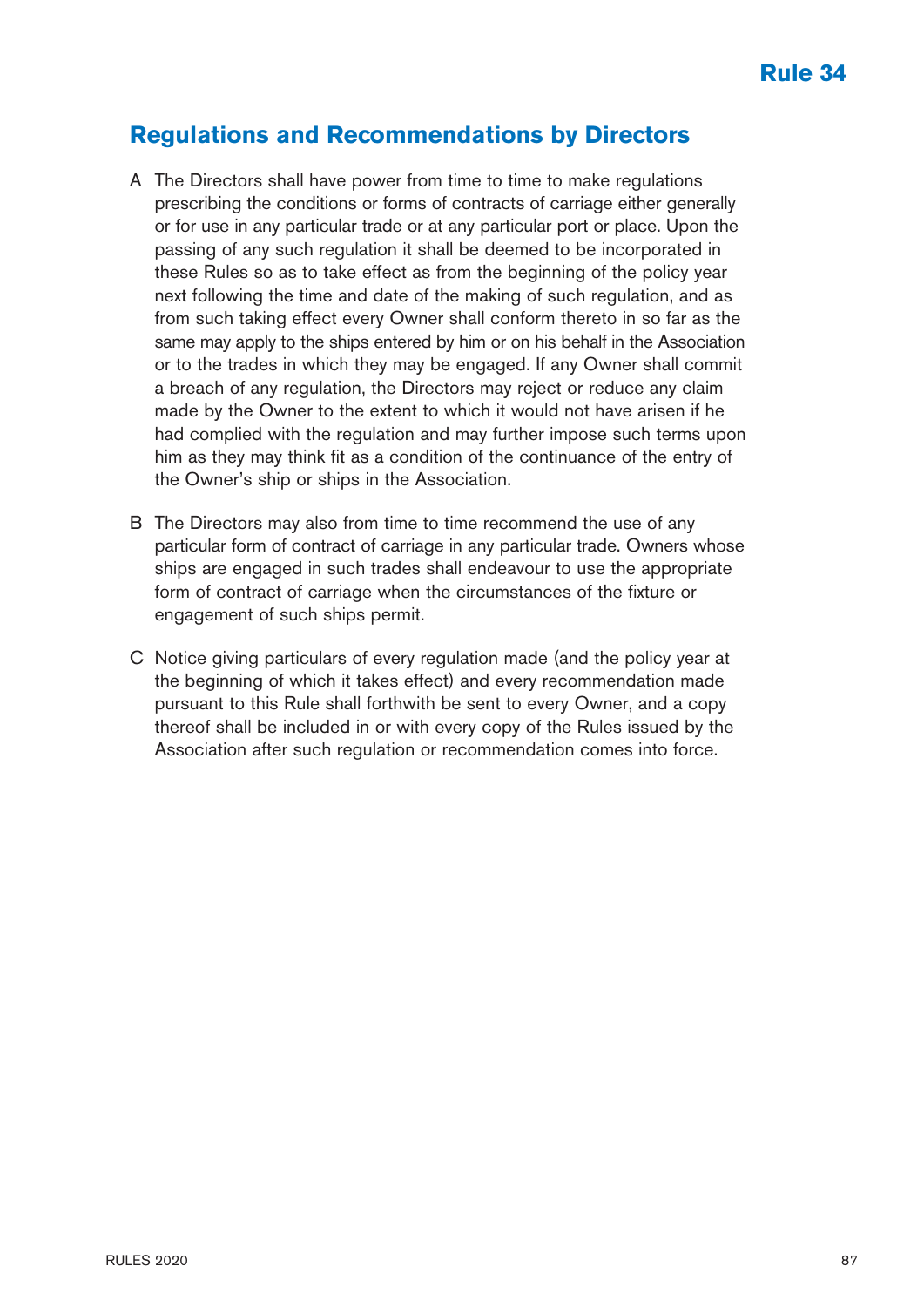

# **Managers' Remuneration**

The Managers shall be remunerated by the Association on such basis as may be approved by the Directors.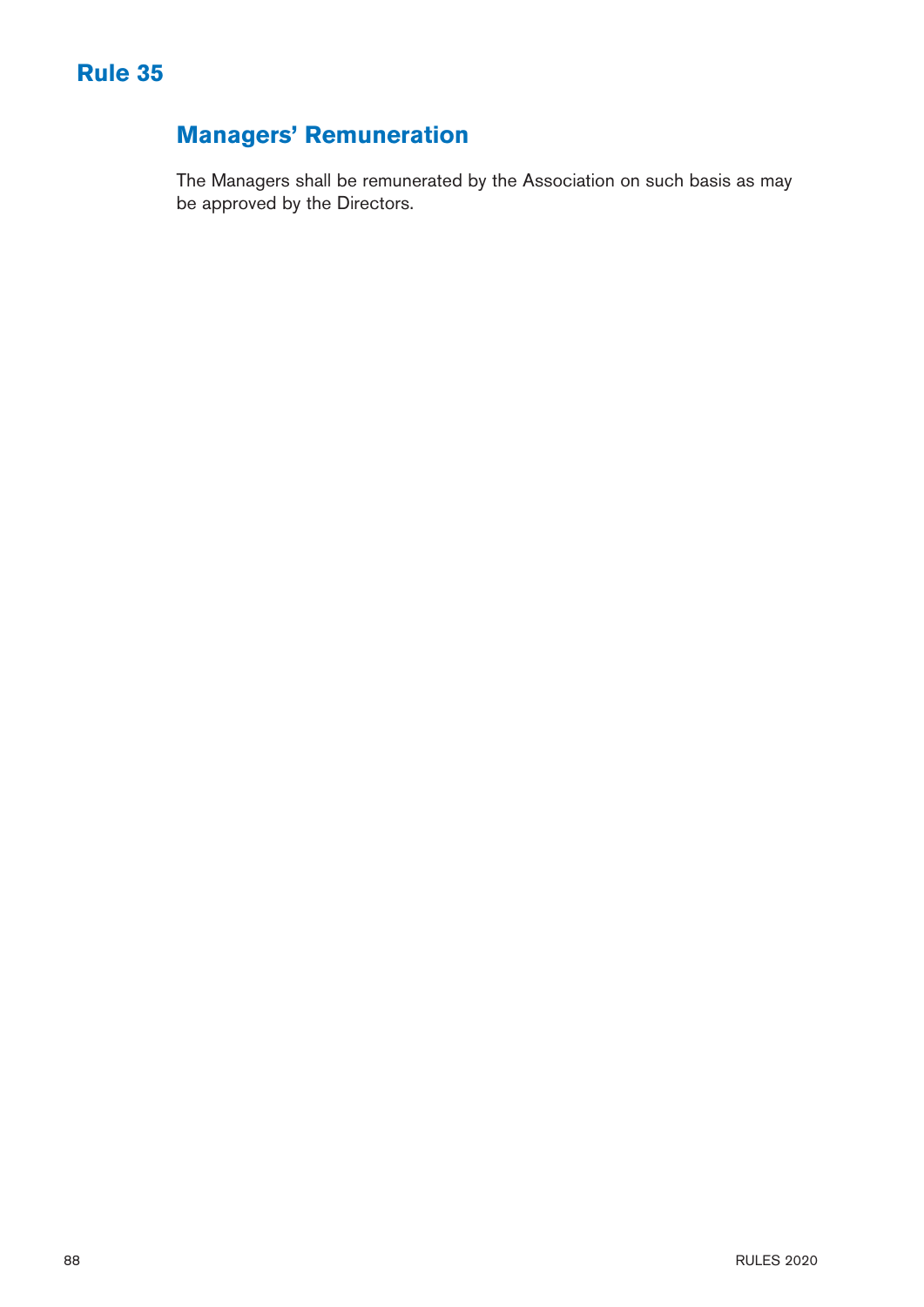### **Claims**

- A Without prejudice to any other provision of these Rules and without waiving any of the Association's rights hereunder, the Managers may at any and all times appoint and employ on behalf of the Owner upon such terms as the Managers may think fit lawyers, surveyors or other persons for the purpose of dealing with any matter liable to give rise to a claim by an Owner upon the Association, including investigating or advising upon any such matter and taking or defending legal or other proceedings in connection therewith. The Managers may also at any time discontinue such employment if they think fit.
- B All lawyers, surveyors and other persons appointed by the Managers on behalf of the Owner or appointed by the Owner with the prior consent of the Managers shall at all times be and be deemed to be appointed and employed on the terms that they have been instructed by the Owner at all times (both while so acting and after having retired from the matter) to give advice and to report to the Association in connection with the matter without prior reference to the Owner and to produce to the Association without prior reference to the Owner any documents or information in their possession or power relating to such matter, all as if such person had been appointed to act and had at all times been acting on behalf of the Association.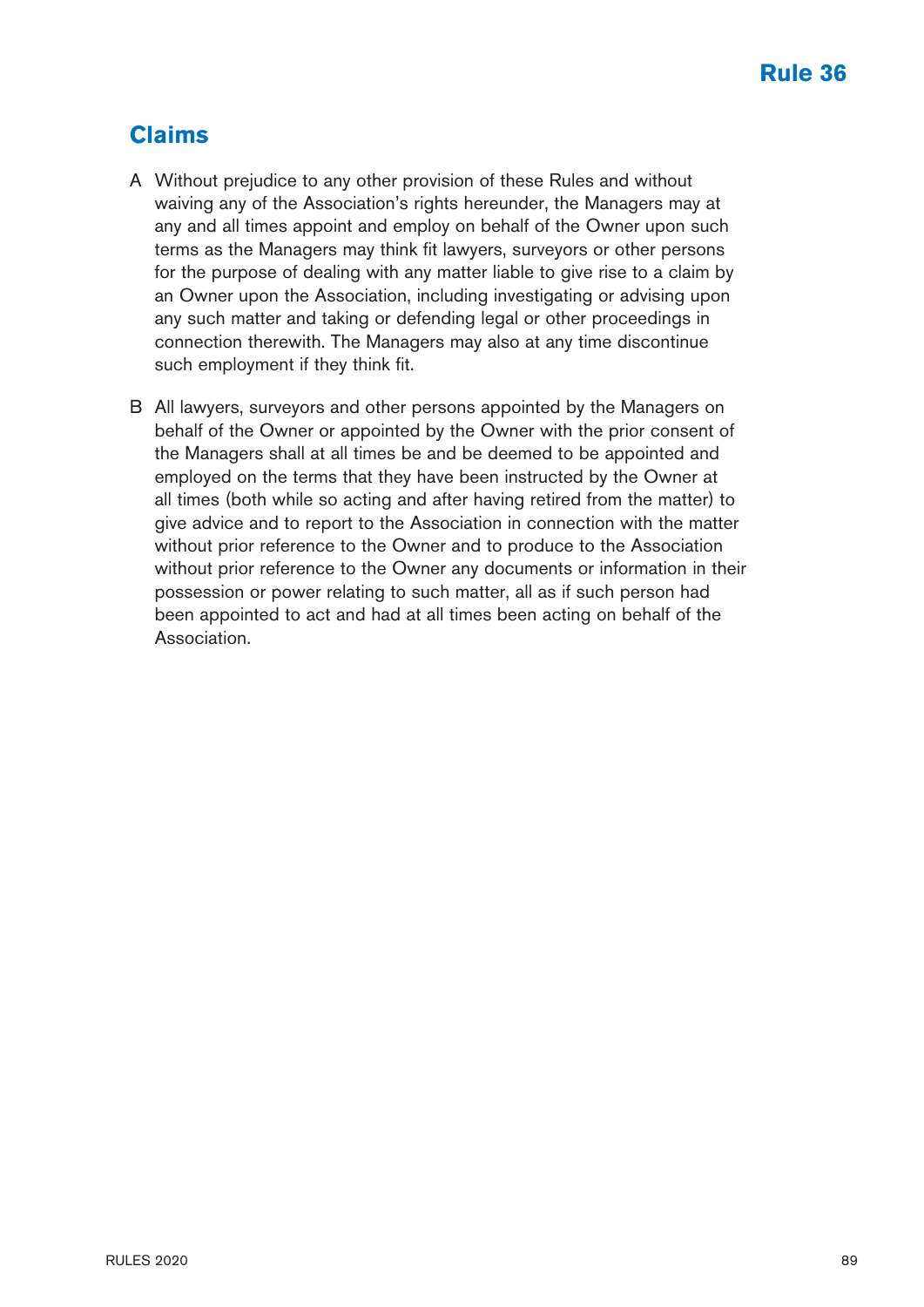## **Powers of the Managers relating to the Handling and Settlement of Claims**

- A The Managers shall have the right if they so decide to control or direct the conduct of any claim or legal or other proceedings relating to any liability, loss or damage in respect whereof the Owner is or may be insured in whole or in part, and to require the Owner to settle, compromise or otherwise dispose of such claim or proceedings in such manner and upon such terms as the Managers see fit.
- B If the Owner does not settle, compromise or dispose of a claim or of proceedings after being required to do so by the Managers in accordance with paragraph (A) of this Rule, any eventual recovery by the Owner from the Association in respect of such claim or proceedings shall be limited to the amount he would have recovered if he had acted as required by the Managers.
- C The Association is under no obligation to provide bail or other security on behalf of any Owner, but where the same is provided it shall be on such terms as the Managers may consider appropriate and shall not constitute any admission of liability by the Association for the claim in respect of which the bail or other security is given. It shall be a condition of the provision of bail or other security that the Owner shall indemnify the Association for any costs or liability arising therefrom or associated therewith, save to the extent that such costs or liability would have been recoverable from the Association if the Owner had incurred them directly.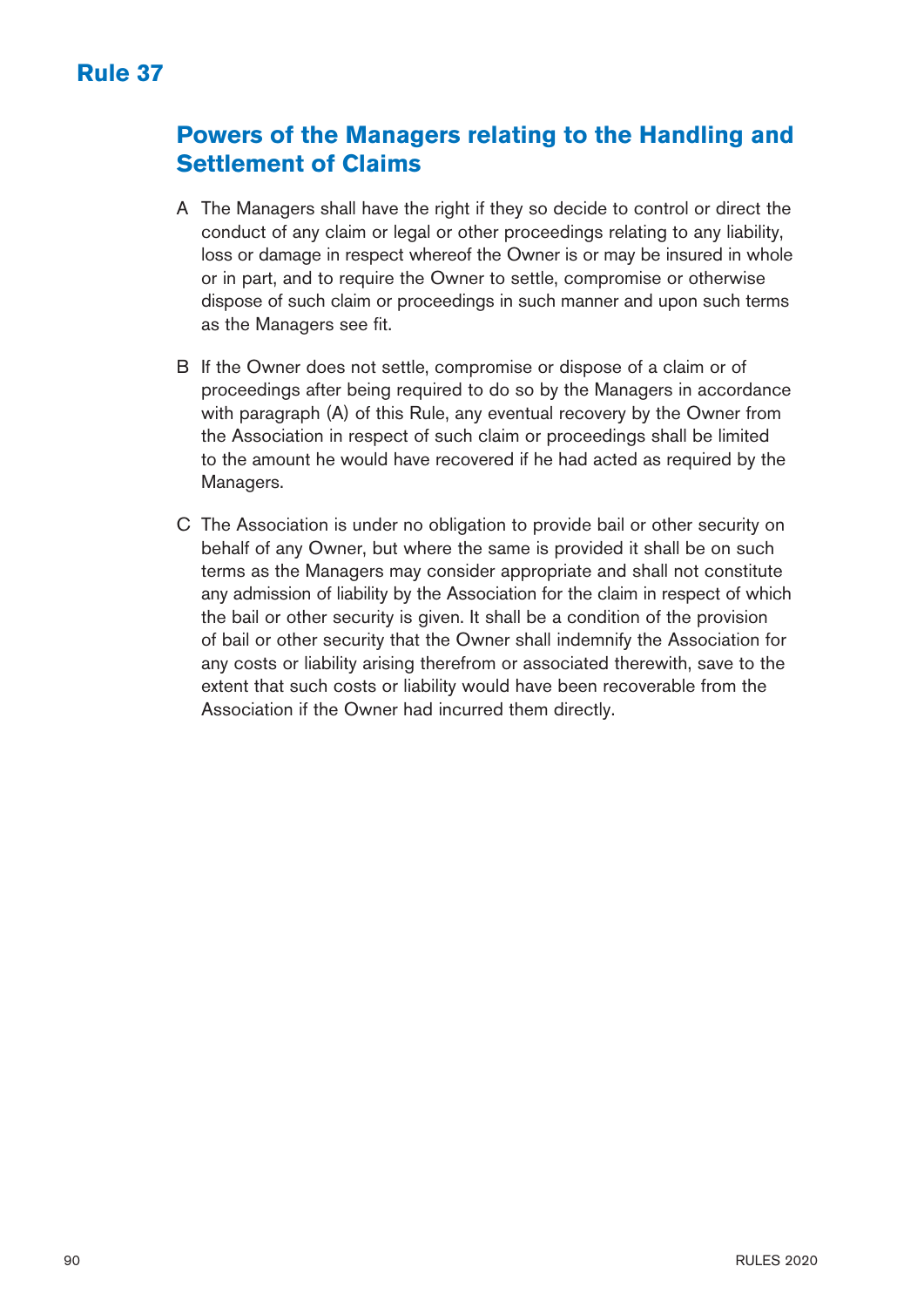#### **Meetings of the Members' Committee**

The Members' Committee shall meet as often as they may consider necessary for the settlement of claims which shall be paid by the Association as the Members' Committee may determine in accordance with these Rules and the Members' Committee shall have power from time to time to authorise the Managers, without prior reference to the Members' Committee, to effect payment of claims of such types and up to such sums as the Members' Committee may determine. No Member of the Members' Committee shall act as such in the settlement of any claim in which he is interested.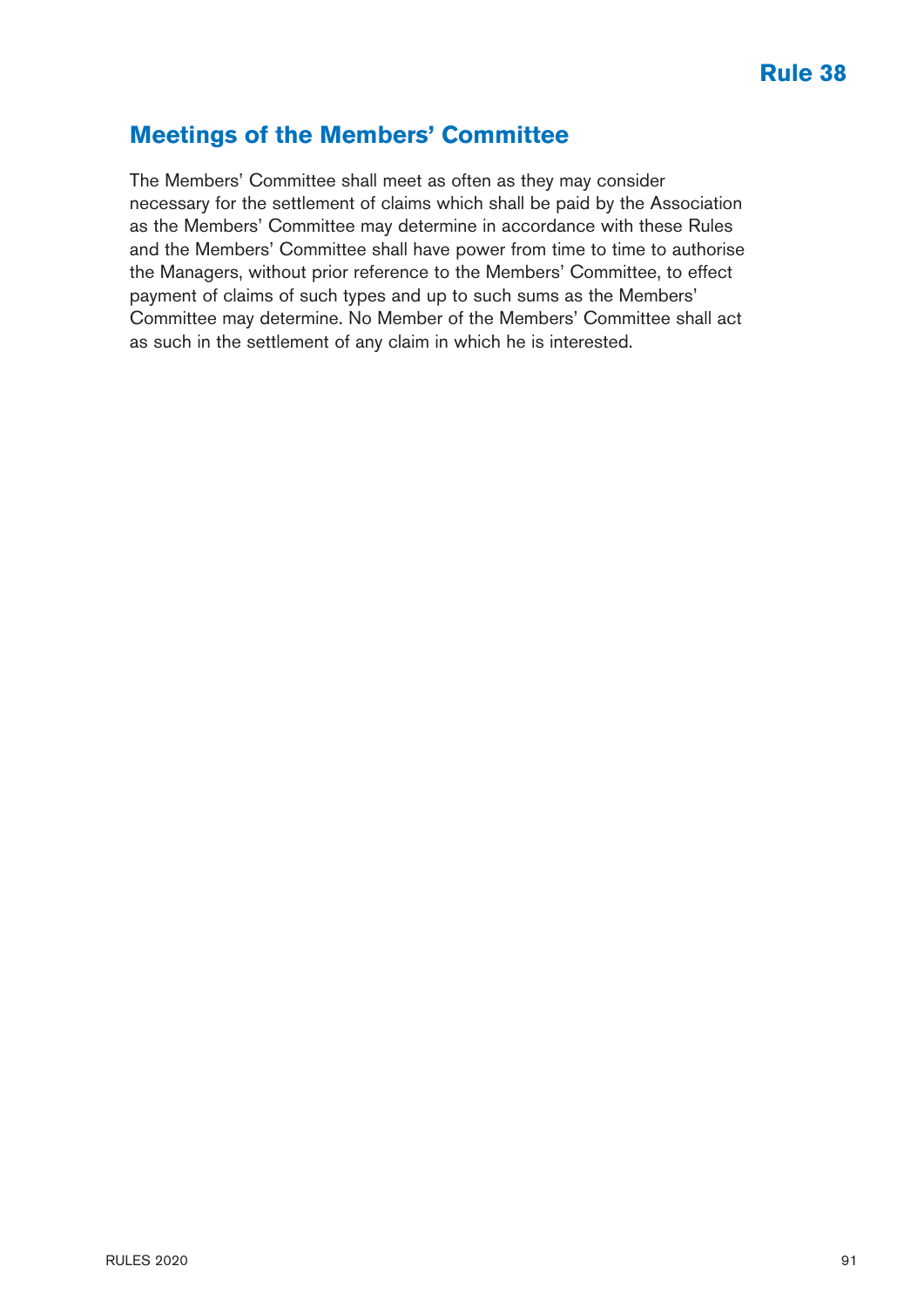#### **Forbearance and Reimbursement**

- A No act, omission, course of dealing, forbearance, delay or indulgence by the Association in enforcing any of these Rules or any of the terms or conditions of its contracts with Owners nor any granting of time by the Association shall prejudice or affect the rights and remedies of the Association under these Rules or under such contracts, and no such matter shall be treated as any evidence of waiver of the Association's rights thereunder, nor shall any waiver of a breach by an Owner of such Rules or contracts operate as a waiver of any subsequent breach thereof. The Association shall at all times and without notice be entitled to insist on the strict application of these Rules and on the strict enforcement of its contracts with Owners.
- B The Owner shall reimburse to the Association on demand the amount of any payment made to any third party by the Association on behalf of or as guarantor for such Owner to the extent that such payment is in respect of any amount which in the opinion of the Managers is not recoverable from the Association.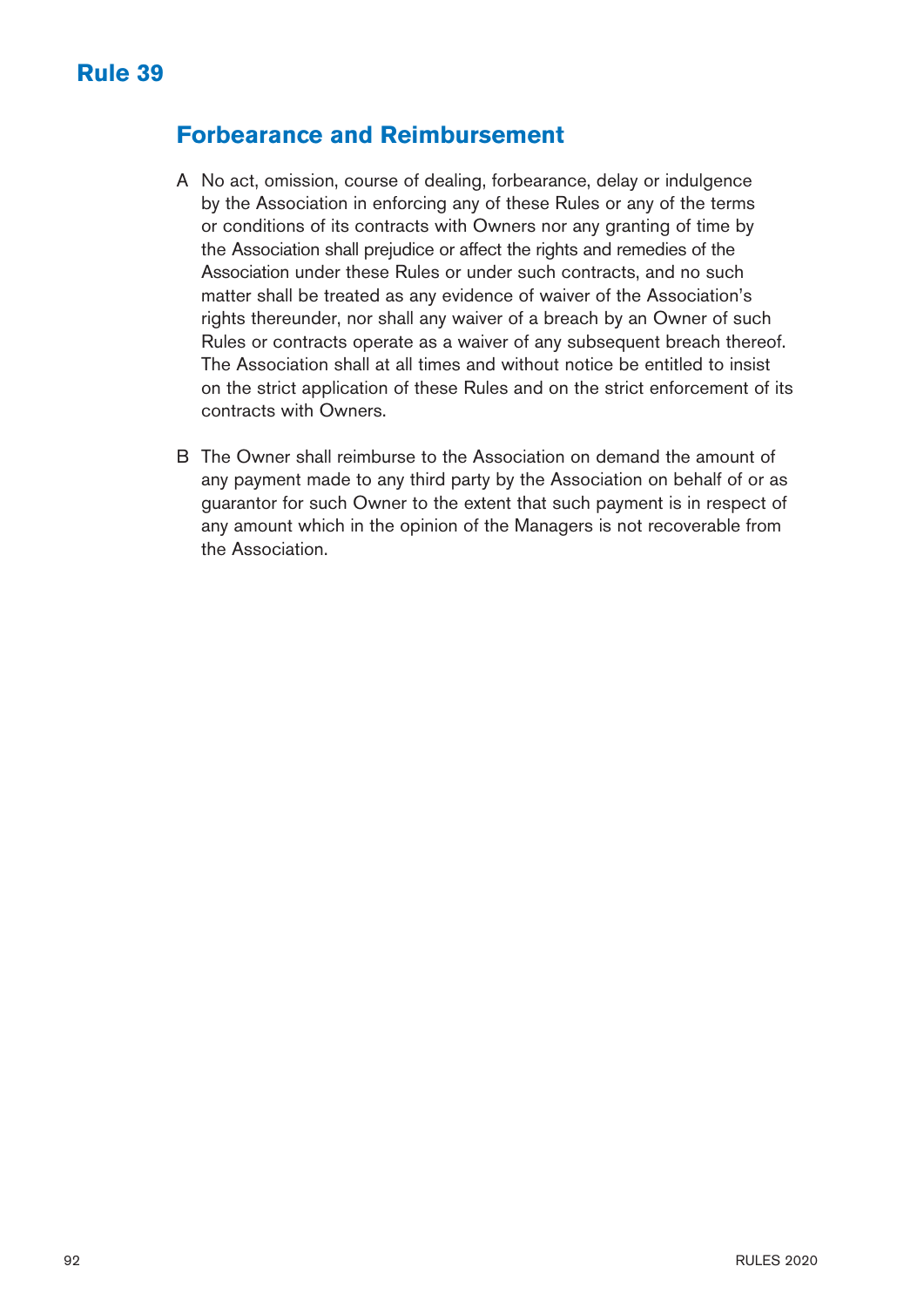### **Disputes**

- A The Owner hereby submits to the jurisdiction of the High Court of Justice of England in respect of any action brought by the Association to recover sums which the Association may consider to be due to it from the Owner. Without prejudice to the foregoing the Association shall be entitled to commence and maintain in any jurisdiction any action to recover sums which the Association may consider to be due to it from the Owner.
- B Save as provided in Section 4 of Rule 22, if any other difference or dispute shall arise between an Owner or any other person and the Association out of or in connection with these Rules or any contract between the Owner and the Association or as to the rights or obligations of the Association or the Owner or any other person thereunder or in connection therewith, such difference or dispute shall in the first instance be referred to and adjudicated upon by the Directors, unless the Directors elect to waive such adjudication, whereupon the Owner or such other person concerned shall be entitled to refer the difference or dispute to arbitration in accordance with the provisions of paragraph C of this Rule. Such reference and adjudication shall be on written submissions only.
- C If the Owner or such other person concerned in such difference or dispute does not accept the decision of the Directors it shall be referred to the arbitration in London of two Arbitrators (one to be appointed by the Association and the other by such Owner or such other person) and an Umpire to be appointed by the Arbitrators, and the submission to arbitration and all the proceedings therein shall be subject to the provisions of the English Arbitration Act, 1996, and any statutory modification or re-enactment thereof.
- D No Owner nor such other person shall be entitled to maintain any action, suit or other legal proceedings against the Association upon any such difference or dispute
	- i. unless and until the same has been so referred to the Directors for adjudication under paragraph (B) of this Rule and the Directors shall have given their decision thereon or the reference to such adjudication shall have been waived in accordance with the proviso to paragraph (B) of this Rule, and
	- ii. if such decision is not accepted by such Owner or such other person or if the reference to such adjudication shall have been waived, unless and until such difference or dispute shall have been referred to arbitration as provided in paragraph (C) of this Rule and the Award in such reference shall have been published, and
	- iii. then only for such sum (if any) as the Award may direct to be paid by the Association, and
	- iv. the sole obligation of the Association to such Owner or such other person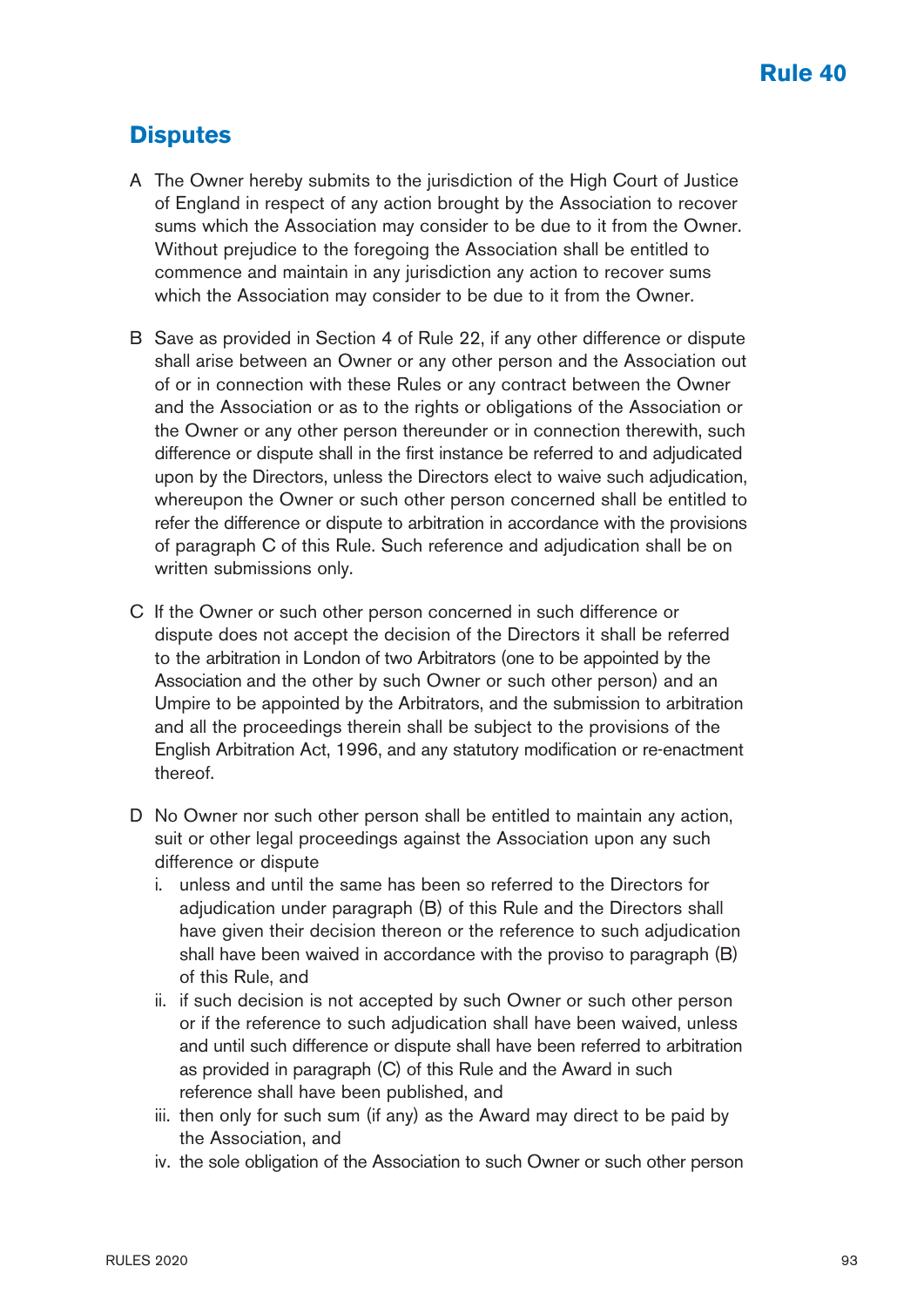#### **Rule 40 (Continued)**

under these Rules and any contract between the Association and the Owner or otherwise howsoever in respect of any such dispute or difference shall be to pay such sum as may be directed by such an Award.

E If any difference or dispute shall arise between an Owner or any other person and the Managers or their servants or agents (collectively the Managers' Group), out of or in connection with these Rules or any contract between the Owner and the Association or as to the rights or obligations of anyone of the Manager's Group or the Owner in any other way in connection therewith, such difference or dispute shall be referred to arbitration in London of two Arbitrators (one to be appointed by the Manager's Group and the other by such Owner or other person) and an Umpire to be appointed by the Arbitrators, and the submission to arbitration and all the proceedings therein shall be subject to the provisions of the English Arbitration Act, 1996, and any statutory modification or re-enactment thereof.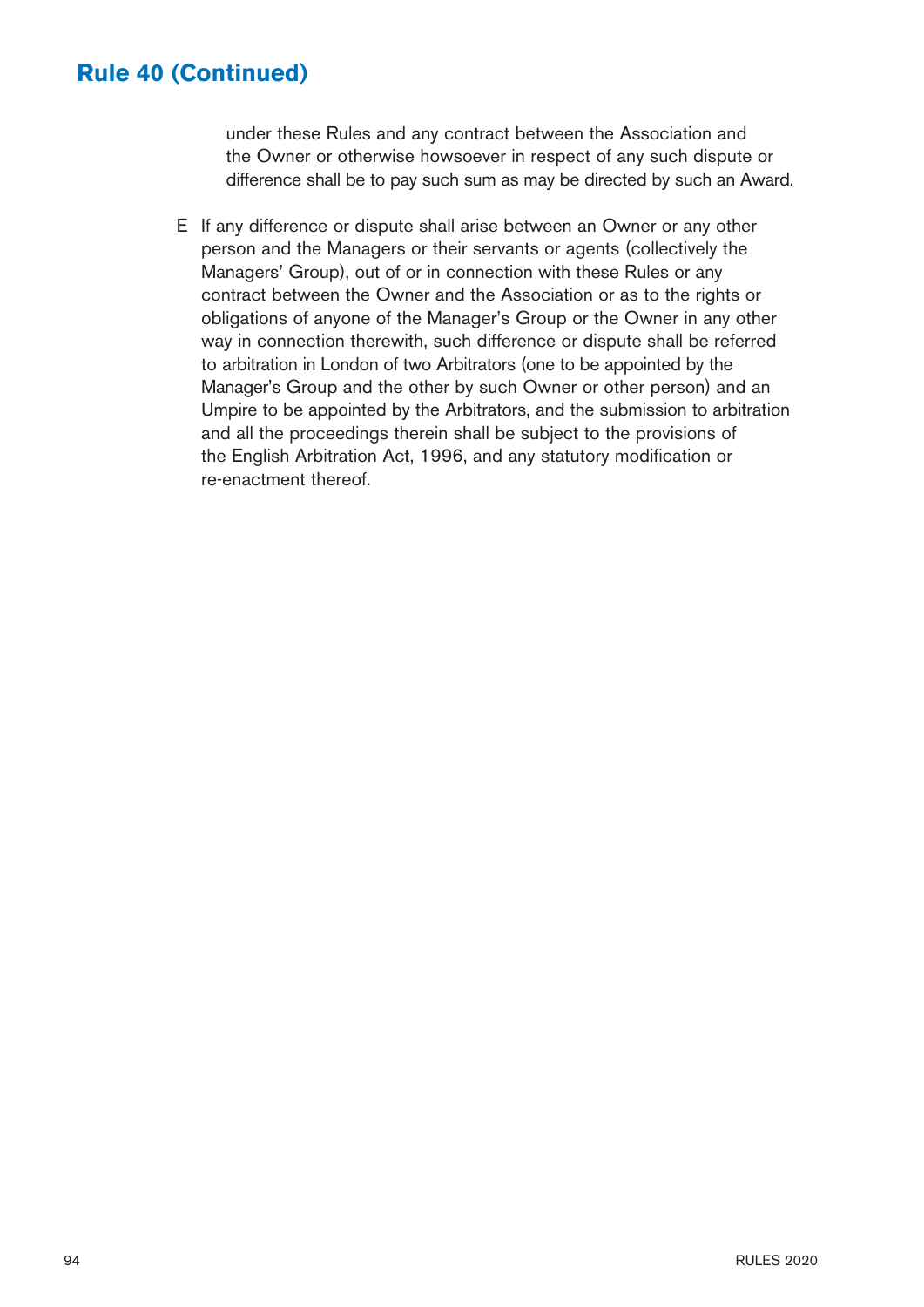### **Notices**

- A A notice or other document required under these Rules to be served on the Association may be served by sending it by courier or through the post in a prepaid letter or by sending it by telegram, cable, radio telegraph, telex or facsimile transmission (fax) addressed to the Association at the Association's registered office for the time being.
- B A notice or other document required under these Rules to be served on an Owner may be served by sending it by courier or through the post in a pre-paid letter or by sending it by telegram, cable, radio telegraph, telex, facsimile transmission (fax) or electronic transmission (e-mail) addressed to such Owner:
	- i. at the address which shall have been expressly furnished by him to the Association as the address at which notices from the Association may be served upon him, or,
	- ii. if no such address shall have been furnished, at his address as appearing in the Register of Members, or,
	- iii. if such Owner is not and was not a Member at the address which is his last known address to the knowledge of the Managers.

 In the case of Joint Owners all such notices or other documents shall be served upon the Joint Owner whose address has been furnished in accordance with sub-paragraph (i) above, or, if no such address has been furnished, upon the senior of the Joint Owners and such service shall be sufficient service on all the Joint Owners. For this purpose seniority as between Joint Owners shall be determined by the order in which the names stand as Joint Owners in the Register of Members.

- C Any such notice or other document if served by courier or by post shall be deemed to have been served on the day following the day on which the letter containing the same was handed to the courier or put into the post, and in proving such service it shall be sufficient to prove that the letter containing the notice or document was properly addressed and handed to the courier or put into the post as a prepaid letter. Any such notice or other document if served by telegram, cable, radio telegraph, telex, facsimile transmission (fax) or electronic transmission (e-mail) shall be deemed to have been served on the day on which it was handed in to the telegraph, cable or radio telegraph office or, in the case of telex, facsimile transmission (fax) or electronic transmission (e-mail), despatched, and in proving such service it shall be sufficient to prove that such telegram, cable or radio telegraph was duly handed in or, in the case of telex, facsimile transmission (fax) or electronic transmission (e-mail) that the notice or other document was duly despatched.
- D Any such notice or other document may be sent or supplied to an Owner by making it available on the Association's website (www.ukpandi.com), and it is deemed served or delivered when the Owner is notified by electronic transmission (e-mail) that it is available on such website.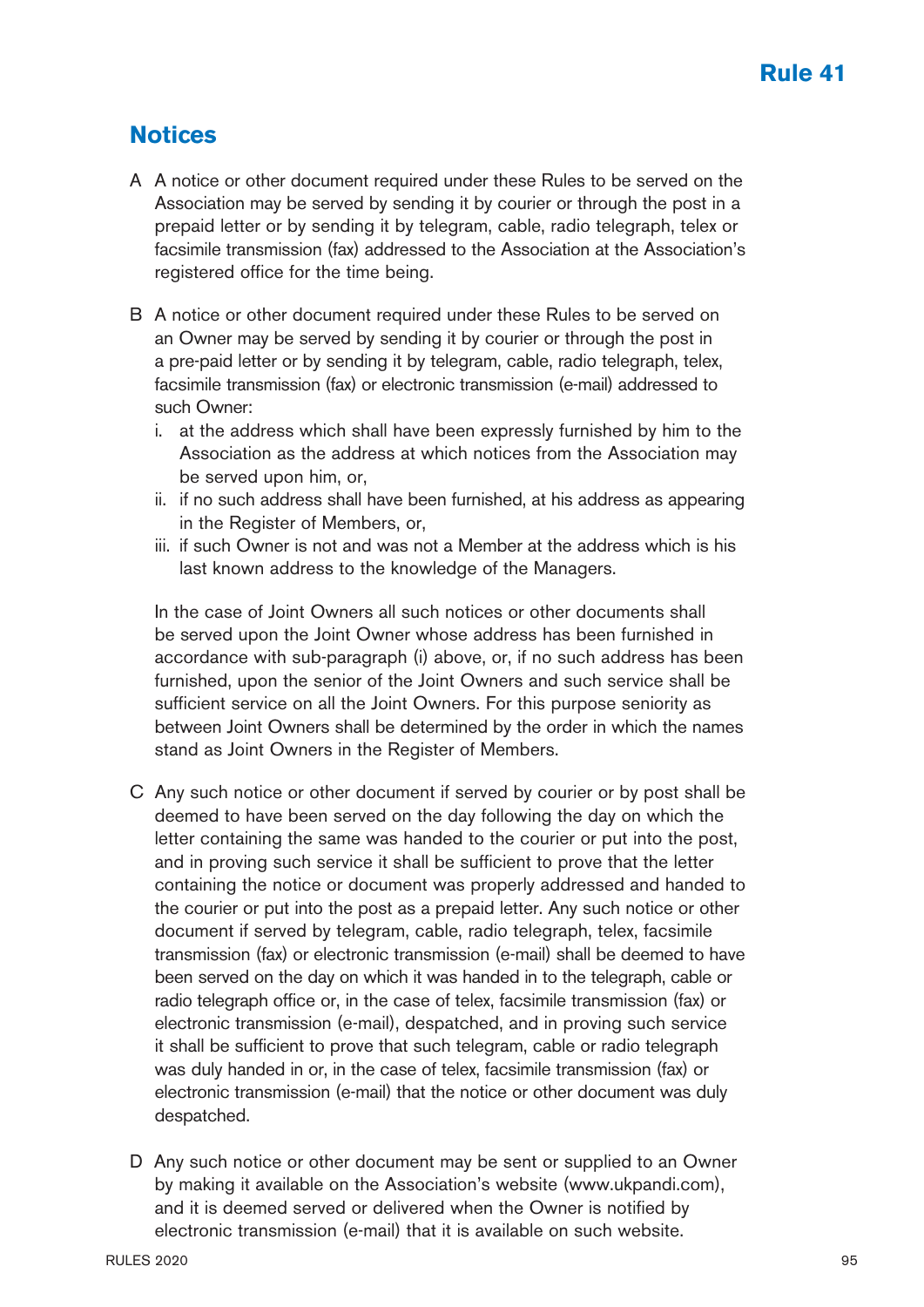### **Rule 41 (Continued)**

E. The successors of anyone who is or was at any time an Owner of an entered ship shall be bound by a notice or other document served as aforesaid if sent to the last such address of such Owner notwithstanding that the Association may have notice of the Owner's death, disability, lunacy, bankruptcy or liquidation.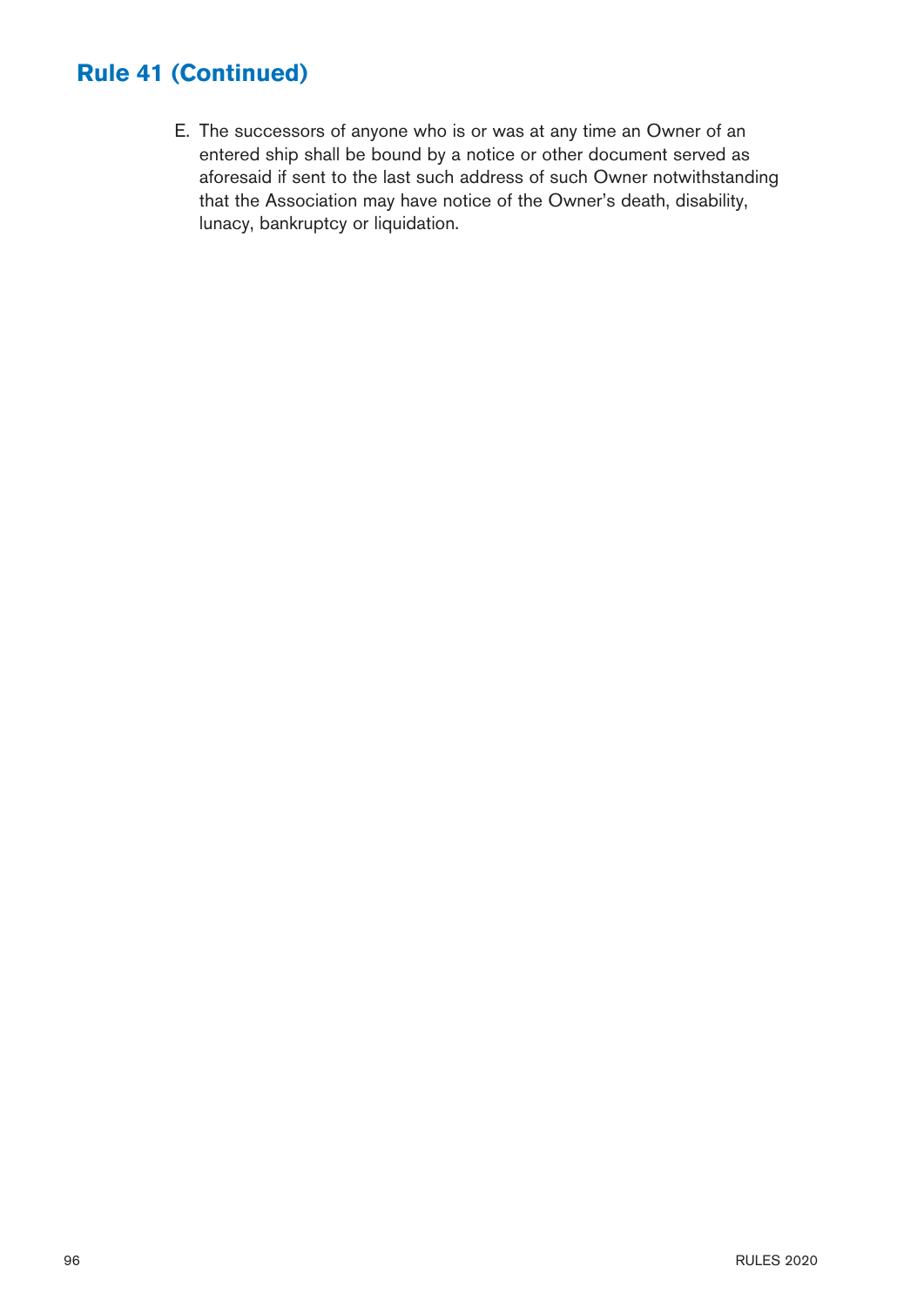### **Law of Contract**

Any contract of insurance howsoever made between the Association and an Owner and these Rules shall be governed by and construed in accordance with English law.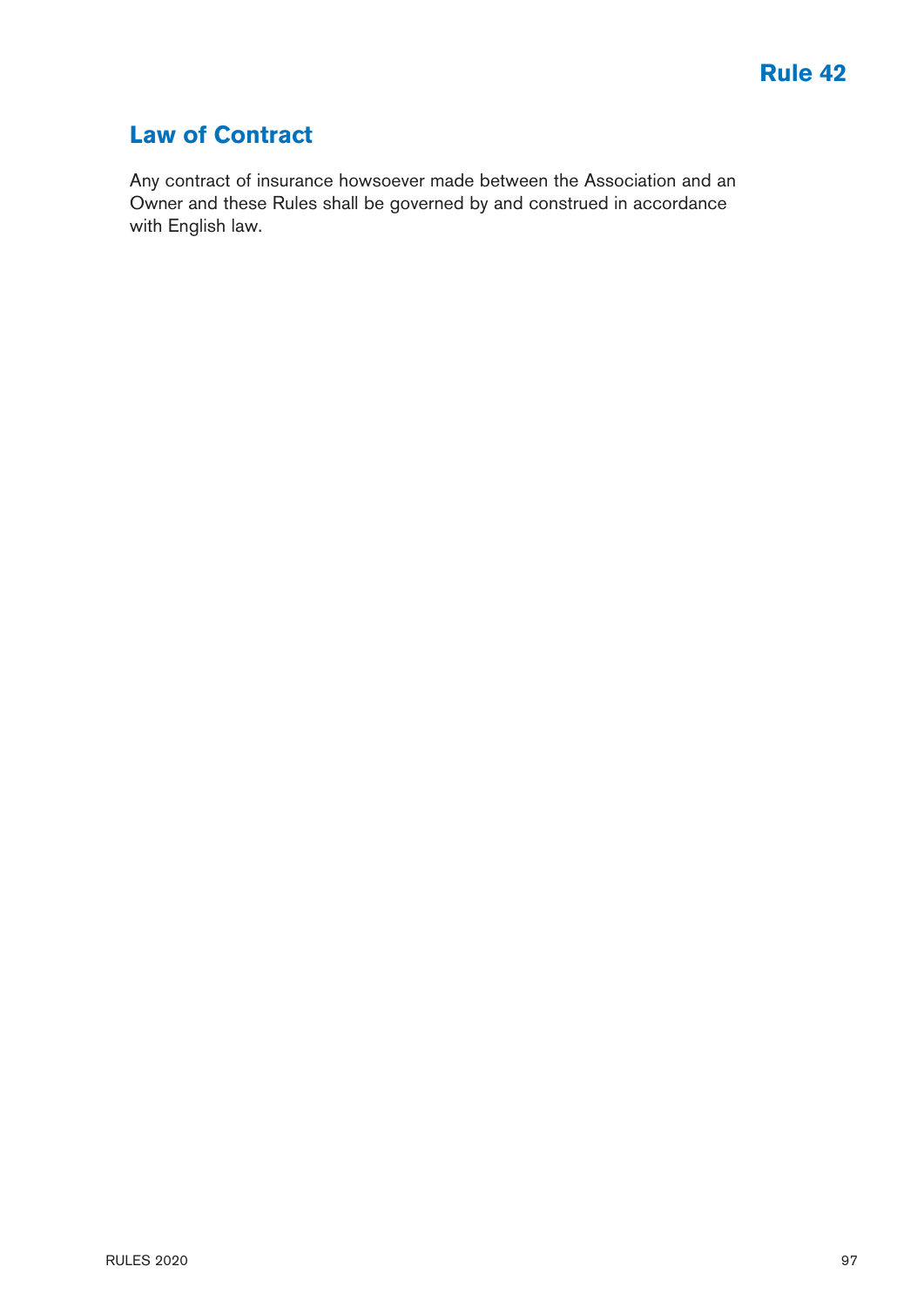## **Delegation**

- A Whenever any power, duty or discretion is conferred or imposed upon the Managers by virtue of these Rules, such power, duty or discretion may, subject to any terms, conditions or restrictions contained in these Rules, be exercised by any one or more of the Managers or by any servant or agent of the Managers to whom the same shall have been delegated or sub-delegated.
- B Whenever any power, duty or discretion is stated in these Rules to be vested in the Directors, such power, duty or discretion shall be exercisable by the Directors unless the same shall have been delegated to any Committee of the Directors or to the Managers or to the Members' Committee in accordance with the provisions as regards delegation contained in the Articles, in which event the power, duty or discretion may be exercised by any person to whom the same shall have been so delegated.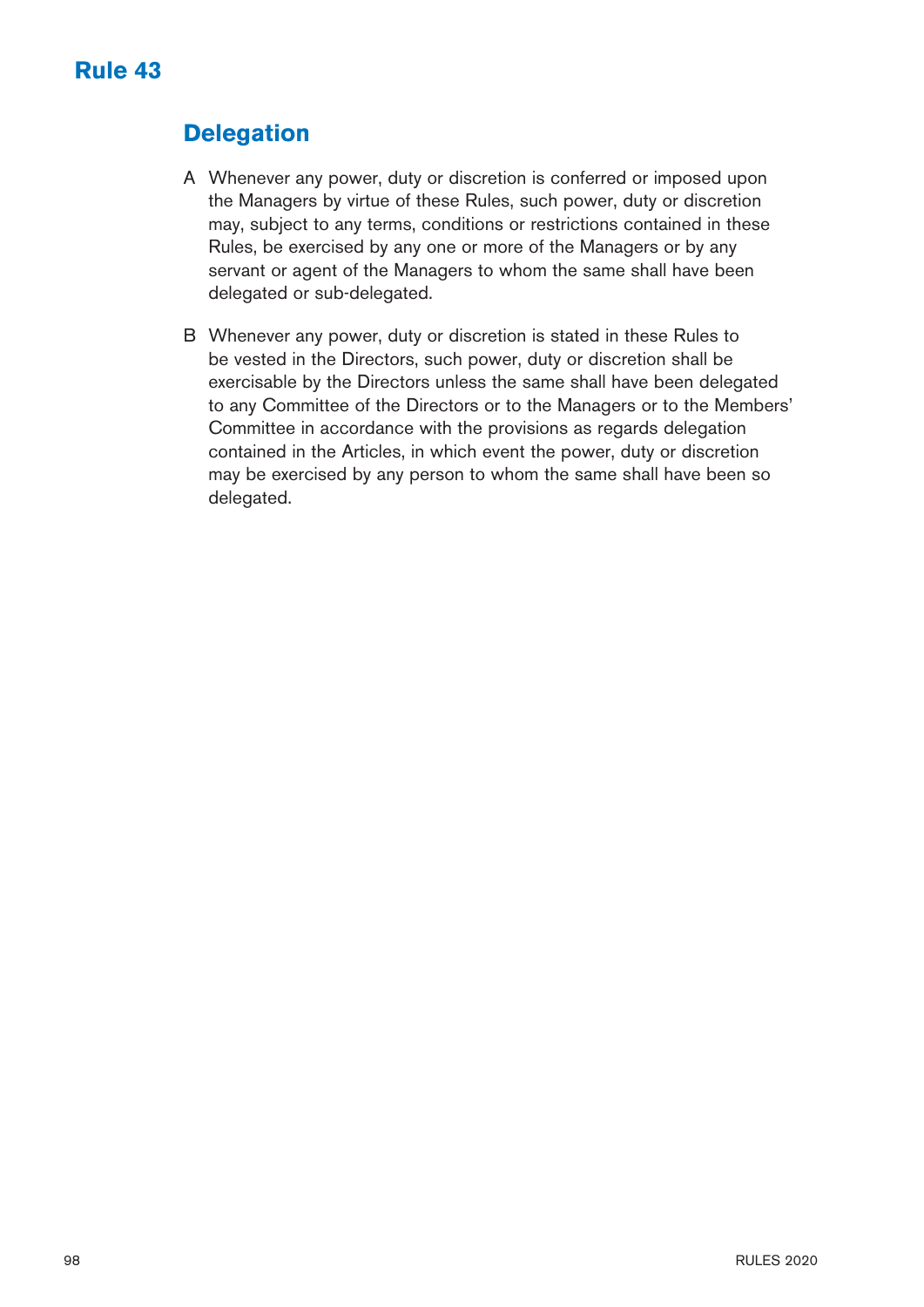### **Definitions**

In these Rules the words standing in the first column of the table next hereinafter contained shall bear the meanings set opposite to them respectively in the second column thereof, if not inconsistent with the subject or context:

| <b>Applicant Owner</b> | In relation to a ship which is desired or intended to<br>be entered for insurance in the Association, means<br>owner, owners in partnership, owners holding separate<br>shares in severalty, part owner, mortgagee, trustee,<br>operator, manager or builder of such ship and any<br>other person (not being an insurer seeking reinsurance),<br>by or on whose behalf an application has been, is<br>being or is to be made for the entry of the same in the<br>Association for insurance whether he be or is to be a<br>Member of the Association or not. |
|------------------------|-------------------------------------------------------------------------------------------------------------------------------------------------------------------------------------------------------------------------------------------------------------------------------------------------------------------------------------------------------------------------------------------------------------------------------------------------------------------------------------------------------------------------------------------------------------|
| <b>Articles</b>        | The articles for the time being of The United Kingdom<br>Mutual Steam Ship Assurance Association (Europe)<br>Limited.                                                                                                                                                                                                                                                                                                                                                                                                                                       |
| <b>Association</b>     | The United Kingdom Mutual Steam Ship Assurance<br>Association (Europe) Limited or UK P&I Club N.V., as<br>applicable.                                                                                                                                                                                                                                                                                                                                                                                                                                       |
| <b>Associations</b>    | The United Kingdom Mutual Steam Ship Assurance<br>Association (Europe) Limited, UK P&I Club N.V., and<br>The United Kingdom Mutual Steam Ship Assurance<br>Association (Bermuda) Limited.                                                                                                                                                                                                                                                                                                                                                                   |
| <b>Call entry</b>      | An insurance on terms that the Owner is bound to<br>pay calls to the Association.                                                                                                                                                                                                                                                                                                                                                                                                                                                                           |
| Calls                  | Sum or sums payable to the Association in respect of<br>an entered ship pursuant to Rules 19 to 23, including<br>Mutual Premiums, Supplementary Premiums and<br>Overspill Calls.                                                                                                                                                                                                                                                                                                                                                                            |
| Cargo                  | Goods, including anything used or intended to be<br>used to pack or secure goods, in respect of which<br>an Owner enters into a contract of carriage, but<br>excluding containers or other equipment owned or<br>leased by the Owner.                                                                                                                                                                                                                                                                                                                       |
|                        | <b>Catastrophe Reserve</b> Any reserve maintained by the Association pursuant<br>to Rule $24(B)(i)$ .                                                                                                                                                                                                                                                                                                                                                                                                                                                       |
| <b>Charterer</b>       | Charterer shall mean a charterer other than a demise                                                                                                                                                                                                                                                                                                                                                                                                                                                                                                        |

or bareboat charterer.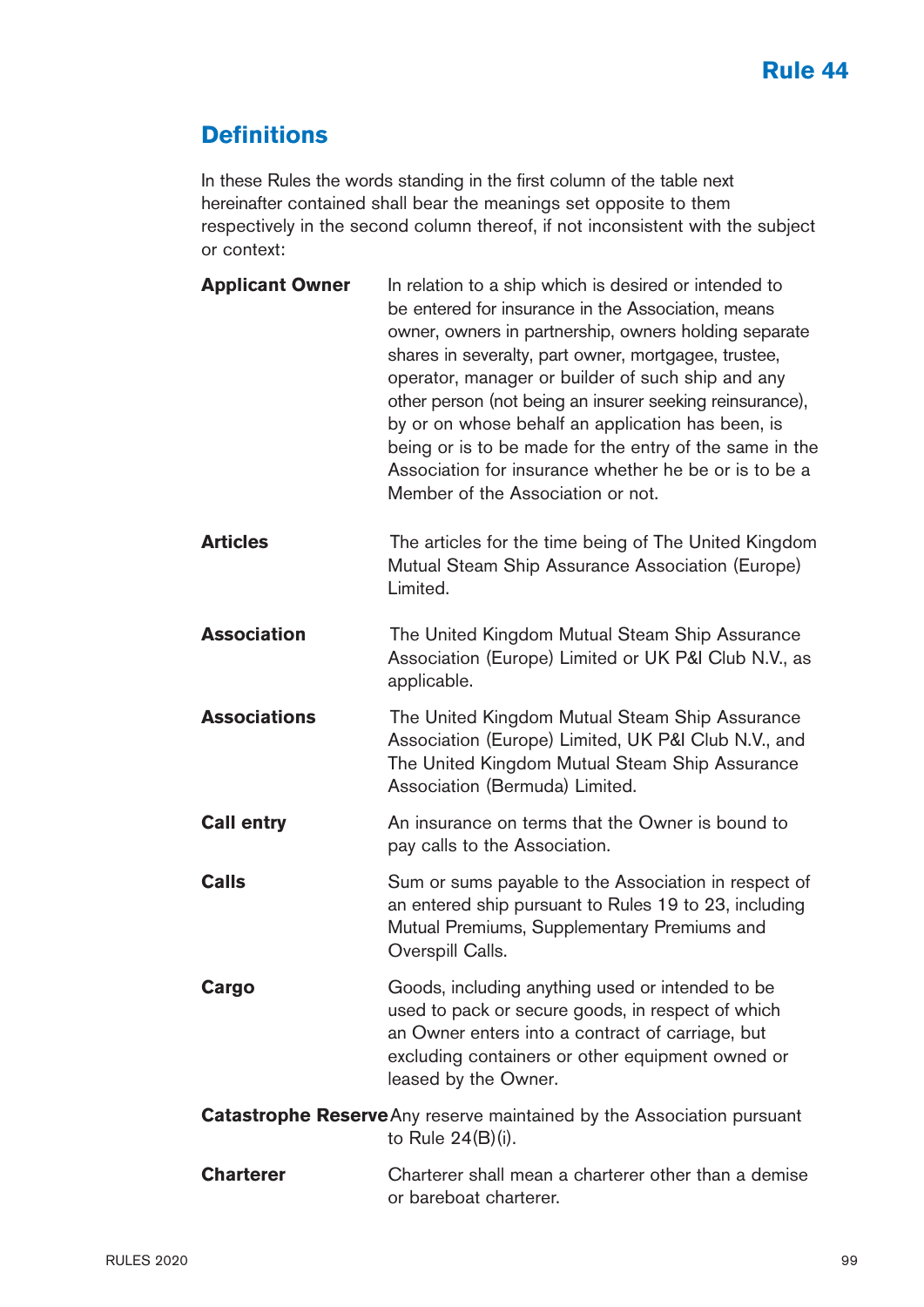# **Rule 44**

| <b>Closed policy year</b>                  | A policy year of the Association which has been closed<br>in accordance with the provisions of Rule 25.                                                                                                                                                                                                                                                                                                                                                                                                                                                                                                                                                                                                                                                                                                                                                                                                                                                                                                                                                 |
|--------------------------------------------|---------------------------------------------------------------------------------------------------------------------------------------------------------------------------------------------------------------------------------------------------------------------------------------------------------------------------------------------------------------------------------------------------------------------------------------------------------------------------------------------------------------------------------------------------------------------------------------------------------------------------------------------------------------------------------------------------------------------------------------------------------------------------------------------------------------------------------------------------------------------------------------------------------------------------------------------------------------------------------------------------------------------------------------------------------|
| <b>Convention Limit</b>                    | In respect of a ship, the limit of liability of the owner<br>of that ship for claims (other than claims for loss of<br>life or personal injury) at the Overspill Claim Date,<br>calculated in accordance with Article 6 paragraph 1(b)<br>(but applying 334 Units of Account to each ton up to<br>500 tons) of the International Convention on Limitation<br>of Liability for Maritime Claims 1976 (the "Convention")<br>and converted from Special Drawing Rights into United<br>States Dollars at the rate of exchange conclusively<br>certified by the Association as being the rate prevailing<br>on the Overspill Claim Date, provided that, (a) where<br>a ship is entered for a proportion (the "relevant<br>proportion") of its tonnage only, the Convention Limit<br>shall be the relevant proportion of the limit of liability<br>calculated and converted as afore-said and (b) each<br>ship shall be deemed to be a sea-going ship to which<br>the Convention applies, notwith-standing any provision<br>in the Convention to the contrary. |
| <b>Directors</b>                           | The Board of Directors for the time being of The<br>United Kingdom Mutual Steam Ship Insurance<br>Association (Europe) Limited, or the Management<br>Board and/or Supervisory Board for the time being of<br>UK P&I Club N.V., as applicable.                                                                                                                                                                                                                                                                                                                                                                                                                                                                                                                                                                                                                                                                                                                                                                                                           |
| <b>Electronic Trading</b><br><b>System</b> | An electronic trading system is any system<br>which replaces or is intended to replace<br>paper documents used for the sale of goods and/or<br>their carriage by sea or partly by sea and other means<br>of transport and which are documents of title, or<br>entitle the holder to delivery or possession of the<br>goods referred to in such documents, or evidence<br>a contract of carriage under which the rights and<br>obligations of either of the contracting parties may<br>be transferred to a third party. For the purpose of the<br>definition, a "document" shall mean anything in which<br>information of any description is recorded including,<br>but not limited to, computer or other electronically<br>generated information.                                                                                                                                                                                                                                                                                                       |
| <b>Entered ship</b>                        | A ship which has been entered in the Association<br>for insurance.                                                                                                                                                                                                                                                                                                                                                                                                                                                                                                                                                                                                                                                                                                                                                                                                                                                                                                                                                                                      |
| <b>Entered tonnage</b>                     | The tonnage figure recorded as entered tonnage in the<br>Certificate of Entry of an entered ship and used for the<br>purposes of calculation of calls whether (a) the tonnage<br>of the ship or (b) a proportion of the tonnage of the                                                                                                                                                                                                                                                                                                                                                                                                                                                                                                                                                                                                                                                                                                                                                                                                                  |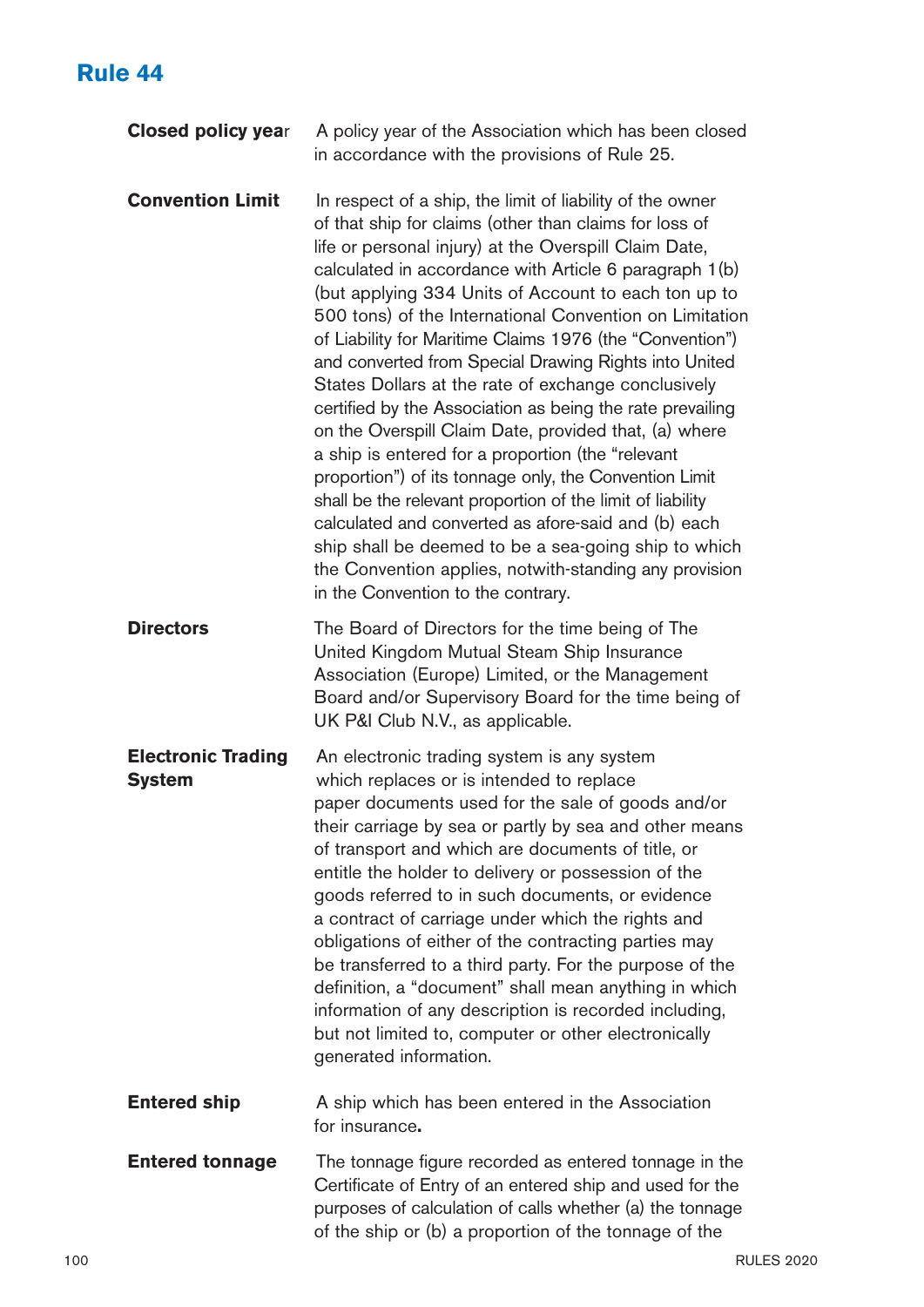# **Rule 44 (continued)**

|                                                         | ship or (c) a figure exceeding the tonnage of the ship.                                                                                                                                                                                                                                                                                                                                                                                                                             |
|---------------------------------------------------------|-------------------------------------------------------------------------------------------------------------------------------------------------------------------------------------------------------------------------------------------------------------------------------------------------------------------------------------------------------------------------------------------------------------------------------------------------------------------------------------|
| Fines                                                   | Includes penalties and other impositions similar in<br>nature to fines.                                                                                                                                                                                                                                                                                                                                                                                                             |
| <b>Fixed premium</b>                                    | A fixed premium payable to the Association in respect<br>of an entered ship pursuant to Rule 9.                                                                                                                                                                                                                                                                                                                                                                                     |
|                                                         | <b>Fixed premium entry</b> An insurance on terms that the Owner is bound to pay<br>a fixed premium to the Association.                                                                                                                                                                                                                                                                                                                                                              |
| <b>Group Excess</b>                                     | The excess of loss reinsurance policies effected by<br>Reinsurance Policies the parties to the Pooling Agreement.                                                                                                                                                                                                                                                                                                                                                                   |
| <b>Group Reinsurance</b><br>Limit<br><b>Hull policy</b> | The amount of the smallest claim (other than any<br>claim arising in respect of oil pollution) incurred by<br>the Association or by any other party to the Pooling<br>Agreement which would exhaust the largest limit for<br>any type of claim (other than a claim arising in respect<br>of oil pollution) from time to time imposed in the Group<br>Excess Reinsurance Policies.<br>A policy effected on the hull and machinery of a ship<br>including an Excess Liability Policy. |
| <b>Insurance</b>                                        | Any insurance or reinsurance.                                                                                                                                                                                                                                                                                                                                                                                                                                                       |
| In writing<br><b>Managers</b>                           | Written, printed or lithographed, or visibly expressed in<br>all or any of those or any other modes of representing or<br>reproducing words.<br>The Managers for the time being of the Association.                                                                                                                                                                                                                                                                                 |
| Member                                                  | A Member for the time being of The United Kingdom<br>Mutual Steam Ship Assurance Association (Europe)<br>Limited                                                                                                                                                                                                                                                                                                                                                                    |
| Members'<br>Committee                                   | A committee of the Members constituted in accordance<br>with the Articles.                                                                                                                                                                                                                                                                                                                                                                                                          |
| <b>Overspill Call</b>                                   | A call levied by the Association pursuant to Rule 22<br>for the purpose of providing funds to pay all or part of<br>an Overspill Claim.                                                                                                                                                                                                                                                                                                                                             |
| <b>Overspill Claim</b>                                  | That part (if any) of a claim (other than a claim in respect<br>of oil pollution) incurred by the Association or by any<br>other party to the Pooling Agreement under the terms<br>of entry of a ship which exceeds or may exceed the<br>Group Reinsurance Limit.                                                                                                                                                                                                                   |
|                                                         | Overspill Claim Date In relation to any Overspill Call, the time and date<br>on which there occurred the event giving rise to the<br>Overspill Claim in respect of which the Overspill Call is                                                                                                                                                                                                                                                                                      |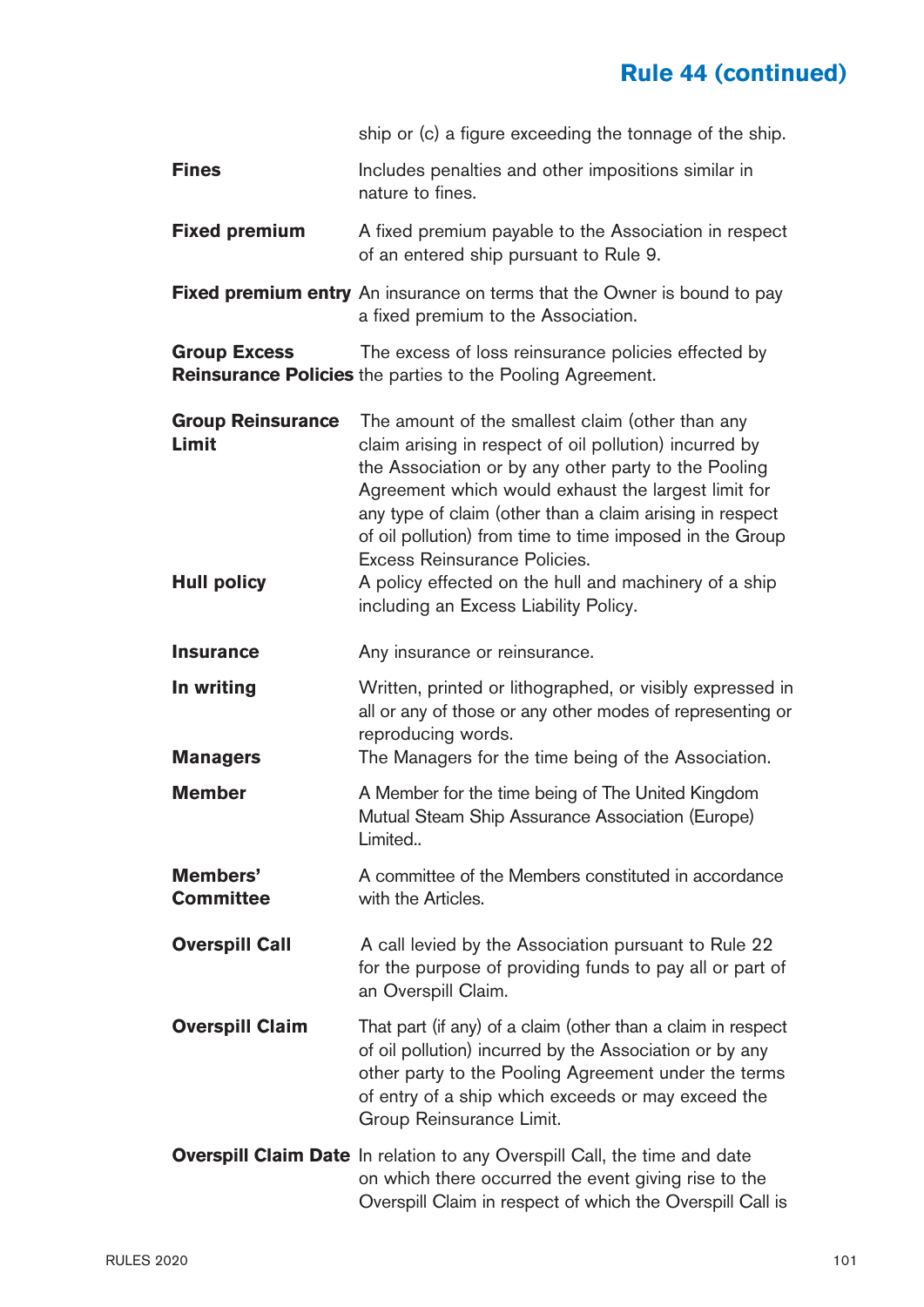# **Rule 44 (continued)**

|                          | made or, if the Policy Year in which such event occurred<br>has been closed in accordance with the provisions of<br>Rules 25(C)(i) and 25(C)(ii), noon GMT on 20th August<br>of the Policy Year in respect of which the Association<br>makes a declaration under Rule 25(C)(iii).                                                                                                                                                                                                                                                                                                                                               |
|--------------------------|---------------------------------------------------------------------------------------------------------------------------------------------------------------------------------------------------------------------------------------------------------------------------------------------------------------------------------------------------------------------------------------------------------------------------------------------------------------------------------------------------------------------------------------------------------------------------------------------------------------------------------|
| Owner                    | In relation to an entered ship means owner, owners in<br>partnership, owners holding separate shares in severalty,<br>part owner, mortgagee, trustee, operator, manager or<br>builder of such ship and any other person (not being<br>an insurer reinsured under Rule 13) named in the<br>certificate of entry or endorsement slip, by or on whose<br>behalf the same has been entered in the Association<br>whether he be a Member or not.                                                                                                                                                                                     |
| <b>Policy year</b>       | A year from noon G.M.T. on any 20th February to noon<br>G.M.T. on the next following 20th February.                                                                                                                                                                                                                                                                                                                                                                                                                                                                                                                             |
| <b>Pooling Agreement</b> | The agreement dated 17th November 1992 between<br>certain members of the group known as the International<br>Group of Protection and Indemnity Associations and<br>any addendum, variation, or replacement of the said<br>agreement, or any other agreement of a similar nature<br>or purpose.                                                                                                                                                                                                                                                                                                                                  |
| <b>Premium rating</b>    | The agreed rating per ton entered for insurance upon<br>which Calls are payable to the Association according<br>to the terms of such ship's entry for insurance in the<br>Association.                                                                                                                                                                                                                                                                                                                                                                                                                                          |
| Rules                    | These Rules as originally framed or as from time to time<br>altered, abrogated or added to and for the time being<br>in force.                                                                                                                                                                                                                                                                                                                                                                                                                                                                                                  |
| Seaman                   | Any person (including the Master and apprentices)<br>employed as part of a ship's complement under the<br>terms of a crew agreement or other contract of service<br>or employment to serve on board an entered ship,<br>whether or not on board that ship.                                                                                                                                                                                                                                                                                                                                                                      |
| Ship                     | Ship (in the context of a ship entered or proposed<br>to be entered in the Association) shall mean ship,<br>boat, hydrofoil, hovercraft or other description of<br>vessel (including a lighter, barge or similar vessel<br>howsoever propelled but excluding (a) a unit or vessel<br>constructed or adapted for the purpose of carrying<br>out drilling operations in connection with oil or gas<br>exploration or production, (b) a fixed platform or fixed<br>rig and (c) a wing-in-ground craft) or intended to<br>be used for any purpose whatsoever in navigation<br>or other-wise on, under, over or in water or any part |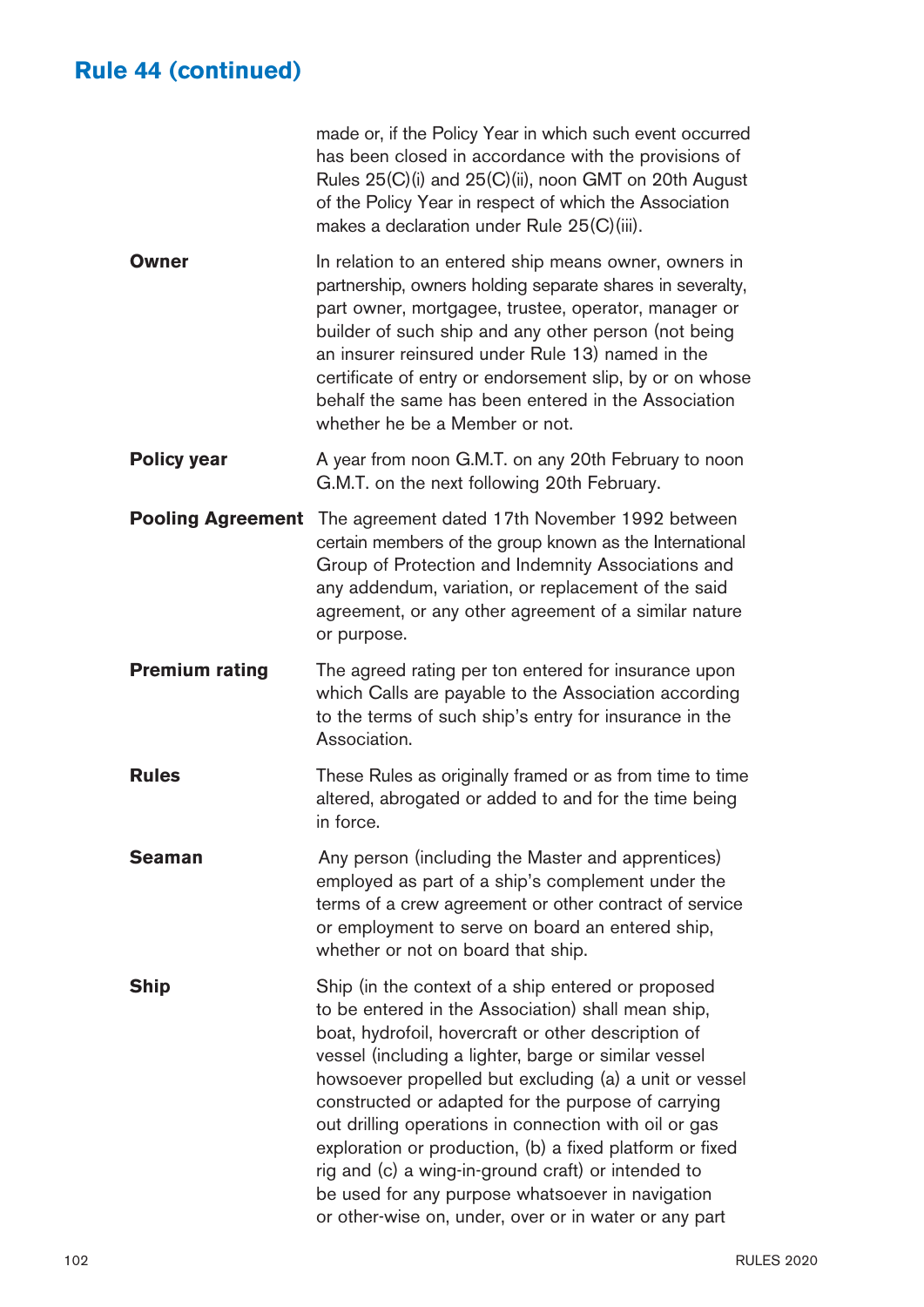thereof or any proportion of the tonnage thereof or any share therein.

**Standard terms of** The terms of contracts of carriage referred to in **contracts of carriage** Proviso (a) to Rule 2 Section 17.

- **Statutory obligation** Any obligation, liability or direction imposed by any legislative enactment, decree order or regulation having the force of law in any country.
- **Successors** In relation to all the persons hereinbefore specified in connection with "Owner" and "Applicant Owner'' and in relation to any other person whatsoever by whom or on whose behalf a ship shall have been entered for insurance or reinsurance in the Association, shall include their heirs, executors, administrators, personal representatives, assigns (when permitted under these Rules), receiver, curator or other person authorised to act on behalf of one who becomes incapable by reason of mental disorder of managing his property or affairs, trustee in bankruptcy, liquidator and other successors whatsoever.

**Ton** The unit of tonnage.

**Tonnage** The register tonnage of a ship as certified in the Certificate of Registry of such ship or in any other official document relating to the registration of such ship.

Words importing the singular number only shall include the plural number and vice versa. Words importing the masculine gender only shall include the feminine gender. Words importing persons shall include corporations.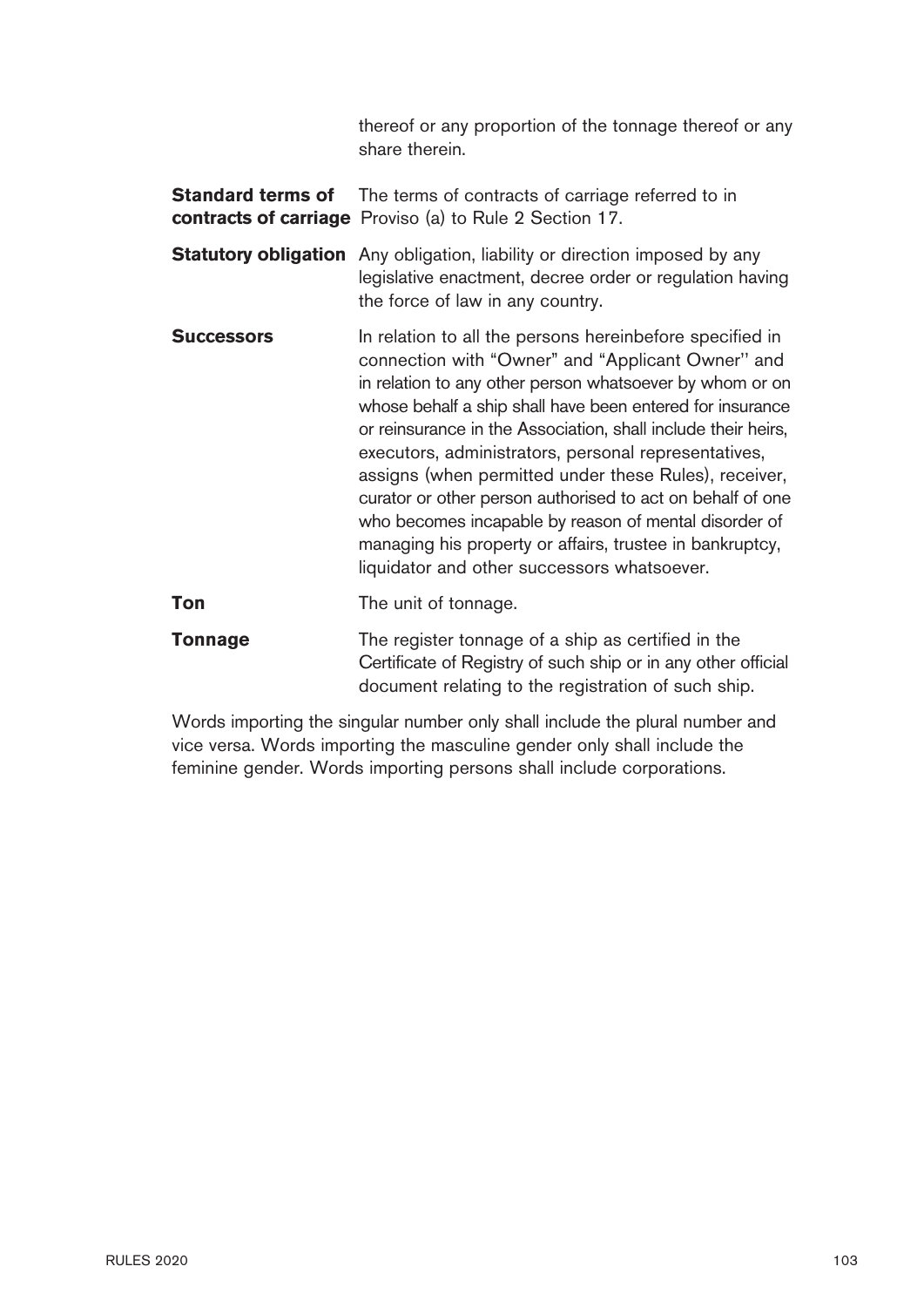# **Index**

| Ad valorem bills of lading                       | 2, Section 17, Proviso (d)       |
|--------------------------------------------------|----------------------------------|
| Agents, insolvency of                            | 5 (G) (vii)                      |
| <b>Articles</b>                                  | 17 Bii, 43B, 44                  |
| <b>Assignment</b>                                |                                  |
| of insurance                                     | 15                               |
| of owner's interest in entered ship              | 29 (B) (i)                       |
| <b>Bankruptcy of Owner</b>                       | 29 (A)                           |
| <b>Bills of Lading</b>                           |                                  |
| ad valorem                                       | 2, Section 17, Proviso (d)       |
| dating of                                        | 2, Section 17, Proviso (c) (iii) |
| delivery of cargo without production of<br>(iii) | 2, Section 17, Proviso (c) (ii)  |
| description of cargo in                          | 2, Section 17, Proviso (c) (v)   |
| through or transhipment                          | 2, Section 17 (D)                |
| <b>Blockade running</b>                          | 5(1)                             |
| <b>Bullion</b>                                   | 2, Section 17, Proviso (e)       |
| Calls                                            |                                  |
| call entries                                     | 1; 8; 19; 20; 21; 22; 23         |
| calls, purposes for which levied                 | 19                               |
| cesser of insurance, effect on calls             | 29 (E)                           |
| failure to pay calls                             | 31                               |
| interest on late payment                         | 23 (E)                           |
| mutual premium                                   | 20                               |
| obligation to pay calls                          | 1; 19; 20; 21; 22                |
| overspill calls                                  | 22                               |
| payment of calls                                 | 23                               |
| premium rating on which calls based              | 8                                |
| release calls upon cancellation                  | 33                               |
| release calls upon cesser                        | 30                               |
| return of calls on closed years                  | 25                               |
| return of calls when ship laid up                | 27                               |
| supplementary premium                            | 21                               |
| <b>Cancellation of insurance</b>                 | 31                               |
| <b>Cargo liabilities</b>                         |                                  |
| ad valorem bills of lading                       | 2, Section 17, Proviso (d)       |
| cargo's proportion of general average            | 2, Section 19                    |
| collisions                                       | 2, Section 10 (B) (iii)          |
| contracts of carriage, standard terms            | 2, Section 17, Proviso (a)       |
| damaged cargo                                    | 2, Section 17 (A)                |
| dating of bills of lading                        | 2, Section 17, Proviso (c) (iv)  |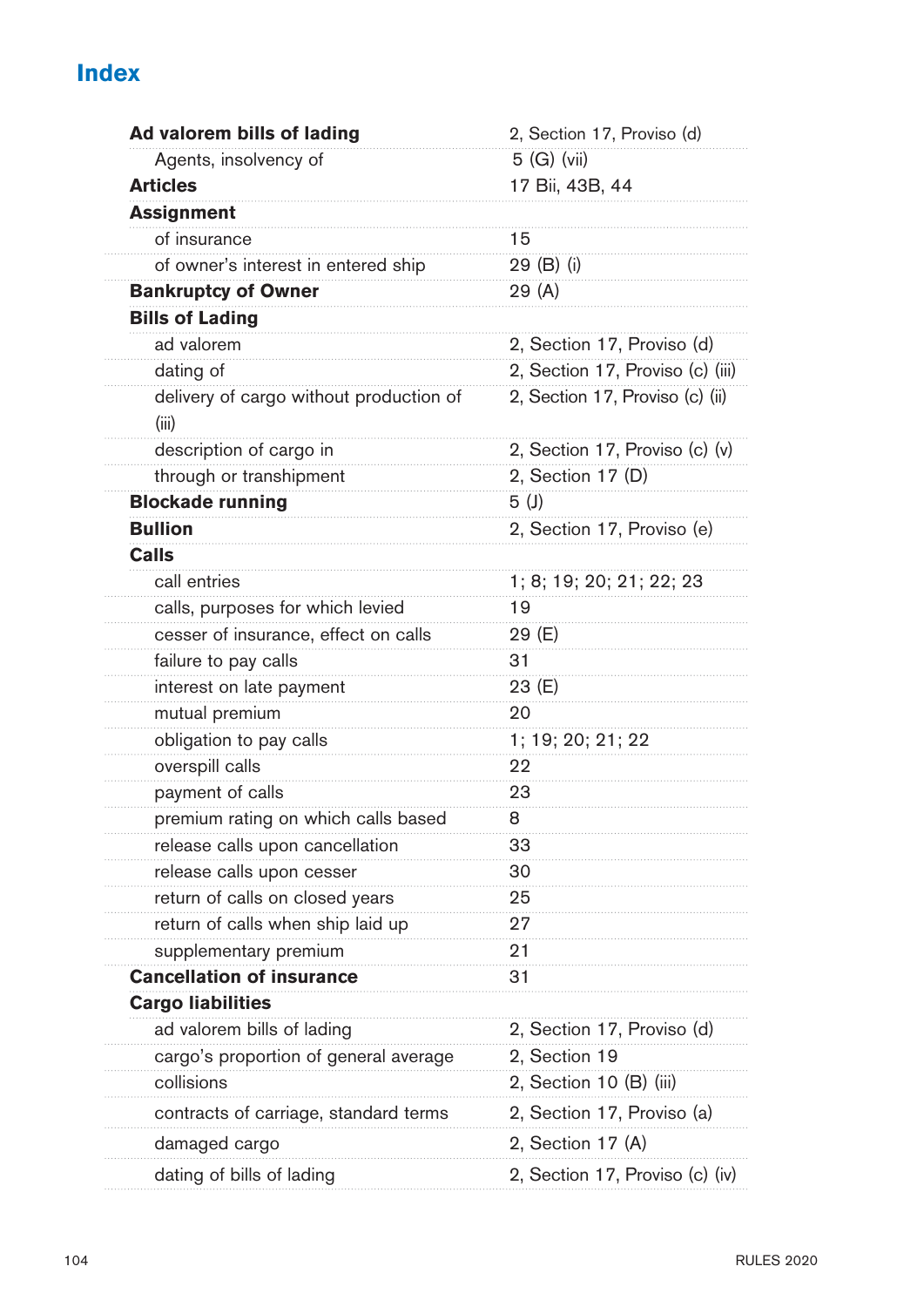# **Index**

| description of cargo in bill of lading              | 2, Section 17, Proviso (c) (v)  |
|-----------------------------------------------------|---------------------------------|
| deviation                                           | 2, Section 17, Proviso (b)      |
| disposal of damaged cargo                           | 2, Section 17 (B)               |
| failure to load                                     | 2, Section 17, Proviso (c) (vi) |
| fines relating to cargo                             | 2, Section 22 (B)               |
| electronic trading systems                          | 2, Section 17, Proviso (g)      |
| loss of cargo                                       | 2, Section 17 (A)               |
| nuclear and radioactive materials                   | 5 (F)                           |
| rare and valuable cargo                             | 2, Section 17, Proviso (e)      |
| shortage                                            | 2, Section 17 (A)               |
| through or transhipment bills of lading             | 2, Section 17 (D)               |
| <b>Certificate of entry</b>                         | 12                              |
| <b>Cesser of insurance</b>                          | 29                              |
| <b>Claims</b>                                       |                                 |
| appointment of surveyors and lawyers                | 36                              |
| cancellation of insurance, effect on claims         | 31(B)                           |
| cesser of insurance, effect on claims               | 29 (E)                          |
| Members' Committee, meetings of to pass claims      | 38                              |
| notification of claims by Member, time limits 5 (O) |                                 |
| overspill claims                                    | 22                              |
| obligations of Member                               | 5(N)                            |
| payment first by Member                             | 5(A)                            |
| settlement of claims                                | 5(N)(iv)                        |
| sue and labour                                      | 5(M)                            |
| <b>Classification of entered ship</b>               | 5 (K)                           |
| <b>Closing of policy years</b>                      | 25                              |
| <b>Collision</b>                                    |                                 |
| collision risks covered                             | 2, Section 10                   |
| excess collision cover                              | 2, Section 10 (C)               |
| one fourth collision liabilities                    | 2, Section 10 (A)               |
| Running Down Clause, cover for risks                |                                 |
| excluded by                                         | 2, Section 10 (B)               |
| <b>Contraband</b>                                   | 5(J)                            |
| <b>Contract</b>                                     |                                 |
| carriage, contracts of                              | 2, Section 17; 34               |
| effects, contracts relating to                      | 2, Section 5                    |
| liability under contracts                           | 2, Section 14                   |
| passengers and other persons,                       |                                 |
| contracts relating to                               | 2, Sections 1, 5 and 14         |
| property, contracts relating to                     | 2, Section 11, Proviso (a) (i)  |
| property on a ship, contracts relating to           | 2, Section 18                   |
| seamen, contracts relating to                       | 2, Sections 2, 3, 4 and 5       |
|                                                     |                                 |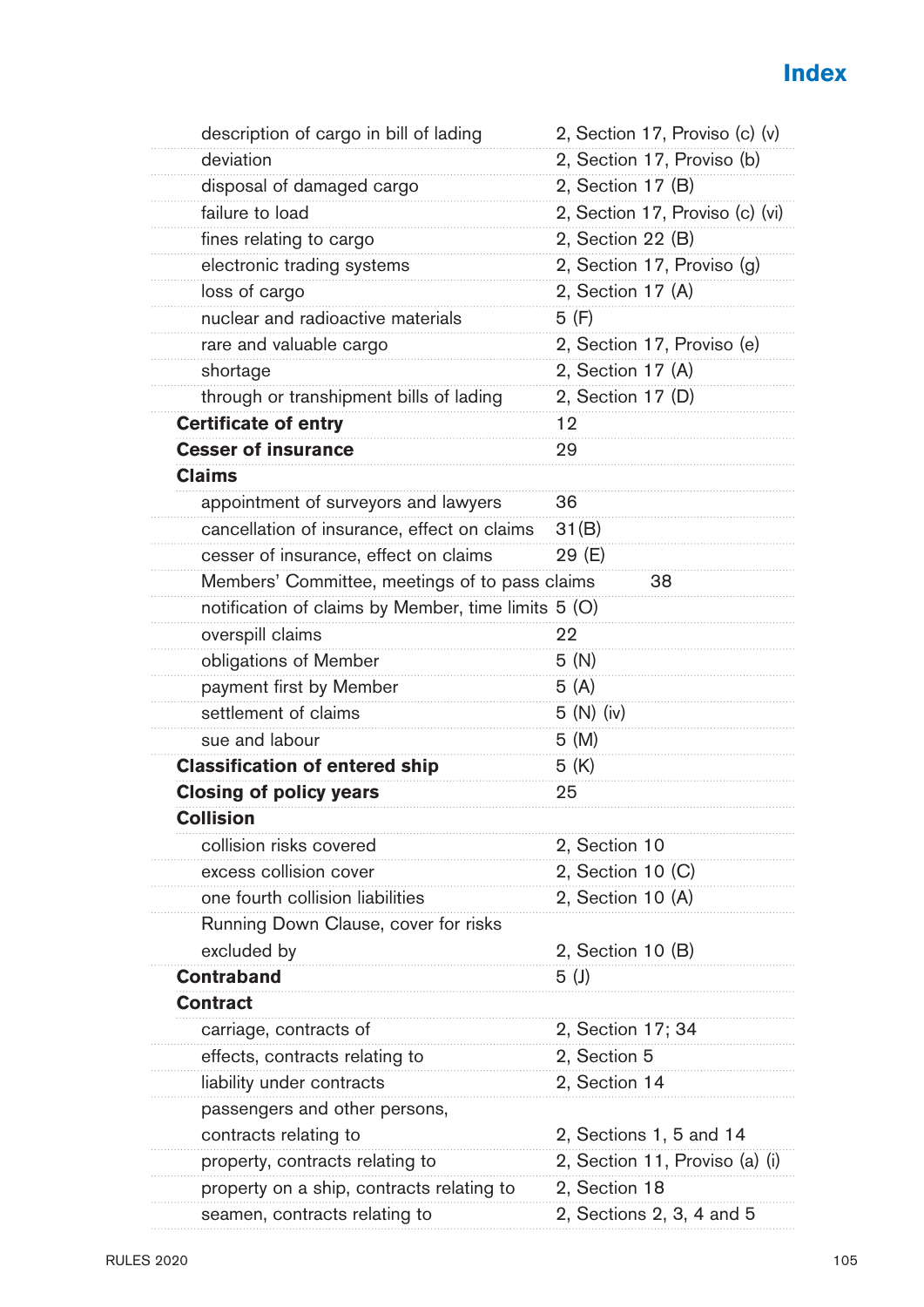# **Index**

| towage, contracts for                                  | 2, Section 13                   |
|--------------------------------------------------------|---------------------------------|
| variation of contract                                  | 17                              |
| <b>Contract of carriage</b>                            |                                 |
| deviation                                              | 2, Section 17, Proviso (b)      |
| terms of contract                                      | 2, Section 17, Proviso (a)      |
| through or transhipment bills of lading                | 2, Section 17 (D)               |
| regulations & recommendations by Directors 34          |                                 |
| <b>Costs (see also Expenses)</b>                       |                                 |
| cargo liabilities, costs relating to                   | 2, Section 17                   |
| enquiry expenses, costs relating to                    | 2, Section 23                   |
| expenses incidental to operation of                    |                                 |
| ships, costs relating to                               | 2, Section 24                   |
| incurred by direction of Association                   | 2, Section 26                   |
| legal costs                                            | 2, Section 25                   |
| pollution, costs relating to                           | 2, Section 12                   |
| sue and labour costs                                   | 2, Section 25                   |
| wreck liabilities, costs relating to                   | 2, Section 15                   |
| <b>Crew (see Seamen)</b>                               |                                 |
| <b>Death</b>                                           |                                 |
| collision, death consequent upon                       | 2, Section 10 (B) (v)           |
| Owner, effect of death on insurance                    | 29 (A)                          |
| persons other than seamen                              | 2, Section 1                    |
| seamen, death by illness                               | 2, Section 3                    |
| seamen, death other than by illness                    | 2, Section 2                    |
| <b>Deductibles</b>                                     | 2, Appendix B                   |
| <b>Definitions</b>                                     | 44                              |
| <b>Delegation of powers</b>                            | 43                              |
| <b>Delivery</b>                                        |                                 |
| short or over delivery, fines relating to              | 2, Section 22 (B)               |
| without production of bills of lading<br>(iii)         | 2, Section 17, Proviso (c) (ii) |
| Demurrage on entered ship not covered                  | 5 (G) (viii)                    |
| Detention of entered ship not covered                  | 5 (G) (viii)                    |
| <b>Deviation from contract</b>                         | 2, Section 17 Proviso (b)       |
| Disinfection of entered ship (See Quarantine expenses) |                                 |
| Disputes between Member & Association 40               |                                 |
| <b>Diversion expenses</b>                              | 2, Section 7                    |
| Docks, damage to by entered ship                       | 2, Section 11                   |
| <b>Double insurance</b>                                | 5 (I)                           |
| <b>Effects</b>                                         | 2, Sections 1, 5 and            |
|                                                        | 11 Proviso (a) (ii)             |
|                                                        |                                 |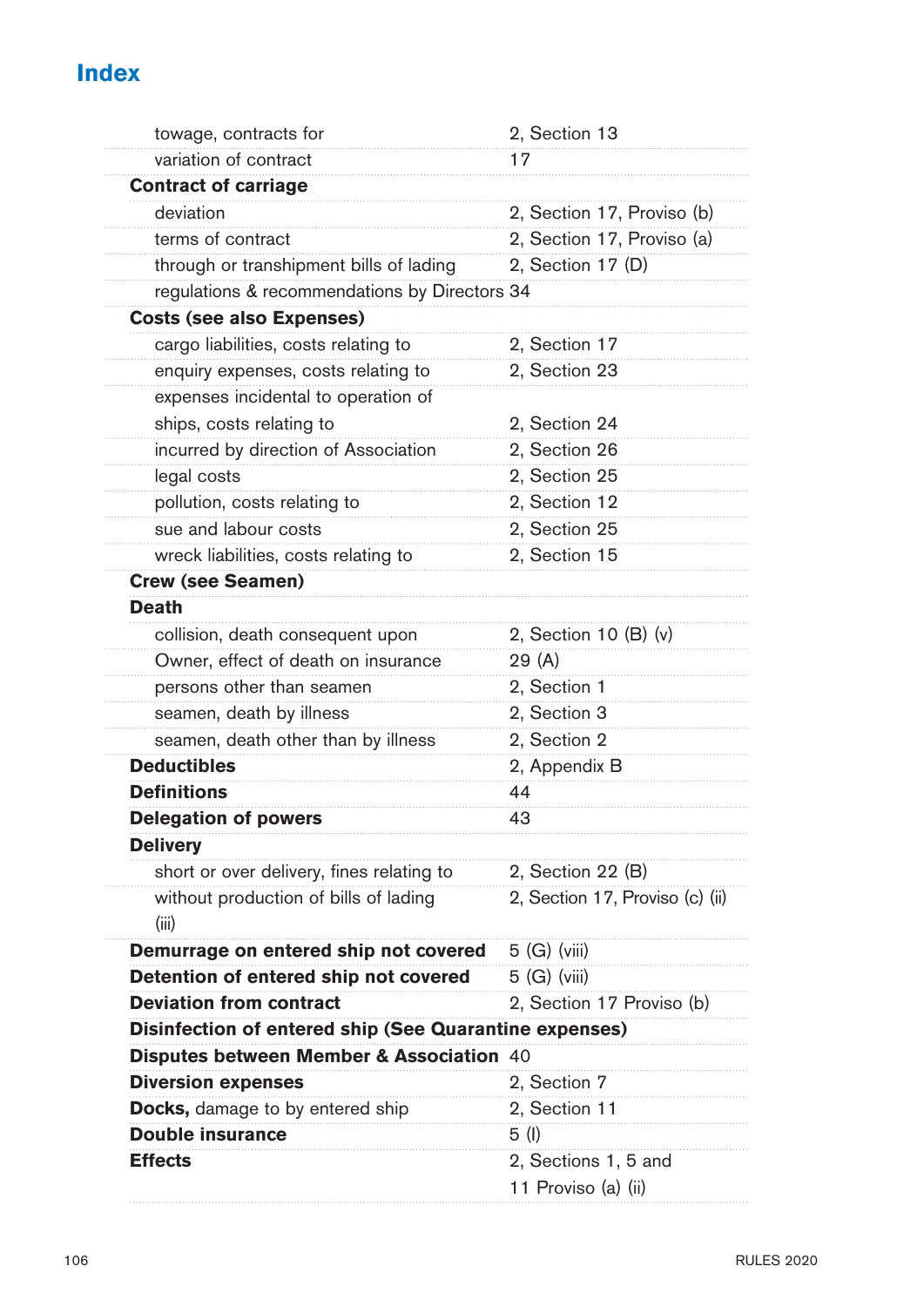

| Entered ship, definition of                | 44                         |
|--------------------------------------------|----------------------------|
| Entered tonnage, definition of             | 44                         |
| <b>Entry</b>                               |                            |
| application for                            | 7                          |
| call entry                                 | 1(6); 44                   |
| call entry, premium rating for             | 8                          |
| certificate of entry                       | 12                         |
| fixed premium entry                        | 1(7); 44                   |
| fixed premium entry, amount of premium     | 9                          |
| joint entry                                | 10                         |
| membership                                 | 14                         |
| tonnage entered                            | 5 (B) (i); 44              |
| <b>Excess collision cover</b>              | 2, Section 10 (C)          |
| <b>Exclusions from the cover</b>           | 5                          |
| <b>Expenses (see also Costs)</b>           |                            |
| funeral                                    | 2, Sections 1, 2 and 3     |
| incidental to the operation of ships       | 2, Section 24              |
| incurred by direction of the Member's      |                            |
| Committee                                  | 2, Section 26              |
| legal expenses recoverable                 | 2, Section 25              |
| in general                                 | $\overline{2}$             |
| <b>Experts, appointment of by Managers</b> | 36                         |
| <b>Fines</b>                               | 2, Section 22; 2,          |
|                                            | Appendix B; 44             |
| <b>Fixed premium</b>                       | 1(7); 9; 44                |
| <b>Forbearance by the Association</b>      | 39                         |
| <b>Freight, loss of not covered</b>        | 5 (G) (iv)                 |
| <b>Funds of the Association</b>            |                            |
| investment of                              | 26                         |
| reserves                                   | 24                         |
| <b>Funeral expenses</b>                    |                            |
| recovery of persons other than seamen      | 2, Section 1               |
| seamen                                     | 2, Sections 2 and 3        |
| <b>General average</b>                     |                            |
| cargo's proportion of                      | 2, Section 19              |
| ship's proportion of                       | 2, Section 20              |
| <b>Group Affiliate Cover</b>               | 11                         |
| <b>Hague Visby Rules</b>                   | 2, Section 17, Proviso (a) |
| <b>Hazardous operations</b>                | 5(J)                       |
| Hire, loss of not covered                  | 5 (G) (iv)                 |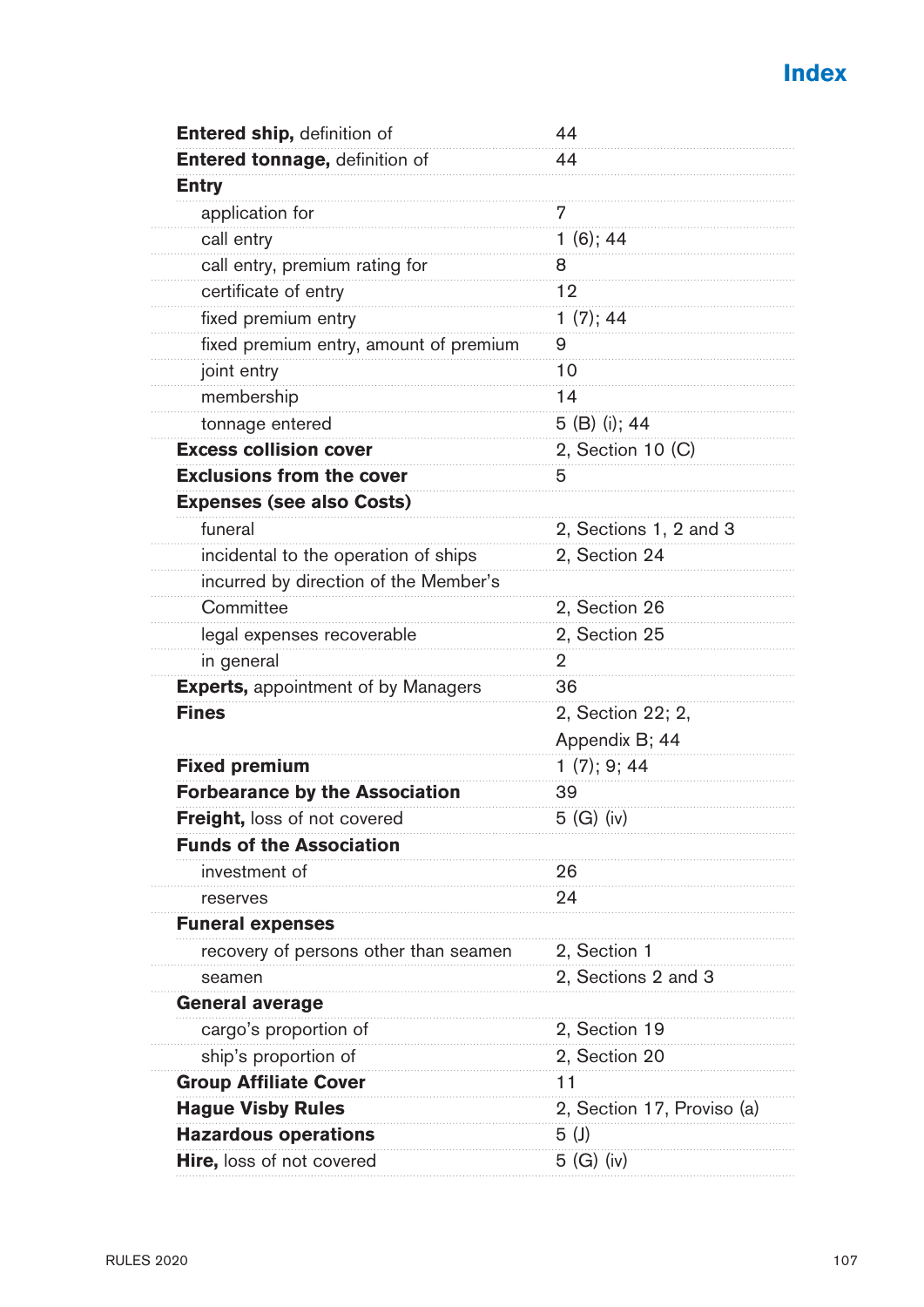# **Index**

| <b>Hull policies</b>                                 |                      |
|------------------------------------------------------|----------------------|
| collision risks in relation to                       | 2, Section 10        |
| definition                                           | 44                   |
| exclusion of risks covered under hull policies 5 (D) |                      |
| <b>Illness</b>                                       |                      |
| persons other than seamen                            | 2, Section 1         |
| seamen                                               | 2, Section 3         |
| Immigration, fines relating to                       | 2, Section 22 (D)    |
| <b>Indemnities (see also Contracts)</b>              |                      |
| liabilities arising under                            | 2, Section 14        |
| shipwreck unemployment                               | 2, Section 6         |
| <b>Injury</b>                                        |                      |
| persons other than seamen                            | 2, Section 1         |
| seamen                                               | 2, Section 2         |
| <b>Insurance</b>                                     |                      |
| application for                                      | 7                    |
| assignment of                                        | 15                   |
| cancellation of insurance                            | 31                   |
| cesser of insurance                                  | 29                   |
| commencement of                                      | 16                   |
| contract of insurance, incorporates Rules            | 6 (A)                |
| contract of insurance, law applicable to             | 42                   |
| double insurance                                     | 5(1)                 |
| Marine Insurance Act 1906, application of            | 5(L)                 |
| period of                                            | 16                   |
| termination of insurance                             | 28                   |
| termination, notice of                               | 18                   |
| <b>Insurance Act 2015</b>                            | 5 (L), 7             |
| <b>Investment of Funds</b>                           | 26                   |
| <b>ISM Code</b>                                      | 5 (K) (vi)           |
| Jetty, damage to                                     | 2, Section 11        |
| <b>Joint entries</b>                                 | 10                   |
| Laid up returns                                      | 27                   |
| Laid up ships, surveys after lay up                  | 5(R)                 |
| Lawyers, appointment of                              | 36                   |
| Life salvage                                         | 2, Section 9         |
| <b>Limitation of cover</b>                           |                      |
| generally                                            | 5(B)                 |
| overspill claim                                      | 22                   |
| pollution, limit on cover for                        | 2, Appendix A; 5 (B) |
| powers of Directors to limit cover                   | 2(ii)                |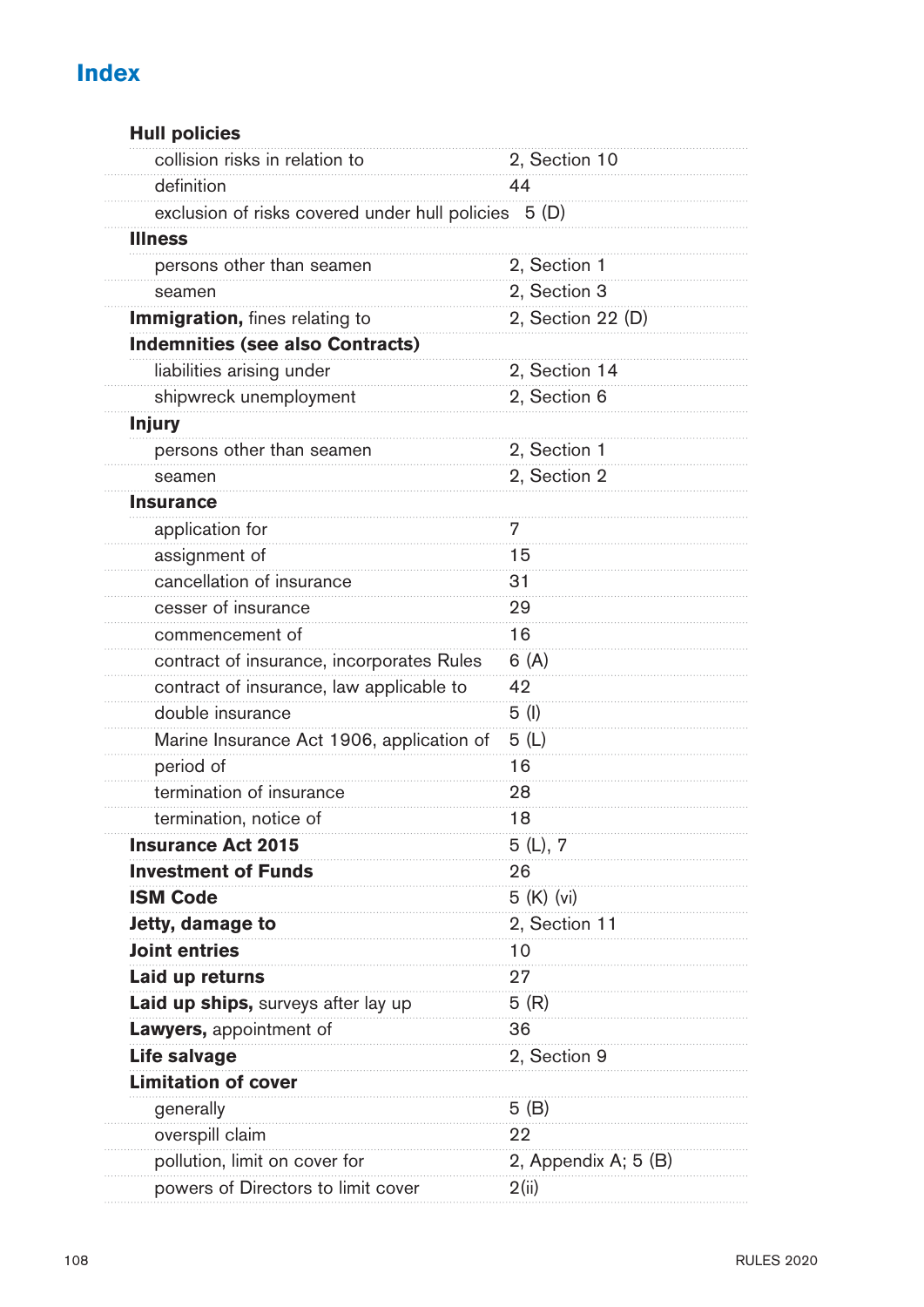| <b>Management of entered ship</b>            |                         |
|----------------------------------------------|-------------------------|
| effect of change in                          | 29 (B) (iii)            |
| Manning, requirements relating to            | $5(K)$ (vi)             |
| <b>Marine Insurance Act</b>                  | 5 (L)                   |
| <b>Membership of Association</b>             | 14                      |
| Mortgage of entered ship                     | 29 (B) (ii)             |
| <b>Mutual Premium</b>                        | 20                      |
| <b>Notice</b>                                |                         |
| of claim by owner                            | 5(N)                    |
| of termination of insurance                  | 18                      |
| service of                                   | 41                      |
| Nuclear risks, exclusions relating to        | 5 (F)                   |
| <b>Oil Pollution (see Pollution)</b>         |                         |
| <b>Overloading of entered ship</b>           | 2, Section 22 (Proviso) |
| <b>Overspill call</b>                        | 22, Sections 5 and 6    |
| <b>Overspill claims</b>                      | 22                      |
| <b>Passengers</b>                            |                         |
| diversion expenses                           | 2, Section 7            |
| injury, illness and death                    | 2, Section 1 (C)        |
| liability to, under contracts or indemnities | 2, Section 1 (C)        |
| loss of effects                              | 2, Section 1 (C)        |
| Passenger ships, special cover for           | 4, Section 2            |
| <b>Personal effects (see Effects)</b>        |                         |
| <b>Policy year</b>                           |                         |
| closing of                                   | 25                      |
| period of insurance                          | 16                      |
| <b>Pollution</b>                             |                         |
| fines for                                    | 2, Section 22 (E)       |
| limitation of Association's liability        | 2, Appendix A; 5 (B)    |
| risks covered                                | 2, Section 12           |
| salvors' expenses                            | 2, Section 21           |
| STOPIA, TOPIA                                | 2, Section 12           |
| <b>Pooling Agreement</b>                     |                         |
| definition                                   | 44                      |
| in relation to reinsurance                   | 13(B)                   |
| <b>Powers,</b> delegation of                 | 43                      |
| <b>Premium rating</b>                        |                         |
| calculation of                               | 8                       |
| definition of                                | 44                      |
| <b>Property</b>                              |                         |
| loss of or damage to                         | 2, Section 11           |
| on the entered ship                          | 2. Section 18           |
|                                              |                         |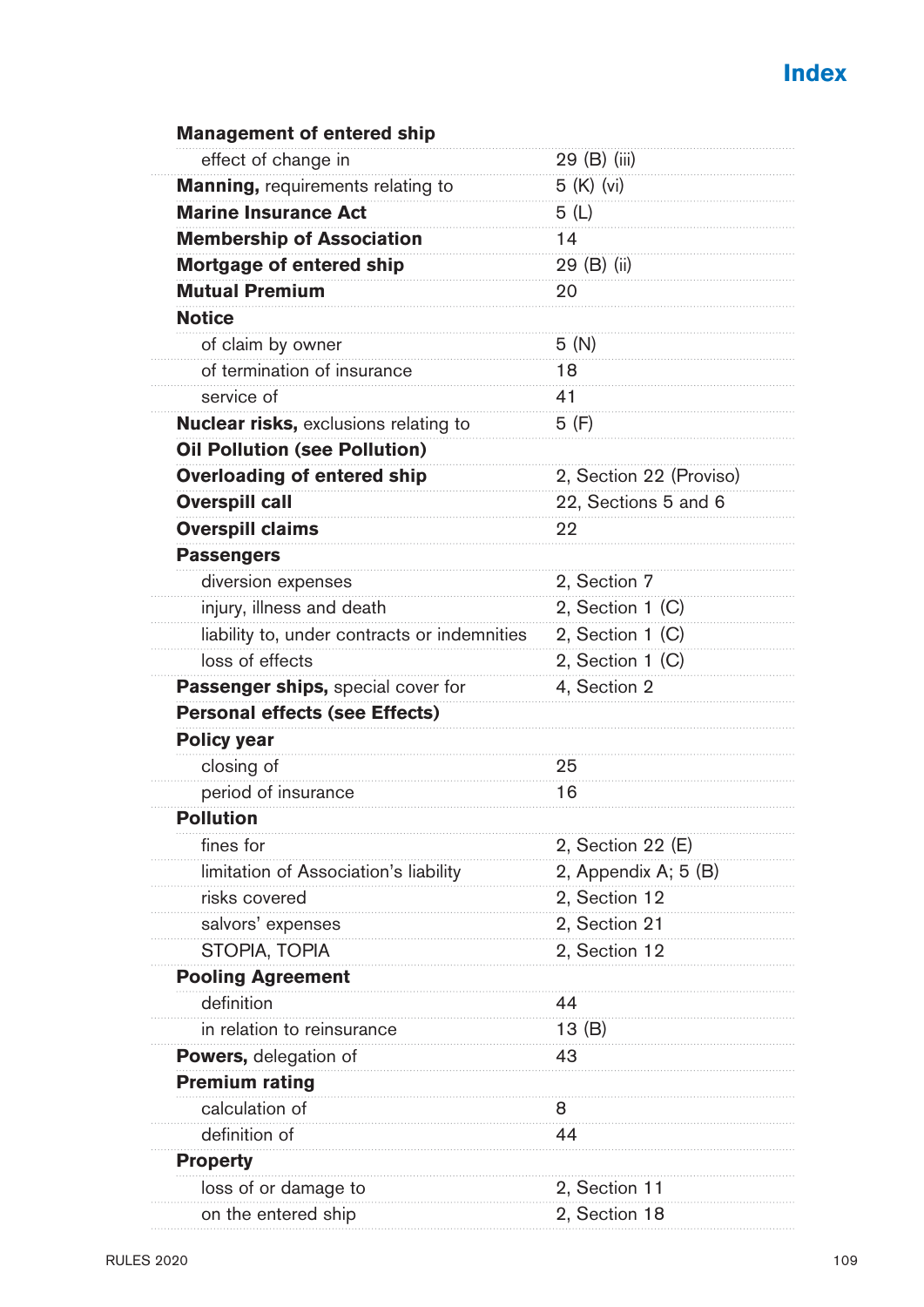# **Index**

| <b>Quarantine expenses</b>                          | 2, Section 16          |
|-----------------------------------------------------|------------------------|
| Radioactive materials, exclusions relating to 5 (F) |                        |
| Rating                                              |                        |
| calls based on premium rating                       | 20; 21                 |
| definition                                          | 44                     |
| premium rating                                      | 8                      |
| <b>Refugees</b>                                     | 2, Sections 7 and 8    |
| <b>Regulations, by Directors</b>                    | 34                     |
| <b>Recommendations, by Directors</b>                | 34                     |
| <b>Reinsurance</b>                                  | 13                     |
| <b>Release calls</b>                                |                        |
| upon cancellation                                   | 33                     |
| upon cesser                                         | 30                     |
| Removal of wreck (see Wreck liabilities)            |                        |
| <b>Remuneration of Managers</b>                     | 35                     |
| Repairs to entered ship, not covered                | 5 (G) (iii)            |
| <b>Repatriation of seamen</b>                       | 2, Sections 2, 3 and 4 |
| <b>Reserves</b>                                     | 24                     |
| <b>Returns</b>                                      |                        |
| of calls upon closing of policy year                | 25                     |
| laid up returns                                     | 27                     |
| Rights in relation to property                      | 2, Section 11          |
| <b>Risks</b>                                        |                        |
| risks covered                                       | 2                      |
| risks excluded from cover                           | 5                      |
| special cover                                       | 3                      |
| special cover for salvors                           | 4, Section 1           |
| <b>Rules of the Association</b>                     |                        |
| breach of by Member                                 | 39                     |
| incorporation into contract of insurance            | 6                      |
| subject to Marine Insurance Act                     | 5(L)                   |
| <b>Running Down Clause</b>                          | 2, Section 10          |
| Sale of entered ship                                | 29 (B) (i)             |
| <b>Salvage</b>                                      |                        |
| cargo's proportion of salvage                       | 2, Section 19          |
| liability for salvors' expenses                     | 2, Section 21          |
| life salvage                                        | 2, Section 9           |
| ship's proportion of salvage                        | 2, Section 20          |
| special insurance for salvors                       | 4, Section 1           |
| <b>Sanctions risks, exclusions relating to</b>      | 5(V)                   |

#### **Seamen**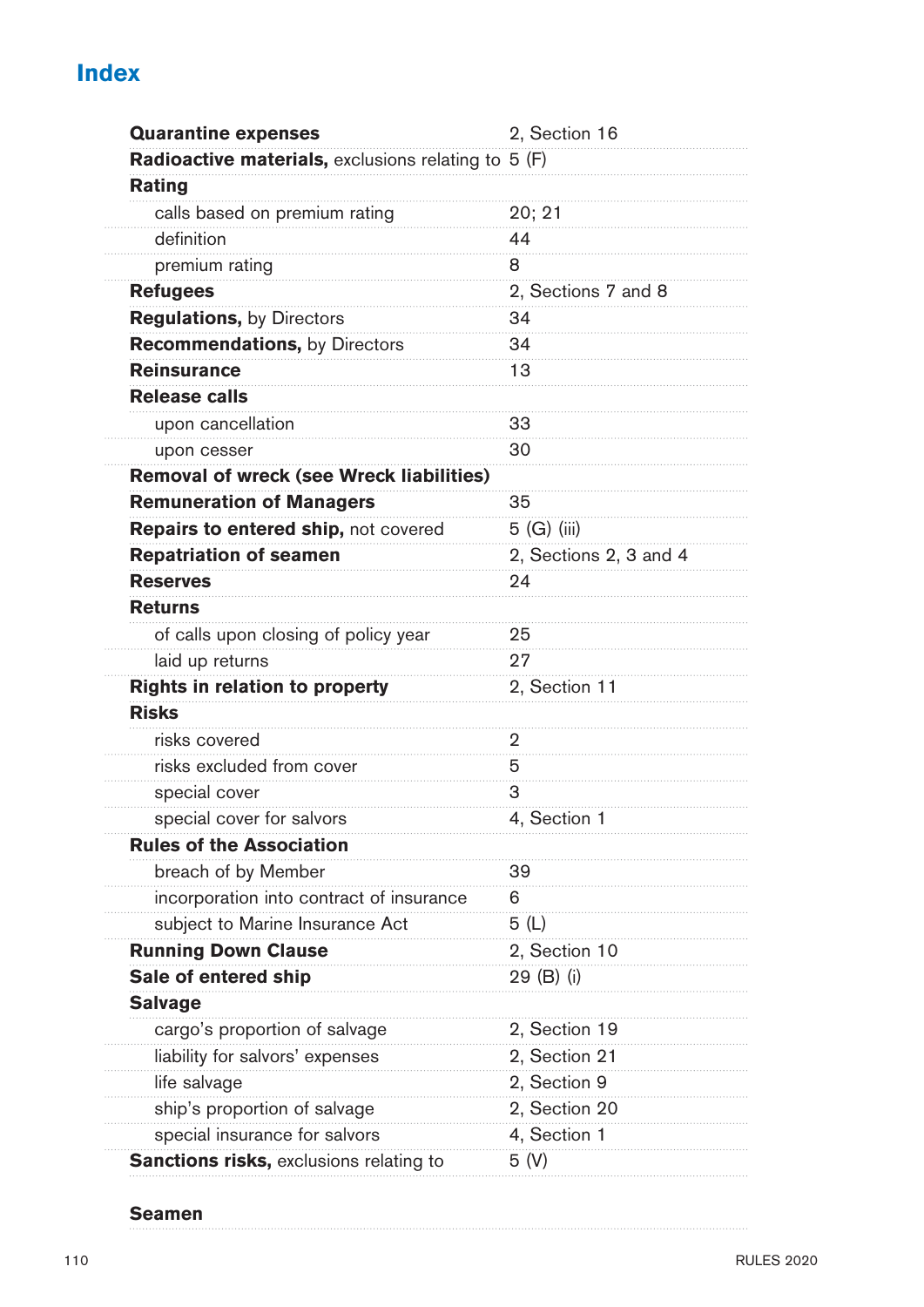| death of                                    | 2, Sections 2 and 3        |
|---------------------------------------------|----------------------------|
| definition                                  | 44                         |
| effects of                                  | 2, Section 5               |
| fines imposed on                            | 2, Section 22              |
| illness of                                  | 2, Section 3               |
| injury to                                   | 2, Section 2               |
| repatriation and substitution               | 2, Sections 2, 3 and 4     |
| shipwreck unemployment indemnity            | 2, Section 6               |
| Set off                                     | 5 (C); 23 (D)              |
| <b>Ship</b>                                 |                            |
| change of management of                     | 29 (B) (iii)               |
| change of ownership of                      | 29 (B) (i)                 |
| classification of                           | 5 (K)                      |
| entered ship, definition of                 | 44                         |
| exclusions from cover,                      |                            |
| relating to use of ship                     | 5 (H) (J)                  |
| loss of or damage to ship,                  |                            |
| exclusions from cover                       | 5 (G) (i)                  |
| loss of or damage to equipment,             |                            |
| exclusions from cover                       | 5 (G) (ii)                 |
| mortgage of                                 | 29 (B) (ii)                |
| repair of, exclusions from cover            | $5(G)$ (iii)               |
| sale of                                     | 29 (B) (i)                 |
| ship's proportion of general average        | 2, Section 20              |
| surveys of                                  | $5(Q)$ ; 5 $(R)$           |
| <b>Shipwreck unemployment indemnity</b>     | 2, Section 6               |
| Shortage of cargo (see Cargo).              |                            |
| <b>Smuggling, fines for</b>                 | 2, Section 22 (C)          |
| <b>Standard terms of carriage contracts</b> | 2, Section 17, Proviso (a) |
| <b>Statutory requirements</b>               | 5 (K) (vi)                 |
| <b>Stevedores</b>                           |                            |
| indemnities and contracts                   | 2, Section 14              |
| injury, illness and death                   | 2, Section 1 (B)           |
| <b>Stowaways</b>                            | 2, Sections 7 and 8        |
| <b>Subrogation</b>                          | 5 (P)                      |
| <b>Substitute expenses</b>                  | 2, Sections 2, 3 and 4     |
| <b>Supplementary Premium</b>                | 21                         |
| Surveyors, appointment of                   | 36                         |
| <b>Surveys</b>                              |                            |
| of ships                                    | 5 (Q)                      |
| of ships after lay-up                       | 5 (R)                      |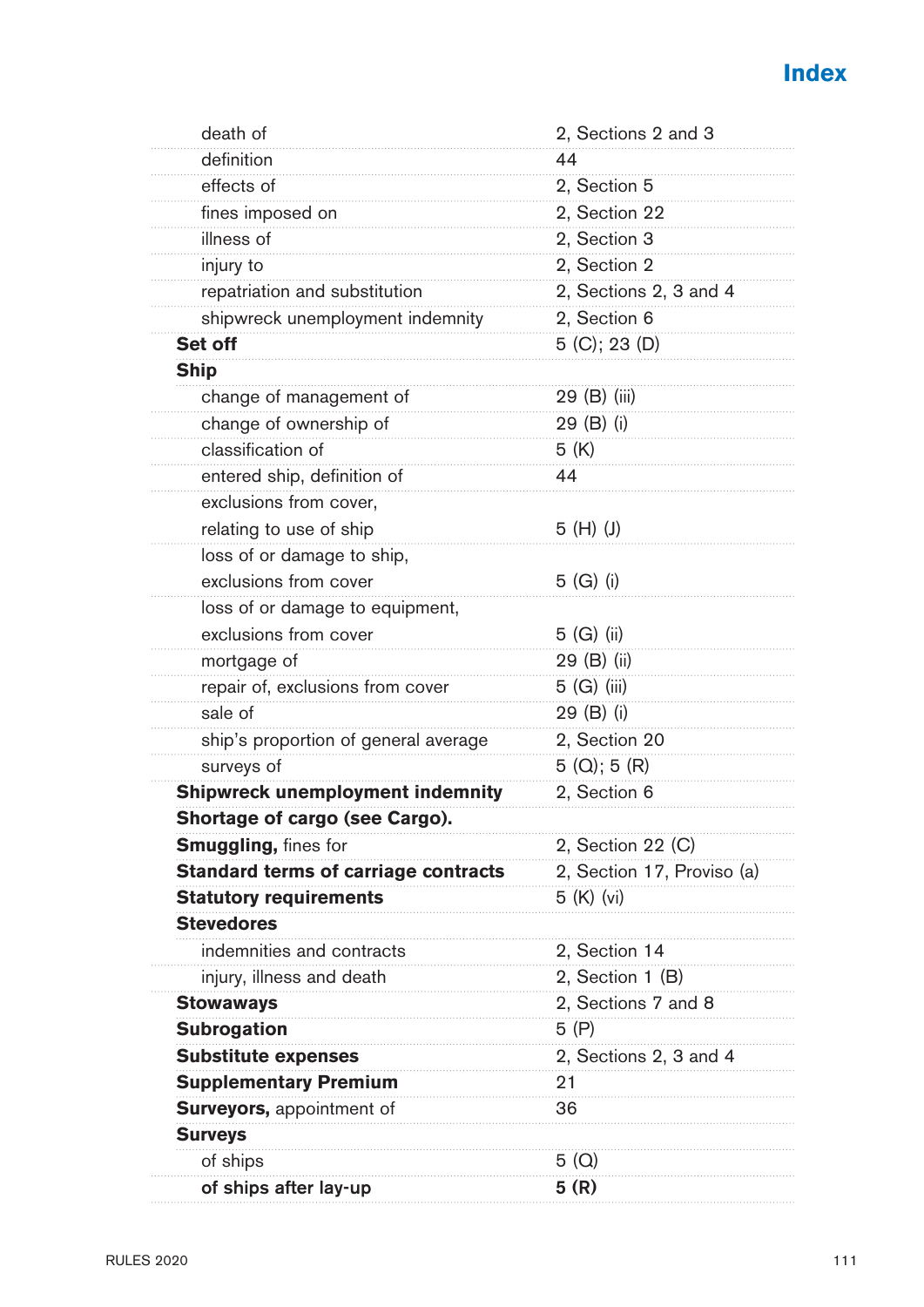# **Index**

| <b>Termination of insurance</b>                                |                            |
|----------------------------------------------------------------|----------------------------|
| notice of                                                      | 18                         |
| effects of                                                     | 28                         |
| Through or transhipment bills of lading                        | 2, Section 17 (D)          |
| Tonnage                                                        |                            |
| entered tonnage, definition of                                 | 44                         |
| entry of less than full tonnage of ship                        | 5 (B) (i)                  |
| Total loss, cesser of insurance upon                           | 29 <sub>(C)</sub>          |
| Towage                                                         | 2, Section 13              |
| Valuable cargo                                                 | 2, Section 17, Proviso (e) |
| Valuation                                                      |                            |
| of ship in hull policies                                       | 2, Section 10; 5 (D)       |
| of ship in general average                                     | 2, Section 20; 5 (D)       |
| Value of cargo, under ad valorem bill of lading<br>Proviso (d) | 2, Section 17,             |
| Variation of contract                                          | 17                         |
| War risks excluded from cover                                  | 5 (E)                      |
| <b>Wreck liabilities</b>                                       | 2, Section 15              |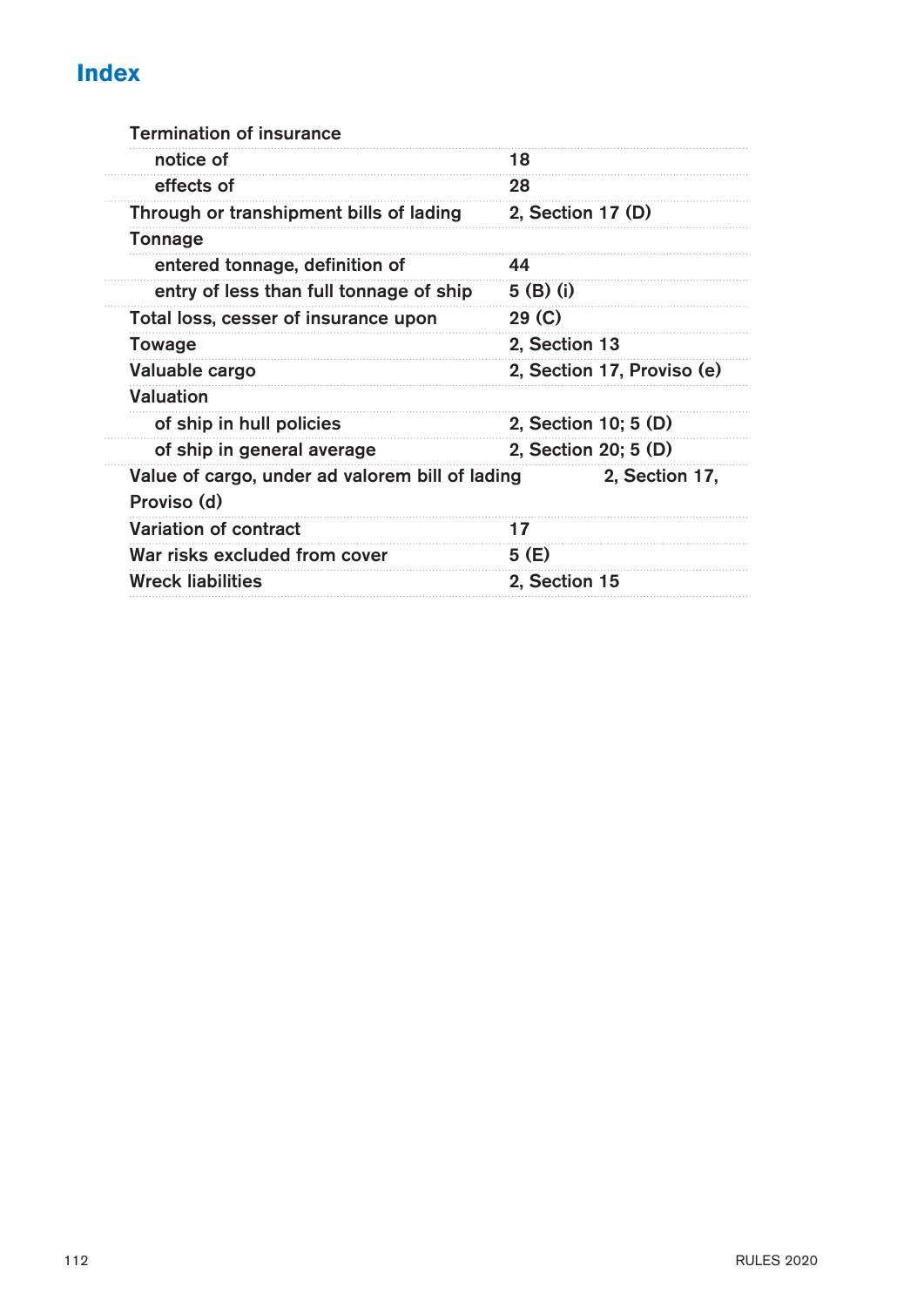#### **Appendix I: Clauses**

#### **Clauses referred to in Owners' Certificates of Entry or Endorsement Slips.**

This Appendix contains full wordings of clauses which may be incorporated, where contractually agreed, in the terms and conditions on which a ship is entered in the Association by, or on behalf of the Owner, by means of a short form reference to such clause in the Certificate of Entry or in an Endorsement Slip.

Attention is drawn to Rule 5L & Rule 7 concerning the exclusion of the Insurance Act 2015.

#### **1. Charterers' Co-Assureds Clause**

This entry is to cover the time and/or voyage and/or slot charterer(s) ), being a charterer which is affiliated to or associated with the Member insured under the same entry and named in this Certificate of Entry/Endorsement in respect of claims recoverable under the Rules and terms of entry set out herein.

This entry is subject to the terms of Rule 5(B) and the aggregate amount recoverable from the Association by all such charterer(s) named as co-assured(s) in respect of all claims arising out of any event, or (for cargo claims) any one cargo voyage, is limited to a maximum of US\$350 million, PROVIDED ALWAYS that:

- 1 for any and all claims in respect of oil pollution, the aggregate amount recoverable by all the joint owners named above shall in no event exceed US\$1,000 million any one event, and shall be subject to provisos (a) and (b) of Rule 5(B)(ii).
- 2 for any and all claims
	- i. in respect of liability to Passengers, the aggregate amount recoverable by all the joint owners named above shall in no event exceed US\$2,000 million any one event and
	- ii. in respect of liability to Passengers and Seamen, the aggregate amount recoverable by all the joint owners named above shall in no event exceed US\$3,000 million any one event.

Conduct of any one of the parties insured hereunder which is sufficient to bar that insured's right under this entry shall bar the rights of recovery of all the said insureds.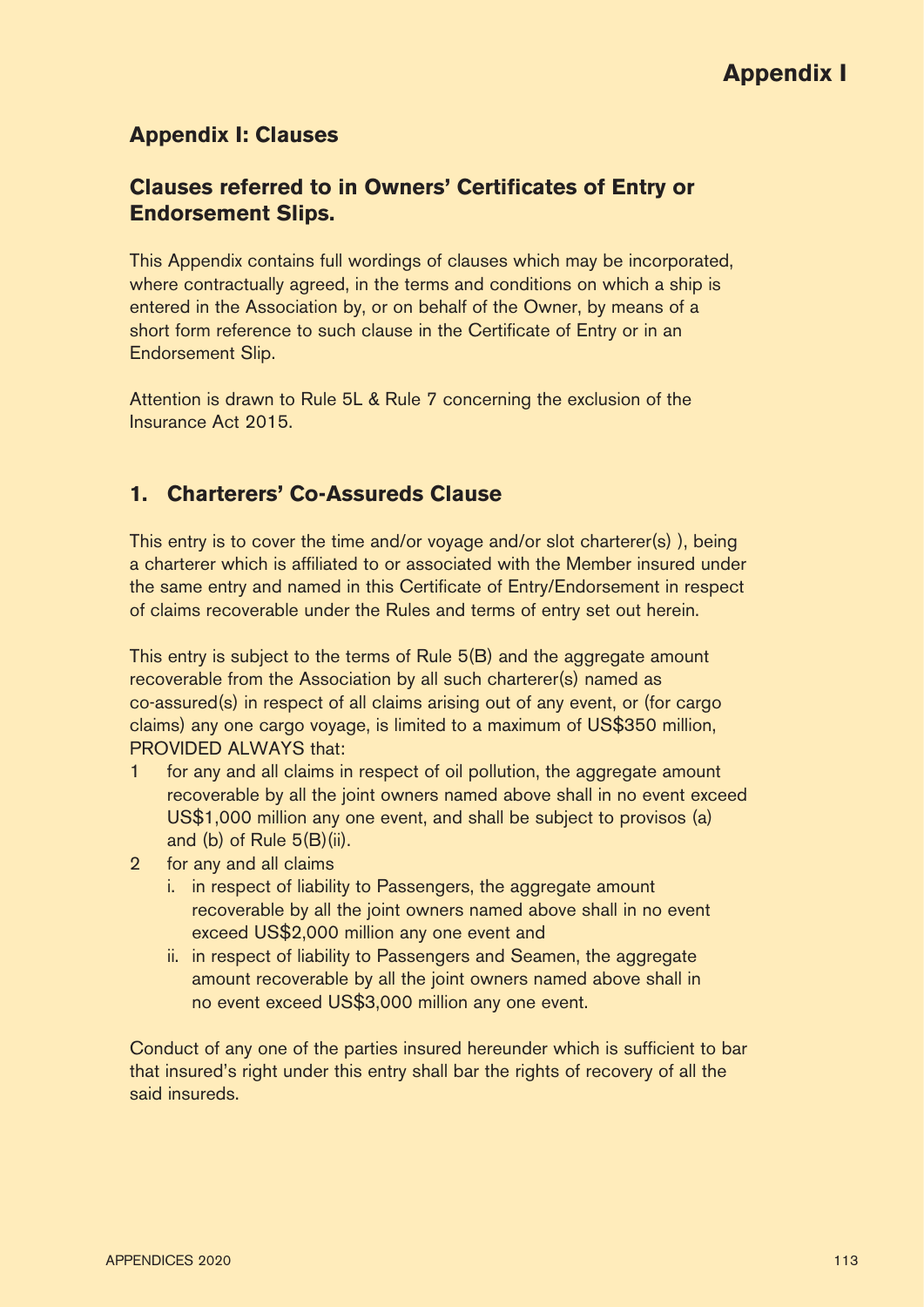## **2. Space Charterers/Consortium Extension Cover Clause**

This entry is extended to cover the Owner's liabilities, incurred as space charterer of a Consortium Vessel operating in a consortium identified in the Certificate of Entry/Endorsement, arising out of the carriage of cargo and excluding any physical damage to such a Consortium Vessel, its equipment or containers on board, but only where space is exchanged or shared on a reciprocal basis as defined below. This entry is subject to the Rules and the terms and conditions of entry of the entered ship and the aggregate amount recoverable from the Association under this entry in respect of all claims arising out of any one event, or (for cargo claims) any one cargo voyage, is limited:

- a) in respect of all entered ships employed in the consortium to a maximum of US\$350 million,
- b) where the Owner has ships entered in the Association and any other insurer which is a party to the Pooling Agreement, to that proportion of a maximum of US\$350 million as the claims incurred by the Association bear to the claims incurred by the Association and any such other insurers.

PROVIDED ALWAYS that for any and all claims in respect of oil pollution, the aggregate amount recoverable by the Owner in respect of any one entered ship and any Consortium Vessel shall not exceed US\$1,000 million any one event, and shall be subject to provisos (a) and (b) of Rule 5(B)(ii).

An exchange or sharing a space will be on a reciprocal basis if the intention is that the space given and taken is broadly in balance.

## **3. War Risks P&I Excess Cover Clause**

In accordance with the proviso to Rule 5(E) of the Association's Rules, special cover is provided to the Owner against risks which are excluded from cover solely by virtue of the provisions of Rule 5(E). Unless otherwise agreed in writing, such cover shall be subject to all other terms and conditions of the entered ship and shall be provided upon and subject to the terms of the Director's Resolution dated 3rd February 2020 issued in the Club Circular on War Risks P&I Excess Cover Special Cover under Proviso to Rule 5E.

## **4. Nickel Ore Clause**

It is a condition of this insurance that a Member who intends to load any nickel ore cargoes from ports in Indonesia or the Philippines must provide advance notice to the Managers as early as possible before loading.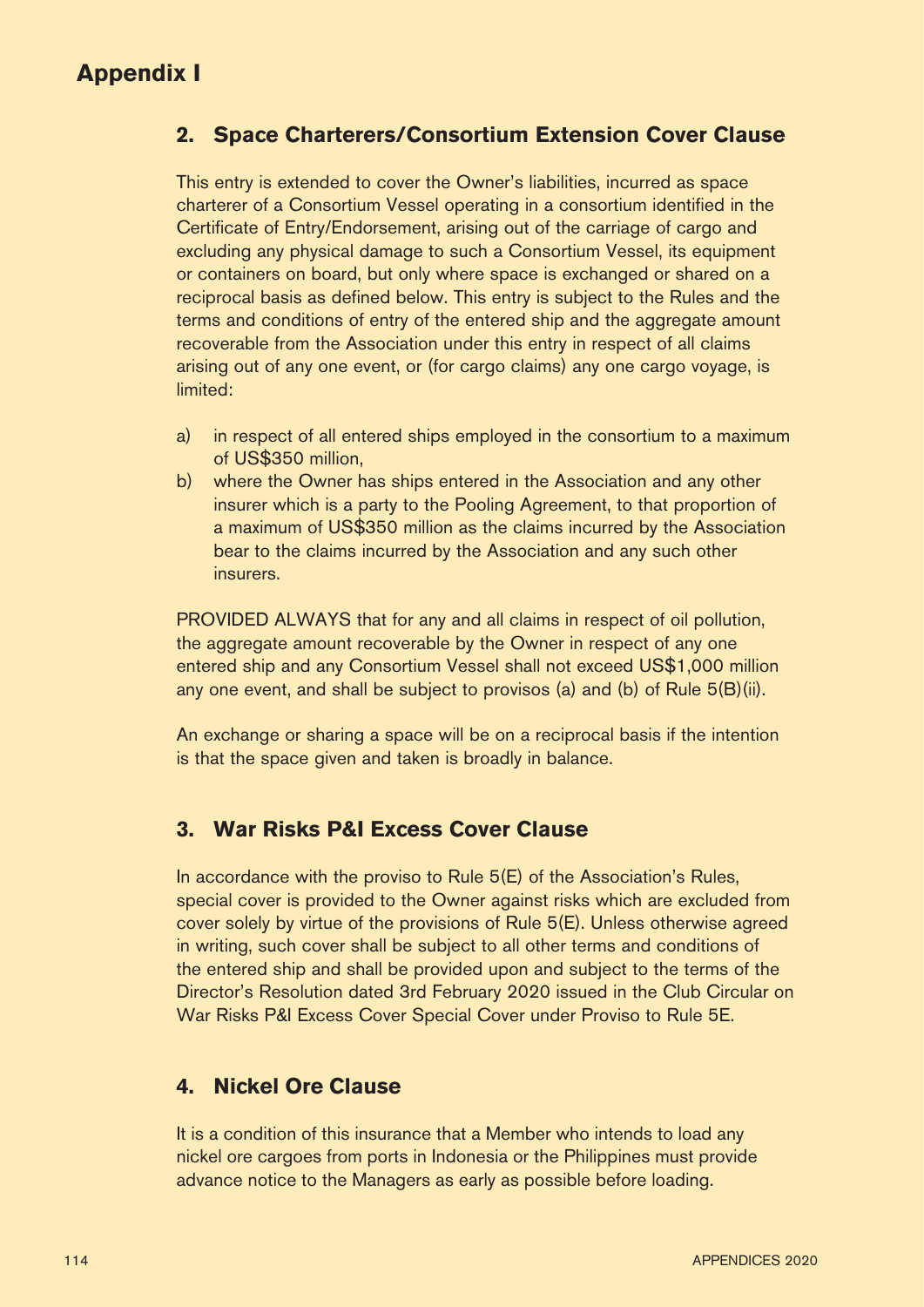Such notice shall be in writing to the Managers and shall include the following information where possible:

- ship name
- port/anchorage of loading and estimated time of arrival
- date of intended loading
- charterer/shipper's details
- agent's details
- a copy of the shipper's cargo declaration and supporting certificates

The Managers may, at their discretion, require that a survey of the cargo be conducted on behalf of the Member to determine the condition of such cargo before loading is allowed to commence which survey may be continued into loading operations.

Unless the Association in its sole discretion otherwise determines, there shall be no recovery from the Association in respect of liabilities, losses, costs or expenses to the extent that such liabilities, losses, costs or expenses result from events relating directly or indirectly to the condition of the cargo where the above specified written notice has not been provided in advance of the loading of the cargo, or where any subsequent requirement or recommendation of the Managers in relation to the cargo has not been complied with.

#### **5. Tanker carrying cargo of persistent oil**

- 1 It is hereby agreed that the ship will carry persistent oil as cargo during the policy year. Notwithstanding the foregoing, any ship insured hereunder that is not carrying persistent oil or its residues (other than slops) for a period of thirty or more consecutive days (such period(s) being computed from the day on which the ship is not carrying persistent oil or its residues (other than slops) until the day the next persistent oil cargo is loaded, one day only being excluded) shall be entitled to receive a return of Mutual Premium for such period(s) upon application to the Managers. No such return shall be made by the Association unless the Managers receive written notification within three months of the end of the policy year in which the returns are claimed.
- 2 For the purposes of this clause, "Persistent Oil" is any hydro-carbon mineral oil other than oil which consists of hydro-carbon fractions:
	- a) at least 50% of which, by volume, distils at a temperature of 340 degrees C and
	- b) at least 95% of which distils at a temperature of 370 degrees C when tested by the ASTM Method D 86/78 or any subsequent revision thereof.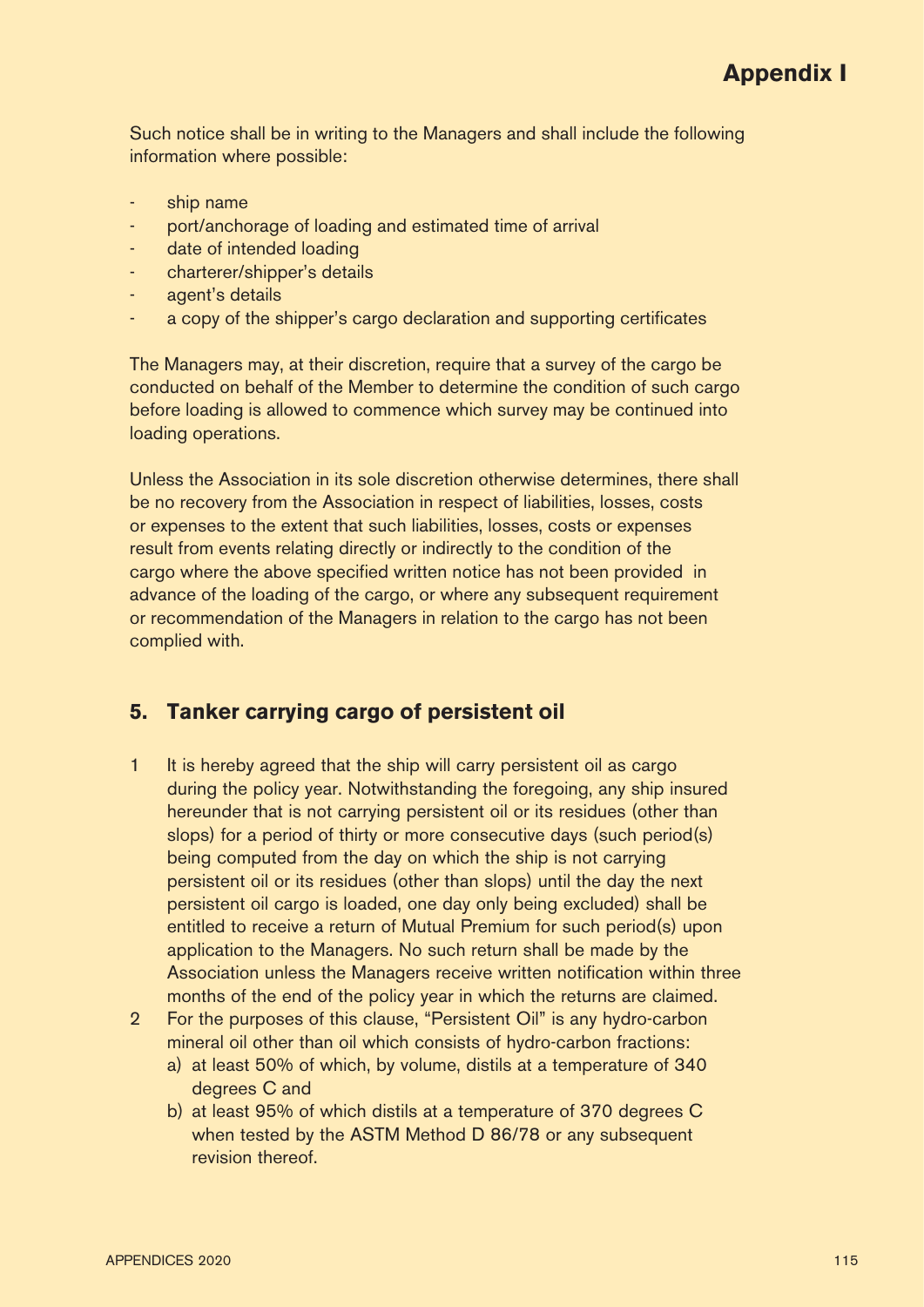## **6. Tanker carrying cargo other than persistent oil**

- 1 It is hereby agreed that the ship will carry cargoes other than persistent oil during the policy year. Not-withstanding the foregoing, any ship insured hereunder that carries persistent oil as cargo at any time during the policy year shall be held covered, provided the carriage of such cargo is promptly declared to the Managers and an additional Mutual Premium as specified by the Managers is paid for the period.
- 2 If the Owner fails to notify the Managers in accordance with paragraph (1) above, the Owner shall cease to be insured by the Association in respect of this ship with effect from the date of the commencement of loading persistent oil as cargo (the date of cessation). The terms of Rule 28(b) shall apply. Provided always that the Directors may in their discretion and upon such terms as they think fit reinstate the entry of the ship or admit in whole or in part any claim in respect of the ship for which the Association is not liable by virtue of the insurance having ceased in accordance with this paragraph (2).
- 3 For the purposes of this clause, "Persistent Oil" is any hydro-carbon mineral oil other than oil which consists of hydro-carbon fractions:
	- a) at least 50% of which, by volume, distils at a temperature of 340 degrees C and
	- b) at least 95% of which distils at a temperature of 370 degrees C when tested by the ASTM Method D 86/78 or any subsequent revision thereof.

## **7. OBO carrying cargo of persistent oil**

- 1 It is hereby agreed that the ship will carry persistent oil as cargo during the policy year. Notwithstanding the foregoing, any ship insured hereunder that carries dry cargoes and/or wet cargoes other than persistent oil or its residues for a period of thirty or more consecutive days, (such period(s) being computed from the day on which the ship is not carrying persistent oil or its residues (other than slops) until the day the next persistent oil cargo is loaded, one day only being excluded) shall be entitled to receive a return of Mutual Premium for such period upon application to the Managers. No such return shall be made by the Association unless the Managers receive written notification within three months of the end of the policy year in which the returns are claimed.
- 2 For the purposes of this clause, "Persistent Oil" is any hydro-carbon mineral oil other than oil which consists of hydro-carbon fractions:
	- a) at least 50% of which, by volume, distils at a temperature of 340 degrees C and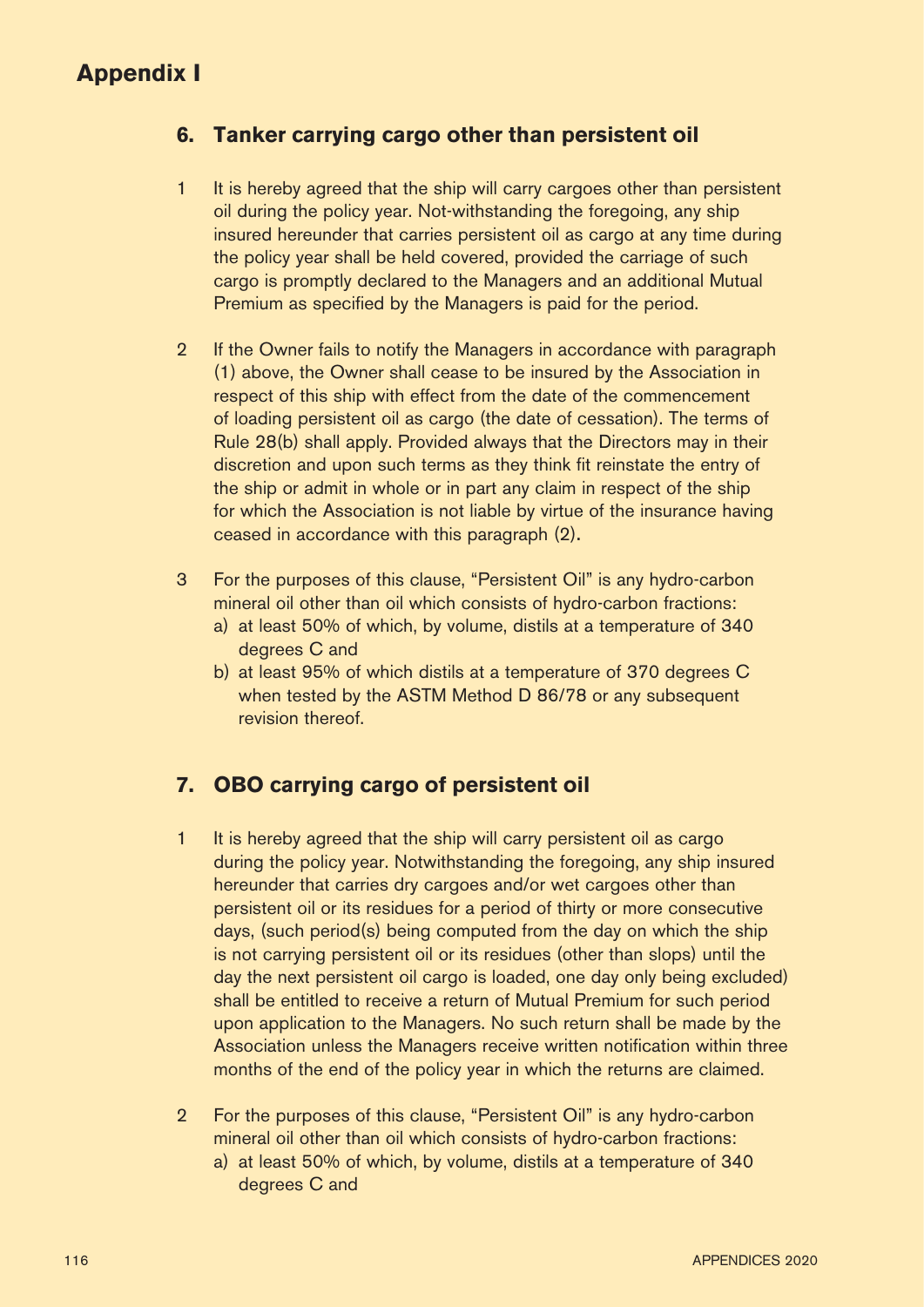b) at least 95% of which distils at a temperature of 370 degrees C when tested by the ASTM Method D 86/78 or any subsequent revision thereof.

#### **8. OBO carrying cargoes other than persistent oil**

- 1 It is hereby agreed that the ship will carry carries dry cargoes and/or wet cargoes other than persistent oil or its residues during the policy year. Not-withstanding the foregoing, any ship insured hereunder that carries persistent oil as cargo at any time during the policy year shall be held covered, provided the carriage of such cargo is promptly declared to the Managers and an additional Mutual Premium as specified by the Managers is paid for the period.
- 2 If the Owner fails to notify the Managers in accordance with paragraph (1) above, the Owner shall cease to be insured by the Association in respect of this ship with effect from the date of the commencement of loading persistent oil as cargo (the date of cessation). The terms of Rule 28(b) shall apply. Provided always that the Directors may in their discretion and upon such terms as they think fit reinstate the entry of the ship or admit in whole or in part any claim in respect of the ship for which the Association is not liable by virtue of the insurance having ceased in accordance with this paragraph (2).
- 3 For the purposes of this clause, "Persistent Oil" is any hydro-carbon mineral oil other than oil which consists of hydro-carbon fractions:
	- a) at least 50% of which, by volume, distils at a temperature of 340 degrees C and
	- b) at least 95% of which distils at a temperature of 370 degrees C when tested by the ASTM Method D 86/78 or any subsequent revision thereof.

## **9. ATHENS 2002 PLR EXTENSION CLAUSE**

#### 1 Cover

- 1.1 This entry is extended, notwithstanding Rule 5E, to include cover for liabilities incurred by the Owner pursuant to Athens 2002 PLR for an incident occurring during the policy period but only in respect of claims arising out of those perils specified within the IMO Reservation and Guidelines for the Implementation of the Athens Convention adopted 19 October 2006, namely:
	- war, civil war, revolution, rebellion, insurrection, or civil strife arising there from, or any hostile act by or against a belligerent power,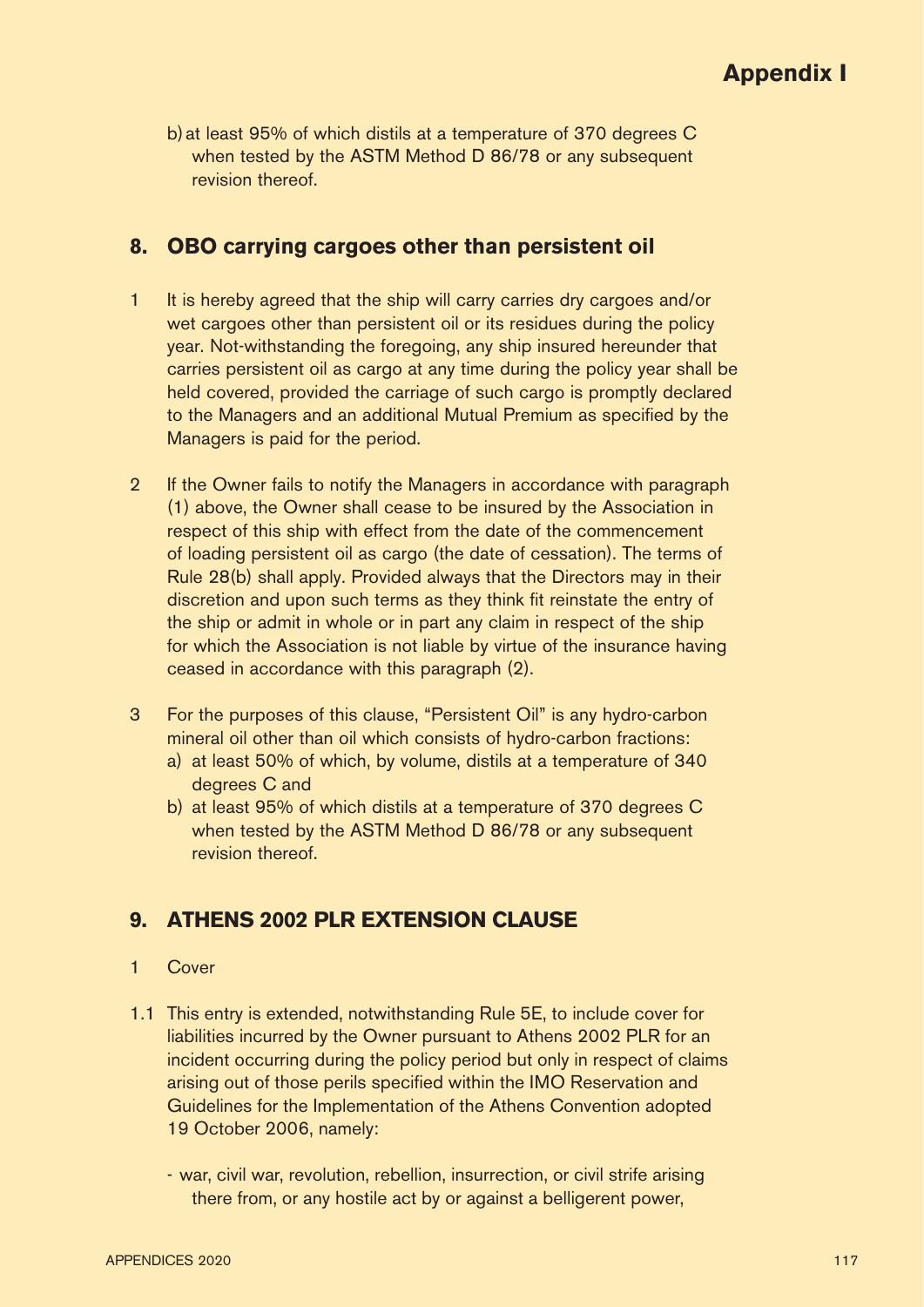- capture, seizure, arrest, restraint or detainment, and the consequences thereof or any attempt thereat,
- derelict mines, torpedoes, bombs or other derelict weapons of war,
- act of any terrorist or any person acting maliciously or from a political motive and any action taken to prevent or counter any such risk,
- confiscation and expropriation

The indemnity provided for under this cover extension is payable if and to the extent that:

- Limits of Underlying War Covers arranged for the Owner are exceeded by other claims having been settled and having fully absorbed cover otherwise disposable for liabilities qualifying for settlement under Athens 2002 PLR; or
- any claims by the Owner under Underlying War Covers are denied as a result of the assertion by the underwriters thereon of a policy defence or the breach of policy terms and/or conditions; or
- the Owner is unable to recover claims from Underlying War Covers for any reason including cancellation thereof: and/or
- the Owner is required to make advance payments to passengers within the time constraints imposed by Article 6 of the Passenger Liability Regulation.
- 1.2 The maximum indemnity payable hereunder each ship each distinct occasion shall be the amount prescribed by Athens 2002 PLR as the limit of liability of the Association or other person providing evidence of insurance.
- 1.3 The Association shall only be obliged to indemnify the Owner, or pay any claims at the request of the Owner if a proper legal assessment has been made of liability under Athens 2002 PLR and/or the Association at its discretion has decided to make payments, interim or otherwise, in order to mitigate any potential liability having taken into consideration professional legal advice.

 It is understood, within the IMO Guidelines for Implementation of Athens 2002, that the Association may be obliged to withhold from settlements to passenger claimants certain amounts when, in the consensual opinion of the Owner and the Association, claims might be presented which in the aggregate exceed the relevant ship's overall limitation as defined in Athens 2002 PLR and ahead of a proportionate distribution of all claims against the Owner.

1.4 If and to the extent that the Association pays any Athens 2002 PLR claim either direct to passengers or by way of indemnity to the Owner, it shall be entitled, on the terms set out in Clause 5 below, to exercise by subrogation such rights of recovery from the Underlying War Covers as are available to the Owner.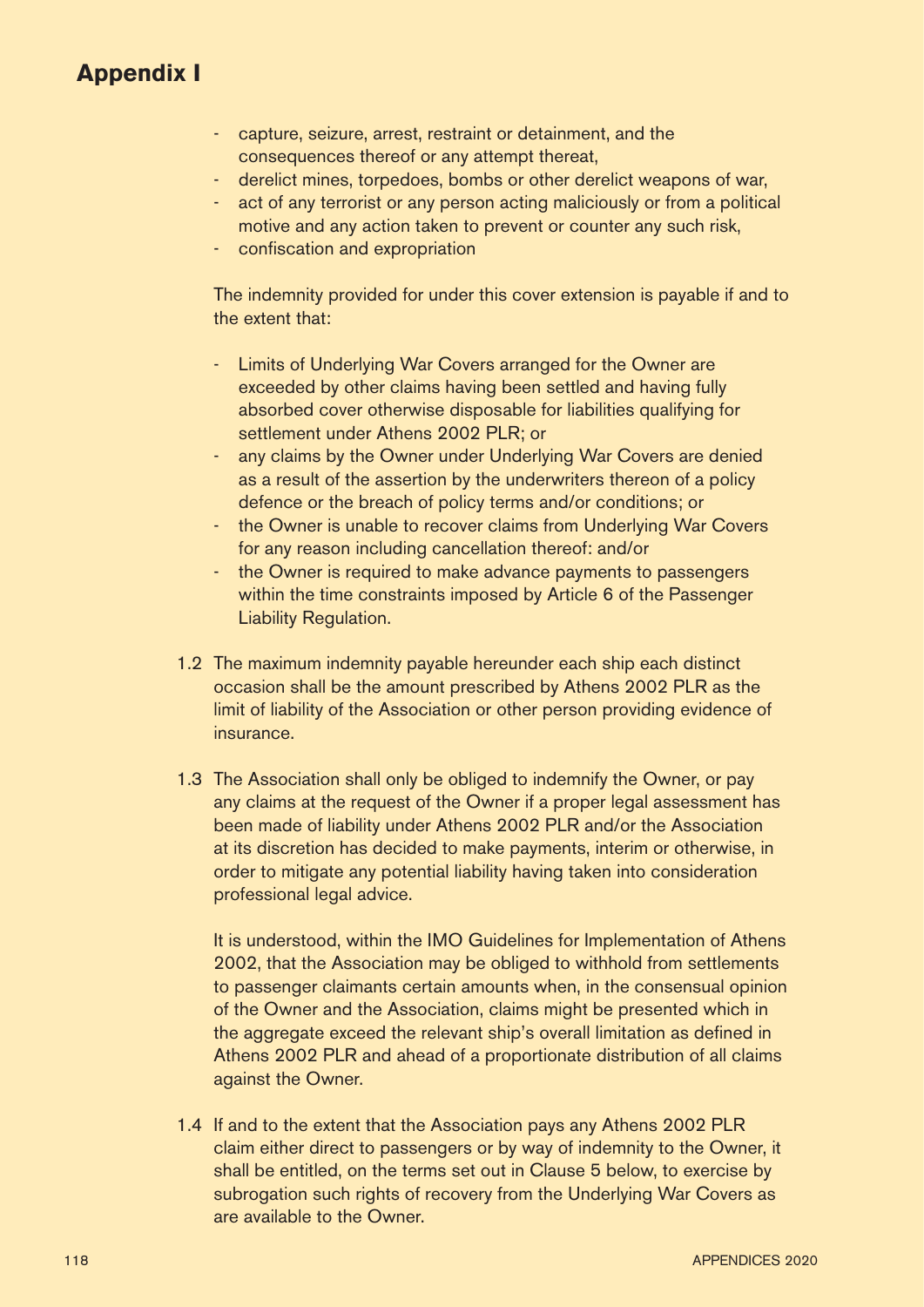#### 1A Financial security

- 1A.1 The Association agrees to act as guarantor of the Owner's liabilities under Athens 2002 PLR and to provide evidence of war insurance attesting that this cover is in force, for the purpose of enabling the Owner to obtain certification of insurance as required by Art. 4 bis of Athens 2002 PLR.
- 1A.2 The Association will accordingly meet all liabilities incurred by it to passengers under Athens 2002 PLR in its capacity as guarantor arising from the provision of such evidence of war insurance.

 Contained within the provisions of Athens 2002 PLR are exemptions from liability, amongst which the following are stated:-

- a) War Automatic Termination and Exclusions Clause (30 days' notice clause in cases not covered by War Automatic Termination and Exclusion Clause per IMO Reservation and Guidelines for Implementation of Athens 2002 PLR).
- b) Institute Radioactive Contamination, Chemical, Biological, Biochemical and Electromagnetic Weapons Exclusion Clause CL370 10/11/03
- c) Institute Cyber Attack Exclusion Clause CL.380 10/11/03.

 The full wordings of such exemptions are to be found within Appendix A of the Guidelines for the implementation of Athens 2002 PLR.

1A.3 In accordance with Athens 2002 PLR:-

- a) The Association's liability shall be applicable only to passenger claims brought under Article 3, paragraphs 1 or 2 of Athens 2002 PLR, paragraph 1.2 of the Reservation, and paragraph 2.2 of the associated Guidelines.
- b) In accordance with Article 4 bis, paragraph 11 of Athens 2002 PLR, any sums provided by insurance maintained in accordance with paragraph 1 of the same article, shall be exclusively for the satisfaction of claims from passengers for death or for personal injury under Athens 2002 PLR and any payments made of such sums shall discharge any liability arising under Athens 2002 PLR to the extent of the amounts paid.
- c) The Association's obligations on each distinct occasion each ship shall be reduced by any payments effected by the Owner and/or their Underlying War Cover insurers in their names or on their behalf and/ or other parties defined in the Evidence of War Insurance in respect of liabilities incurred and settled under the terms of Athens 2002 PLR.
- d) Subject to any reduction in its obligations permitted under clause 1.A.3 c) above, the Association's obligations on each distinct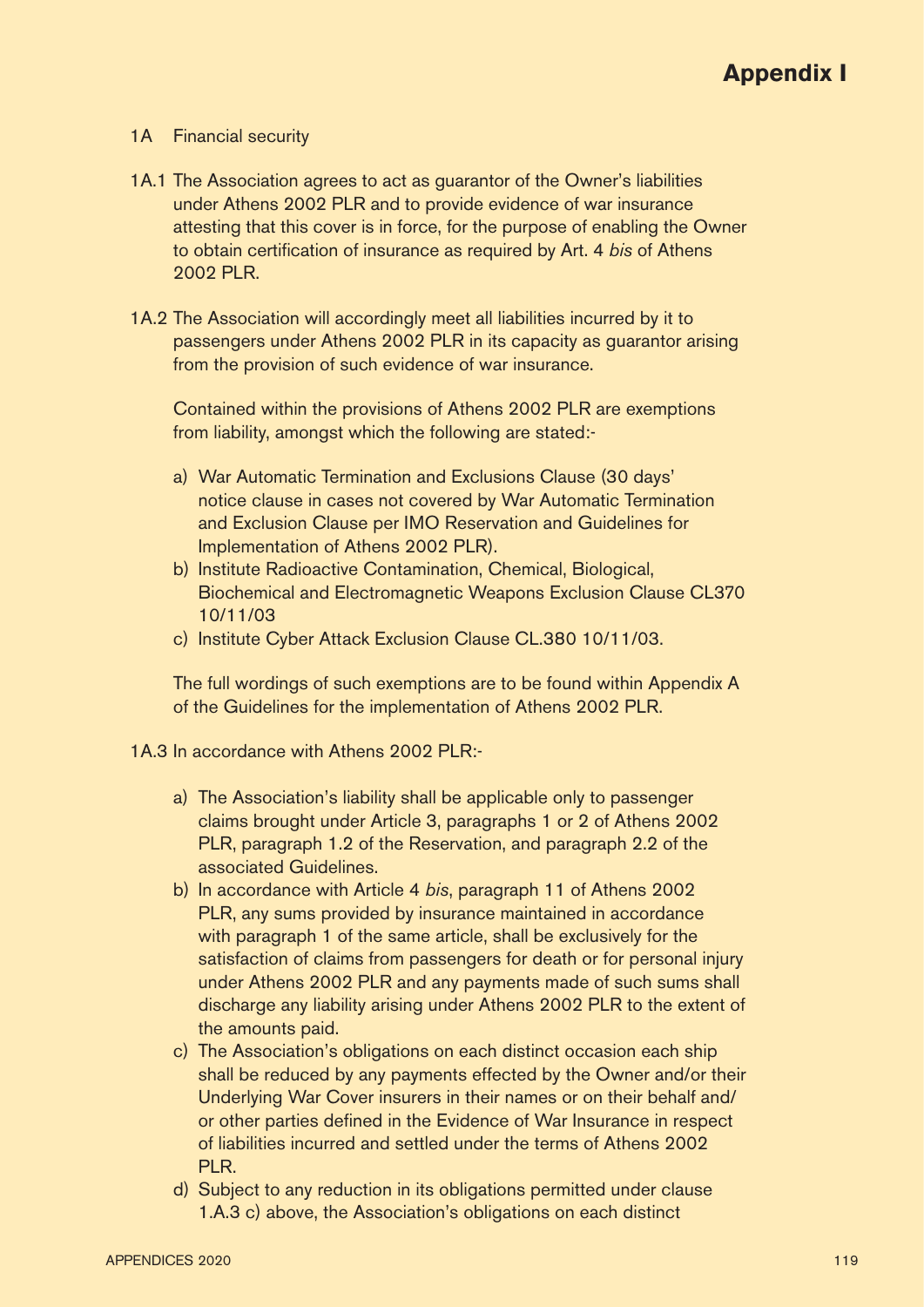occasion each ship shall be satisfied in full once the total amounts paid to all claimants equals the limit applicable to each ship.

1A.4 If and to the extent that the Association, in its capacity as guarantor, incurs liability to passengers pursuant to Athens 2002 PLR, it shall be entitled, on the terms set out in Clause 5 below, to exercise by subrogation such rights of recovery from the Underlying War Covers as are available to the Owner.

#### 2 Duration

This insurance is arranged in respect of losses arising out of an event occurring during the period noon 20th February 2020 or later date of entry to noon 20th February 2021 or earlier date of termination under the Rules.

3 Limit

The maximum indemnity payable hereunder shall be the amount prescribed by Athens 2002 PLR as the limit of liability of the Association, namely the lower of:

SDRs 250,000 per passenger registered as being on board the ship at the time of the occasion of the incident, the subject of the claim hereon, or SDRs 340,000,000

as required each distinct occasion, each ship.

The Association will also pay legal costs incurred by the Owner with the prior written consent of the Association or which the Owner or the Association may be compelled to pay in contesting liability or taking proceedings to limit liability in respect of any claim covered hereon.

- 4 Definitions (for the purposes of this Insurance)
- 4.1 "Athens 2002 PLR" means the Athens Convention relating to the Carriage of Passengers and their Luggage by Sea, 2002 (being the 1974 Athens Convention as amended by the Protocol of 2002 to the Convention and the 2006Reservation, and subject to modifications made by the associated IMO Guidelines for Implementation of the Athens Convention), and/or Regulation (EC) No. 392/2009 of the European Parliament and of the Council of 23 April 2009 on the liability of carriers of passengers by sea in the event of accidents (also known as "Passenger Liability Regulation")
- 4.2. "Underlying War Covers" means the combination of War Risks insurances as summarised herein: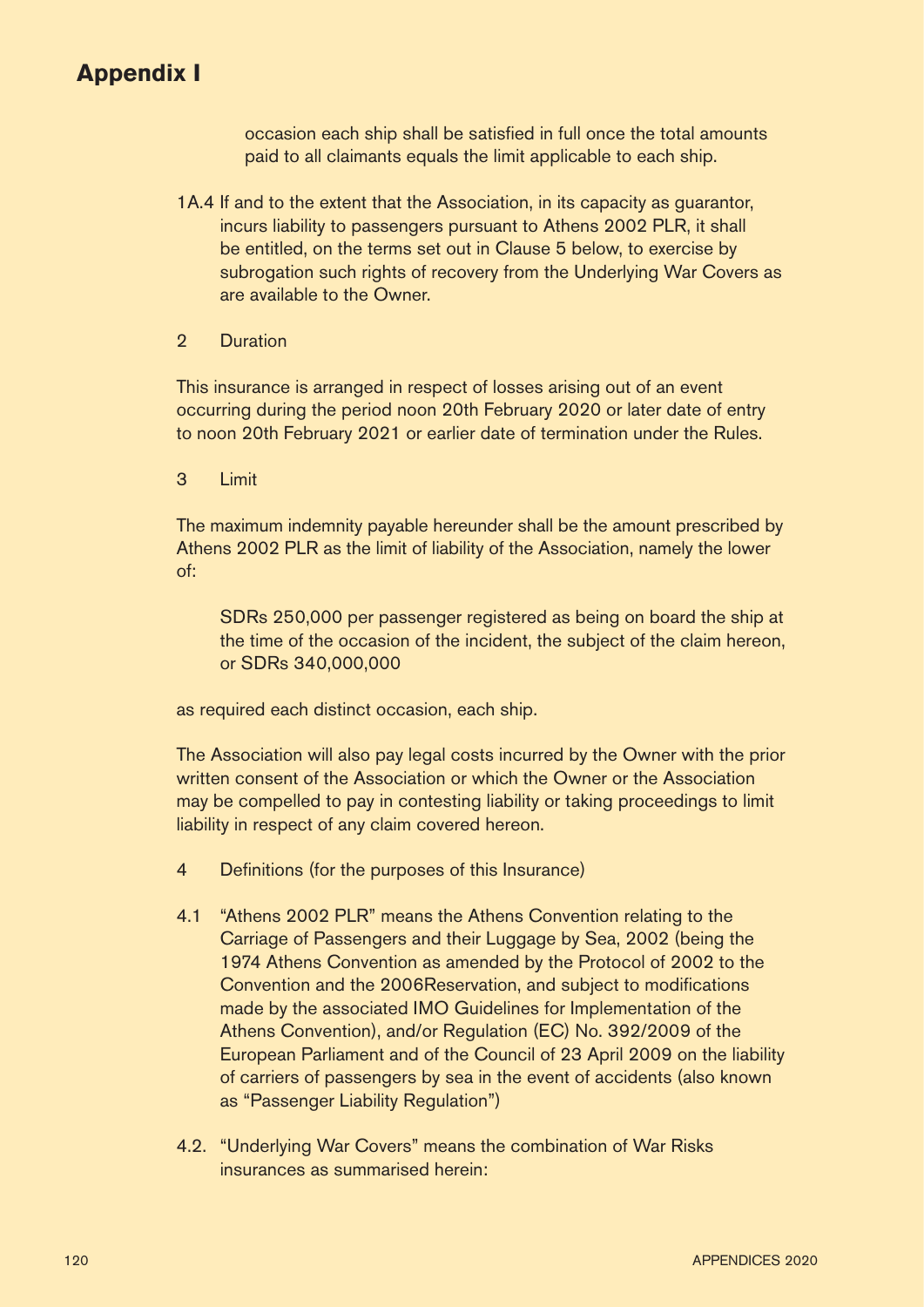4.2.1 P & I War Risks Insurances provided as a separate limit to the Owner's Hull and Disbursements War Risks policies to at least the aggregate of the insured value of the Hull and insured amounts in respect of Disbursements of the Owner's ship or a minimum of USD 500,000,000, whichever is the lower and on terms providing cover as per the Institute Protection and Indemnity War Strikes Clauses - Hulls Time CL.345 (20/7/87) and/or the Institute War and Strikes Clauses - Hulls Time CL.281 (1/11/95) and/or other equivalent War P & I clauses (to be approved by Contract Leader)

#### and

- 4.2.2 P & I War Risks (International Group P & I Clubs) as endorsed as an extension to the entry of the Owner's ship into an International Group P & I Club. Such entry means an unrestricted entry into a Protection and Indemnity Association which is a member of the International Group of P&I Clubs.
- 4.3 "Evidence of War Insurance" means the documentary proof ("Certificates furnished as evidence of (War) insurance pursuant to Article 4 bis of the Athens Convention relating to the Carriage of Passengers and their Luggage by Sea, 2002") attesting that insurance is in force in compliance with the stipulations of Athens 2002 PLR.
- A 4 "Athens Certificates" means the "Certificate of Insurance or Other Financial Security in respect of Liability for the Death or Personal Injury to Passengers" issued in accordance with the Provisions of Athens 2002 PLR.
- 4.5 "Total Claims" means the aggregation of Athens 2002 PLR Claims, non-Athens 2002 PLR passenger claims and other claims including, but not limited to claims in respect of crew, wreck removal and pollution each vessel each incident.
- 5 Underlying War Cover and Rights of Subrogation
- 5.1 Subject to the terms of this cover extension, the Association shall be entitled to seek to recover from the Underlying War Covers any and all payments made pursuant to liabilities incurred by the Owner under Athens 2002 PLR.
- 5.2 No Evidence of War Insurance will be issued by the Association unless the Owner arranges the insurances that comprise the Underlying War Covers, with War Risks Insurers approved by the Association as described at 4.2.1 and 4.2.2 respectively.

The Owner is to provide corresponding confirmation of such cover prior to the annual inception of each policy and/or entry year, stating the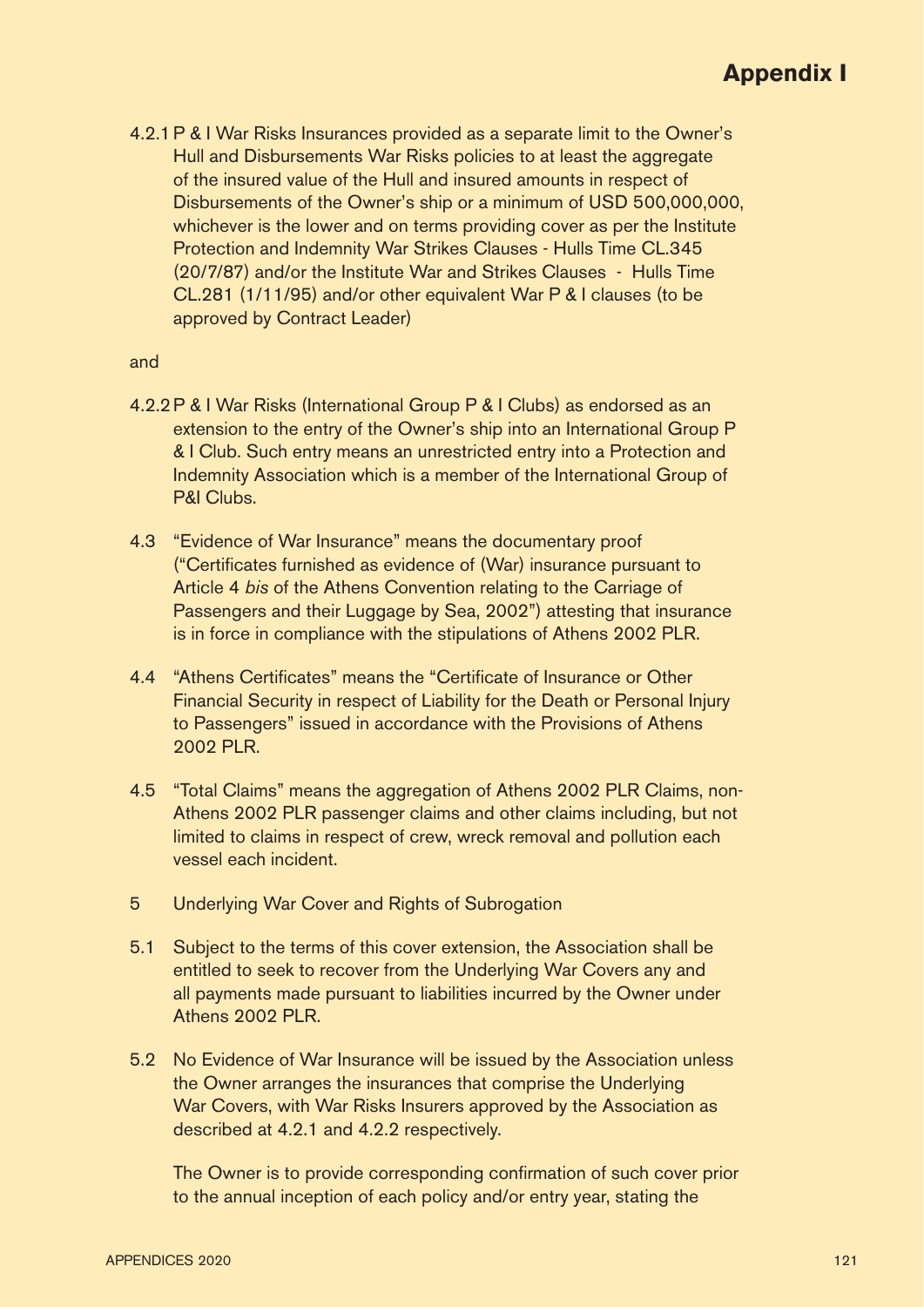schedule of insurers with whom they arrange such policies or entries and that these policies or entries will be maintained in force without intentional breach of cover for the duration of any Evidence of War Insurance on behalf of the relevant ships.

 The Association agrees that the conditions above shall be deemed to be satisfied in respect of the ships pending re-confirmation of the Owner's renewal of war policies, including if required, transfer between war insurers.

 The Owner is obliged to take all reasonable steps to preserve such coverage including, but not limited to, the maintenance of cover in accordance with approved market practices in the event that any ship insured hereunder navigates in waters that are subject to the JWC Hull War, Piracy, Terrorism and Related Perils Listed Areas (17 May 2019) (JWLA024) and any updated version thereof.

- 5.3 Any and all payments made by the Association in its capacity as guarantor under the provisions of Athens 2002 PLR shall be deemed to be made as agent of, and for the account of, the Owner whether or not it is obliged or liable to the Owner under this extension of cover.
- 5.4 Upon the payment of any sums hereunder whether by way of indemnity or pursuant to Athens 2002 PLR, the Association shall be subrogated to all the rights and remedies of the Owner, who is under a duty to assist and co-operate with the Association in its efforts to effect recovery of any such payment.
- 5.4.1 In event that the Association, having paid any such sums, proves unable to effect a recovery under the Underlying War Cover by reason of a policy defence or the breach of policy terms and/or conditions involving the actual fault or privity of the Owner, the Association reserves the right to seek recovery of such sums from the Owner.
- 5.5 If it appears that estimated Total Claims are reasonably likely to exceed the cover available under the Underlying War Covers, the Association will, upon request of the Owner agree to refrain from exercising rights of recovery pursuant to the preceding clause 5.4 from the Underlying War Cover insurers, unless and until and to the extent that the estimated Total Claims are found not to exceed the available cover provided by the Underlying War Covers.
- 5.6 If the insurers of the Underlying War Covers have paid Athens 2002 PLR claims (whether directly to claimants or by way of reimbursement of the Owner or the Association) and Total Claims are subsequently found to exceed the limit of the Owner's Underlying War Covers, the Association will reimburse the insurers of the Underlying War Covers in respect of such Athens 2002 PLR payments if and to the extent that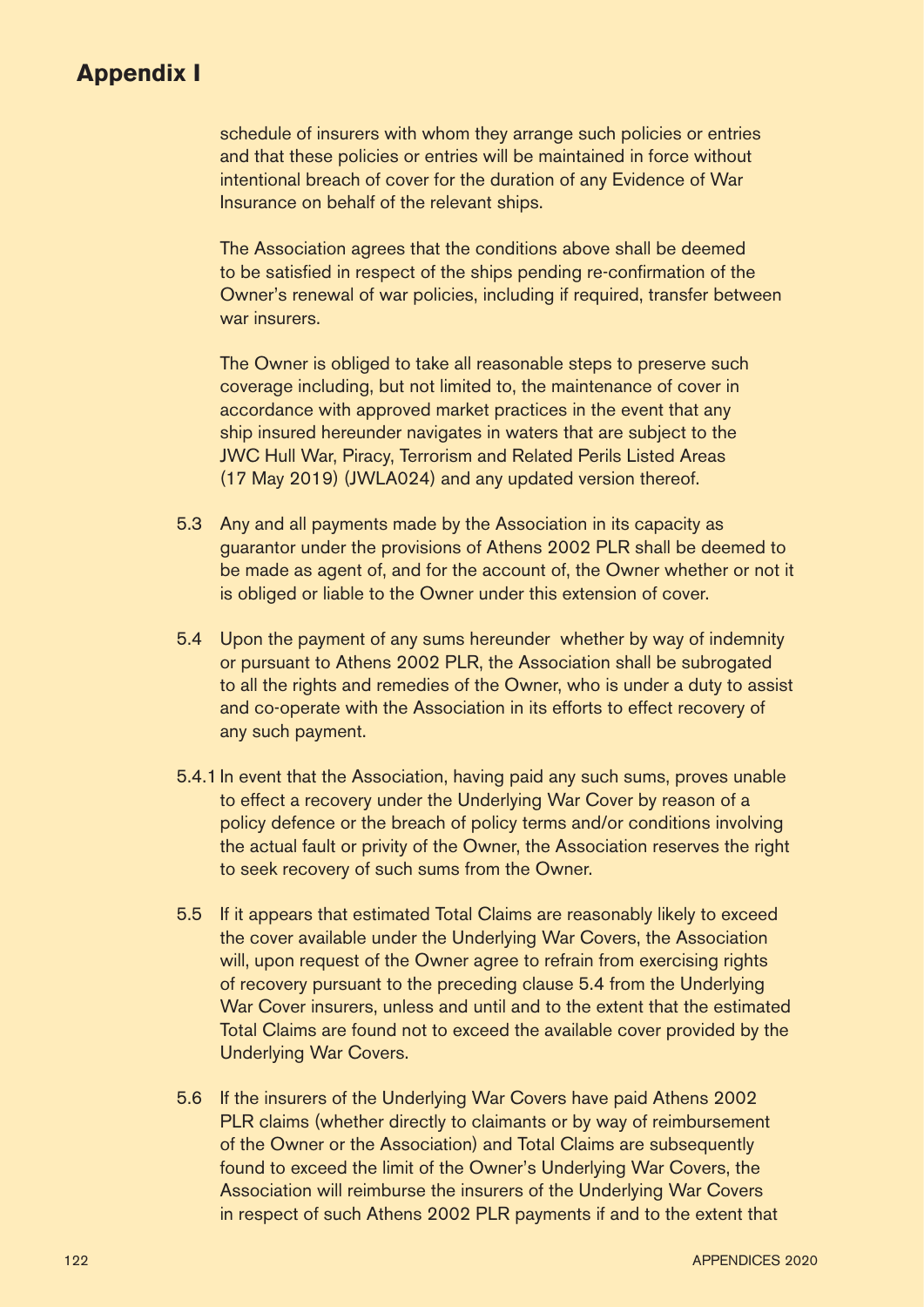Total Claims exceed the limit of the Underlying War Covers(subject always to the limit of this cover as defined in Clause 3 of this extension).

- 5.7 The Association is entitled to call for and to have received on their own behalf and on behalf of the Owner, confirmations of cover and undertakings from the insurers of the Owner's P & I War Risks Insurances (Hull) (as described at 4.2.1 above) that they will issue at least 30 days notice of their intention to cancel the insurance by reason of the failure to pay, when due and demanded, any premium sums due.
- 5.8 The Association is entitled to maintain on file all information submitted in the Application Forms for Evidence of Insurance.
- 5.9 It is understood and agreed by the parties that the provisions of Clause 5.6 above confer a benefit on the insurers of the Underlying War Covers which is intended to be enforceable by those insurers under the Contracts (Rights of Third Parties) Act 1999.
- 6 Provision of Evidence of War Insurance
- 6.1 The Association is under no obligation to provide security on behalf of any Owner, but where the same is provided it shall be on such terms as the Association may consider appropriate in the context of Athens 2002 PLR and shall not constitute any admission of liability by the Association for the claim in respect of which the bail or other security is given. In no case shall cash deposits be made by the Association.

 Having either provided security or paid claims in compliance with the terms of Athens 2002 PLR, the Association shall be entitled to seek to be indemnified for any costs associated with the provision of such security and for any liability the Association may incur to third parties to the extent that such payments are not recoverable from Underlying War Cover Insurers as described in Para 5.4.1 above.

- 6.2 Where the Association hereon and/or Underlying War Cover Insurers might be under no liability to pay claims by reason of the operation of a so-called Cesser or Cancellation Clauses (United Kingdom Mutual Steam Ship Assurance Association (Europe) Ltd Rules 29 or 31 (or equivalent at other clubs) or provisions in Hull War policies for cancellation for non-payment of premium), the Association's payment of any claims in their capacity as guarantors per Section 1.A, is effected as agent of the Owner, and the Owner shall re-imburse the Association in full for such claim.
- 7 Notification of Claim

The Owner shall report in writing to the Association any circumstances which may give rise to a claim under this insurance within 14 days of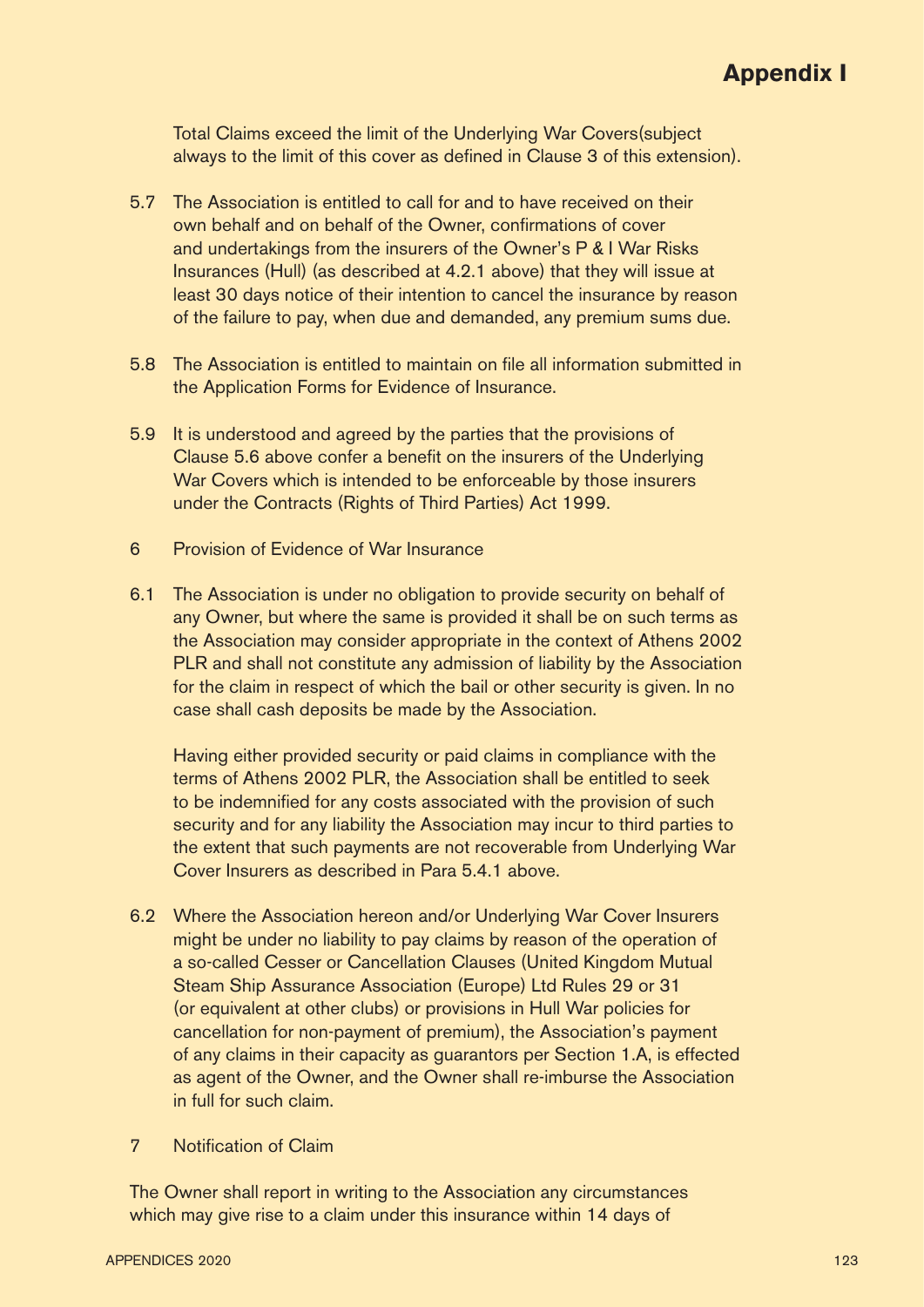becoming aware of the occurrence of an event that could give rise to a claim to Underlying War Covers and shall thereafter keep the Association fully informed of all developments.

8 Claims Procedures

The Association and the Owner agree:

- 8.1 To encourage the primary war risk underwriters to instruct the Association to adjust claims on their behalf as well as on its own behalf.
- 8.2 That in adjusting Athens 2002 PLR claims the Owner and its representatives shall seek to minimize the need for adjustment or reallocation of claims payments by way of subrogation under clause 5.4 above, reimbursement under 5.6 above or otherwise between the Association and insurers on the Underlying War Covers.
- 9 Termination

In accordance with the conditions set out above under which it issues Evidence of War Insurance:

- 9.1 The Association shall be entitled to request that the terms under which Evidence of War Insurance is provided be re-negotiated immediately and/ or Notice will be tendered to cancel any associated Evidence of War Insurance to the Authority to whom the Athens 2002 PLR Certificate is addressed within seven (7) days of the receipt of any Notices of Cancellation or advices of withdrawal of the Owner's Underlying War **Covers**
- 9.2 The Association shall be entitled to request that the terms under which Evidence of War Insurance is provided be re-negotiated immediately and/or tender Notice to cancel any associated Evidence of War Insurance to the Authority to whom the Athens 2002 PLR Certificate is addressed within seven (7) days of learning of any cessation or breach of conditions of the Owner's Underlying War Covers.
- 9.3 The Association shall be entitled to request that the terms under which Evidence of War Insurance is provided be re-negotiated immediately and/or to tender Notice to cancel any associated Evidence of War Insurance to the Authority to whom the Athens 2002 PLR Certificate is addressed within seven (7) days of the discovery that any one of the following circumstances has occurred since the inception date of this Policy:
	- a) a State Insurance Department or similar regulatory authority has ordered an insurer involved as part or all of security of the "Underlying War Covers" to cease accepting business, or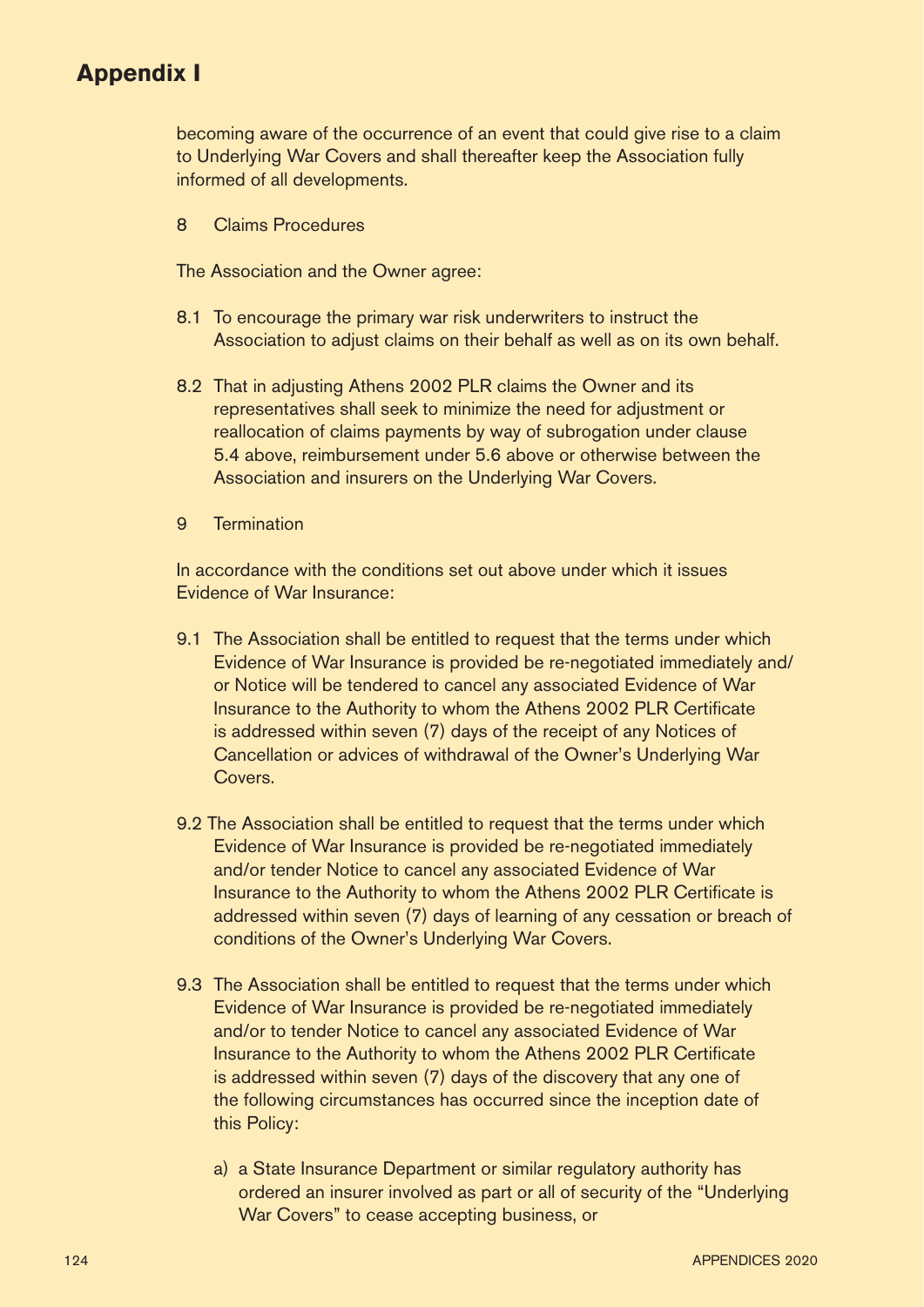- b) an insurer involved as part or all of security of the "Underlying War Covers" to cease accepting business has become insolvent or has been placed into liquidation or receivership (whether voluntary or involuntary), or there has been instituted against it proceedings for the appointment of a receiver, liquidator, rehabilitator, conservator, or trustee in bankruptcy, or other agent known by whatever name, to take possession of its assets or control its operations, or
- c) the AM Best rating of an insurer involved as part or all of security of the "Underlying War Covers" has been assigned or downgraded below A -, or
- d) the Standard and Poor's rating of an insurer involved as part or all of security of the "Underlying War Covers" has been assigned or downgraded below BBB.

#### **10. MARITIME LABOUR CONVENTION EXTENSION CLAUSE 2016**

- 1 Subject only to the other provisions of this MLC Extension ("the Extension"), the Association shall discharge and pay on the Member's behalf under the 2006 Maritime Labour Convention as amended (MLC 2006) or domestic legislation by a State Party implementing MLC 2006:
	- (a) Liabilities in respect of outstanding wages and repatriation of a seafarer together with costs and expenses incidental thereto in accordance with Regulation 2.5, Standard A2.5 and Guideline B2.5; and
	- (b) Liabilities in respect of compensating a seafarer for death or longterm disability in accordance with Regulation 4.2, Standard A4.2 and Guideline B4.2.
- 2 The Member shall reimburse the Association in full:
	- (a) any claim paid under paragraph 1(a) save to the extent that such claim is in respect of liabilities, costs or expenses recoverable under Rule 2, Sections 2, 3, 4(A), or 6, and
	- (b) any claim paid under paragraph 1(b) save to the extent that such claim is in respect of liabilities, costs or expenses recoverable under Rule 2, Sections 2 or 3.
- 3 There shall be no payment under paragraph 1(a) or paragraph 1(b) if and to the extent that the liability, cost or expense is recoverable under any social security scheme or fund, separate insurance or any other similar arrangement.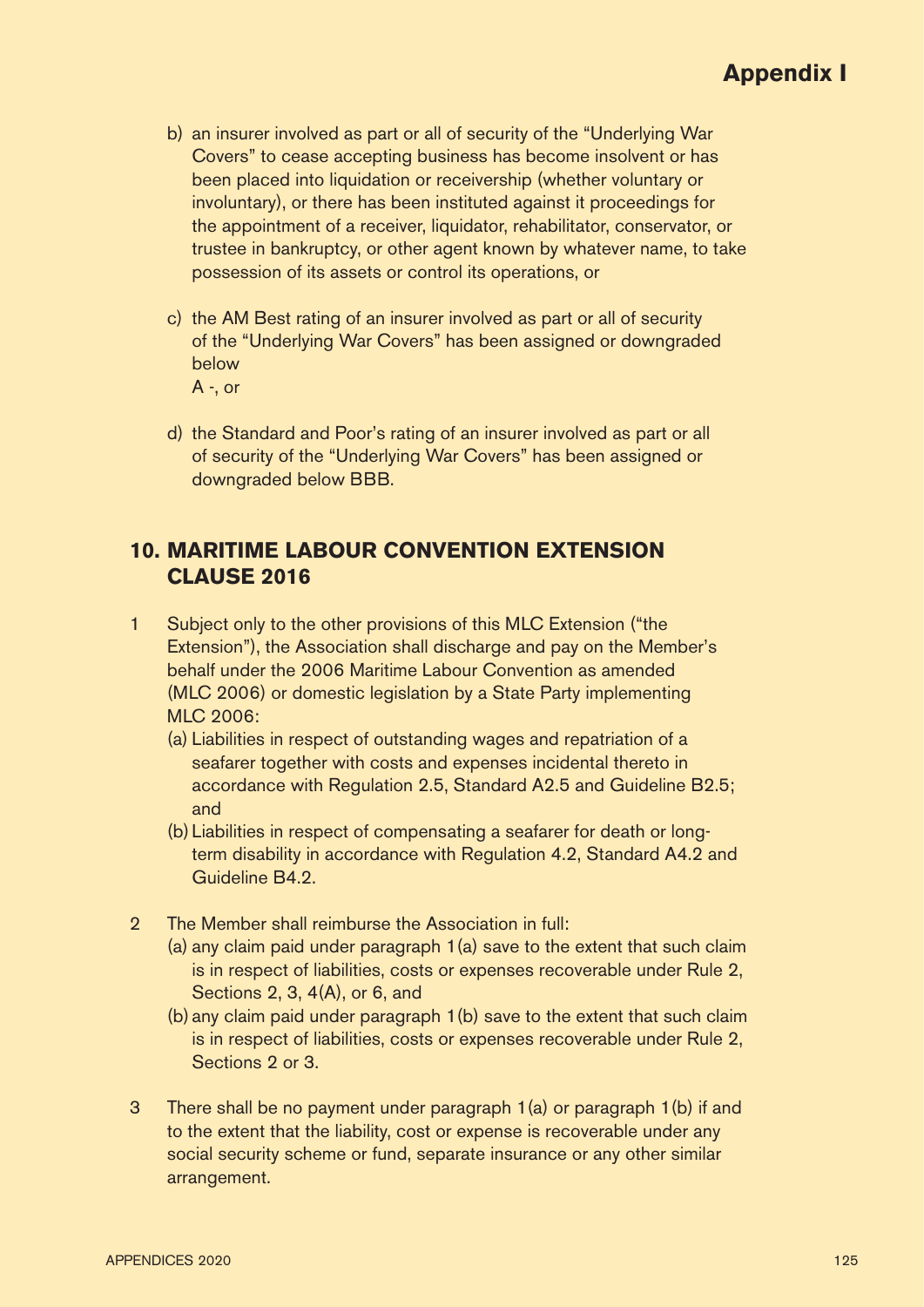- 4 The Association shall not discharge or pay any liabilities, costs or expenses under paragraph 1(a) or paragraph 1(b), irrespective of whether a contributory cause of the same being incurred was any neglect on the part of the Member or the Member's servants or agents, where such liabilities, costs or expenses were directly or indirectly caused by or contributed to by or arise from:
	- (a) Any chemical, biological, bio-chemical or electromagnetic weapon
	- (b) The use or operation, as a means for inflicting harm, of any computer system, computer software programme, computer virus or process, or any other electronic system.
- 5 (a) The Extension may be cancelled in respect of War Risks by the Association on 30 days' notice to the Member (such cancellation becoming effective on the expiry of 30 days from midnight of the day on which notice of cancellation is issued).
	- (b) Whether or not such notice of cancellation has been given the Extension hereunder shall terminate automatically in respect of the War Risks:
		- (i) Upon the outbreak of war (whether there be a declaration of war or not) between any of the following: United Kingdom, United States of

America, France, the Russian Federation, the People's Republic of China;

- (ii) In respect of any ship, in connection with which cover is granted hereunder, in the event of such ship being requisitioned either for title or use.
- (c) The Extension excludes loss, damage, liability or expense arising from:
	- (i) The outbreak of war (whether there be a declaration of war or not) between any of the following: the UK, the USA, France, The Russian Federation, the People's Republic of China;
	- (ii) Requisition for title or use.
- 6 The Extension shall be subject to Rules 5(F) and 5(V).
- 7 Without prejudice to paragraph 5, cover under the Extension shall cease 30 days after notice of termination in accordance with Regulation 2.5, Standard A2.5.2.11 or Regulation 4.2, Standard A4.2.12.
- 8 Any dispute arising out of or in connection with the Extension shall be resolved in accordance with Rule 40.
- 9 For the purpose of the Extension: "Member" means any insured party who is liable for the payment of calls, contributions, premium or other sums due under the terms of entry. "Seafarer" shall have the same meaning as in MLC 2006. "War Risks" means the risks set out in Rule 5(E).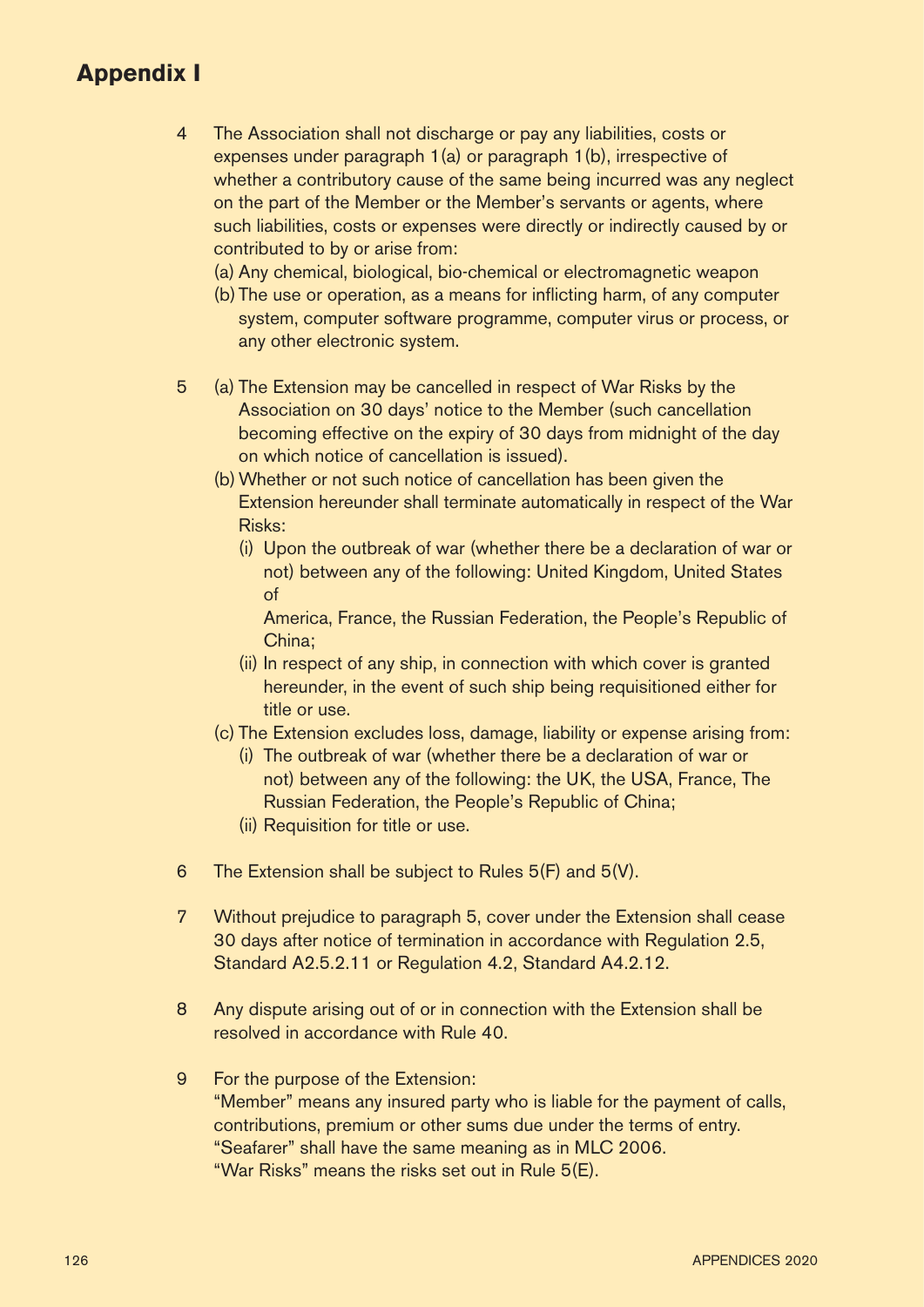## **Appendix II: Offshore/Specialist Operations**

Additional covers relating to offshore specialist operations and related risks (referred to in Rule 4, Section 1) may be provided where contractually agreed, as set out in the following sections:

- Salvors Extension Cover
- Offshore Specialist Operations
- Offshore Underwater Operations
- Offshore Supply/Towing and Others

The terms and conditions which the Managers will normally require are set out in a separate document – Offshore/Specialist Operations Additional Covers (Rules) – available from the Managers.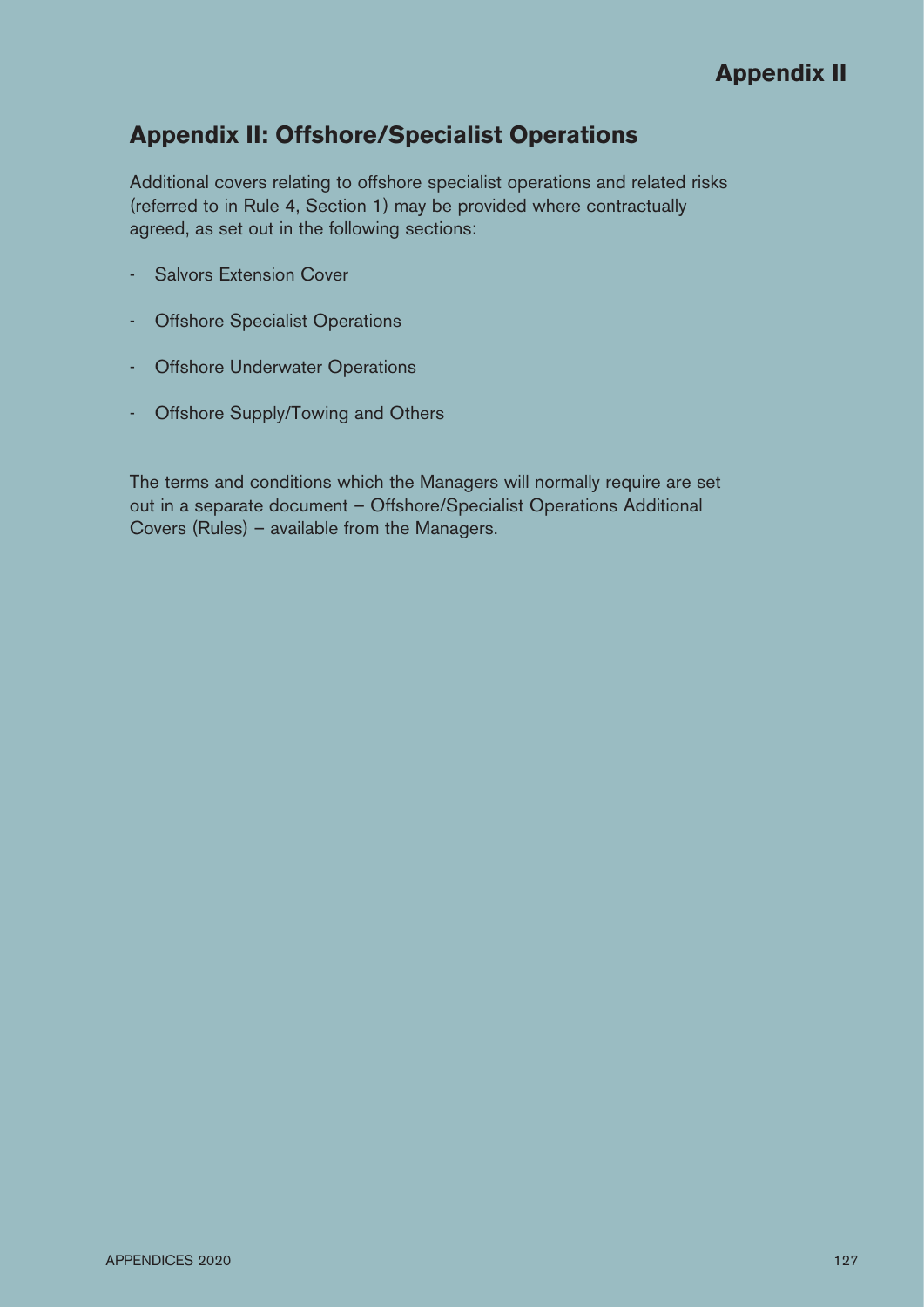## **Appendix III: TT Risks**

This Appendix contains a summary of the risks which may be incorporated where contractually agreed, in the terms and conditions on which a ship is entered in the Association by, or on behalf of, the Owner or the Charterer, by means of a short form reference to such summary in the Certificate of Entry or in an Endorsement Slip.

#### **Through Transport Risks**

A General Terms and Conditions of Cover

 Pursuant to and subject to Rules 3 and 4, Section 4 of the Association's Rules, it is hereby agreed that the cover afforded to the above-named Member in respect of the entered ship includes the risks set out in B below but on terms and conditions and subject always to the exceptions and limitations referred to in C below.

B Risks Covered

 This insurance covers the Member's liability, whether as an Owner or Charterer of the entered ship in respect of the following risks:

- 1. Carrying Equipment
- 2. Cargo Liabilities
- 3. Third Party Liabilities
- 4. Fines and Duty
- 5. Costs
- 6. Discretionary Insurance
- 7. Handling Equipment
- C Terms, conditions, exceptions and limitations

 The terms, conditions, exceptions and limitations upon which cover is afforded in respect of each and all of the risks in B above is set out in a separate document available from the Managers.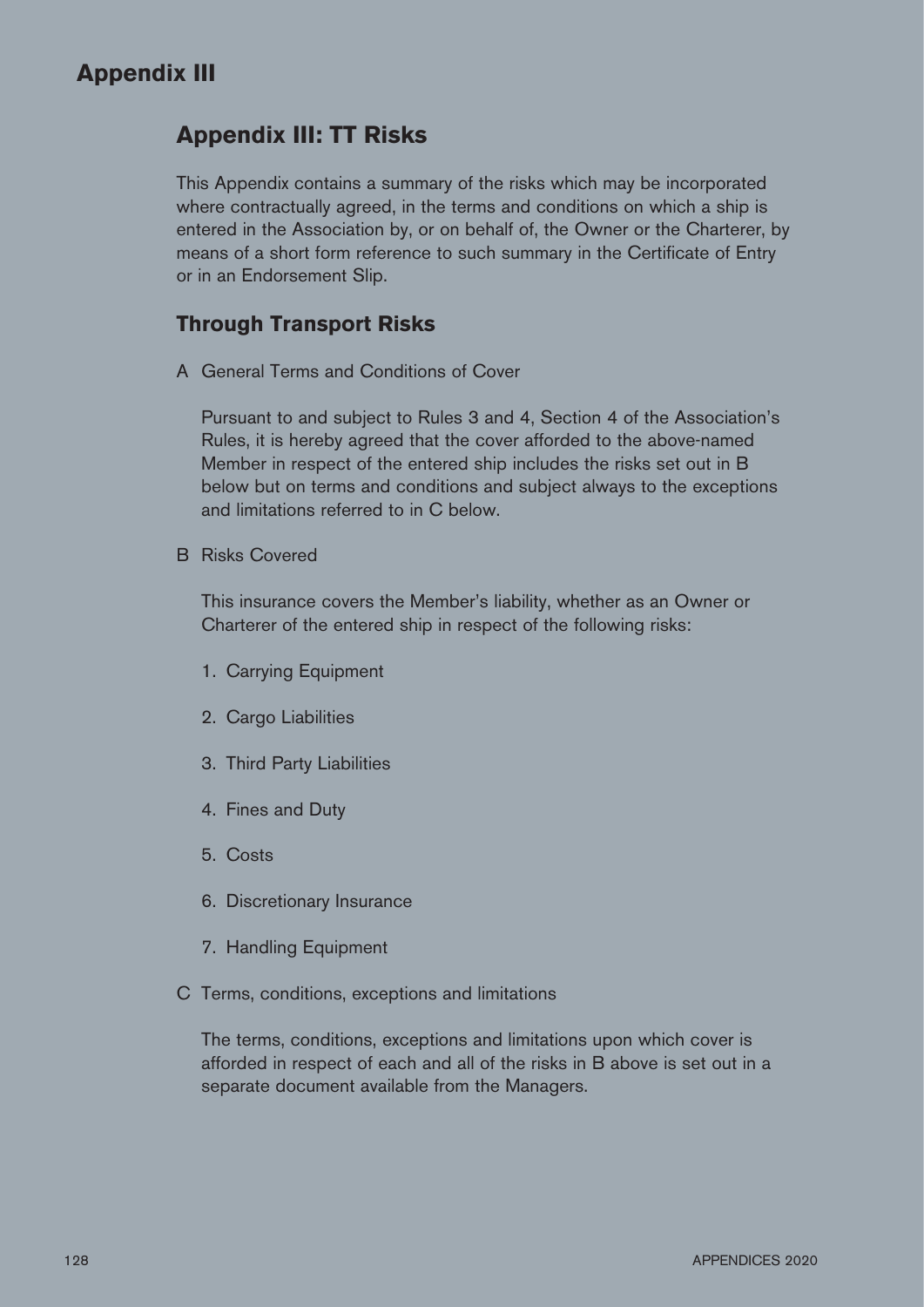# **Articles of Association**

## **THE UNITED KINGDOM MUTUAL STEAM SHIP ASSURANCE ASSOCIATION (EUROPE) LIMITED**

COMPANY NUMBER 00022215

#### **Managers Thomas Miller P&I (Europe) Ltd.** 90 Fenchurch Street London EC3M 4ST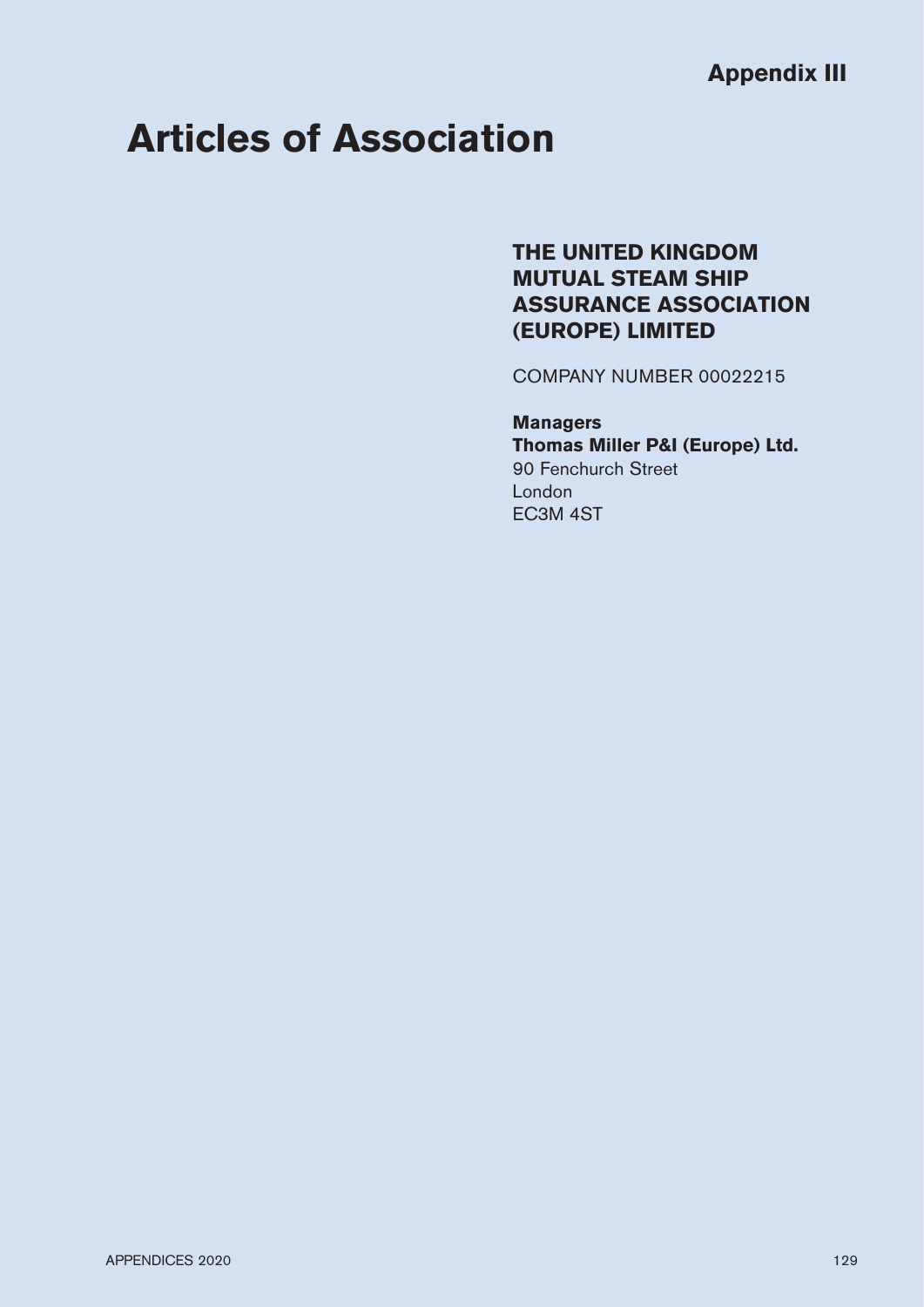## **Preliminary**

1 The following regulations constitute the articles of association of the Company and the model articles for private companies limited by guarantee set out in Schedule 2 of the Companies (Model Articles) Regulations 2008 shall not apply to the Company.

#### **Interpretation**

2 In these Articles the following expressions shall where the context so admits have the following respective meanings:-

**"The Acts"** means the Companies Acts as defined in section 2 of the Companies Act 2006 from time to time in force concerning companies insofar as the same applies to the Company.

**"The Company"** means The United Kingdom Mutual Steam Ship Assurance Association (Europe) Limited.

**"The Companies"** means the Company and each of its subsidiaries from time to time within the meaning of section 1159 of the Companies Act 2006, as amended.

**"Register of Members"** means the Register of Members for the time being maintained by the Company.

**"Bankruptcy"** includes individual insolvency proceedings in a jurisdiction other than England and Wales which have an effect similar to that of bankruptcy.

**"The Rules"** means the Rules from time to time in force governing the conduct of the whole or any part of the business of the Company.

**"Board"** means the Board of Directors of the Company.

**"The Directors"** means the members of the Board for the time being.

**"Chairman"** means the Chairman of the Board.

**"Chairman of the Members' Committee"** means the Chairman of the Members' Committee.

**"Deputy Chairman"** and **"Secretary"** mean, respectively, only the officers of the Company having such titles.

**"The Managers"** means the Managers for the time being of the Company.

**"Members' Committee"** means a committee of the members of the Company as may be constituted from time to time in accordance with Article 19.

**"Ship"** (in the context of a ship entered or proposed to be entered in the Company) means ship, boat or hovercraft or any other description of vessel or structure (including any ship, boat, hovercraft or other vessel or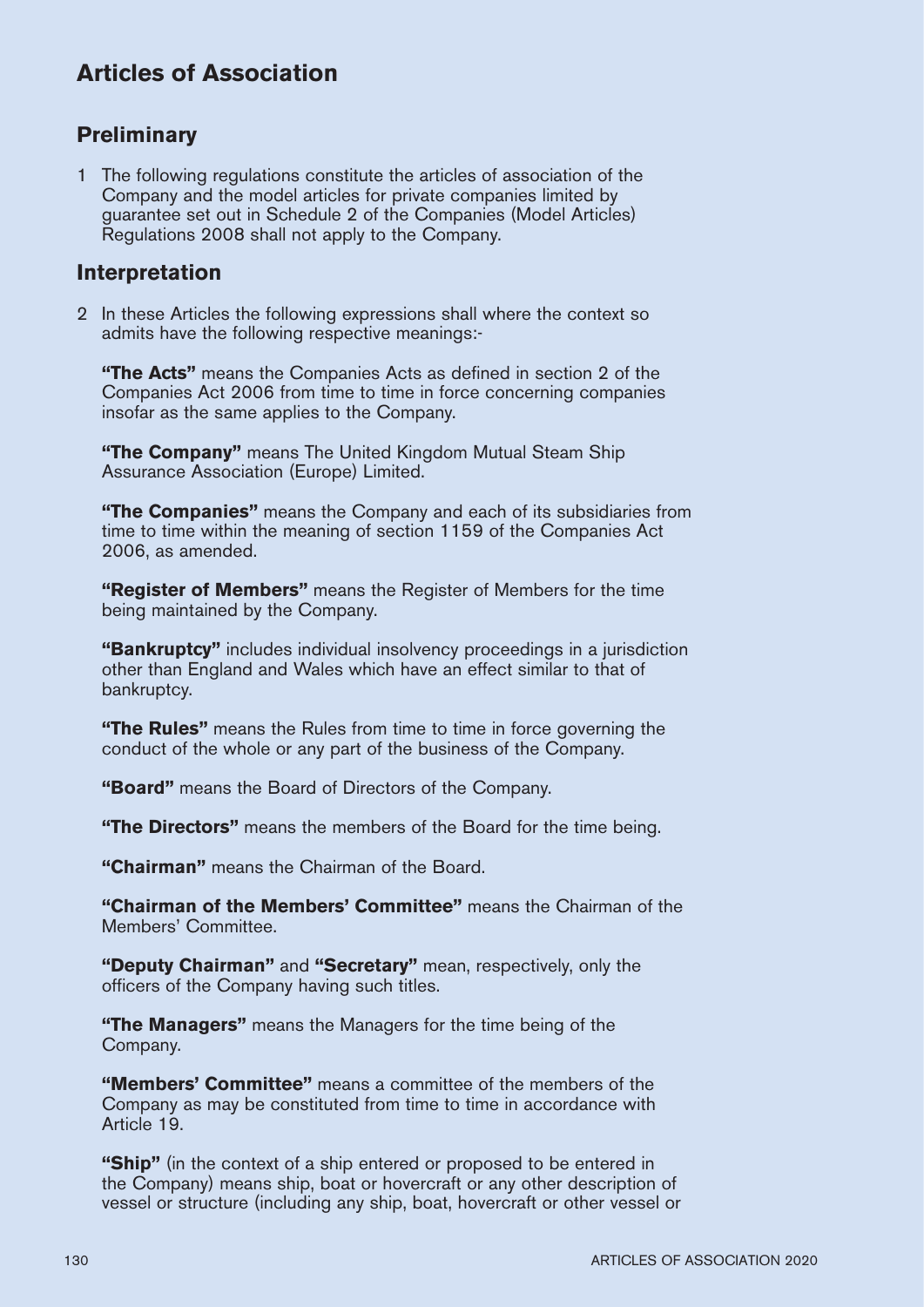structure (including any ship, boat, hovercraft or other vessel or structure under construction) used or intended to be used for any purpose whatsoever in navigation or otherwise on, under, over or in water or any part thereof or any proportion of the Tonnage thereof or any share therein.

**"Tonnage"** means the gross tonnage of a ship as certified in the Certificate of Registry of such ship or in any other official document relating to the registration of such ship.

"**Entered Tonnage**" means the Tonnage figure recorded as entered tonnage in the certificate of entry of an entered Ship, and "Entered **Tons"** shall be construed accordingly.

**"Ton"** means the unit of Tonnage.

**"Insurance"** means any insurance or reinsurance.

**"Owner"** in relation to an entered Ship means owners, owners in partnership, owners holding separate shares in severalty, part owner, mortgagee, trustee, charterer, operator or builder of such Ship and any other person (not being an insurer reinsured under the Rules or the rules of any of the other Companies) named in the certificate of entry or endorsement slip, by or on whose behalf the same has been entered in any of the Companies whether he be a member of the Company or not.

**"Reserves"** means such reserves as the Directors may from time to time decide to establish and maintain.

"Year" means calendar year unless otherwise specifically stated.

**"Month"** means calendar month.

"Notice" means written notice unless otherwise specifically stated.

**"May"** shall be construed as permissive.

**"Special Resolution"** means a resolution (i) passed at a meeting of the members on a show of hands by not less than 75% of the votes cast (in person or by proxy) by those entitled to vote or (ii) passed at a meeting of the members on a poll by members representing not less than 75% of the total voting rights of the members who (being entitled to do so) vote by person or by proxy on the resolution.

**"shall"** shall be construed as imperative.

Words importing only the singular number shall also include the plural number and vice versa.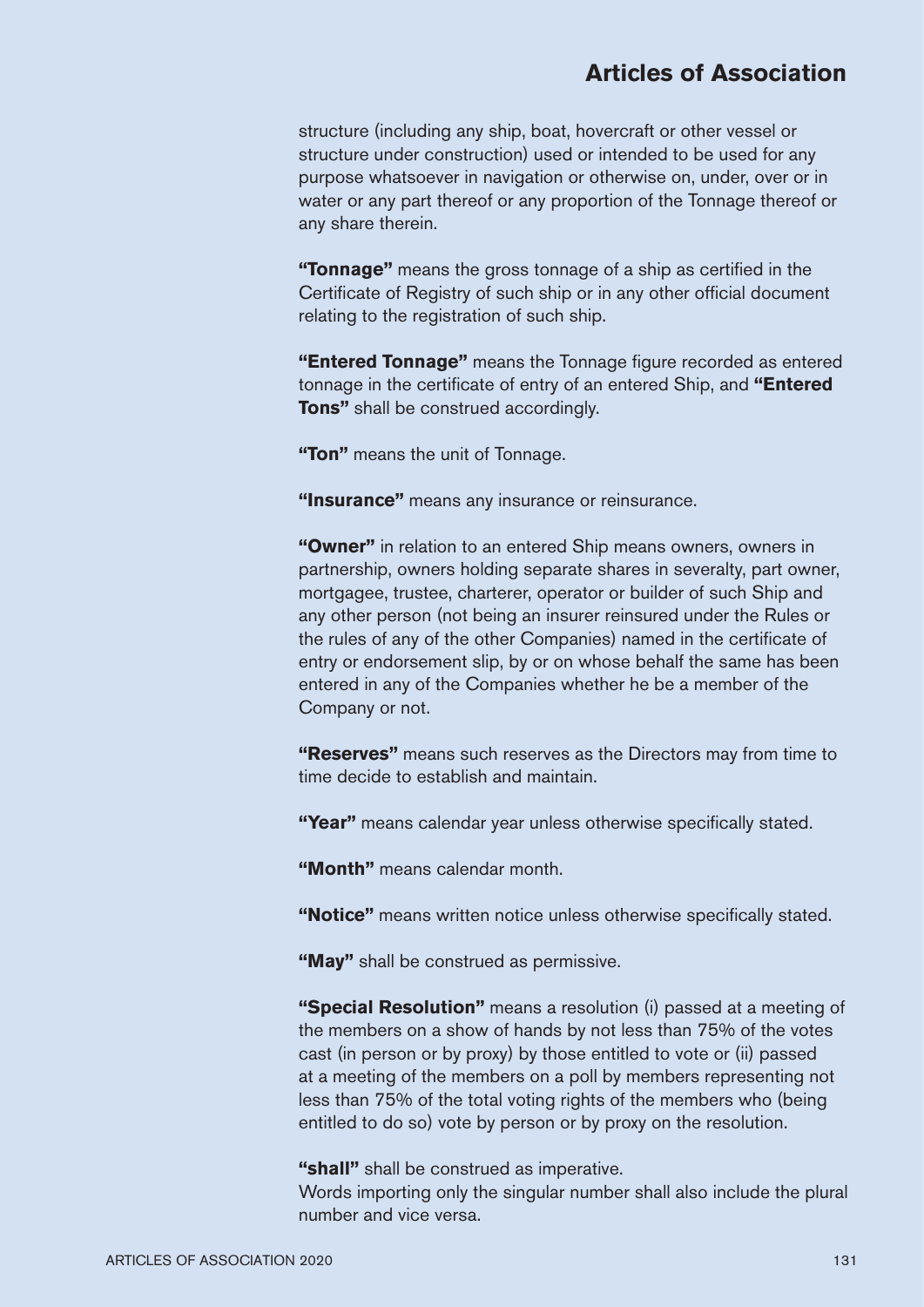Words importing only the masculine gender shall also include the feminine and neuter genders.

Words importing persons shall also include companies or associations or bodies of persons whether corporate or unincorporated.

**"In writing"** and **"written"** means visibly expressed in any mode of permanently representing or reproducing words, including telegram, facsimile transmission (fax) and other electronic communication. Words and expressions shall (a) bear the same meaning as in the Acts or any statutory modification thereof in force for the time being and (b) to the extent consistent with those Acts and any modification thereof in force for the time being, bear the same meaning as in the Rules.

## **The Company**

- 3 The Company is a company limited by guarantee, and not having a capital divided into shares.
- 4 The registered office of the Company will be situated in England.

## **Membership**

- 5 The Company shall consist of an unlimited number of members.
- 6 A Every Owner who has a Ship entered for Insurance in any of the Companies, whether in the name of the Owner or by way of reinsurance, and every insurer reinsured by any of the Companies, shall, provided the name of such Owner (or as the case may be such insurer) is entered in the Register of Members and subject to the proviso to paragraph (B) of this Article, be a member of the Company.
	- B Subject to the proviso to this paragraph, any Owner who desires to enter a Ship for Insurance in any of the Companies, and any Owner whose ship is the subject or part of the subject of an application by an insurer for reinsurance by any of the Companies and any insurer who applies for reinsurance by any of the Companies shall, if he is not already a member of the Company, be deemed in applying for such entry or reinsurance to have agreed that if such entry or reinsurance is accepted he will thereupon become and be a member of the Company in accordance with these Articles, PROVIDED ALWAYS that subject to the Rules
		- a) The Managers shall have the right to require that acceptance of an application from an Owner shall be upon terms that such Owner shall not be or become a member of the Company, and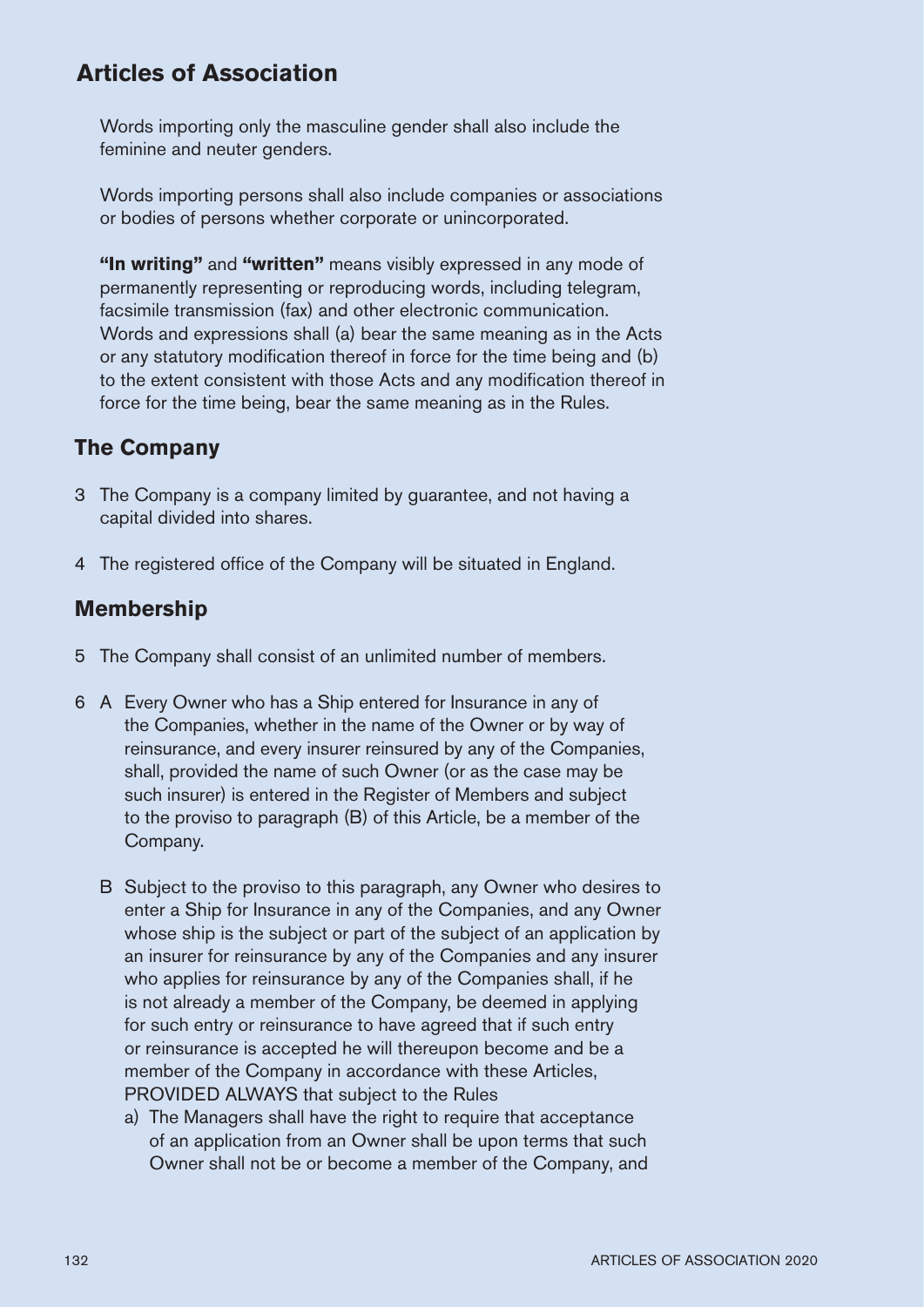- b) Unless otherwise agreed in writing by the Managers or otherwise provided in the Rules or the rules of any of the other Companies no insurer who applies for reinsurance by any of the Companies and no Owner whose Ship is the subject or part of the subject of such application for reinsurance shall be or become a member of the Company, but in any event the Insurance of every Owner and the reinsurance of every insurer shall be subject to these Articles and to the Rules and the rules of the other Companies (as applicable) whether or not such Owner or insurer be a member of the Company.
- C Subject to Articles 37A(c) and 37B, every Director of the Company and every member of the Members' Committee whilst holding that office shall be a member of the Company and his name shall be entered in the Register of Members.
- D Membership shall not be transferable or transmissible.
- E The Register of Members shall be open to inspection by any officer of a member in person on payment of any expenses incurred. A member is not entitled to make copies of any entry in the Register.
- F Every member shall in respect of any period during which it is a member pay to the Company such membership fee as the Directors may determine from time to time.

#### **Cesser of membership**

- 7 A A member shall ipso facto cease to be a member:
	- i) If, being a member in his capacity as a Director and not otherwise, he shall cease to be a Director;
	- ii) If, being a member in his capacity as a member of the Members' Committee and not otherwise, he shall cease to be a member of the Members' Committee;
	- iii) If, being an individual, he shall die or a bankruptcy order shall be made against him or he shall make any arrangement or composition with his creditors generally;
	- iv) If, being an individual, he becomes incapable by reason of mental disorder of managing and administering his property and affairs;
	- v) If, being a corporation, it be wound up or dissolved;
	- vi) If, not being a member in his capacity as a Director or in his capacity as a member of the Members' Committee, he shall cease to have any Ship entered for Insurance in any of the Companies, whether the entry be in his name or by way of reinsurance; or
	- vii) If, being an insurer reinsured by the Company, he shall cease to be reinsured by any of the Companies.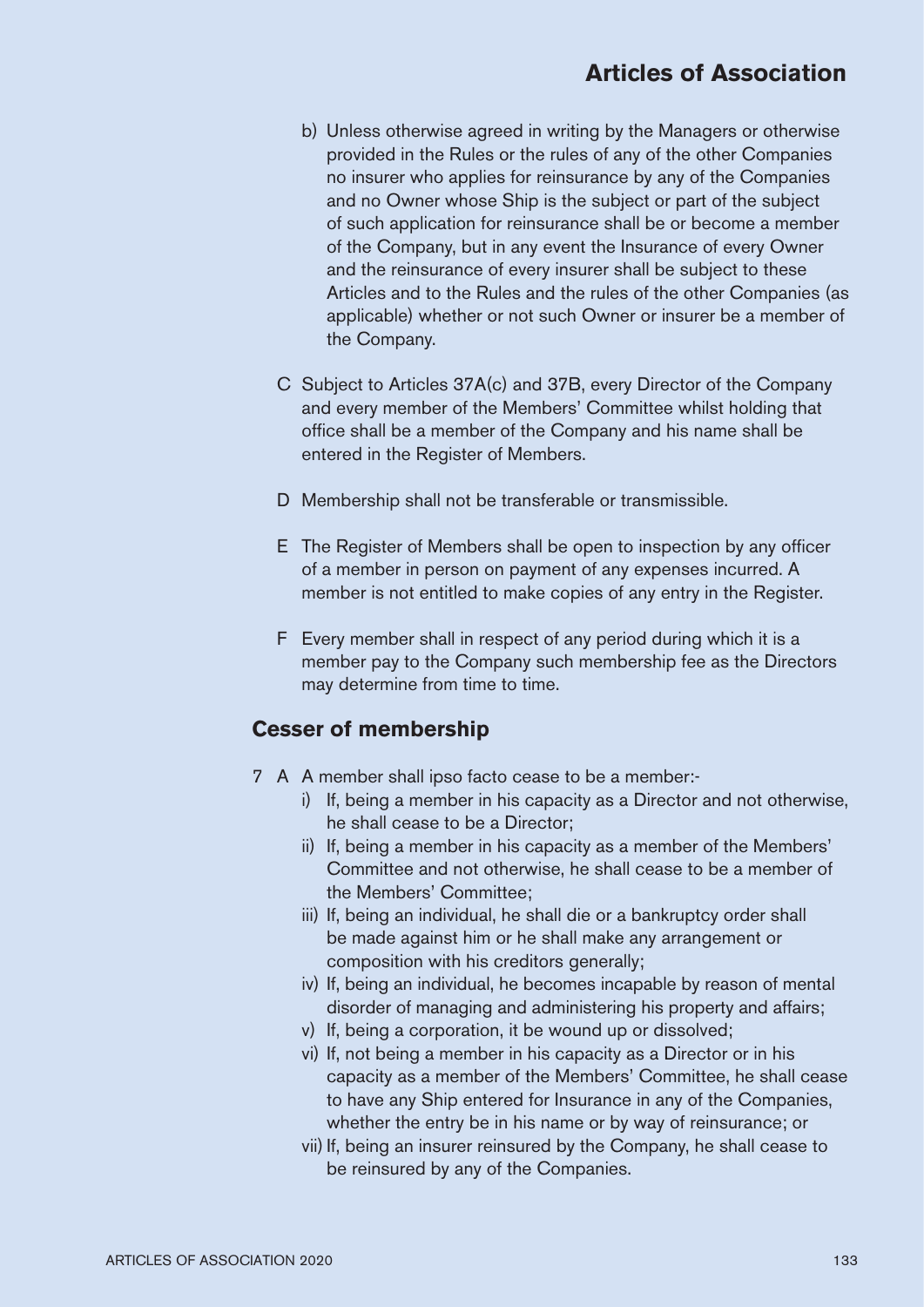B A member who ceases to be a member and his estate, personal representatives, trustees in bankruptcy, receiver or other person authorised to act on behalf of a member who becomes incapable by reason of mental disorder of managing his property and affairs or liquidator as the case may require shall, notwithstanding such cesser, be and remain liable to pay to the Companies all moneys which under these Articles or the Rules or the rules of any of the other Companies such member would, had he not ceased to be a member, have been liable to pay to any of the Companies in respect of the period down to and including the 20th February next after the date of such cesser.

#### **Meeting of members**

- 8 A general meeting of the members of the Company shall be held at least once in every year either in England or elsewhere at a time and place to be fixed from time to time by the Board.
- 9 Notice of each annual general meeting of the Company shall be given by an officer of the Company in writing to each member entitled to receive notice and to attend and vote at general meetings. Save as permitted by the Acts, all such notices shall be sent not less than fourteen days before the meeting convenes, stating the date, time, place and objects,

PROVIDED ALWAYS that only members:-

- a) who are members by reason of their position as Directors of the Company or who are members by reason of their position as members of the Members' Committee; or
- b) who are entered in the Register of Members at least sixty days prior to the date of any general meeting of the Company, shall be entitled to receive notice of and (provided that such members continue to be members at the time of the meeting) attend and vote (either in person or by proxy) at such meeting and all references in these Articles to the rights and obligations of members in respect of general meetings shall be construed accordingly.
- 10 The Board, the Members' Committee or any two members of the Board or the Members' Committee or the Chairman or the Chairman of the Members' Committee may convene a special general meeting of the members upon, save as permitted by the Acts, at least fourteen days' notice in writing to each member. Such notice shall state the date, time, place and objects of such meeting, which may be held either in England or elsewhere.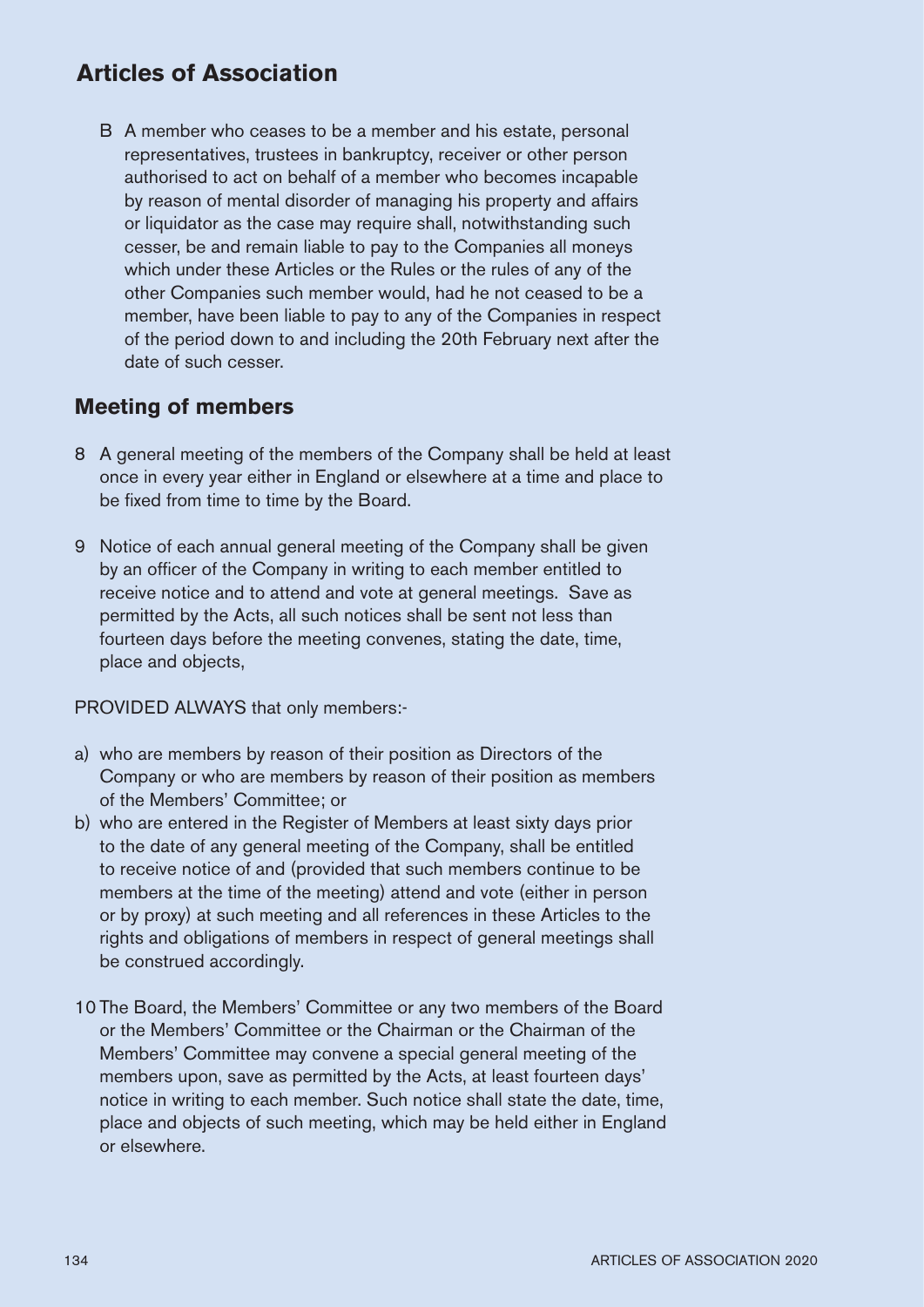- 11 Notices of general meetings shall be given to the members of the Members' Committee and to the Directors and, notwithstanding any other provision of these Articles, notices of general meetings may be given on a website in accordance with the Acts, or on such a website in combination with any notice given in any other manner permitted by these Articles. The accidental omission to give notice to, or the non-receipt of notice by, any person entitled to receive notice shall not invalidate the proceedings at any general meeting.
- 12 The chairman of a general meeting of the members, or of a meeting of the Board or of a meeting of the Members' Committee or of a meeting of a committee of the Directors or of a meeting of a committee of the Members' Committee may, provided that a quorum is present, with the consent of a majority of those present and if so directed by the meeting, adjourn the same from time to time and from place to place, but no business shall be transacted at any adjourned meeting other than business left unfinished at the meeting from which the adjournment took place.

#### **Voting at meetings of members**

- 13 Five members of the Company present in person or by proxy and having the right to vote shall constitute a quorum at any general meeting of the members.
- 14 If within half an hour from the time appointed for the meeting a quorum is not present, the meeting shall stand adjourned to such day and at such time and place as the persons entitled to convene a general meeting in accordance with Article 10 may determine, and if at such adjourned meeting a quorum is not present within fifteen minutes from the time appointed for holding the meeting, the members present in person or by proxy shall be a quorum, but so that not less than two individuals having the right to vote at the meeting shall constitute the quorum.
- 15 A Where an appointment is made in writing (but not by electronic communication) the instrument appointing the proxy shall be signed under the hand of the appointor or his attorney or, if such appointor is a corporation, the proxy shall be executed on behalf of the corporation by one of its directors or authorised signatories.
	- B Where an appointment is made by electronic communication it shall be subject to such procedure for verifying appointments made in this manner as the Board shall from time to time specify; provided however, that if the Board has not specified any such procedure for verifying appointments made in this manner, no appointment may be made by electronic communication.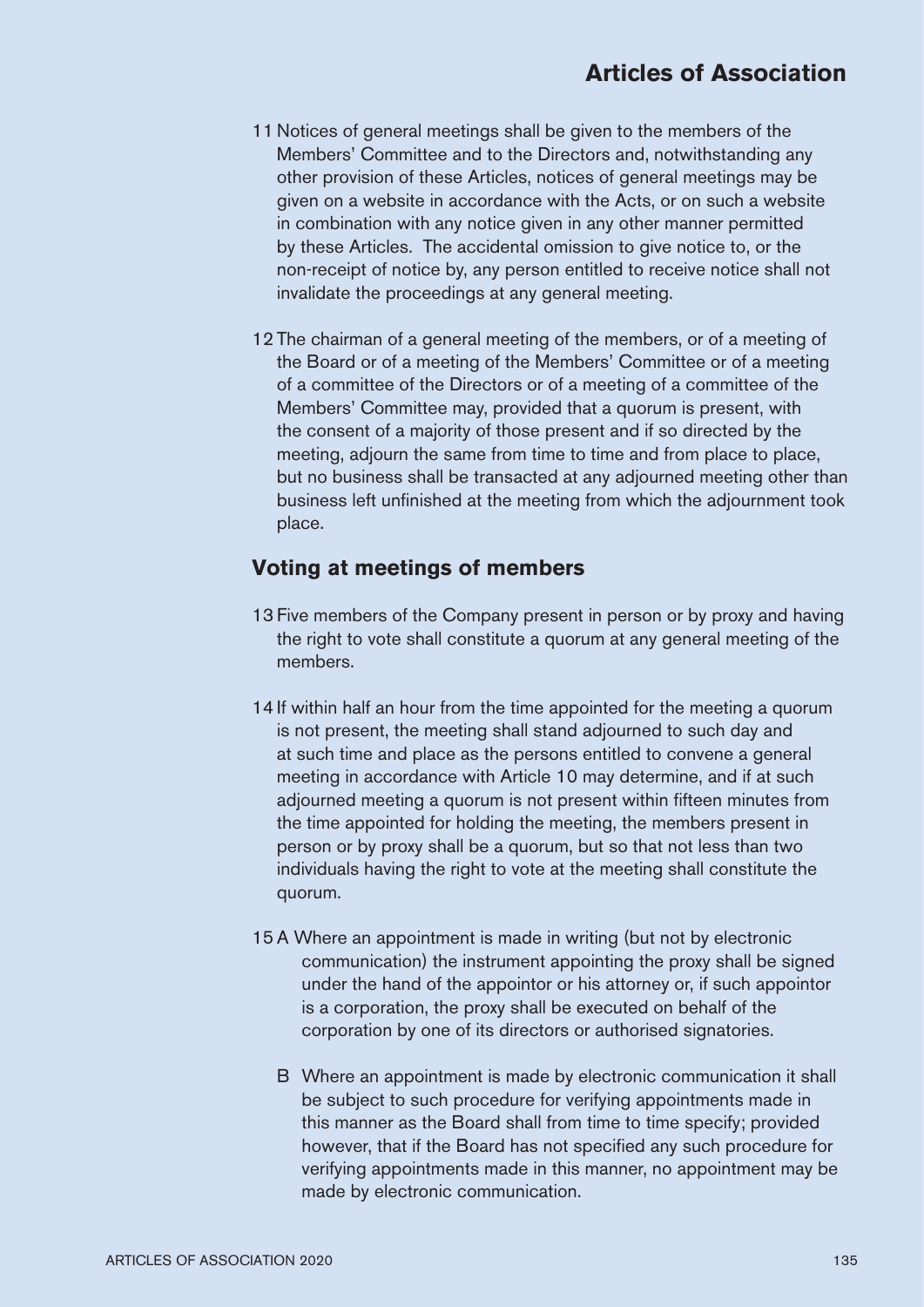- C The instrument appointing a proxy shall, subject always to Article 74 hereof, be in the form in the schedule annexed hereto. A person appointed a proxy need not be a member.
- 16 A Where an appointment is made by an instrument in writing (but not by an electronic communication) the instrument appointing a proxy shall be left with the Secretary not less than (i) forty-eight hours before the holding of the meeting or adjourned meeting, as the case may be, at which the person named in such instrument proposes to vote or (ii) in the case of a poll taken more than forty-eight hours after it was demanded, not less than twenty-four hours before the time appointed for taking the poll.
	- B Where an appointment is contained in electronic form and an address has been specified for the purpose of receiving proxies in electronic form
		- i) in the notice convening the meeting, or
		- ii) in any instrument of proxy sent out by the Company in relation to the meeting, or
		- iii) in any invitation contained in a communication in electronic form to appoint a proxy issued by the Company in relation to the meeting,

the communication in electronic form shall be received at such address not less than (i) forty-eight hours before the commencement of the meeting or adjourned meeting at which the person named in such appointment proposes to vote or (ii) in the case of a poll taken more than forty-eight hours after it was demanded, not less than twenty-four hours before the time appointed for taking the poll. In relation to communications in electronic form 'address' includes any number or address used for the purpose of such communications.

An appointment of proxy which is not deposited, delivered or received in a manner permitted in this Article shall be invalid unless the chairman of the meeting, in his absolute discretion in relation to any such appointment, waives any such requirement and decides to treat that appointment as valid.

17 A All questions proposed for consideration by the members at any general meeting of the Company shall, unless otherwise provided for in these Articles, be determined by a majority of votes of those present or represented by proxy. All such questions shall be decided by a show of hands, unless a poll is demanded by the chairman of the meeting or by at least five of the members present or represented by proxy. At any general meeting, unless the matter is determined by a poll, a declaration by the chairman of that meeting that a resolution has been carried and an entry made to that effect in the minutes of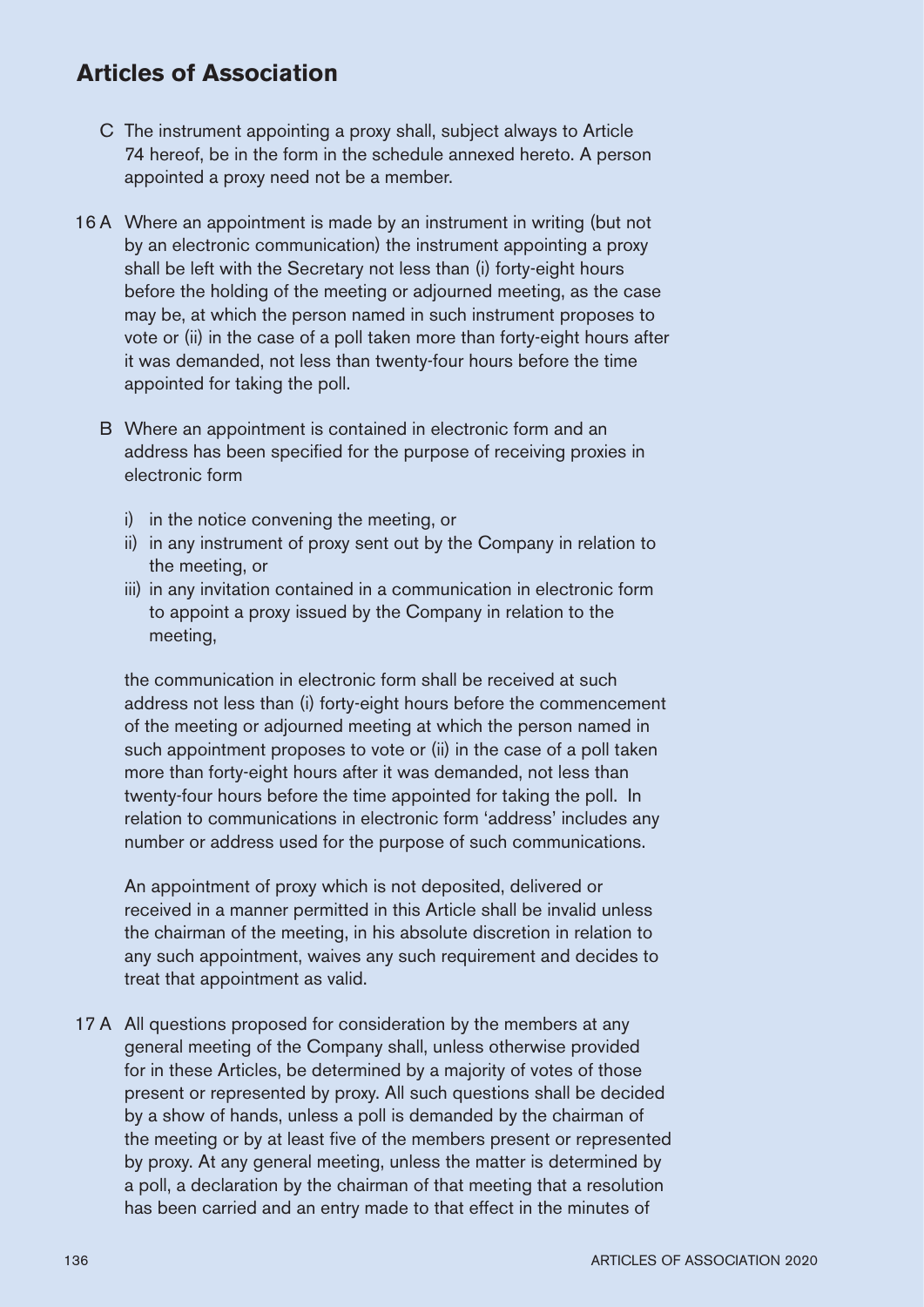the meeting shall be sufficient evidence of the fact. In the case of an equality of votes, whether on a show of hands or on a poll, the chairman of the meeting shall be entitled to a further or casting vote.

- B Any ballot for the election of a member of the Members' Committee pursuant to Article 21Ciii or for the election of a Director pursuant to Article 37Diii shall be conducted in such manner and at such time as the Members' Committee or the Directors, as applicable, may from time to time decide and may be by means of a postal ballot or otherwise provided that on such ballot a member shall not vote for more candidates than there are vacancies and in respect of each candidate for whom he votes he shall be entitled to the same number of votes which he would have had on a poll. The result of such ballot shall be announced and be deemed to be an integral part of a general meeting of the Company.
- C i) Every member shall, on a show of hands, have one vote.
	- ii) On a poll members shall have the vote or votes specified in sub paragraphs (a) to (c) below, and shall be entitled to cast votes under more than one of those sub-paragraphs if qualified to do so:
		- a) A Director and/or a member of the Members' Committee who is a member by virtue of Article 6C, in his capacity as member (including where he is a member both by virtue of him being a Director and a member of the Members' Committee) – one vote;
		- b) A member in whose name a Ship or Ships is or are entered for Insurance in any of the Companies on terms that such member is liable to pay a fixed premium to any of the Companies in respect of such Ship or Ships – one vote;
		- c) A member in whose name a Ship or Ships is or are entered for Insurance in any of the Companies on terms that such member is liable to pay Calls (as defined in the Rules or the rules of any of the other Companies) to any of the Companies:
			- i) For each Ship whose entered tonnage is 1500 Tons or more – one vote; or
			- ii) For other such Ships each of whose Entered Tonnage is less than 1500 Tons – one vote only, irrespective of the number of those other Ships.

#### PROVIDED AI WAYS that:

An insurer reinsured by any of the Companies shall not in any event be entitled to a vote under any of the sub-sections of this Article.

 D Where a number of persons are members of the Company by virtue of their having jointly entered the same Ship for Insurance in any of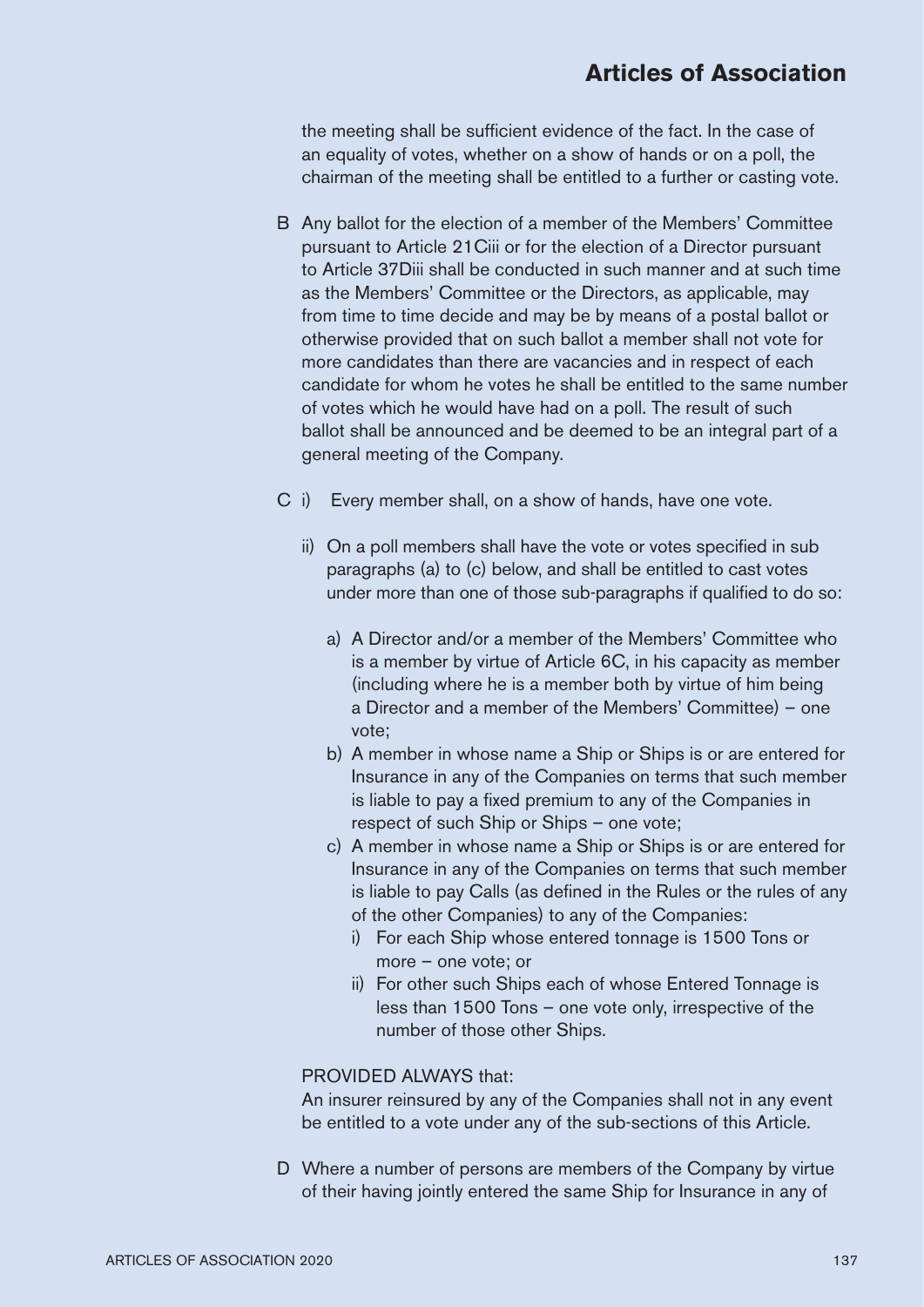the Companies, then only one member shall be entitled to receive notice of and to attend and vote (by reason of the ownership of that Ship) either in person or by proxy at any general meeting of the Company and, in the absence of agreement between those members, the member first named in the relevant certificate of entry shall be the one entitled to notice and to attend and vote either in person or by proxy.

18 No member shall, unless the Board otherwise determines, be entitled to vote at any general meeting, either personally or by proxy, or to exercise any privilege as a member unless all sums presently due from him to the Company have been paid.

#### **Members' Committee**

- 19 The members of the Company may by Special Resolution constitute a Members' Committee. The first members of the Members' Committee shall be appointed by Special Resolution. The members shall determine the powers, duties, discretions and responsibilities of the Members' Committee and may by Special Resolution dissolve the Members' **Committee**
- 20 The number of members of the Members' Committee shall be not less than twenty nor more than forty-five or such other number as the members of the Company may from time to time determine.
- 21 A Any person who has not attained the age of seventy shall be eligible to be appointed, elected or re-elected a member of the Members' Committee if he is the owner or agent or a director of, or employed in an executive capacity by, a corporation which is the owner or agent of a Ship or Ships entered for Insurance in any of the Companies to the extent of not less than 10,000 Entered Tons.
	- B No Manager and no employee of any Manager shall be eligible to be appointed or elected as a member of the Members' Committee.
	- C i) At each annual general meeting of the members of the Company those members of the Members' Committee who have been in office for three years since their last election or re-election as a member of the Members' Committee (or, if relevant, their last election or re-election as a member of the members' committee of a subsidiary of the Company) shall retire from office. For the purpose of this Article, "year" means a period from one annual general meeting of the Company to the next annual general meeting.
		- ii) A member of the Members' Committee retiring in accordance with Article 21Ci and qualified to hold office under Article 21A shall be eligible for re-election.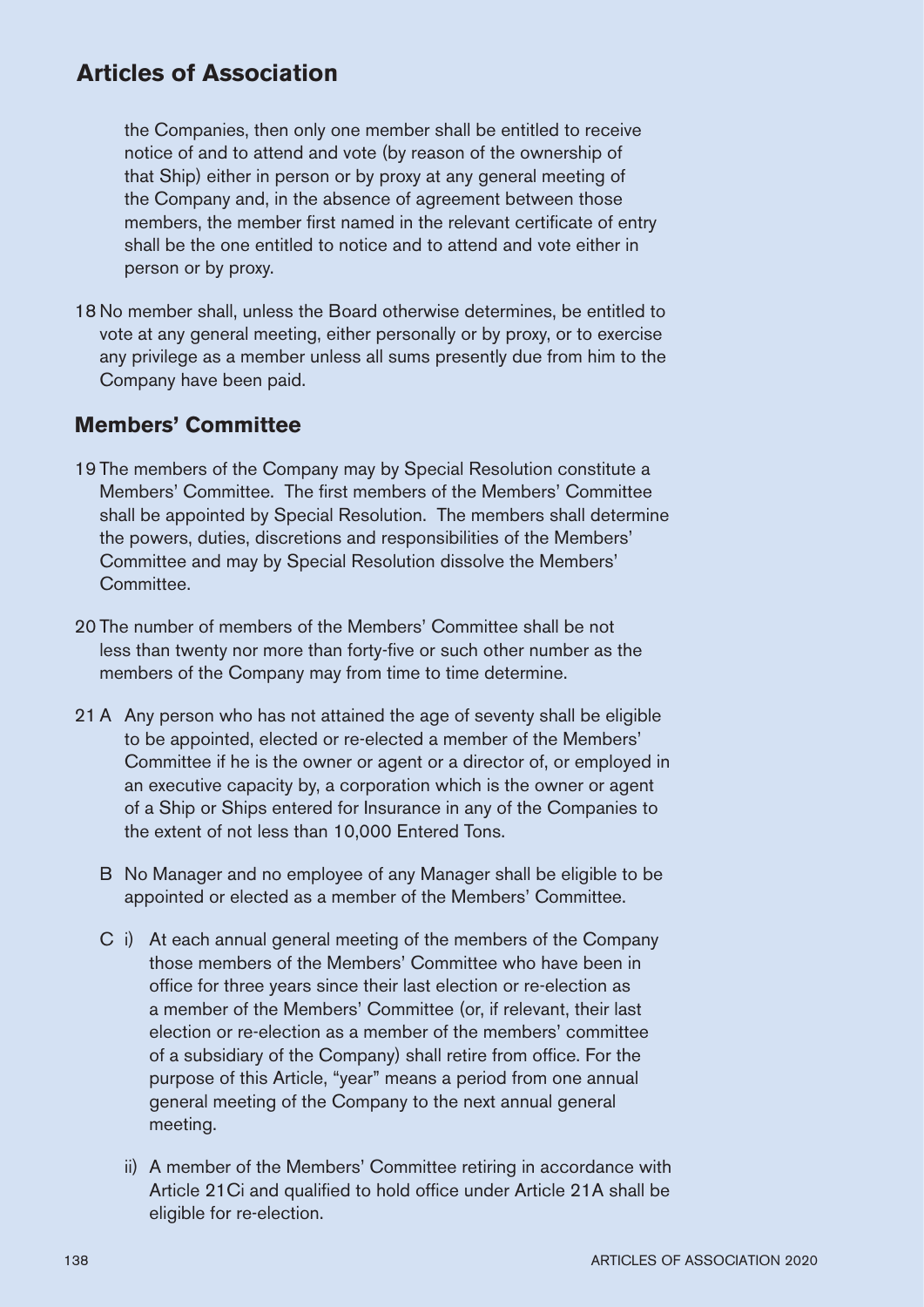- iii) The Company at the meeting at which a member of the Members' Committee retires in the manner aforesaid may fill the vacated office by electing a qualified person thereto, and in default the retiring member of the Members' Committee shall, if offering himself for re-election, be deemed to have been re-elected, unless at such meeting it is expressly resolved not to fill such vacated office or unless a resolution for the re-election of such member of the Members' Committee shall have been put to the meeting and lost. If there shall be more candidates than vacancies for any office(s) of members of the Members' Committee, then the persons to be elected shall be selected by ballot conducted in accordance with the provisions of Article 17B.
- iv) No person other than a member of the Members' Committee retiring at the meeting shall be eligible for election to the office of a member of the Members' Committee at any general meeting unless not later than 60 days prior to the date of such general meeting there shall have been delivered to the registered office of the Company:
	- (a) notice in writing signed by at least five members of the Company none of whom has any commercial, proprietary or business interests in any ship entered for Insurance in any of the Companies by or on behalf of any of the other members of the Company whose names appear in the said notice, and each of whom is duly qualified to attend and vote at such meeting, of their intention to propose such person for election; and
	- (b) notice in writing signed by that person of his willingness to be elected.
- v) The Members' Committee shall have power from time to time and at any time to appoint any qualified person to fill a casual vacancy in the Members' Committee, and the continuing members of the Members' Committee may act, notwithstanding any vacancy in their number provided that in the event that the number of continuing members of the Members' Committee has been reduced below the number of twenty the continuing members of the Members' Committee must immediately appoint a sufficient number of persons to restore the number of continuing members of the Members' Committee to a minimum of twenty. Any member of the Members' Committee so appointed shall hold office only until the next following annual general meeting, and, provided always that he is qualified to hold office under Article 21A, shall then be eligible for re-election.
- 22 The Members' Committee may delegate any of their powers to a committee consisting of members of the Members' Committee and such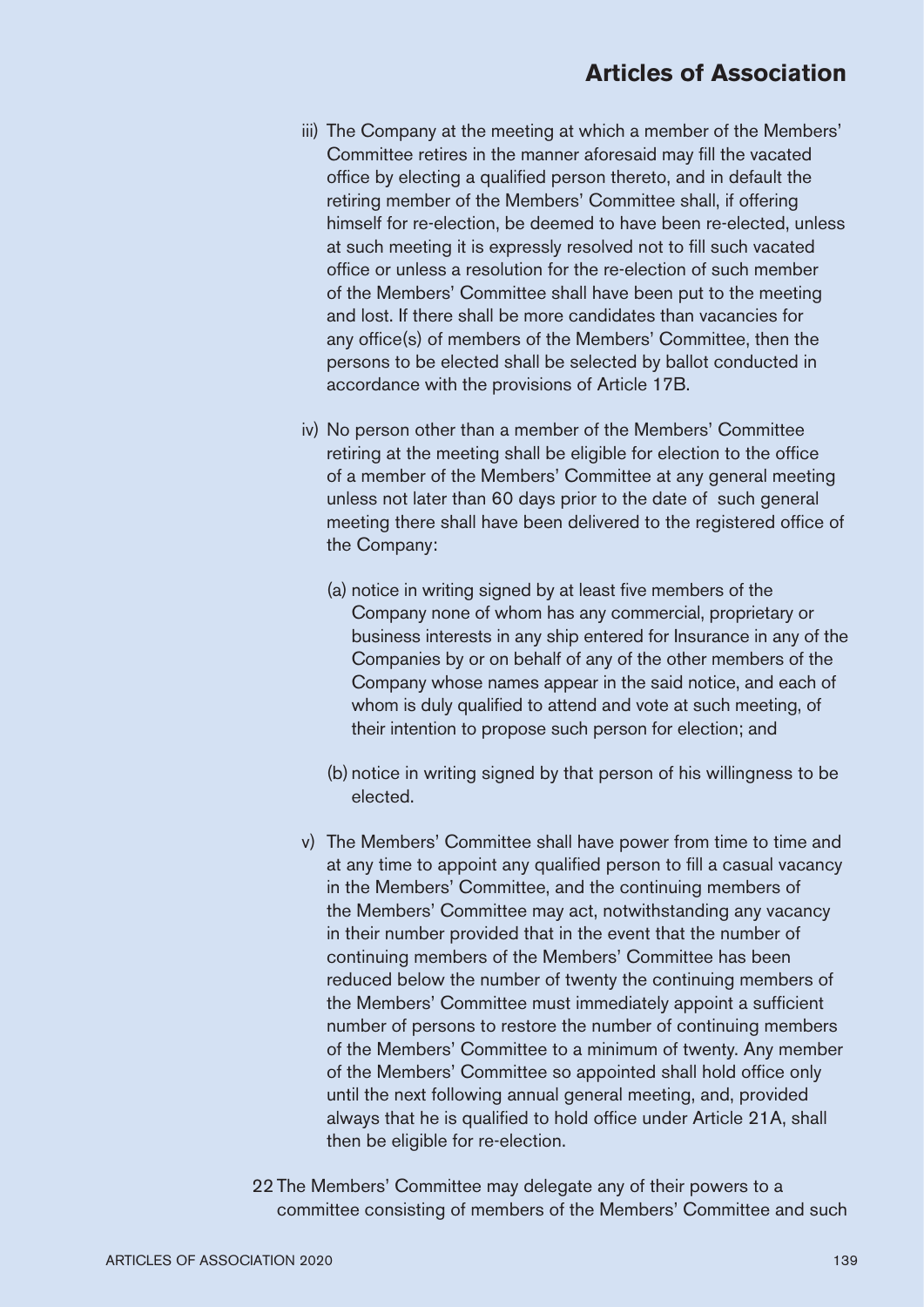other persons (not being members of the Members' Committee) as the Members' Committee may think appropriate, but every such committee shall conform to such directions as the Members' Committee shall impose on it.

- 23 The Members' Committee may from time to time delegate to the Managers such of the powers, duties or discretions hereby or by the Rules or the rules of any other Companies, in each case as are reserved to the Members' Committee, as they think fit and such powers, duties or discretions may be made exercisable for such period and upon such terms and conditions and subject to such restrictions as the Members' Committee may determine and the Members' Committee may at any time revoke such delegation: Provided that nothing hereinbefore in this Article contained shall entitle the Members' Committee to delegate to the Managers any of the powers, duties or discretions of the Members' Committee:
	- A Which are conferred by Article 28; or
	- B Which relate to meetings of the Members' Committee or committees of the Members' Committee or the proceedings thereat;

#### And so that:-

- i) The Members' Committee may at any time and from time to time by notice in writing to the Managers revoke or vary any such delegation, term, condition or restriction as aforesaid; and
- ii) Nothing hereinbefore in this Article contained and no such delegation as aforesaid shall constitute the Managers members of the Members' Committee.
- 24 A This Article 24 is subject to the provisions of the Acts and the Rules.
	- B A member of the Members' Committee may:
		- i) be a party to, or otherwise directly or indirectly interested in, any transaction or arrangement with the Company or in which the Company is otherwise interested; and
		- $\overline{H}$  ii) be a director or other officer of, or employed by, or a party to any transaction or arrangement with, or otherwise directly or indirectly interested in, any body corporate in which the Company is interested, and where a proposed decision of the members of the Members' Committee is concerned with such a transaction, arrangement, office or employment, that member may be counted as participating in the decision making process for quorum and voting purposes.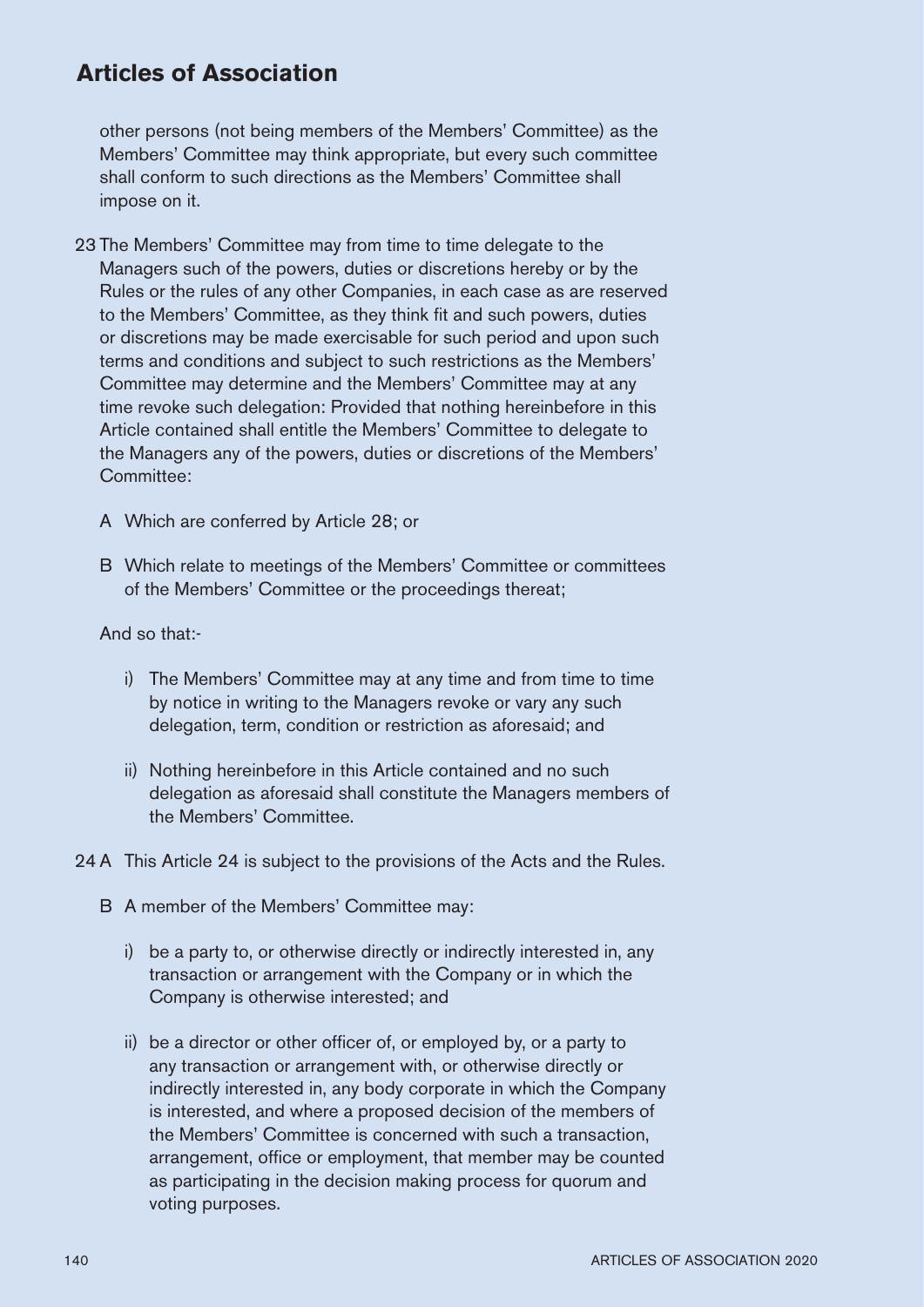- C Article 24 is subject to the relevant member of the Members' Committee making a declaration of the nature and extent of his interest in accordance with the obligations of directors under the Acts.
- D The following shall not be treated as an '**i**nterest':
	- i) an interest of which a member of the Members' Committee is not aware and of which it is unreasonable to expect him to be aware, or an interest in a transaction or arrangement of which he is not aware and of which it is unreasonable to expect him to be aware;
	- ii) an interest of which the other members of the Members' Committee are aware, or ought reasonably be aware, to the extent they are or ought reasonably to be aware of such interest;
	- iii) an interest which cannot reasonably be regarded as giving rise to a conflict of interest; and
	- iv) an interest if, or to the extent that, that interest contains terms of his service contract which have been, or are to be, considered by a meeting of the Members' Committee or a duly appointed committee of the Members' Committee.
- 25 A Subject to the provisions of the Rules, the Members' Committee may authorise, to the fullest extent permitted by law, any matter which would otherwise result in a member of the Members' Committee infringing his duty to avoid a situation in which he has, or can have, a direct or indirect interest that conflicts, or possibly may conflict, with the interests of the Company and which may reasonably be regarded as likely to give rise to a conflict of interests.
	- B Authorisation given by the Members' Committee under Article 25A may be subject to any terms and conditions which the Members' Committee consider appropriate; and the Members' Committee may at any time vary or terminate such authorisation.
	- C A decision to authorise any matter under Article 25A may be made either at a meeting of the Members' Committee, or by a decision in accordance with Article 33, of those member of the Members' Committee entitled to vote on the matter; but the decision will only be effective if:
		- i) the quorum for any meeting at which the matter is considered is met without counting the member of the Members' Committee in question or any other interested members of the Members' Committee; and
		- ii) the matter is agreed to without any interested members of the Members' Committee voting, or would have been agreed to had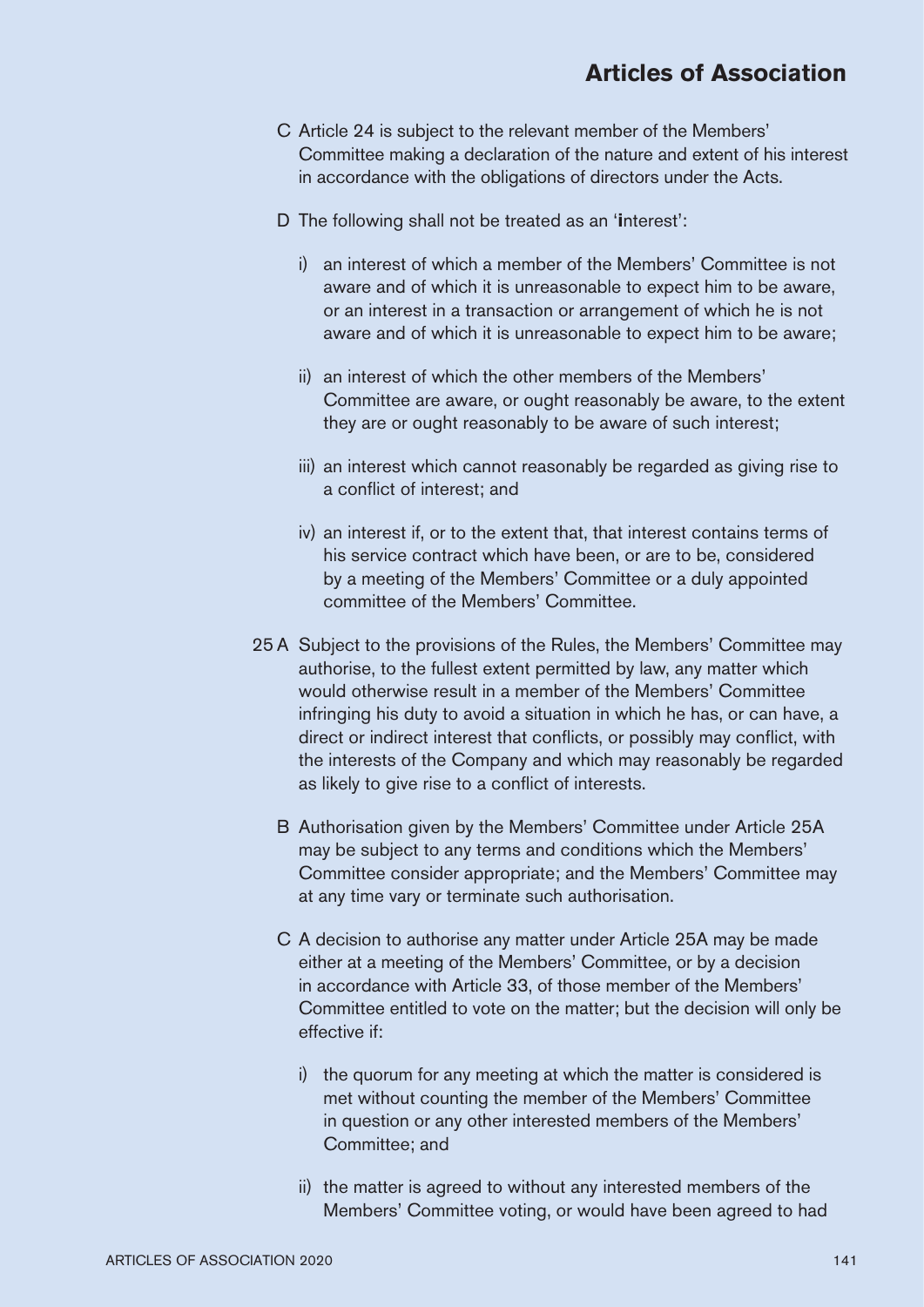no interested members of the Members' Committee' votes been counted.

- D The provisions of this Article 25 shall not apply to any conflict of interest arising in relation to a transaction or arrangement between a member of the Members' Committee and the Company. Article 24 above shall apply to the members of the Members' Committee' interests in any such transactions or arrangements.
- 26 A Where the Members' Committee has authorised any matter under Article 25A above, or where a matter falls within Article 24, the Members' Committee may, at the time of such authorisation or subsequently, provide (without limitation) that an interested member of the Members' Committee:
	- i) is excluded from discussions (whether at Members' Committee meetings or otherwise) related to the matter;
	- ii) is not given any documents or other information relating to the matter; or
	- iii) both for quorum purposes and for voting purposes may or may not be counted or vote at any future meeting of the Members' Committee in relation to the matter.
	- B Where the Members' Committee has authorised any matter under Article 25A, or where a matter falls within Article 24 (subject to a member of the Members' Committee making a declaration of the nature and extent of his interest in an office, employment, transaction or arrangement in accordance with Article 24C), then an interested member of the Members' Committee:
		- i) will not be required to disclose to the Company, or use for the benefit of the Company, any confidential information relating to the matter if to make such a disclosure would result in a breach of a duty or obligation of confidence owed by him in relation to or in connection with the matter;
		- ii) may absent himself from meetings of the Members' Committee at which the matter may be discussed; and
		- iii) may make such arrangements as he thinks fit not to receive documents and information in relation the matter, or for such documents and information to be received and read by a professional adviser on behalf of that member of the Members' **Committee**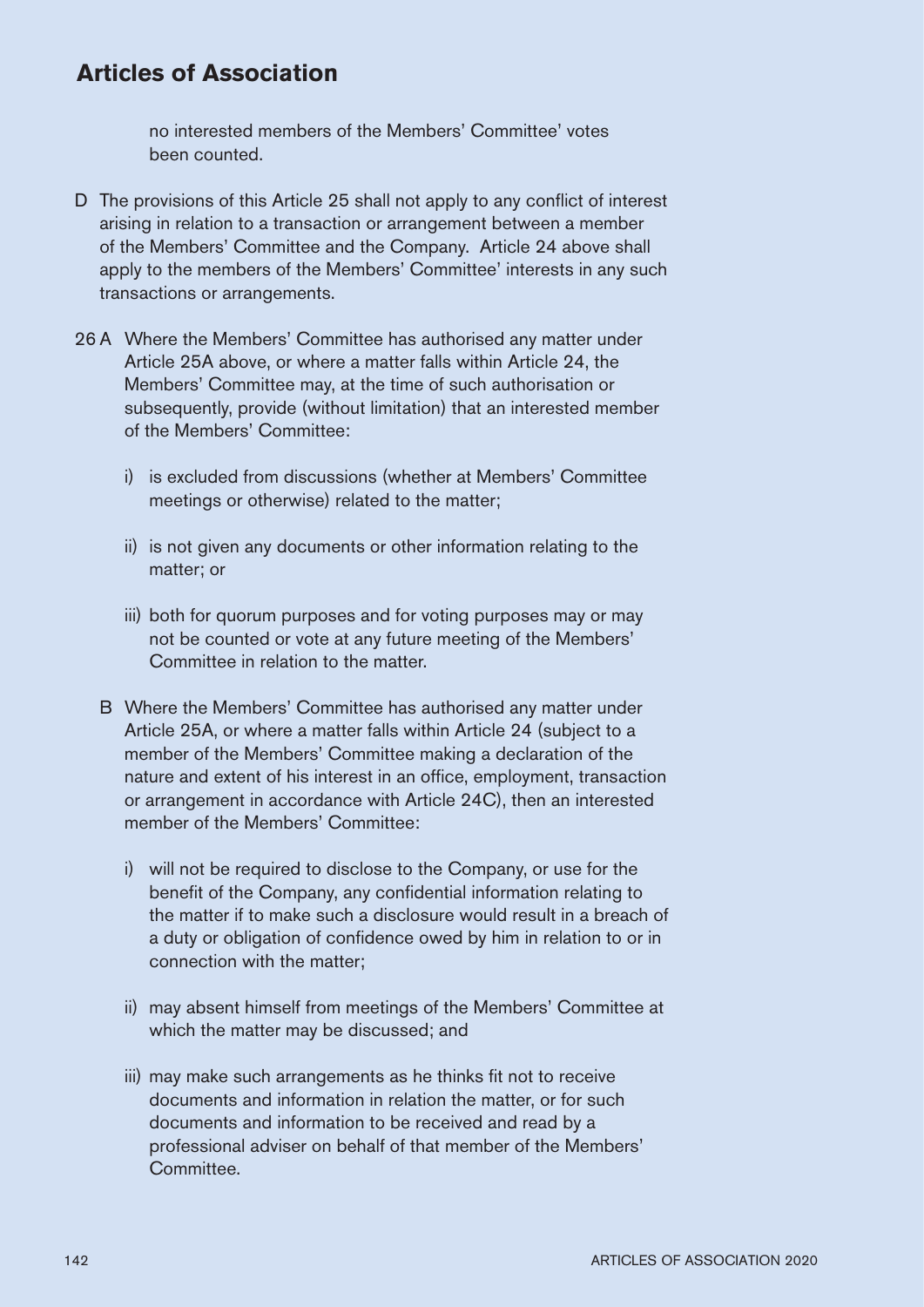- C Article 26B does not limit any existing law or equitable principle which may excuse the member of the Members' Committee from disclosing information in circumstances where disclosure would otherwise be required, or from attending meetings or receiving and reading documents in circumstances where such actions would otherwise be required.
- D Where the Members' Committee authorise a matter under Article 25A, or where a matter falls within Article 24, then an interested member of the Members' Committee:
	- i) will be obliged to conduct himself in accordance with any terms and conditions imposed by the Members' Committee in relation to the matter; and
	- ii) if that member of the Members' Committee is also a Director, will not infringe any duty he owes to the Company under sections 171 to 177 of the Companies Act 2006 if he complies with any terms, limits and conditions (if any) imposed by the Members' Committee in relation to the authorisation and, where relevant, makes any disclosure required under Article 24C.
- E In relation to any matter which has been authorised under Article 25A, or where a matter involves a transaction or arrangement which falls within Article 24 (subject to a member of the Members' Committee making a declaration of the nature and extent of his interest in an office, employment, transaction or arrangement in accordance with Article 24C):
	- i) an interested member of the Members' Committee will not be accountable to the Company for any benefit conferred on him in connection with that matter;
	- ii) if that member of the Members' Committee is also a Director, the receipt of such a benefit shall not constitute a breach of his duty under section 176 of the Companies Act 2006; and
	- iii) no such transaction or arrangement shall be liable to be avoided on the ground of any such interest or benefit.
- 27 A member of the Members' Committee may act by himself or his firm in a professional capacity for the Company (otherwise than as auditor) and he or his firm shall be entitled to remuneration for professional services as if he were not a member of the Members' Committee.
- 28 The remuneration of the members of the Members' Committee shall be such sum (if any) as shall from time to time be voted to them by the Company in general meeting, and any such sum (unless otherwise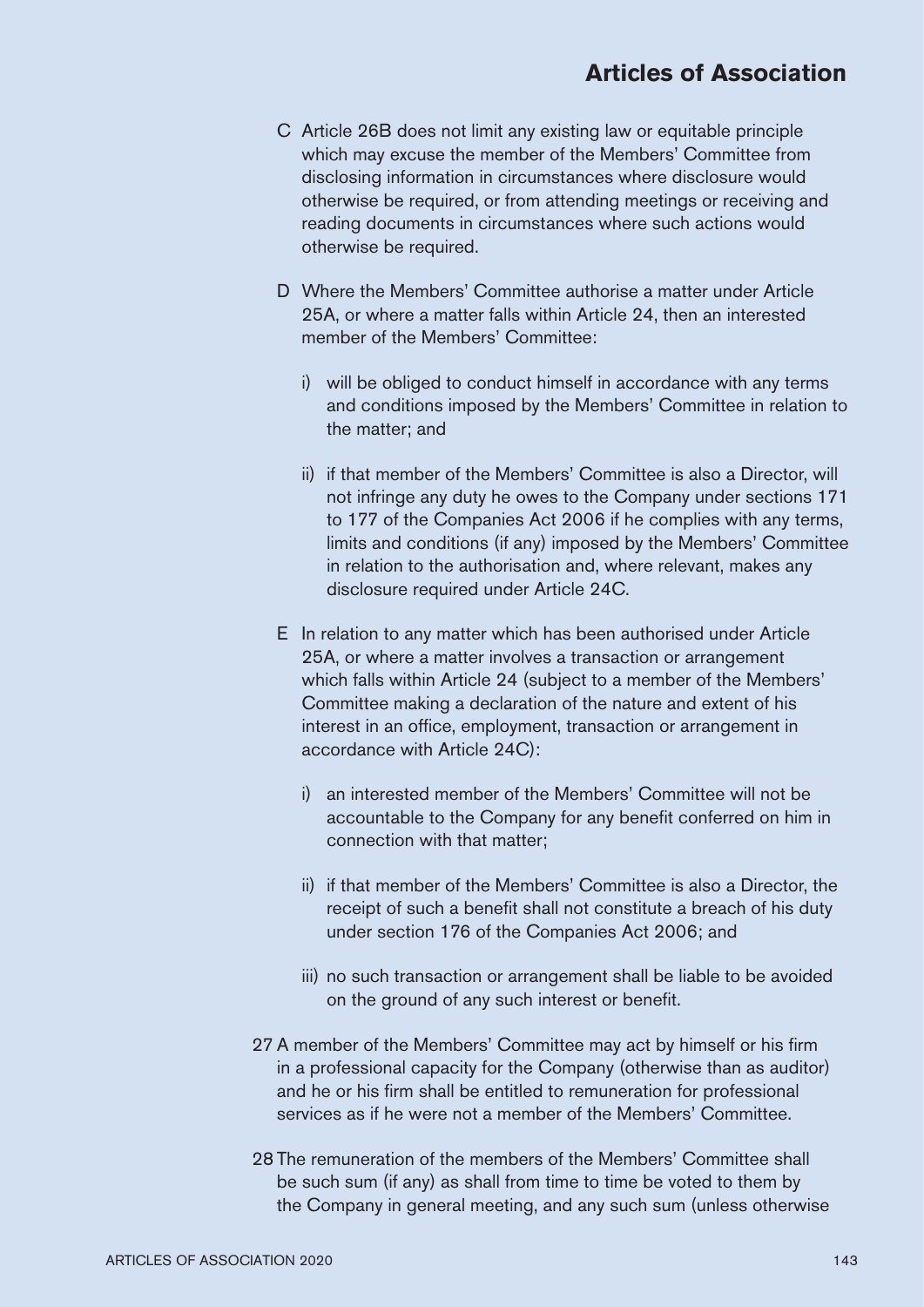determined by the resolution by which it is voted) shall be divided amongst the members of the Members' Committee as they shall resolve or, failing such resolution, equally. The Members' Committee remuneration shall be deemed to accrue de die in diem.

- 29 The members of the Members' Committee shall also be entitled to be paid all travelling, hotel and other expenses properly incurred by them in attending and returning from meetings of the Members' Committee or of committees of the Members' Committee or of general meetings of the Company or otherwise in connection with the business of the Company.
- 30 The quorum necessary for the transaction of the business of the Members' Committee shall be five. Any member of the Members' Committee may participate in a meeting of the Members' Committee or of such committee by means of a telephone conference or any communication equipment which allows all persons participating in the meeting to communicate with and hear each other. A person so participating shall be deemed to be present at the meeting and shall be entitled to vote and be counted in the quorum accordingly. Such a meeting shall, unless otherwise agreed by the participants, be deemed to take place where the largest group of those participating is assembled or, if there is no such group, at the place where the Chairman of the Members' Committee is participating.
- 31 Questions arising at any meeting of the Members' Committee shall be decided by a majority of those present and entitled to vote. The members of the Members' Committee may from time to time appoint one of their number a Chairman of the Members' Committee and in the case of an equality of votes the Chairman of the Members' Committee shall have a second or casting vote.
- 32 The Secretary at the requisition of any member of the Members' Committee shall and a member of the Members' Committee may, at any time summon a meeting of the Members' Committee. Notice of meetings of the Members' Committee may be by telephone or otherwise.
- 33 A resolution in writing signed by all the members of the Members' Committee entitled to vote on such matter shall be as valid and effectual as if it had been passed by a meeting of the Members' Committee called and constituted.
- 34 A The office of member of the Members' Committee shall immediately be vacated if the member:
	- i) Ceases to be eligible for appointment, election or re-election as provided in Article 21; or
	- ii) Resigns his office by notice in writing to the Company.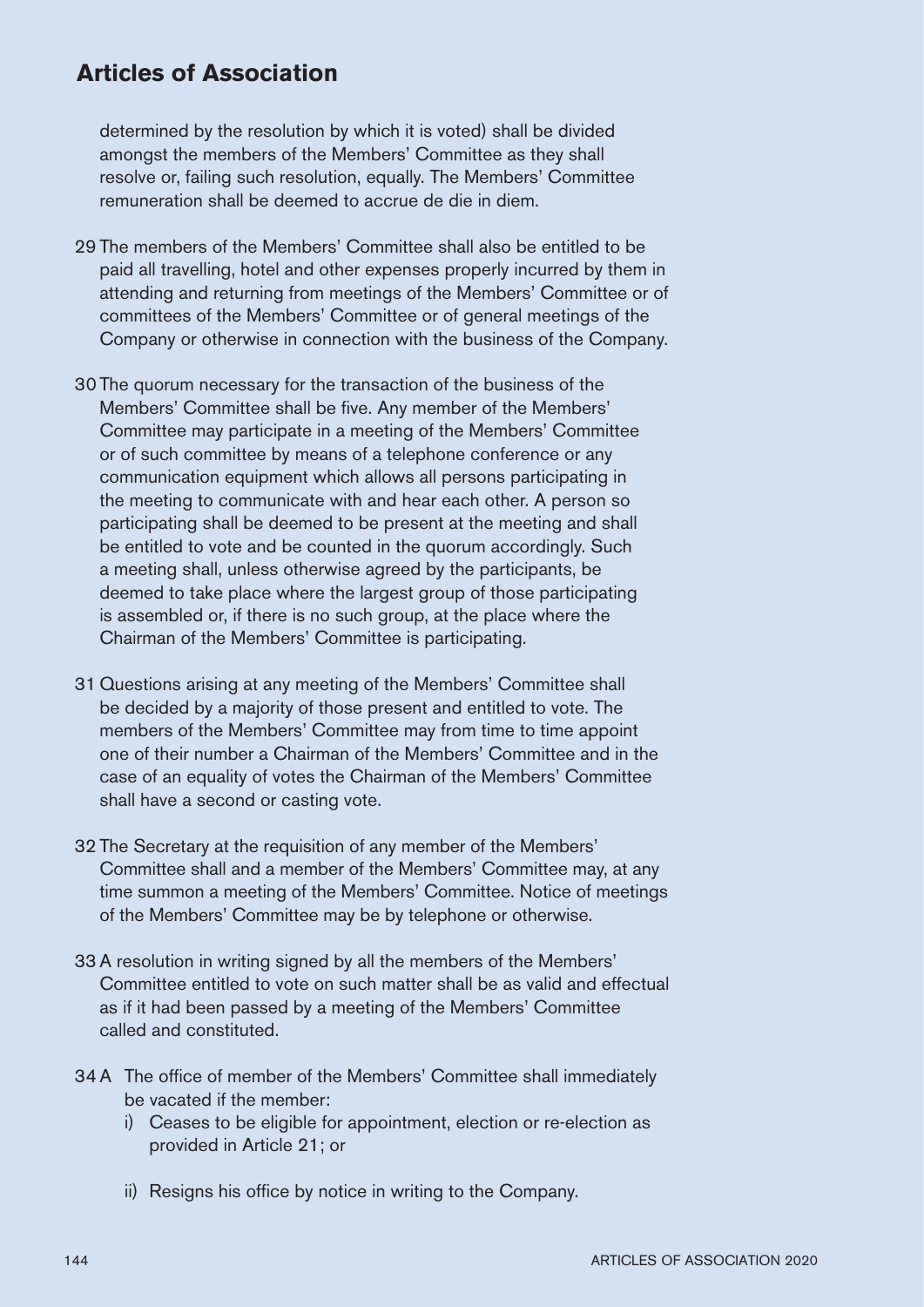B Subject to any provisions to the contrary contained in the Acts the members may, at any special or annual general meeting convened and held in accordance with the Articles, remove a member of the Members' Committee. The notice of any such meeting shall contain a statement of the intention so to do and at any such meeting such member of the Members' Committee shall be entitled to be heard on the matter of his removal. Nothing in this Article shall have the effect of depriving any person of any compensation or damages which may be payable to him in respect to the termination of his appointment as a member of the Members' Committee or of any other appointment with the Company. A vacancy upon the Members' Committee created by the removal of a member of the Members' Committee under the provisions of this Article may be filled by election of the members at the meeting at which such member of the Members' Committee is removed and, in the absence of such election, there shall be deemed to be a vacancy which may be filled in accordance with the provisions of Article 21Cv.

# **Minutes of the Members' Committee**

- 35 The members of the Members' Committee shall cause minutes to be duly entered in books provided for the purpose:-
	- A Of all elections and appointments of Directors;
	- B Of the names of the members of the Members' Committee present at each meeting of the Members' Committee and of any committee of the Members' Committee;
	- C Of all orders made by the Members' Committee and committees of the Members' Committee; and
	- D Of all resolutions and proceedings of each meeting of the Members' Committee or any committee of the Members' Committee.

#### **Directors**

- 36 The number of Directors shall be not less than eight nor more than sixteen as the Members' Committee (or, if there is no Members' Committee, the members of the Company) may from time to time determine.
- 37 Ai) Any person who has not attained the age of seventy shall be eligible to be appointed, elected or re-elected a Director if he is either (a) a member of the Members' Committee or (b) if there is no Members' Committee, the owner or agent or a director of, or employed in an executive capacity by, a corporation which is the owner or agent of a Ship or Ships entered for Insurance in any of the Companies to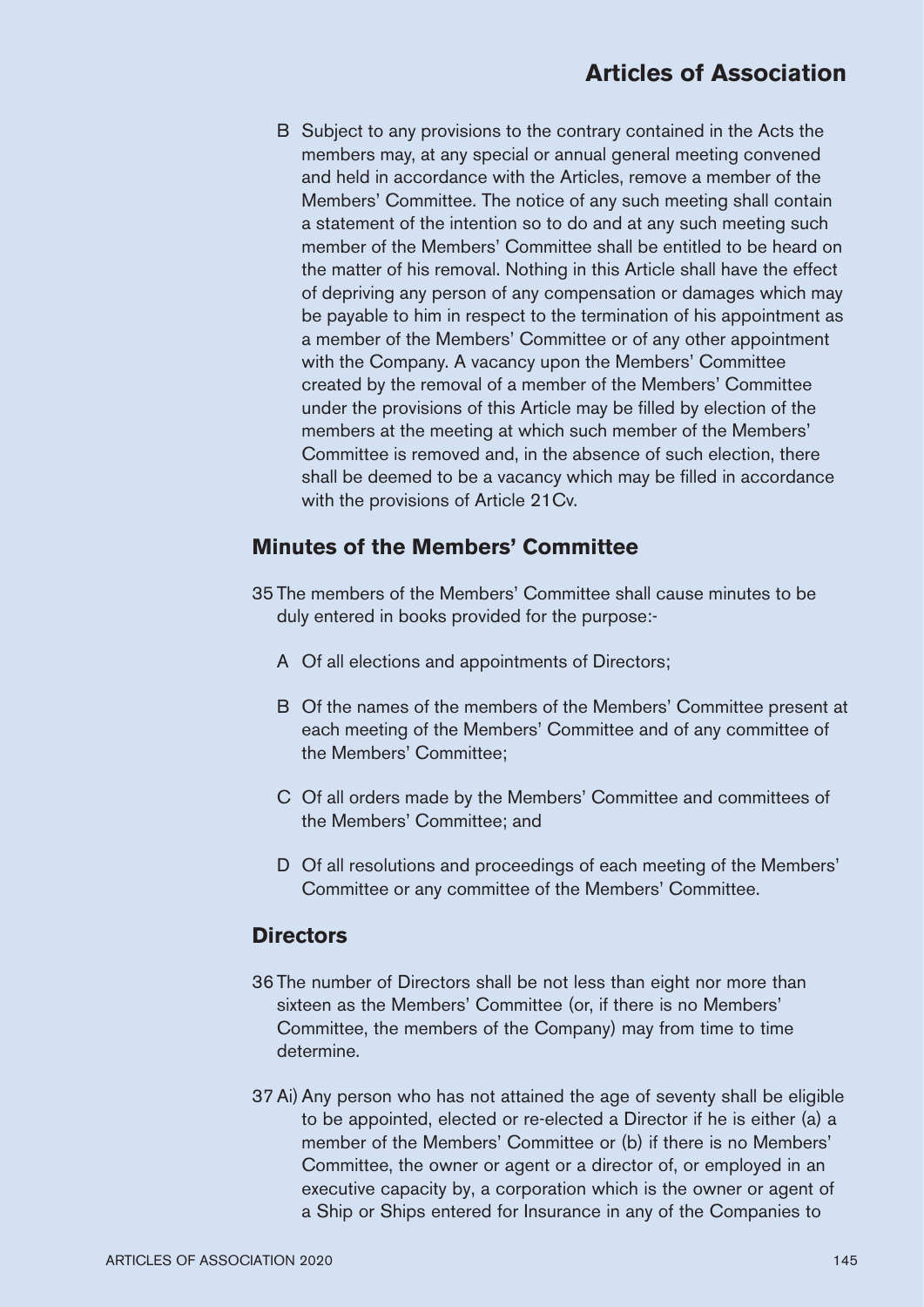the extent of not less than 10,000 Entered Tons or (c) such other person as the Members' Committee and/or the Directors think fit and Directors so appointed pursuant to this Article 37Ai(c) shall not become members, and

- Aii) A person who is not eligible under Article 37Ai(c) solely by reason of having attained the age of seventy may be appointed to serve as a Director if (and for as long as) the Members' Committee and/or the Directors consider such service to be in the interests of the Company.
- B In addition, the Managers shall be entitled to nominate up to two executives of the Managers to be appointed as Directors; Directors so appointed shall not become members.
- C If there is a Members' Committee:
	- i) The Members' Committee may appoint a qualified person willing to act to be a Director; and
	- ii) The Directors and the Members' Committee shall each have power from time to time and at any time to appoint any qualified person to fill a casual vacancy in the Board of Directors, and the continuing Directors may act, notwithstanding any vacancy in their number provided that in the event that the number of continuing Directors has been reduced below the number of eight the continuing Directors or the Members' Committee must immediately appoint a sufficient number of persons to restore the number of continuing Directors to a minimum of eight. Any Director so appointed by the Directors (but not by the Members' Committee) shall hold office only until the next following meeting of the Members' Committee, and, provided always that he is qualified to hold office under Article 37A or 37B, shall then be eligible for re-election by the Members' Committee.
	- D If there is no Members' Committee:
		- i) At each annual general meeting of the members of the Company those Directors who have been in office for three years since their last election or re-election shall retire from office. For the purpose of this Article, "year" means a period from one annual general meeting of the Company to the next annual general meeting.
		- ii) Director retiring in accordance with Article 37Di and qualified to hold office under Article 37A or 37B shall be eligible for re-election.
		- iii) The members of the Company at the meeting at which a Director retires in the manner aforesaid may fill the vacated office by electing a qualified person thereto, and in default the retiring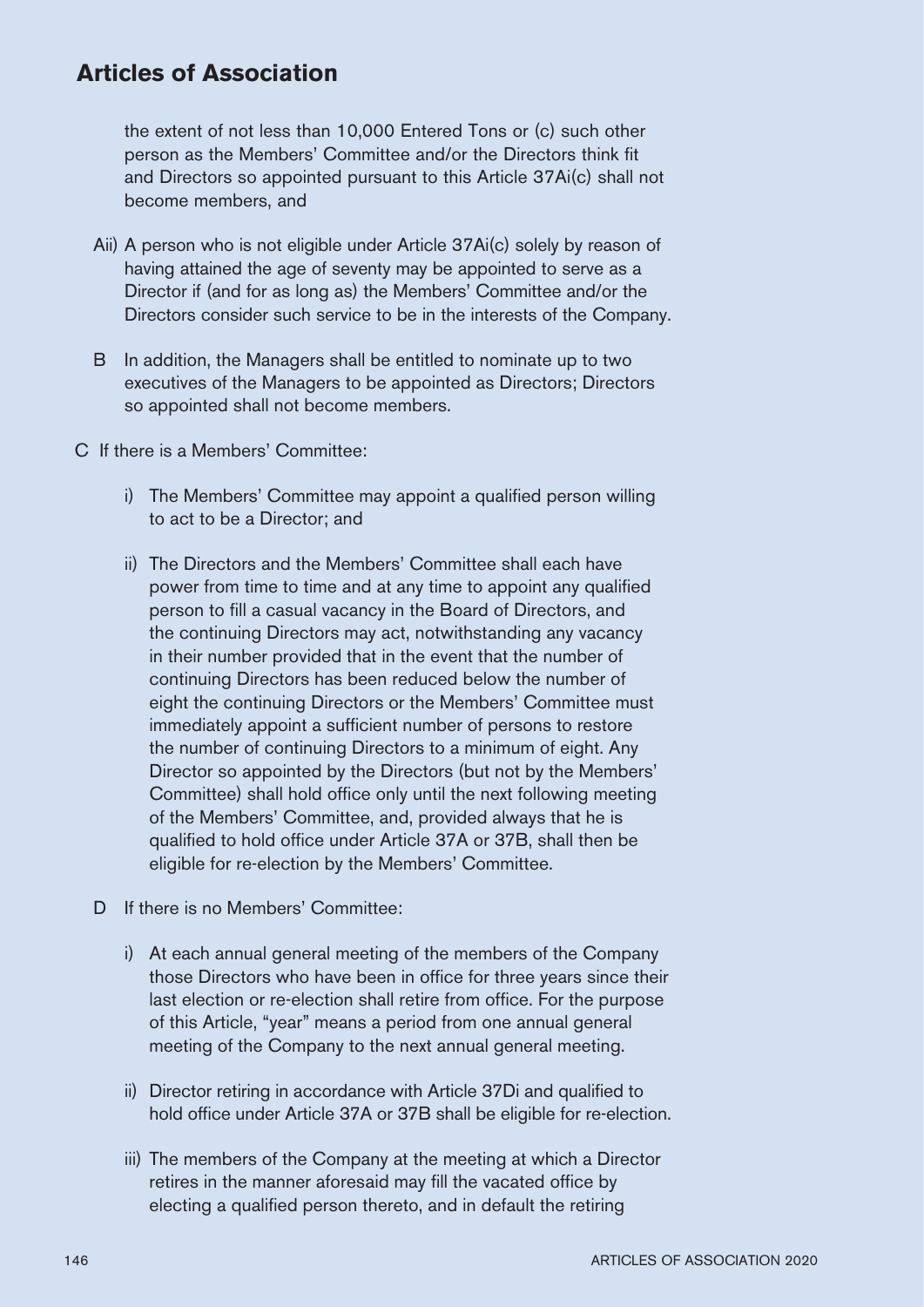Director shall, if offering himself for re-election, be deemed to have been re-elected, unless at such meeting it is expressly resolved not to fill such vacated office or unless a resolution for the re-election of such Director shall have been put to the meeting and lost. If there shall be more candidates than vacancies for any office(s) of Director, then the persons to be elected shall be selected by ballot conducted in accordance with the provisions of Article 17B.

- iv) No person other than a Director retiring at the meeting shall be eligible for election to the office of Director at any general meeting unless not later than 60 days prior to the date of such general meeting there shall have been delivered to the registered office of the Company:
	- a) notice in writing signed by at least five members none of whom has any commercial, proprietary or business interests in any Ship entered for Insurance in any of the Companies by or on behalf of any of the other members whose names appear in the said notice, and each of whom is duly qualified to attend and vote at such meeting, of their intention to propose such person for election; and
	- b) notice in writing signed by that person of his willingness to be elected.
- v) The Directors shall have power from time to time and at any time to appoint any qualified person to fill a casual vacancy in the Board of Directors, and the continuing Directors may act, notwithstanding any vacancy in their number provided that in the event that the number of continuing Directors has been reduced below the number of eight the continuing Directors must immediately appoint a sufficient number of persons to restore the number of continuing Directors to a minimum of eight. Any Director so appointed shall hold office only until the next following annual general meeting, and, provided always that he is qualified to hold office under Article 37A or 37B, shall then be eligible for re-election.
- 38 A The business of the Company shall be managed by the Directors who may pay all expenses incurred in promoting and incorporating the Company, and who, in addition to the powers and authorities by these Articles or the Rules or otherwise expressly conferred upon them, may exercise all such powers and do all such acts and things as may be exercised or done by the Company and as are not hereby or by statute expressly directed to be exercised or done by the Company in general meeting, subject nevertheless to the provisions of any statute and of these Articles and the Rules. Subject to the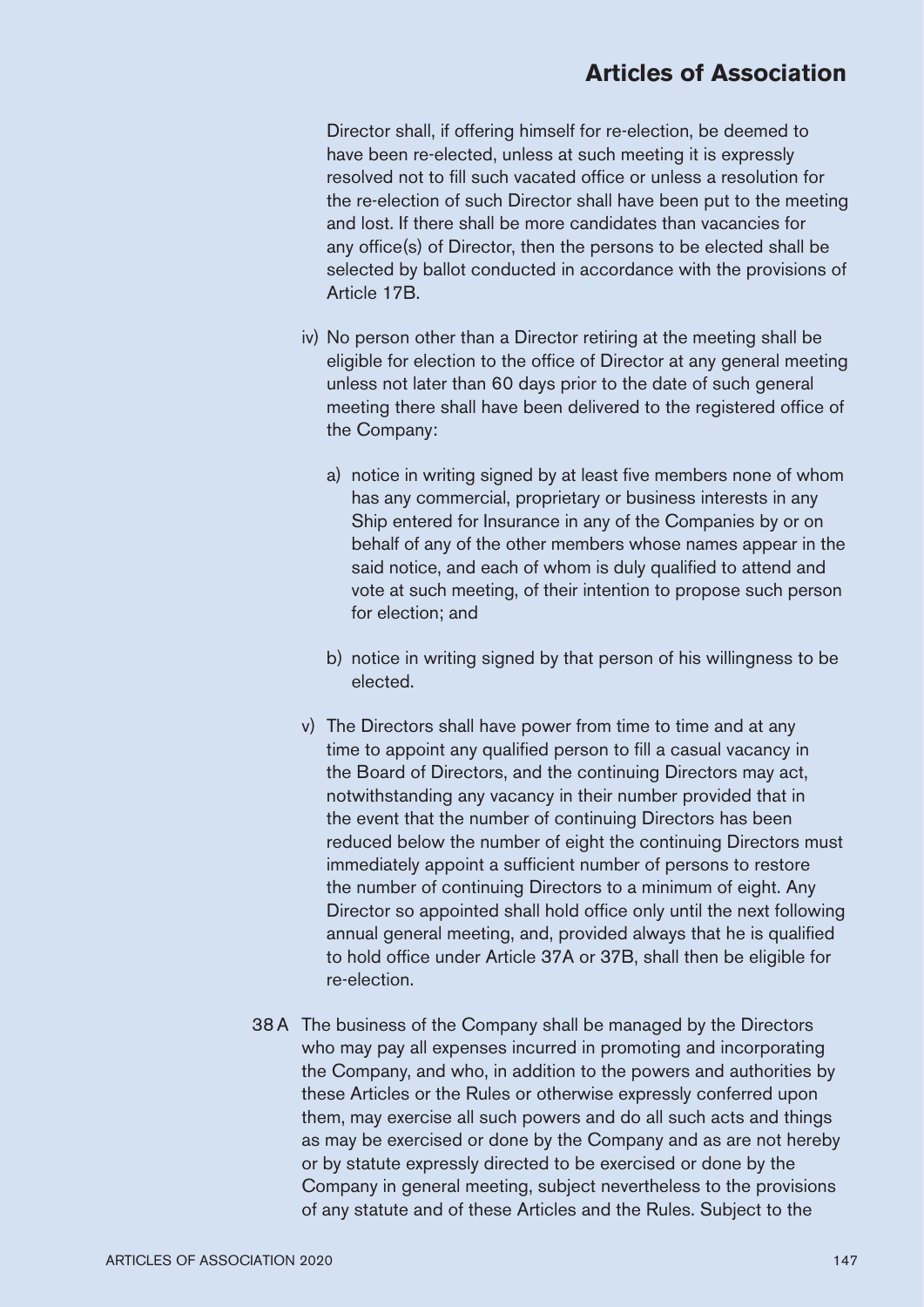provisions of these Articles the business of the Company shall be conducted in accordance with Rules from time to time adopted by the Company in general meeting which may at any time be altered, abrogated or added to by the Company in general meeting.

- B Without prejudice to the generality of the foregoing the Directors may exercise all the powers of the Company to borrow money and to mortgage or charge its undertaking and property or any part thereof or to issue debentures or other securities.
- 39 The Directors shall exercise a general supervision over the affairs of the Company and without limitation of the foregoing they shall be responsible for the correct keeping of the books and for the safekeeping of all moneys and securities of the Company and shall submit their books, accounts and vouchers to the auditor whenever required so to do and shall furnish such information and explanations to the auditor as may be necessary for the performance of his duties.
- 40 The Directors may delegate any of their powers to committees consisting of two or more of the Directors and such other persons (not being Directors) as the Directors may think appropriate, but every such committee shall conform to such directions as the Directors shall impose on it.
- 41 The Directors may from time to time delegate to the Managers such of the powers, duties or discretions hereby or by the Rules or by the rules of the other Companies vested in the Directors as they may think fit and such powers, duties or discretions may be made exercisable for such period and upon such terms and conditions and subject to such restrictions as the Directors may determine and the Directors may at any time revoke such delegation: Provided that nothing hereinbefore in this Article contained shall entitle the Directors to delegate to the Managers any of the powers, duties or discretions of the Directors:
	- A Which are required by law to be exercised by the Directors personally, or
	- B Which relate to general meetings of the proceedings thereat, or
	- C Which are conferred by Articles 38B or 46, or
	- D Which relate to meetings of the Directors or committees of the Directors or the proceedings thereat, or
	- E Which relate to the appointment of Managers or the Secretary, or
	- F Which relate to the Reserves, accounts or notices of general meetings;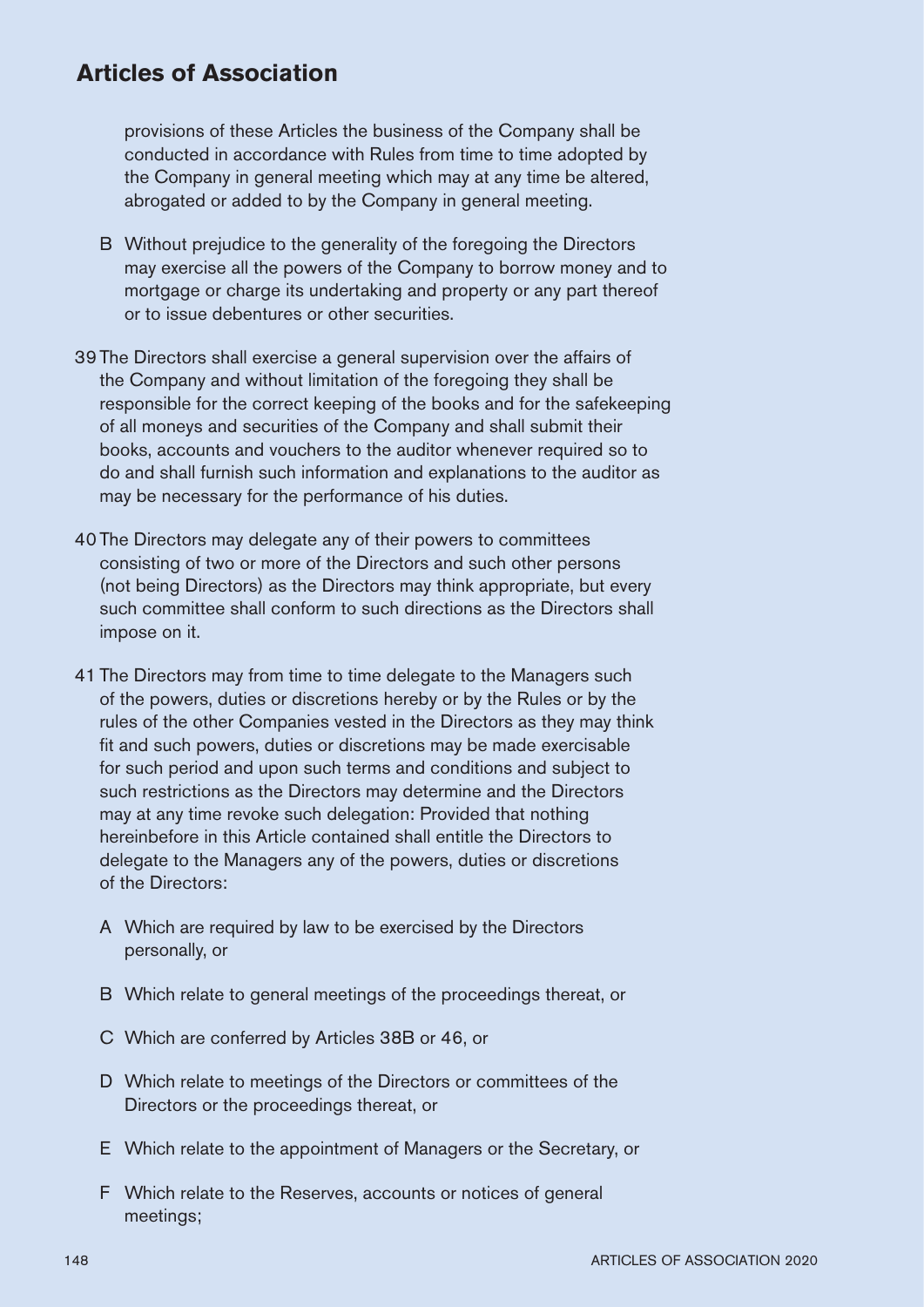And so that:-

- i) The Directors may at any time and from time to time by notice in writing to the Managers revoke or vary any such delegation, term, condition or restriction as aforesaid, and
- ii) Nothing hereinbefore in this Article contained and no such delegation as aforesaid shall constitute the Managers directors of the Company.
- 42 A This Article 42 is subject to the provisions of the Acts and the Rules.
	- B A Director may:
		- i) be a party to, or otherwise directly or indirectly interested in, any transaction or arrangement with the Company or in which the Company is otherwise interested; and
		- ii) be a director or other officer of, or employed by, or a party to any transaction or arrangement with, or otherwise directly or indirectly interested in, any body corporate in which the Company is interested, and where a proposed decision of the Directors is concerned with such a transaction, arrangement, office or employment, that Director may be counted as participating in the decision making process for quorum and voting purposes.
	- C Article 42B is subject to the relevant Director making a declaration of the nature and extent of his interest in accordance with the Acts.
	- D The following shall not be treated as an '**i**nterest':
		- i) an interest of which a Director is not aware and of which it is unreasonable to expect him to be aware, or an interest in a transaction or arrangement of which he is not aware and of which it is unreasonable to expect him to be aware;
		- ii) an interest of which the other Directors are aware, or ought reasonably be aware, to the extent they are or ought reasonably to be aware of such interest;
		- iii) an interest which cannot reasonably be regarded as giving rise to a conflict of interest; and
		- iv) an interest if, or to the extent that, that interest contains terms of his service contract which have been, or are to be, considered by a meeting of the Directors or a duly appointed committee of the Directors.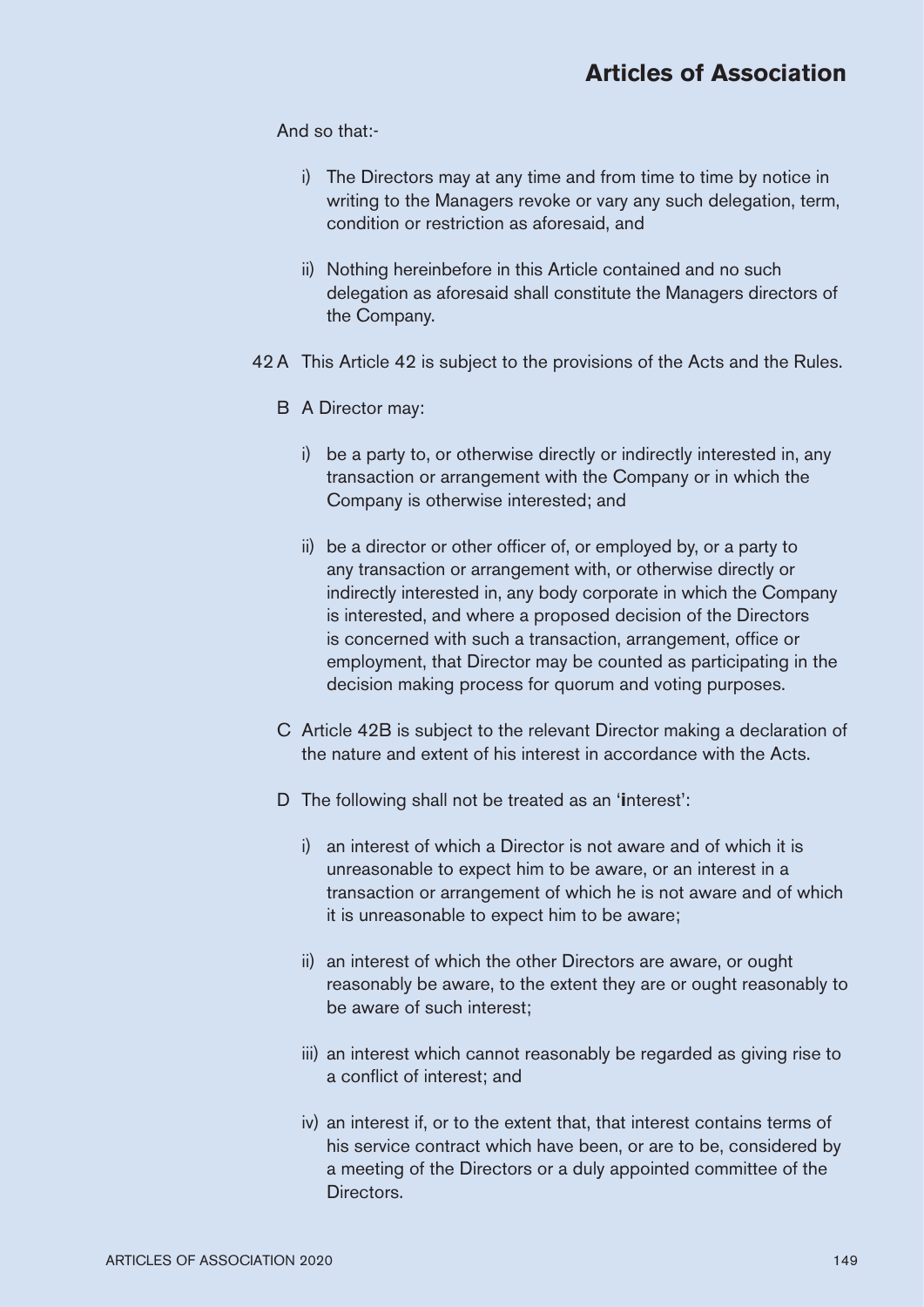- 43 A Subject to the provisions of the Rules, the Directors may authorise, to the fullest extent permitted by law, any matter which would otherwise result in a Director infringing his duty to avoid a situation in which he has, or can have, a direct or indirect interest that conflicts, or possibly may conflict, with the interests of the Company and which may reasonably be regarded as likely to give rise to a conflict of interests.
	- B Authorisation given by the Directors under Article 43A may be subject to any terms and conditions which the Directors consider appropriate; and the directors may at any time vary or terminate such authorisation.
	- C A decision to authorise any matter under Article 43A may be made either at a meeting of the Directors, or by a decision in accordance with Article 51, of those Directors entitled to vote on the matter; but the decision will only be effective if:
		- i) the quorum for any meeting at which the matter is considered is met without counting the Director in question or any other interested Director; and
		- ii) the matter is agreed to without any interested Director voting, or would have been agreed to had no interested Directors' votes been counted.
	- D The provisions of this Article 43 shall not apply to any conflict of interest arising in relation to a transaction or arrangement between a Director and the Company. Article 42 above shall apply to Directors' interests in any such transactions or arrangements.
- 44 A Where the Directors have authorised any matter under Article 43A above, or where a matter falls within Article 42, the Directors may, at the time of such authorisation or subsequently, provide (without limitation) that an interested Director:
	- i) is excluded from discussions (whether at directors' meetings or otherwise) related to the matter;
	- ii) is not given any documents or other information relating to the matter; or
	- iii) both for quorum purposes and for voting purposes may or may not be counted or vote at any future Directors' meeting in relation to the matter.
	- B Where the Directors have authorised any matter under Article 43A, or where a matter falls within Article 42 (subject to a Director making a declaration of the nature and extent of his interest in an office.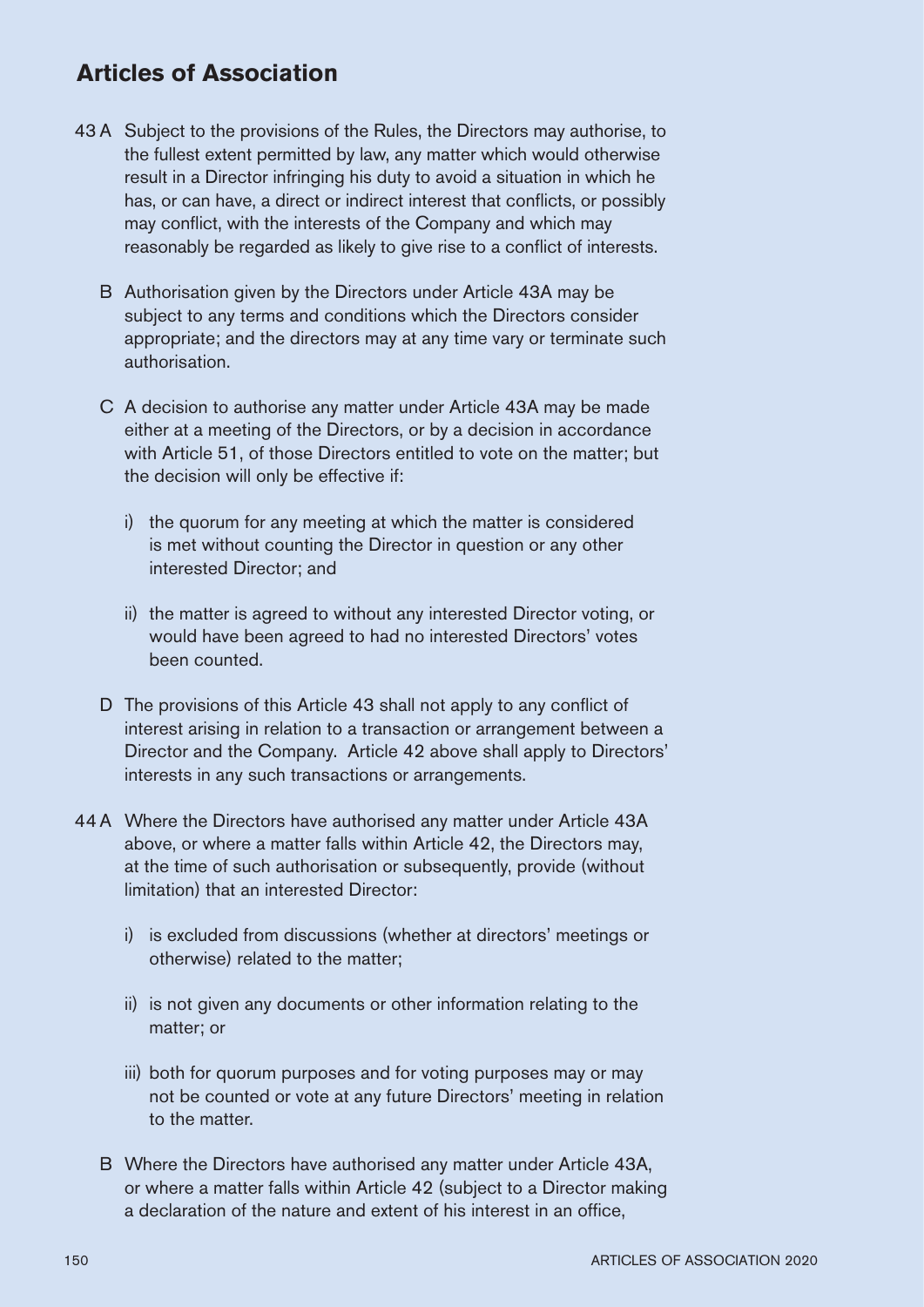employment, transaction or arrangement in accordance with Article 42C), then an interested Director:

- i) will not be required to disclose to the Company, or use for the benefit of the Company, any confidential information relating to the matter if to make such a disclosure would result in a breach of a duty or obligation of confidence owed by him in relation to or in connection with the matter;
- ii) may absent himself from Directors' meetings at which the matter may be discussed; and
- iii) may make such arrangements as he thinks fit not to receive documents and information in relation the matter, or for such documents and information to be received and read by a professional adviser on behalf of that Director.
- C Article 44B does not limit any existing law or equitable principle which may excuse the Director from disclosing information in circumstances where disclosure would otherwise be required, or from attending meetings or receiving and reading documents in circumstances where such actions would otherwise be required.
- D Where the Directors authorise a matter under Article 43A, or where a matter falls within Article 42, then an interested Director:
	- i) will be obliged to conduct himself in accordance with any terms and conditions imposed by the Directors in relation to the matter; and
	- ii) will not infringe any duty he owes to the Company under sections 171 to 177 of the Companies Act 2006 if he complies with any terms, limits and conditions (if any) imposed by the Directors in relation to the authorisation and, where relevant, makes any disclosure required under Article 42C.
- E In relation to any matter which has been authorised under Article 43A, or where a matter involves a transaction or arrangement which falls within Article 42 (subject to a Director making a declaration of the nature and extent of his interest in an office, employment, transaction or arrangement in accordance with Article 42C:
	- i) an interested Director will not be accountable to the Company for any benefit conferred on him in connection with that matter;
	- ii) the receipt of such a benefit shall not constitute a breach of his duty under section 176 of the Companies Act 2006; and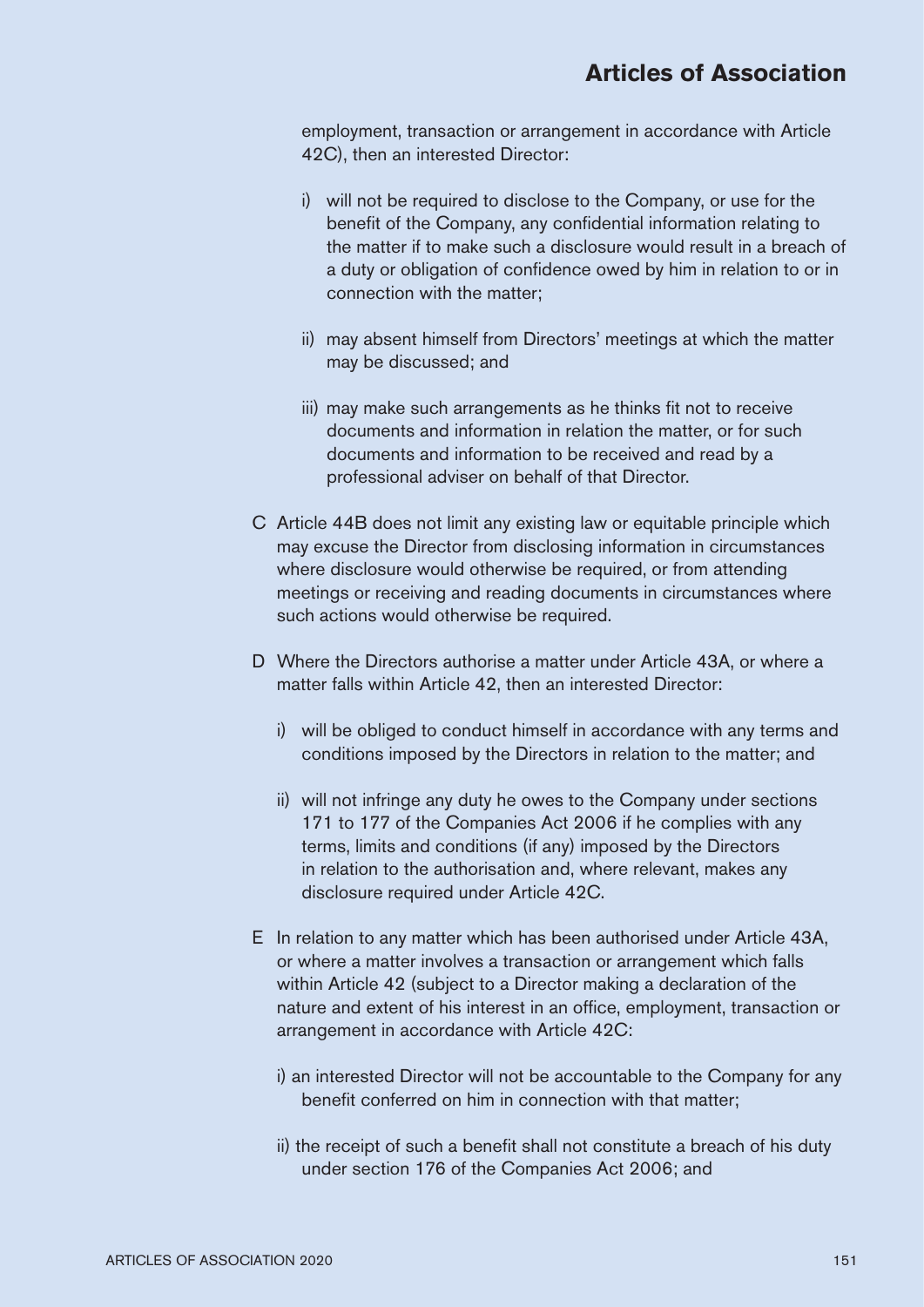- iii) no such transaction or arrangement shall be liable to be avoided on the ground of any such interest or benefit.
- 45 Director may act by himself or his firm in a professional capacity for the Company (otherwise than as auditor) and he or his firm shall be entitled to remuneration for professional services as if he were not a Director.
- 46 The remuneration of the Directors shall be such sum (if any) as shall from time to time be voted to them by the Company in a general meeting, and any such sum (unless otherwise determined by the resolution by which it is voted) shall be divided amongst the Directors as they shall resolve or, failing such resolution, equally. The Directors' remuneration shall be deemed to accrue de die in diem.
- 47 The Directors shall also be entitled to be paid all travelling, hotel and other expenses properly incurred by them in attending and returning from meetings of the Directors or of committees of the Directors or of general meetings of the Company or otherwise in connection with the business of the Company.
- 48 The quorum necessary for the transaction of the business of the Board shall be two. Any Director or member of a committee of Directors may participate in a meeting of the Directors or of such committee by means of a conference telephone or any communication equipment which allows all persons participating in the meeting to communicate with and hear each other. A person so participating shall be deemed to be present at the meeting and shall be entitled to vote and be counted in the quorum accordingly. Such a meeting shall, unless otherwise agreed by the participants, be deemed to take place where the largest group of those participating is assembled or, if there is no such group, at the place where the chairman of the meeting is participating.
- 49 Questions arising at any meeting of the Directors shall be decided by a majority of those present and entitled to vote. In the case of an equality of votes the chairman shall have a second or casting vote.
- 50 The Secretary on the requisition of any Director shall and a Director may, at any time summon a meeting of the Directors. Notice of meetings of the Directors may be by telephone or otherwise.
- 51 A resolution in writing signed by all the Directors entitled to vote on such matter shall be as valid and effectual as if it had been passed by a meeting of the Board duly called and constituted.
- 52 A The office of Director shall immediately be vacated if the Director:
	- i) Ceases to be eligible for appointment, election or re-election as provided in Article 37A or 37B;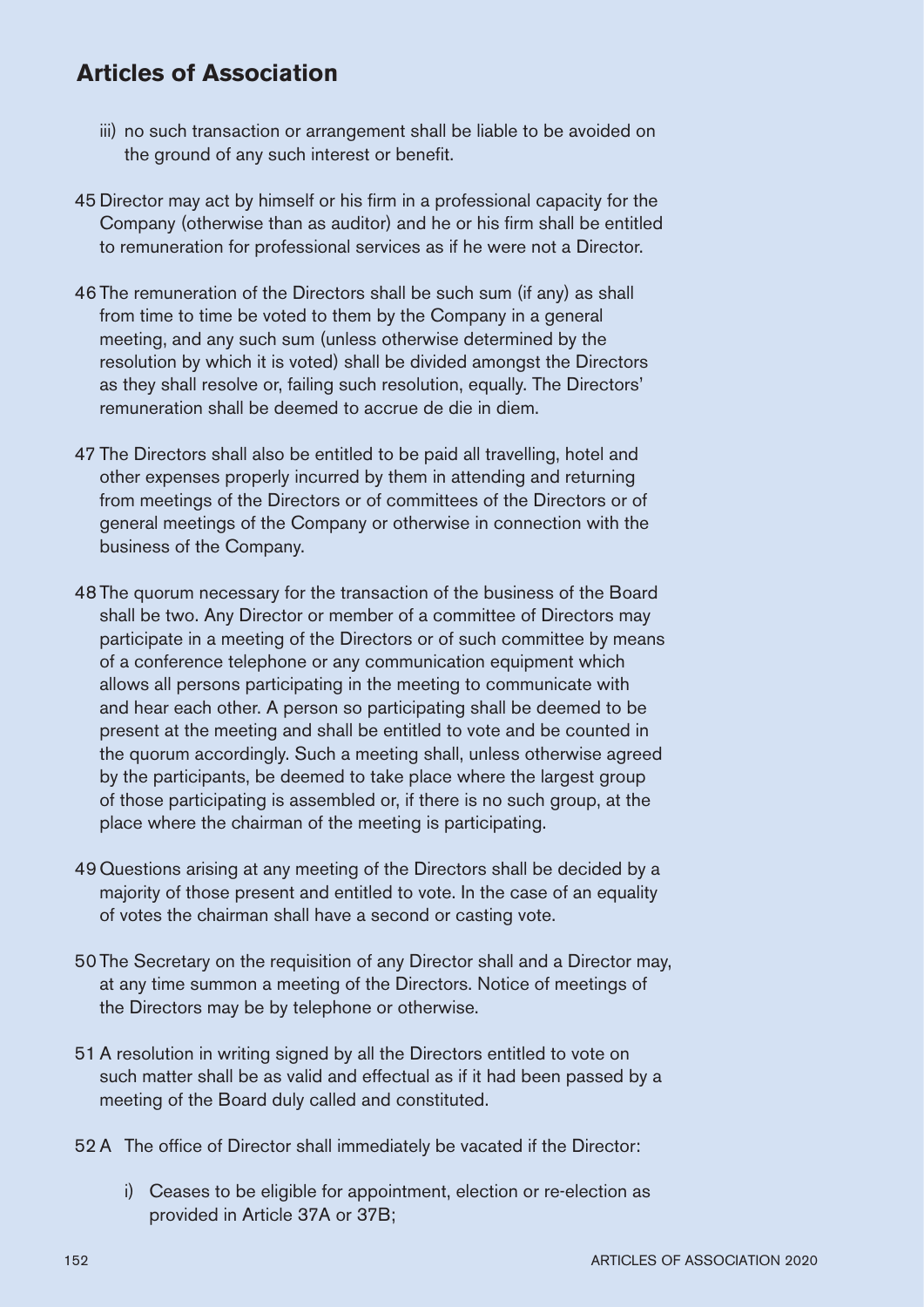- ii) Resigns his office by notice in writing to the Company; or
- iii) Ceases to be a Director by virtue of any provision of the Acts or is prohibited from being a Director by law.
- B Subject to any provisions to the contrary contained in the Acts the Members' Committee may, at any meeting of the Members' Committee held in accordance with the Articles, remove a Director. If there is no Members' Committee, the members of the Company may at any general meeting or annual general meeting held in accordance with the Articles remove a Director. The notice of any such meeting shall contain a statement of the intention so to do and at any such meeting such Director shall be entitled to be heard on the matter of his removal. Nothing in this Article shall have the effect of depriving any person of any compensation or damages which may be payable to him in respect to the termination of his appointment as a Director of the Company or of any other appointment with the Company. A vacancy upon the Board created by the removal of a Director under the provisions of this Article may be filled by election of the members of the Members' Committee at the meeting at which such Director is removed (or if there is no Members' Committee, at the general meeting or annual general meeting at which such Director is removed) and, in the absence of such election, there shall be deemed to be a vacancy which may be filled in accordance with the provisions of Article 37Cii or 37Dv (as applicable).

## **Minutes of Directors**

- 53 The Directors shall cause minutes to be duly entered in books provided for the purpose:-
	- A Of all elections and appointments of officers:
	- B Of the names of the Directors present at each meeting of the Directors and of any committee of the Directors;
	- C Of all orders made by the Directors and committees of the Directors; and
	- D Of all resolutions and proceedings of each general meeting of the members and of each meeting of the Directors or any committee of the Directors.

## **Officers other than Directors**

54 The officers of the Company may consist of a Chairman of the Members' Committee, a Chairman, one or more Deputy Chairmen, a Secretary and such other officers as the Members' Committee may from time to time determine.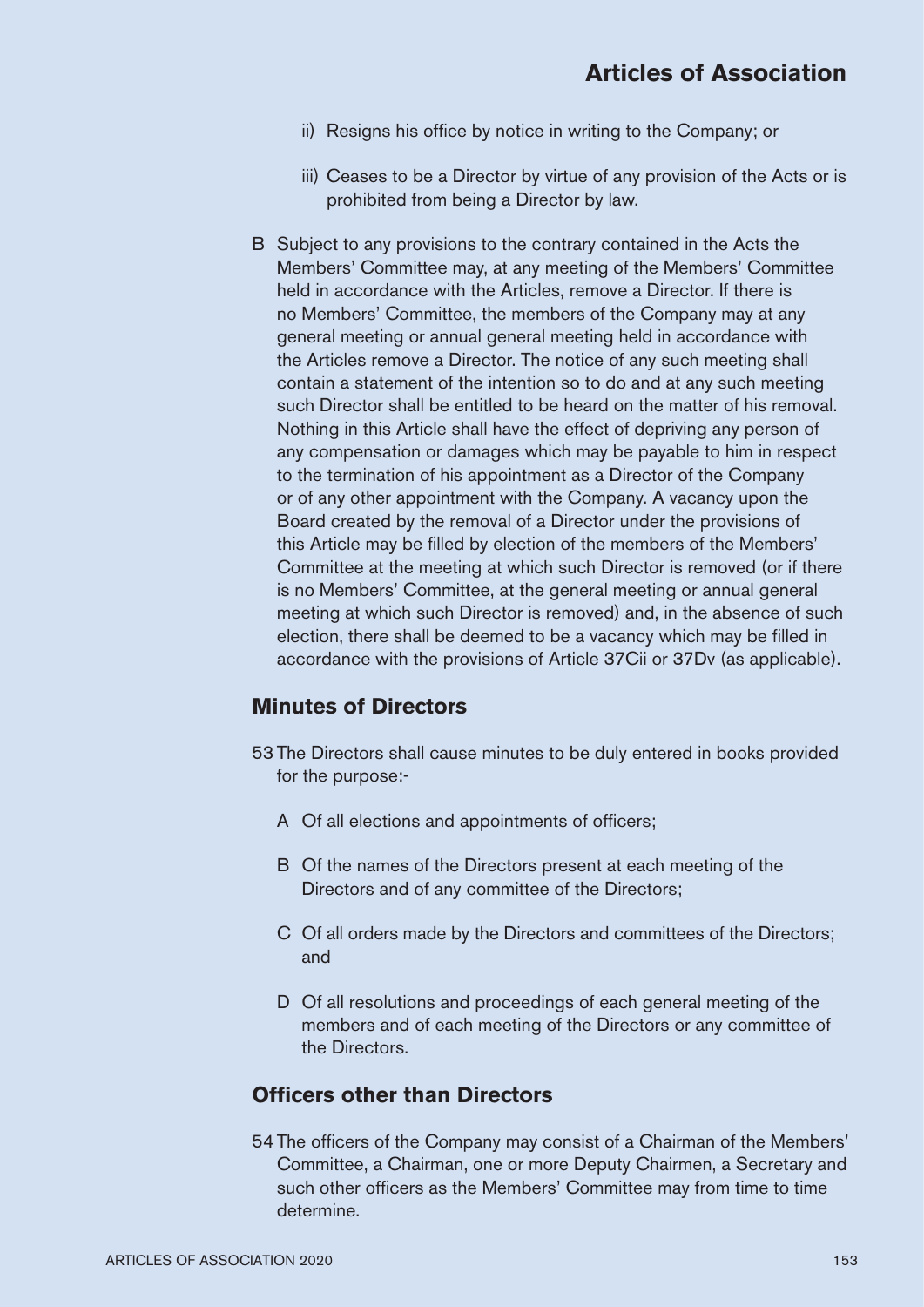- 55 A If there is a Members' Committee, the Members' Committee shall as soon as conveniently may be after each annual election of the members of the Members' Committee, choose or elect one of their number to be the Chairman of the Members' Committee;
	- B If there is a Members' Committee, the Members' Committee shall (and if there is no Members' Committee the Directors shall) elect one of the Directors to be the Chairman and one or more of the Directors to be Deputy Chairmen; and
	- C If there is a Members' Committee, the Members' Committee shall (and if there is no Members' Committee the Directors shall) appoint such other officers as it (or the Directors, if there is no Members' Committee) may from time to time determine.
- 56 The same person may hold more than one office.
- 57 The Chairman, if any, shall act as chairman at all meetings of the Board at which he is present. In his absence one of the Deputy Chairmen shall act as chairman. If none of them is present, a chairman shall be appointed or elected by those present at the meeting. The Chairman of the Members' Committee, if any, shall act as chairman at all meetings of the Members' Committee at which he is present. In his absence, one of the Deputy Chairmen shall act as chairman. If none of them is present, a chairman shall be appointed or elected by those present at the meeting.
- 58 The Secretary or an Assistant Secretary if there be one shall attend all meetings of the members, of the Board, of committees of the Directors, of the Members' Committee and of committees of the Members' Committee and keep correct minutes of such meetings and enter the same in proper books provided for the purpose. They shall perform such other duties as are prescribed by the Acts or Articles, or as shall be prescribed by the Directors or Members' Committee from time to time.

#### **Managers**

- 59 Thomas Miller P&I (Europe) Ltd (a company incorporated in England with company number 02920387), or such other member of the Thomas Miller group of companies as shall be appointed as Manager by the Company from time to time, shall be the Managers of the Company.
- 60 The Managers shall be entitled to attend all meetings of the Directors, the Members' Committee and of committees of the Directors and of the Members' Committee and all annual or special general meetings of the Company.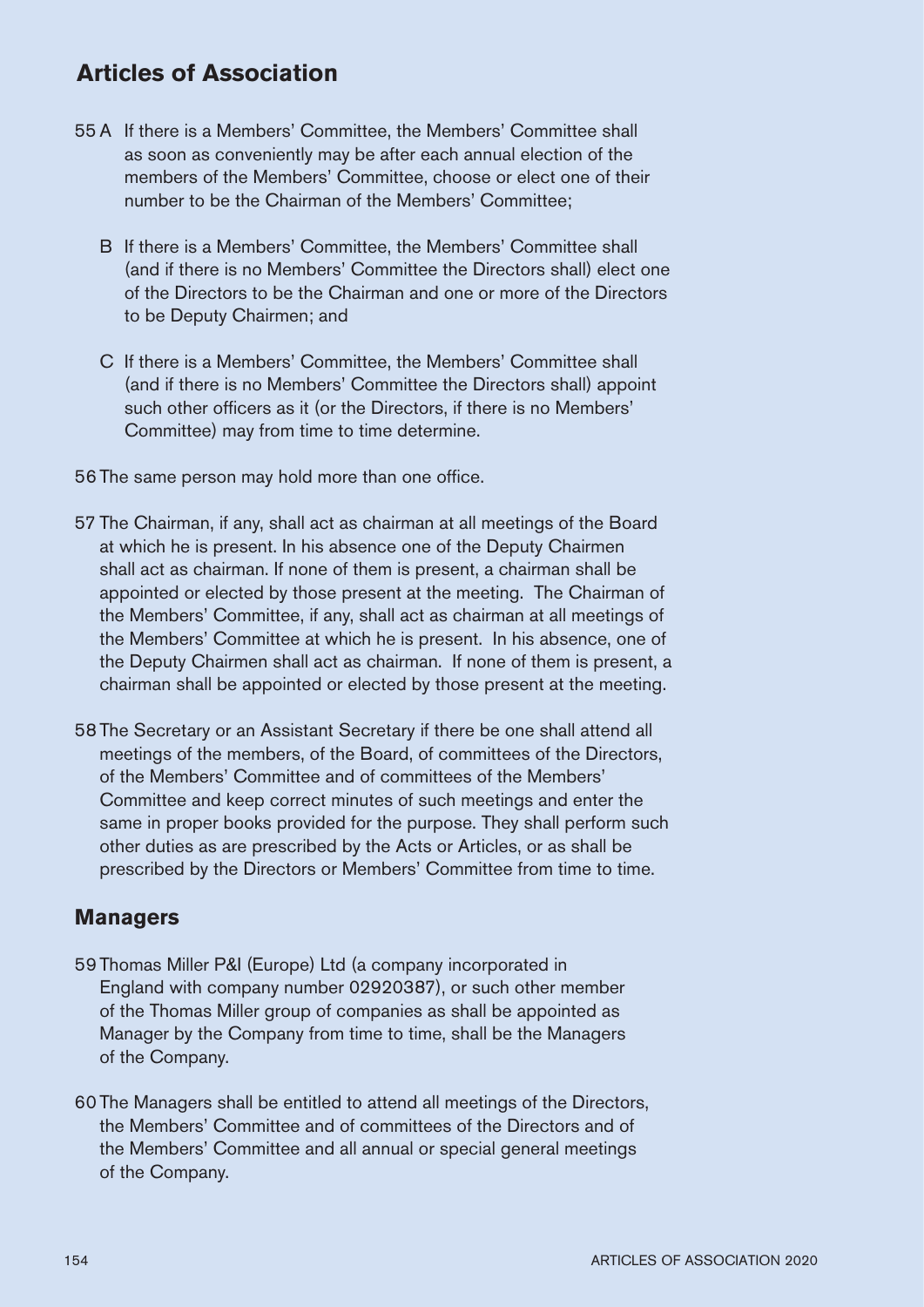- 61 In addition and without prejudice to any powers, duties and discretions for the time being delegated to the Managers pursuant to these Articles, the Managers may exercise and discharge all such powers, duties and discretions as may be conferred or imposed upon the Managers by the Rules.
- 62 Whenever any power, duty or discretion is delegated to the Managers pursuant to these Articles or is conferred or imposed upon the Managers by the Rules, such power, duty or discretion may, subject to any terms, conditions or restrictions imposed upon the Managers in relation thereto either pursuant to these Articles or (as the case may be) by the Rules, be exercised by any one or more of the Managers or by any servant or agent of the Managers to whom the same shall have been delegated or sub delegated.

## **Distributions and Accounts**

- 63 Any moneys for the time being in the hands of the Company and not immediately required to meet any claims, expenses and outgoings to which under these Articles or the Rules the same are applicable and the Reserves may be:
	- i) invested in such investments as the Directors think fit; or
	- ii) subject to the Acts and save as provided below in this Article in the case of a winding up of the Company, distributed to the members and former members insured or reinsured in the Company in such amounts, proportions and manner as is recommended by the Board and approved by the members in General Meeting.

In the winding up of the Company, after its liabilities have been satisfied, the remaining assets of the Company shall be apportioned by the Company and distributed in a fair and equitable manner to members and former members insured or reinsured in the Company under policies that become effective on or after the first day of the last five financial years during which insurance coverage was written by the Company and the rate or amount of any such distribution may differ for each class of insurance.

- 64 The Directors shall cause true accounts to be kept of all transactions of the Company in such manner as to show the assets and liabilities of the Company for the time being and the books of account shall at all times be kept at the registered office of the Company or at such other place as the Directors may from time to time determine and shall always be open to the inspection of the Directors.
- 65 The Board of Directors shall cause the accounts of the Company to be audited once at least in every fiscal year by the auditor appointed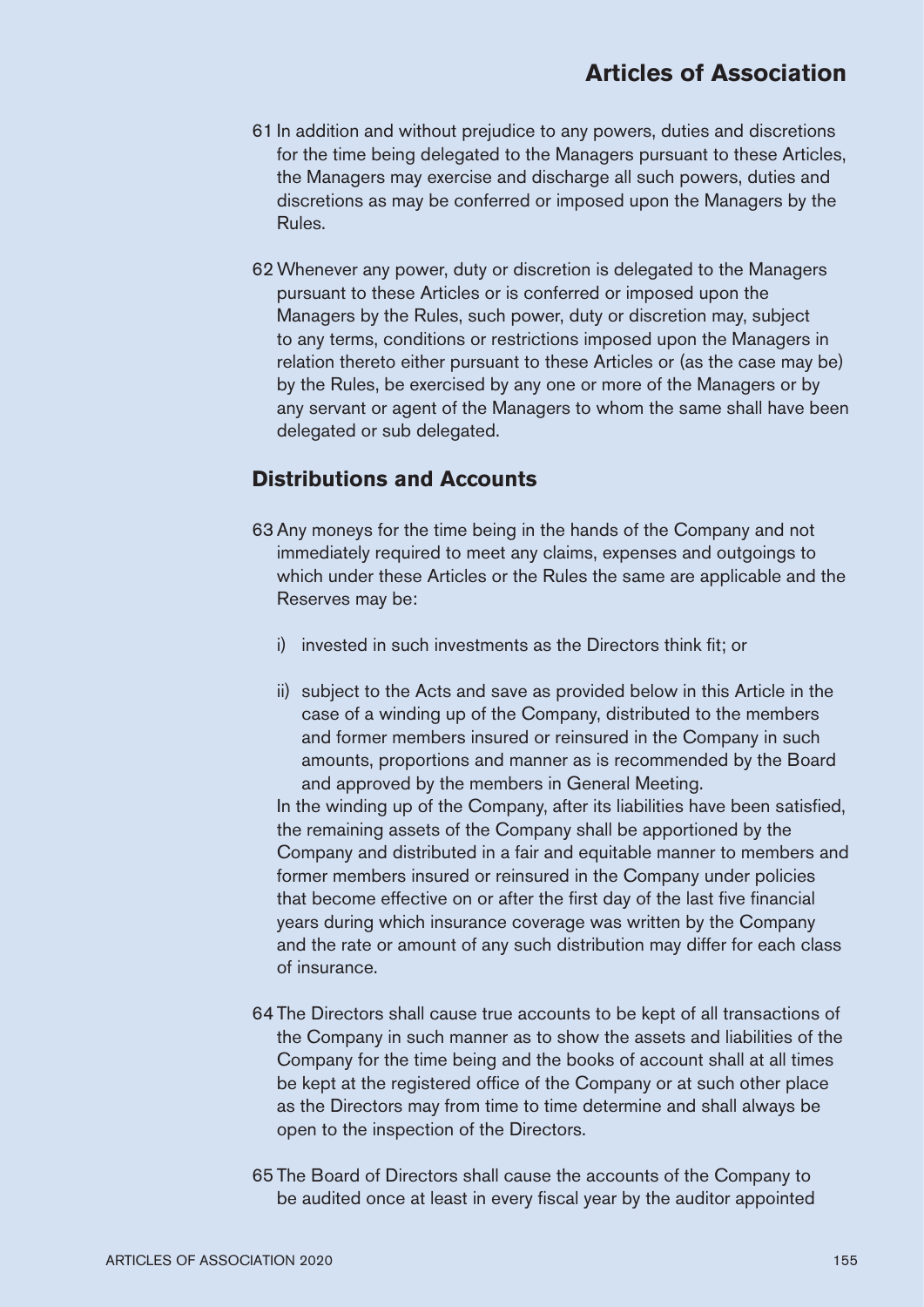in conformity with Article 66 and such audited accounts shall be laid before the members at the annual general meeting in each year and shall be open to inspection by any member.

# **Audit**

- 66 At the annual general meeting or at a subsequent special general meeting, an independent representative of the members shall be appointed as auditor of the accounts of the Company and such auditor shall hold office until the members shall appoint another auditor. Such auditor shall not be a Director or officer of the Company during his continuance in office.
- 67 The remuneration of the auditor shall be fixed by the members at the time of their appointment or subsequently and they may delegate this duty to the Directors.
- 68 If the office of auditor becomes vacant or the auditor is incapable of performing his duties, the Directors shall as early as practicable convene a special general meeting of the members to appoint an auditor to fill the vacancy or an acting auditor to act during the incapacity of the auditor.
- 69 A The auditor shall examine such books, accounts and vouchers as may be necessary for the performance of his duties.
	- B The auditor shall make a report to the members of the accounts examined by him at the annual general meeting in each year.
	- C The auditor shall be furnished with a list of all books kept by the Company and shall at all times have the right of access to the books, accounts and vouchers of the Company and shall be entitled to require from the Directors such information and explanation as may be necessary for the performance of his duties.
	- D The auditor shall be entitled to attend any general meeting of the Company at which any accounts which have been examined or reported on by him are to be laid before the Company and to make any statements or explanations he may desire with respect to the accounts and notice of every such meeting shall be given to the auditor in the manner prescribed for members.

## **Notices**

70 Except as otherwise prescribed or permitted in the Acts, these Articles or the Rules, a notice or other document may be served by the Company on any member either by sending it by courier or through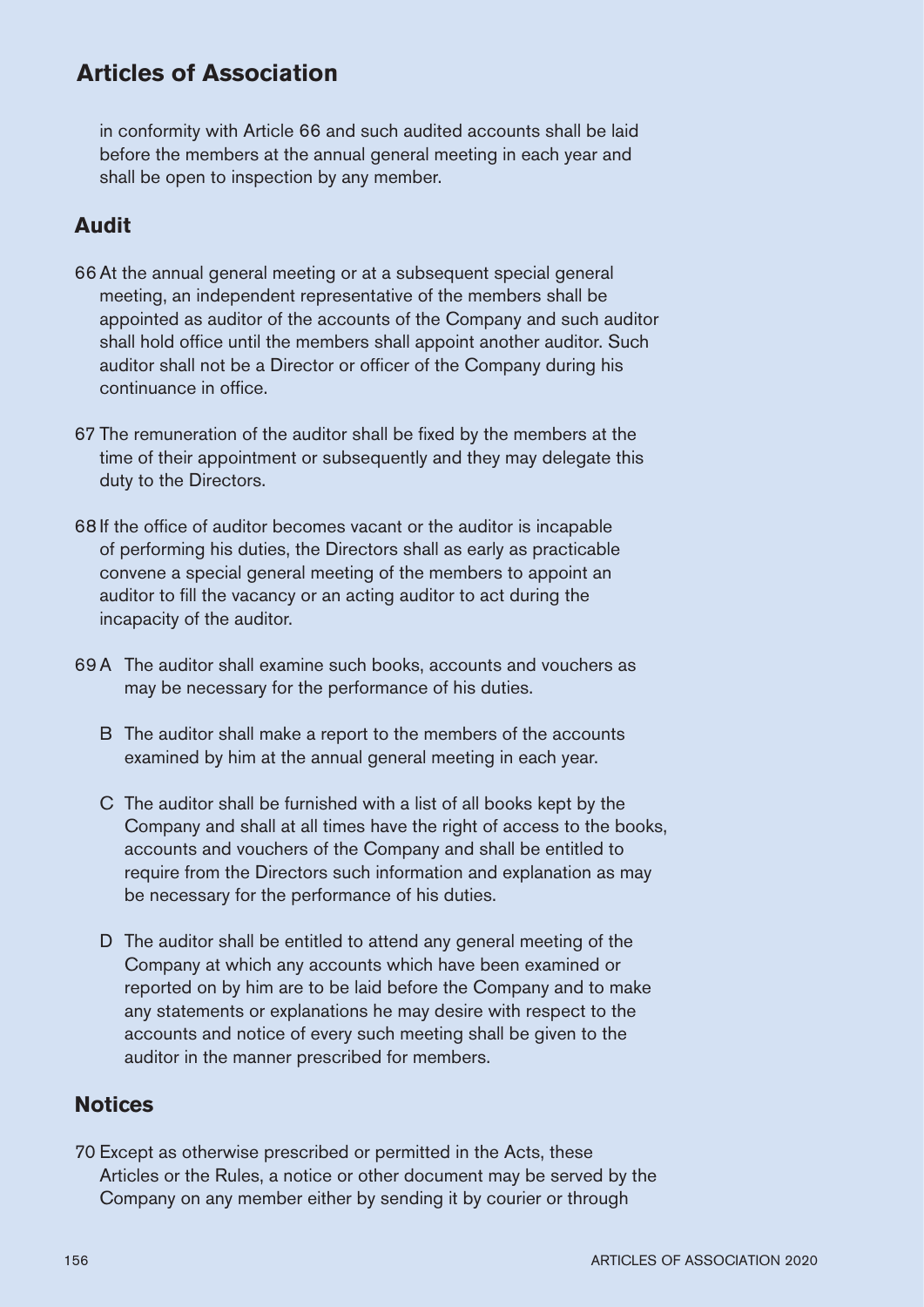the post in a prepaid letter or by sending it by telegram, cable, radio telegraph, facsimile transmission (fax), or electronic communication, addressed to such member:

- i) at the address which shall have been expressly furnished by him to the Company as the address at which notices from the Company may be served upon him (including, for communications in electronic form, any address furnished for that purpose); or
- ii) if no such address shall have been furnished, at his address as appearing in the Register of Members.
- 71 A Any notice or other document if sent by courier or by post shall be deemed to have been served on the day following the day on which it was handed to the courier or put into the post, and in proving such service it shall be sufficient to prove that the notice or document was properly addressed and handed to the courier or stamped and put into the post.
	- B Any notice or other document if sent by telegram, cable, radio telegraph, facsimile transmission (fax) or electronic communication shall be deemed to have been served on the day on which it was transmitted.
- 72 Nothing in these Articles shall require the Company to accept any electronic communication (including any proxy):
	- i) other than at the address supplied by the Company for the purpose;
	- ii) found or suspected to contain a computer virus or to be otherwise contaminated; or
	- iii) other than in compliance with any verification procedure applied by the Company from time to time, and, for the avoidance of doubt, if no verification procedure has been adopted by the Company, the Company shall not be required to accept any electronic communication for any purpose under these Articles.

#### **Alteration of Articles**

73 The Board may from time to time revoke, alter, amend or add to the Articles. However, no such revocation, alteration, amendment or addition shall be operative unless or until it is confirmed at a special general meeting or at the next annual general meeting.

## **Form of proxy**

74 The form of proxy in the schedule which is part of the Articles shall be used subject to such variations or alterations to meet the circumstances of particular cases as may be necessary and as the Directors may approve.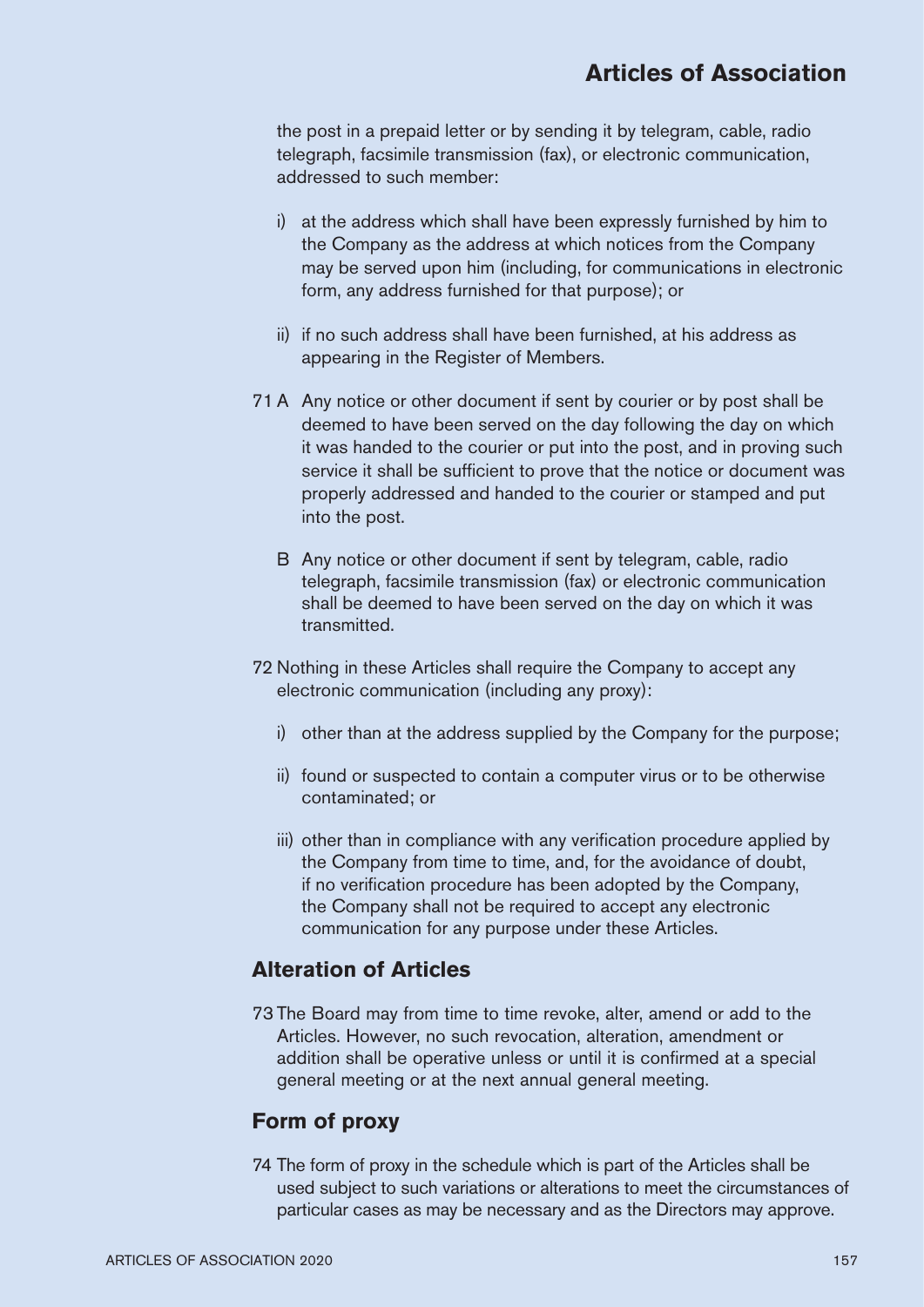## **Indemnity and Insurance**

75 A Every Director and other officer of the Company, any member of a committee duly constituted under these Articles and the Managers (as defined in paragraph  $(C)$  of this Article) shall be indemnified by the Company against, and it shall be the duty of the Directors out of the funds of the Company to pay, all costs, liabilities, losses, damages and expenses (including but not limited to liabilities under contract, tort and statute or any applicable foreign law or regulation and all reasonable legal and other costs and expenses properly pavable) incurred or suffered by him as such Director, officer of the Company, member of a duly constituted committee or the Managers (as the case may be), and the indemnity contained in this Article shall extend to any person acting as a Director, officer of the Company, member of a duly constituted committee or the Managers in the reasonable belief that he has been so appointed or elected notwithstanding any defect in such appointment or election.

#### PROVIDED AI WAYS that:

The indemnity contained in this paragraph (A) shall not extend to any matter which would render it void at law.

- $B$  Every person specified in paragraph  $(A)$  shall be indemnified out of the funds of the Company against all liabilities incurred by him as such Director, officer of the Company, member of a duly constituted committee or the Managers in defending any proceedings, whether civil or criminal, in which judgement is given in his favour, or in which he is acquitted, or in connection with any application under the Acts in which relief from liability is granted to him by the court.
- C For the purposes of this Article "the Managers" means the Managers and any and all servants and agents of the Managers to whom duties of the Managers have been entrusted.
- D The indemnity provided to Directors, other officers of the Company. any member of a committee duly constituted under these Articles and the Managers in paragraphs (A) and (B) of this Article shall be extended to the directors, other officers managers or committees of any of the Companies.
- 76 No person specified in Article 75 shall be liable for the acts, receipts, neglects or defaults of any other such person, or for joining in any receipt or other act for conformity, or for any loss or expense happening to or incurred by the Company through the insufficiency or deficiency of title to any property acquired by order of the Directors for or on behalf of the Company, or for the insufficiency or deficiency of any security in or upon which any of the moneys of the Company may be or have been invested, or for any loss or damage arising from the bankruptcy, insolvency or tortious act of any person with whom any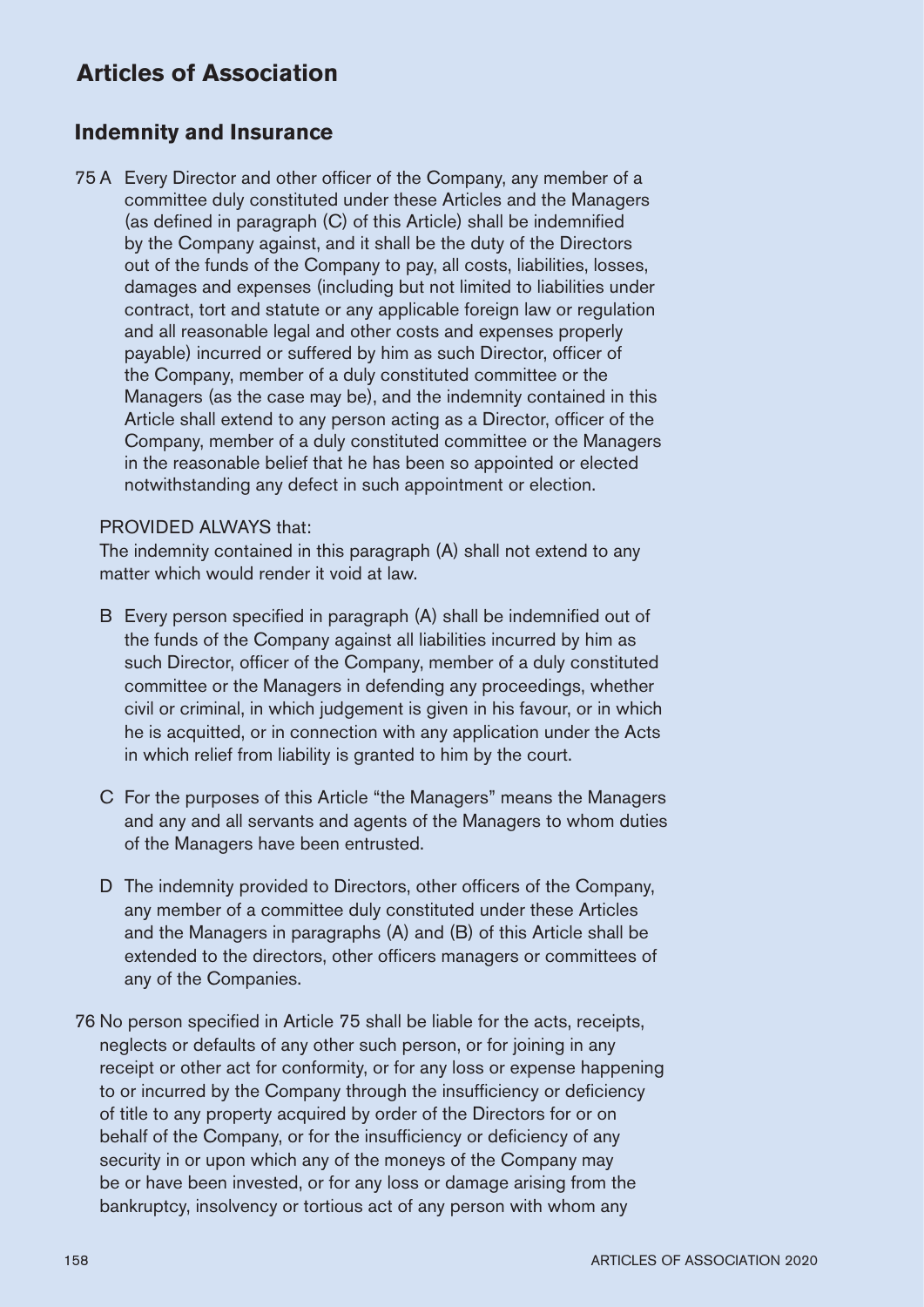moneys, securities or effects are or have been deposited, or for any loss occasioned by any error of judgement, omission, default or oversight on his part, or for any other loss, damage or misfortune whatever which happens in relation to the Company or any subsidiary thereof.

#### PROVIDED ALWAYS that:

The exemption of liability contained in this Article shall not extend to any matter which would render it void at law.

77 The indemnification and exemption of liability provided by, or granted pursuant to, these Articles shall, unless otherwise provided when authorised or ratified, continue as to a person who has ceased to hold the position for which he is entitled to be indemnified or exempted from liability and shall inure to the benefit of the heirs, executors and administrators of such a person.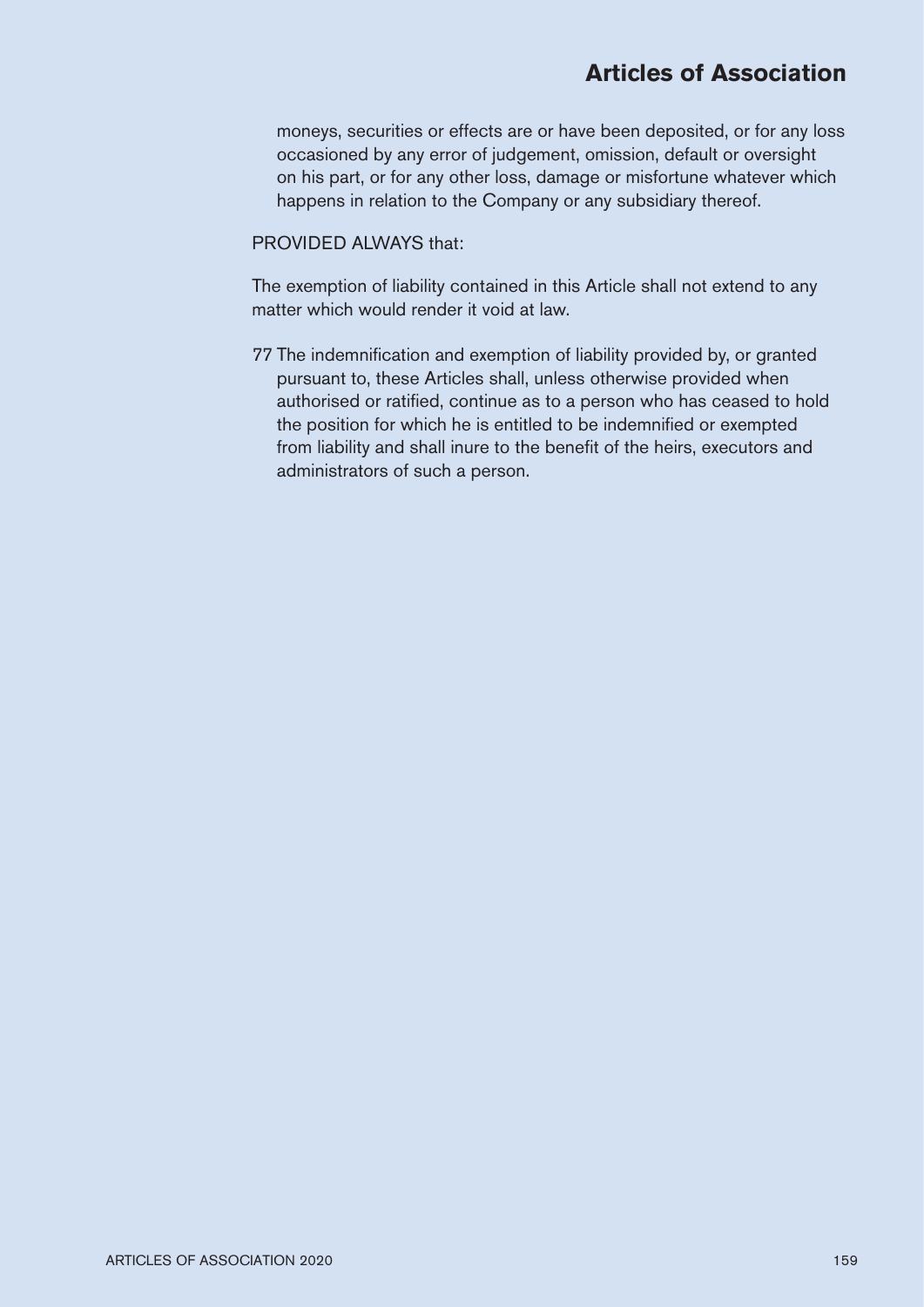# **Form of proxy**

The undersigned, a Member of The United Kingdom Mutual Steam Ship Assurance Association (Europe) Limited, hereby appoints ................................................................................................................................................ ................................................................................................................................................

or .......................................................................or................................................................

to be the undersigned's proxy in the order named to vote on behalf of the undersigned at the (Annual or Special, as the case may be) General Meeting of the Company to be held on

.......................................................................................................20........

and at any adjournment thereof.

Please indicate with a tick in the space below how you wish your vote to be cast:

For Against The Against The Against The Against The Against The Against The Against The Against The Against The Against The Against The Against The Against The Against The Against The Against The Against The Against The Ag

Resolution (1)

Resolution (2)

etc.

Unless otherwise instructed, the proxy will vote as he thinks fit.

As witness the hand of the undersigned this day

of....................................................................................................20........

By:...............................................................................................................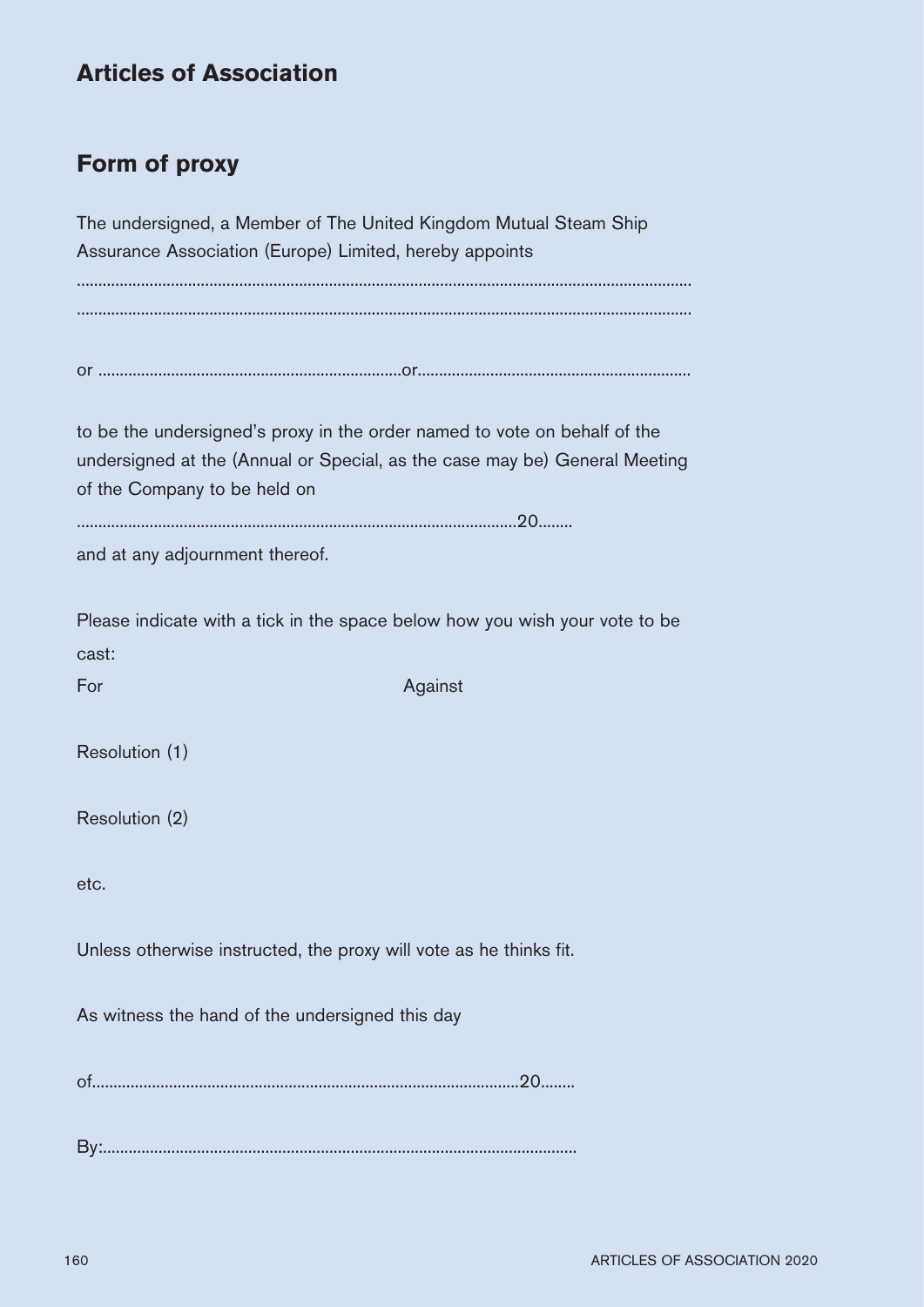# **Essential Club Information Online**

#### UK Club ships & your claims contacts

Identify the appropriate UK Club contact for a ship by using the UK Club's list of ships published on www.ukpandi.com.

The 'Ship Finder' option on the home page will locate an entered ship record listing its essential details including its primary claims handling team.

#### Latest Updates emails

The Club sends a weekly update email providing all the latest information and industry news. Direct to your inbox are the latest issued circulars, advisories and loss prevention bulletins. To subscribe to this email update visit the Club website and select 'Sign up for our weekly email updates' from the home page..

#### Circulars & advisories

Many Club circulars and advisories are only sent electronically to ensure speedy advice. All circulars are incorporated in our Latest Update emails. The most recent circulars are listed on the website home page under 'Latest Circulars'.

#### Thomas Miller Connect - delivering 24/7 access to claims & underwriting data

The UK P&I Club in conjunction with the TT Club and UK Defence Club has launched an online services platform to enhance online services and data access for members and their brokers. The bespoke online portal offers members and their brokers significantly enhanced online services with access to essential data 24/7 from any device or phone.

The new platform is packed full of features designed to take the hassle out of managing your insurance

- Thomas Miller Connect is safe & secure.
- 24/7 Access to all insurance documentation.
- View & manage your insurance in one place with quick access to policy documentation to payments and debit notes. Links to essential documentation.
- Check Premium and Contra balances online
- Download claims records direct from the system to multiple file formats.
- Completed and submit application forms for Bluecards or MLC online

Your usual underwriting contact will facilitate access to the platform.